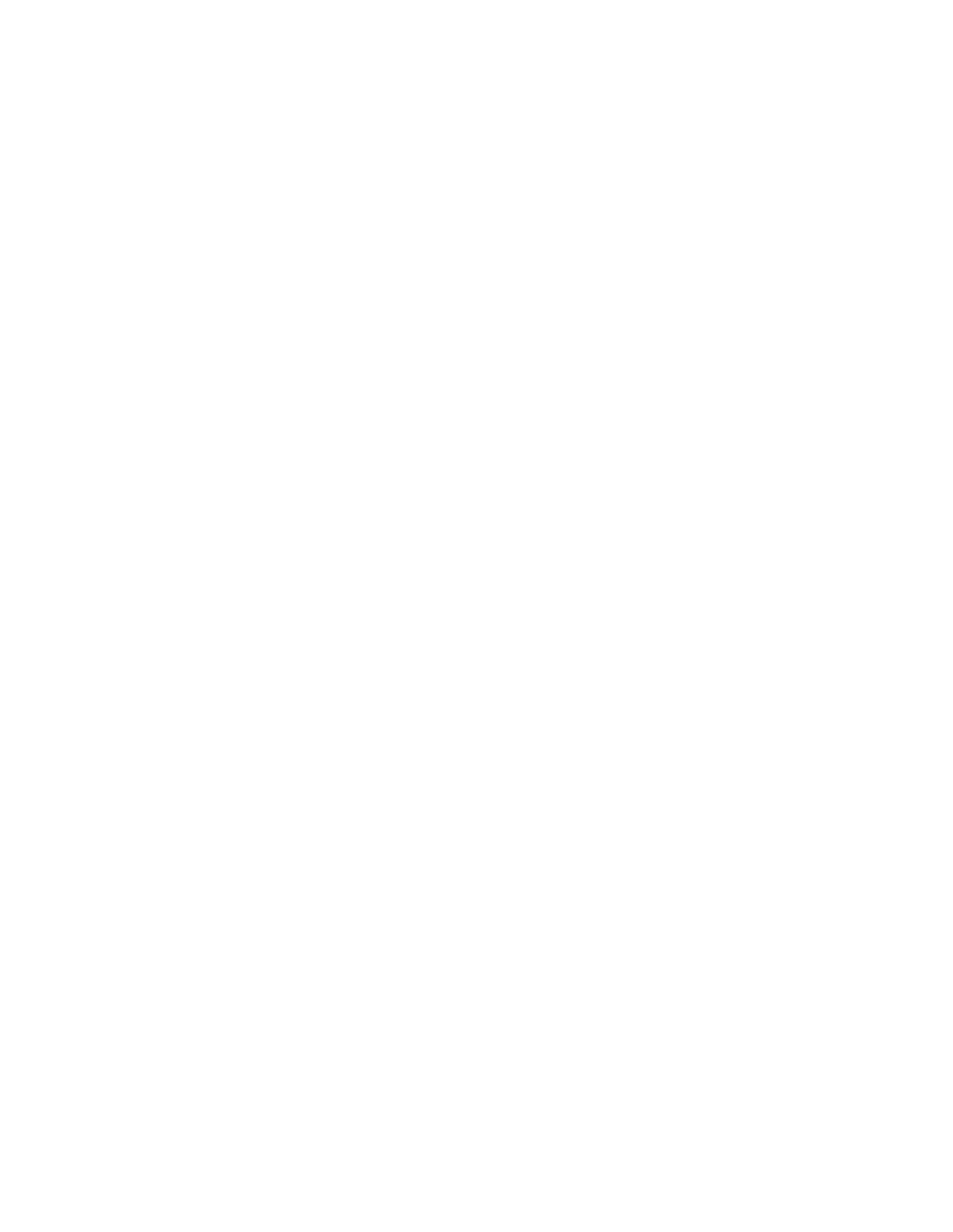# Contents

| Lecture 1.  | Introduction                                    | 1              |
|-------------|-------------------------------------------------|----------------|
| Lecture 2.  | The postulates of quantum mechanics             | $\overline{5}$ |
| Lecture 3.  | Position and momentum operators                 | 9              |
| Lecture 4.  | Time evolution                                  | 13             |
| Lecture 5.  | Many particle states                            | 19             |
| Lecture 6.  | Bosonic Fock space                              | 23             |
| Lecture 7.  | Creation and annihilation operators             | 27             |
| Lecture 8.  | Time evolution on Fock space                    | 33             |
| Lecture 9.  | Special relativity                              | 37             |
| Lecture 10. | The mass shell                                  | 41             |
| Lecture 11. | The postulates of quantum field theory          | 43             |
| Lecture 12. | The massive scalar free field                   | 47             |
| Lecture 13. | Introduction to $\varphi^4$ theory              | 53             |
| Lecture 14. | Scattering                                      | 57             |
| Lecture 15. | The Born approximation                          | 61             |
| Lecture 16. | Hamiltonian densities                           | 65             |
| Lecture 17. | Wick's theorem                                  | 71             |
| Lecture 18. | A first-order calculation in $\varphi^4$ theory | 75             |
| Lecture 19. | The Feynman propagator                          | 79             |
| Lecture 20. | The problem of infinities                       | 83             |
| Lecture 21. | One-loop renormalization in $\varphi^4$ theory  | 87             |
| Lecture 22. | A glimpse at two-loop renormalization           | 93             |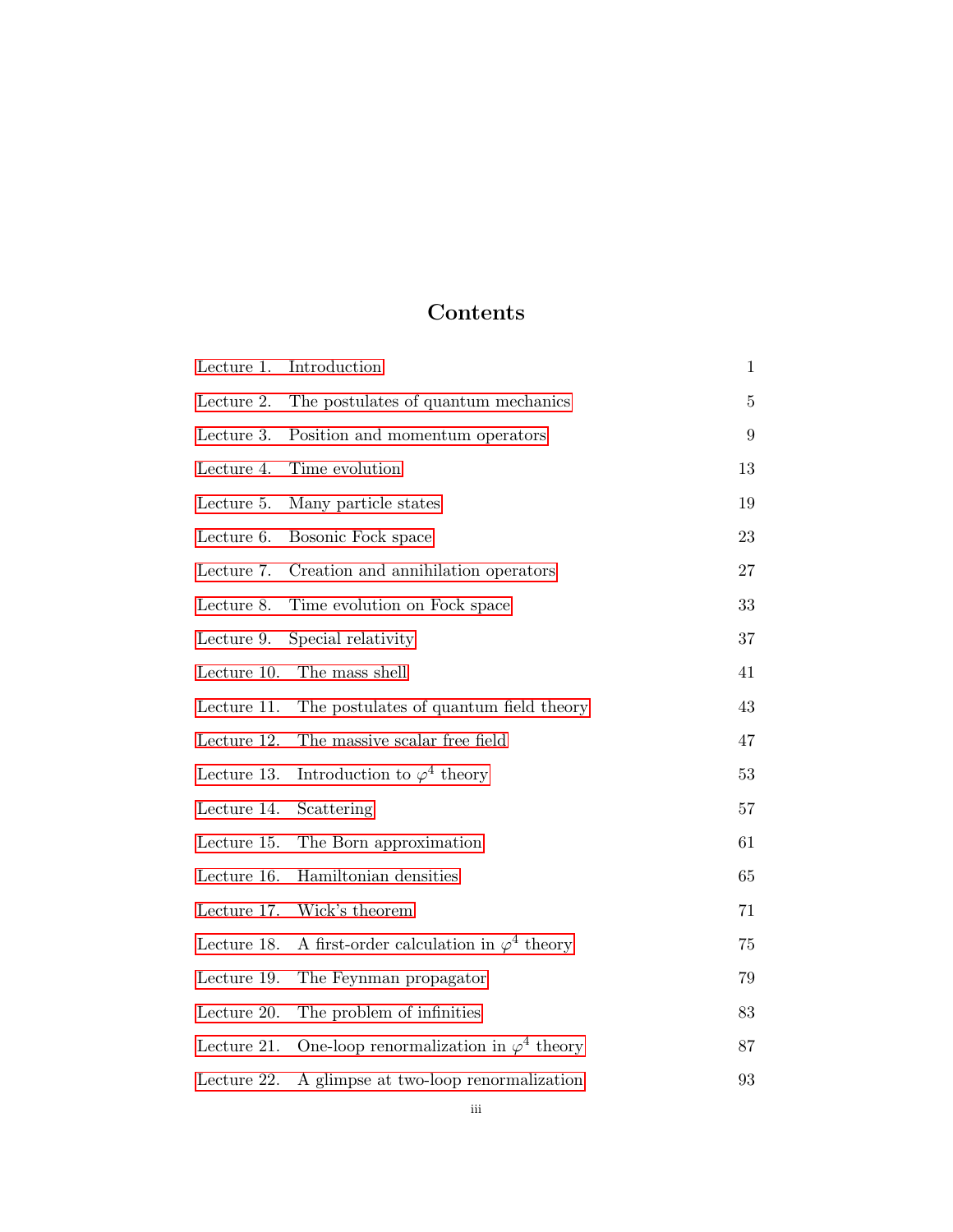# iv CONTENTS

| Lecture 23. The model for free photons              | 99  |
|-----------------------------------------------------|-----|
| Lecture 24. The electromagnetic field               | 103 |
| Lecture 25. The model for free electrons            | 107 |
| Lecture 26. The Dirac field                         | 111 |
| Lecture 27. Introduction to quantum electrodynamics | 115 |
| Lecture 28. Electron scattering                     | 119 |
| Lecture 29. The Wightman axioms                     | 123 |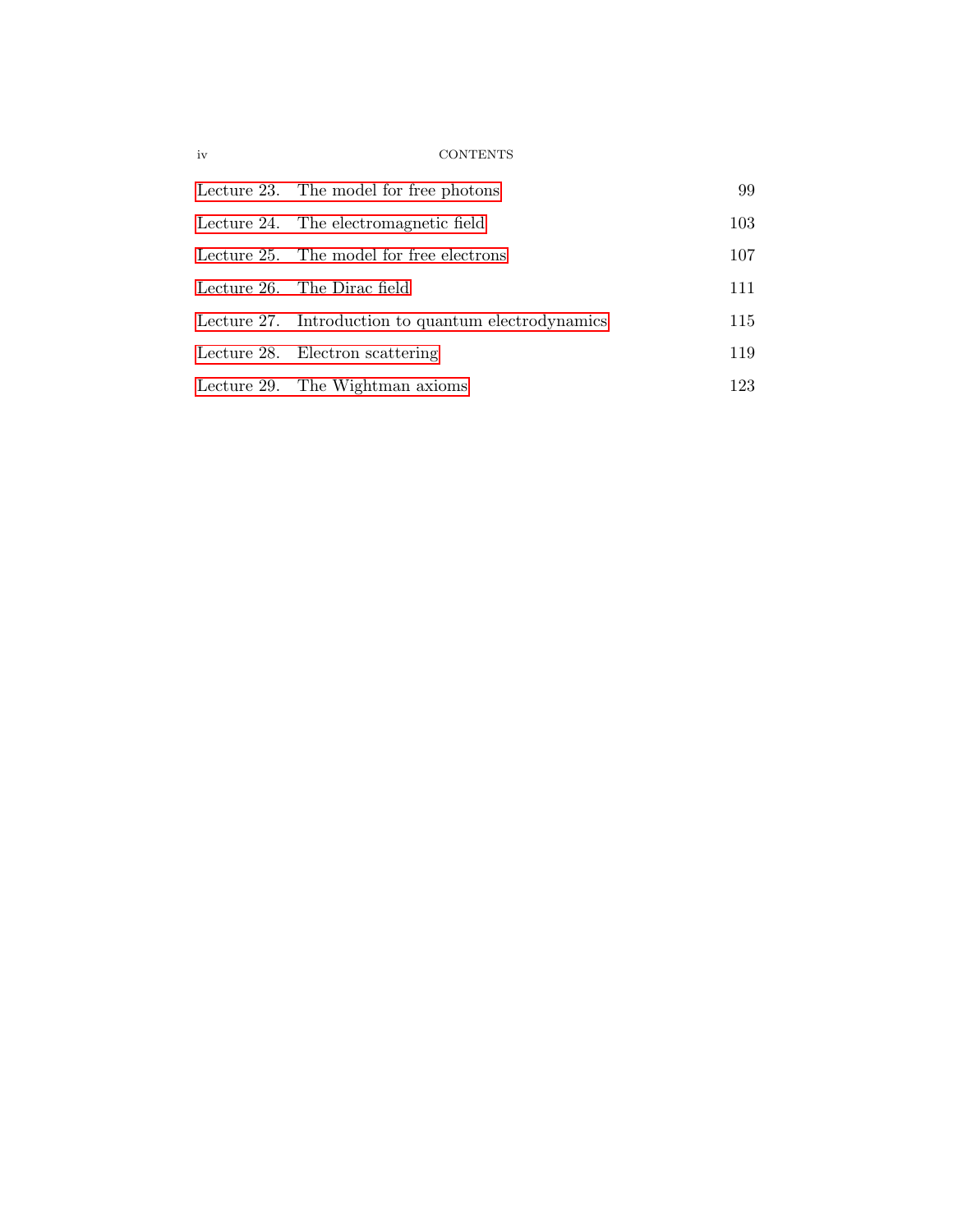# <span id="page-4-0"></span>Introduction

Date: 9/24/2018 Scribe: Andrea Ottolini

#### 1.1. Preview

This course is intended to be an introduction to quantum field theory for mathematicians. Although quantum mechanics has been successful in explaining many microscopic phenomena which appear to be genuinely random (i.e., the randomness does not stem from the lack of information about initial condition, but it is inherent in the behavior of the particles), it is not a good theory for elementary particles, mainly for two reasons:

- It does not fit well with special relativity, in that the Schrödinger equation is not invariant under Lorentz transformations.
- It does not allow creation or annihilation of particles.

Since in lots of interesting phenomena (e.g., in colliders) particles travel at speeds comparable to the speed of light, and new particles appear after they collide, these aspects have to be taken into account.

Quantum field theory (QFT) is supposed to describe these phenomena well, yet its mathematical foundations are shaky or non-existent. The fundamental objects in quantum field theory are operator-valued distributions. An operator-valued distribution is an abstract object, which when integrated against a test function, yields a linear operator on a Hilbert space instead of a number.

For example, we will define operator-valued distributions a and  $a^{\dagger}$  on  $\mathbb{R}^3$  which satisfy that for all  $\mathbf{p}, \mathbf{p}' \in \mathbb{R}^3$ ,

$$
[a(\mathbf{p}), a(\mathbf{p}')] = 0, \quad [a^{\dagger}(\mathbf{p}), a^{\dagger}(\mathbf{p}')] = 0,
$$

$$
[a(\mathbf{p}), a^{\dagger}(\mathbf{p}')] = (2\pi)^3 \delta^{(3)}(\mathbf{p} - \mathbf{p}')\mathbf{1},
$$

where  $[A, B] = AB - BA$  is the commutator,  $\delta^{(3)}$  is the Dirac  $\delta$  on  $\mathbb{R}^3$ , and 1 denotes the identity operator on an unspecified Hilbert space. For someone with a traditional training in mathematics, it may not be clear what the above statement means. Yet, physics classes on QFT often begin by introducing these operator-valued distributions as if their meaning is self-evident. One of the first objectives of this course is to give rigorous meanings to a and  $a^{\dagger}$ , and define the relevant Hilbert space. It turns out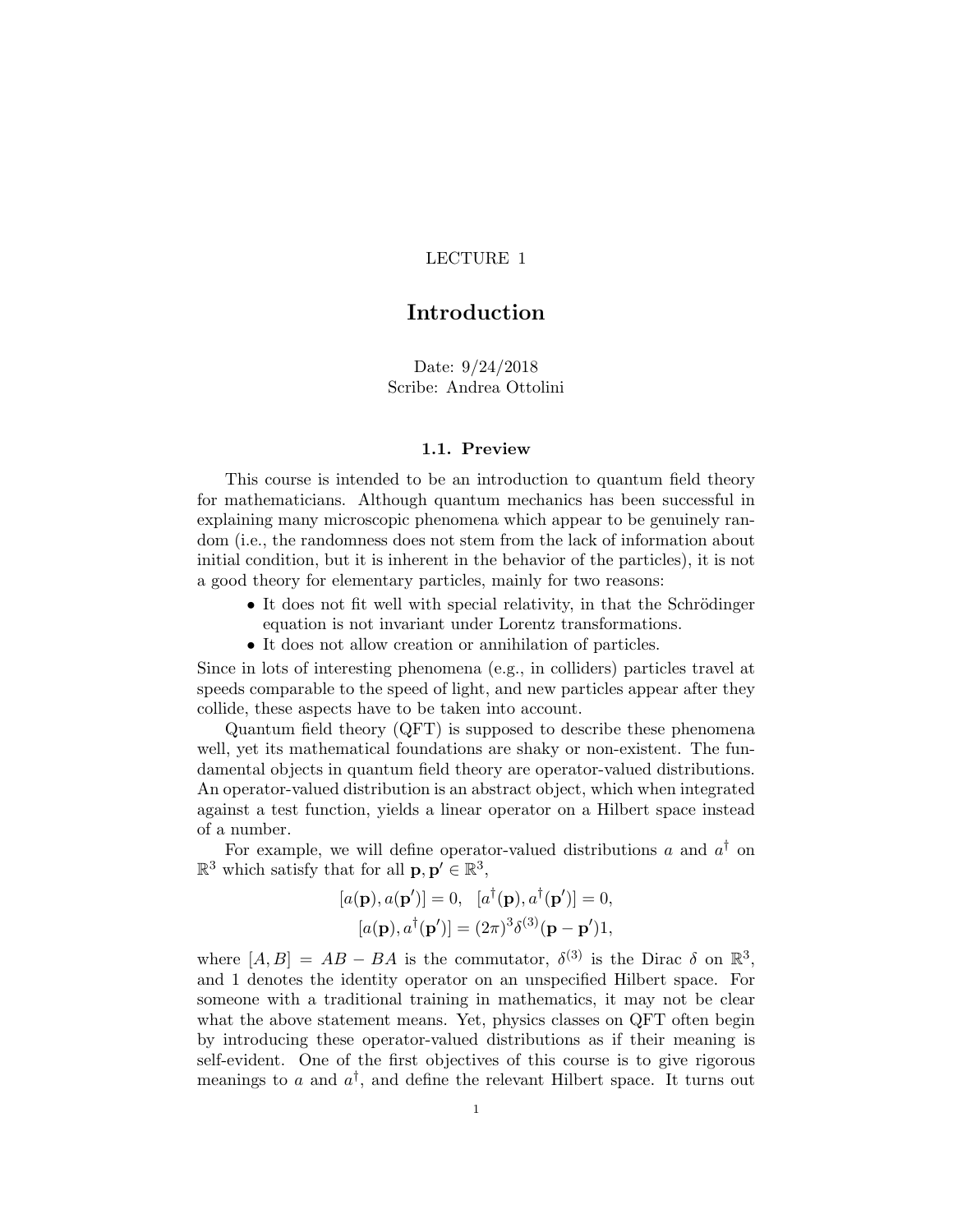that the correct Hilbert space is the so-called bosonic Fock space, which we will define.

Using a and  $a^{\dagger}$ , physicists then define the massive scalar free field  $\varphi$  with mass parameter m, as

$$
\varphi(t, \mathbf{x}) = \int_{\mathbb{R}^3} \frac{d^3 \mathbf{p}}{(2\pi)^3} \frac{1}{\sqrt{2\omega_{\mathbf{p}}}} \Big( e^{-it\omega_{\mathbf{p}} + i\mathbf{x} \cdot \mathbf{p}} a(\mathbf{p}) + e^{it\omega_{\mathbf{p}} - i\mathbf{x} \cdot \mathbf{p}} a^{\dagger}(\mathbf{p}) \Big),
$$

where

$$
\omega_{\mathbf{p}} = \sqrt{m^2 + |\mathbf{p}|^2}.
$$

Here  $\mathbf{x} \cdot \mathbf{p}$  is the scalar product of  $\mathbf{x}$  and  $\mathbf{p}$ , and  $|\mathbf{p}|$  is the Euclidean norm of p. This is an operator-valued distribution defined on spacetime.

Again, it is not at all clear what this means, nor the purpose. We will give a rigorous meaning to all of these and understand where they come from. We will then move on to discuss interacting quantum fields, where the Hilbert space is not clear at all, since the Fock space, which does the job for the free field, is not going to work. Still, computations can be carried out, scattering amplitudes can be obtained, and unrigorous QFT theory leads to remarkably correct predictions for a wide range of phenomena. We will talk about all this and more. In particular, we will talk about  $\varphi^4$  theory, one-loop renormalization, and the basics of quantum electrodynamics.

#### 1.2. A note on mathematical rigor

Much of quantum field theory is devoid of any rigorous mathematical foundation. Therefore we have no option but to abandon mathematical rigor for large parts of this course. There will be parts where we will not prove theorems with full rigor, but it will be clear that the proofs can be made mathematically complete if one wishes to do so. These are not the problematic parts. However, there will be other parts where no one knows how to put things in a mathematically valid way, and they will appear as flights of fancy to a mathematician. Yet, concrete calculations yielding actual numbers can be carried out in these fanciful settings, and we will go ahead and do so. These situations will be pointed out clearly, and will sometimes be posed as open problems.

#### 1.3. Notation

The following are some basic notations and conventions that we will follow. We will need more notations, which will be introduced in later lectures.

- Throughout these lectures, we will work in units where  $\hbar = c = 1$ , where  $\hbar$  is Planck's constant divided by  $2\pi$  and c is the speed of light.
- $H$  is a separable complex Hilbert space.
- If  $a \in \mathbb{C}$ ,  $a^*$  is its complex conjugate.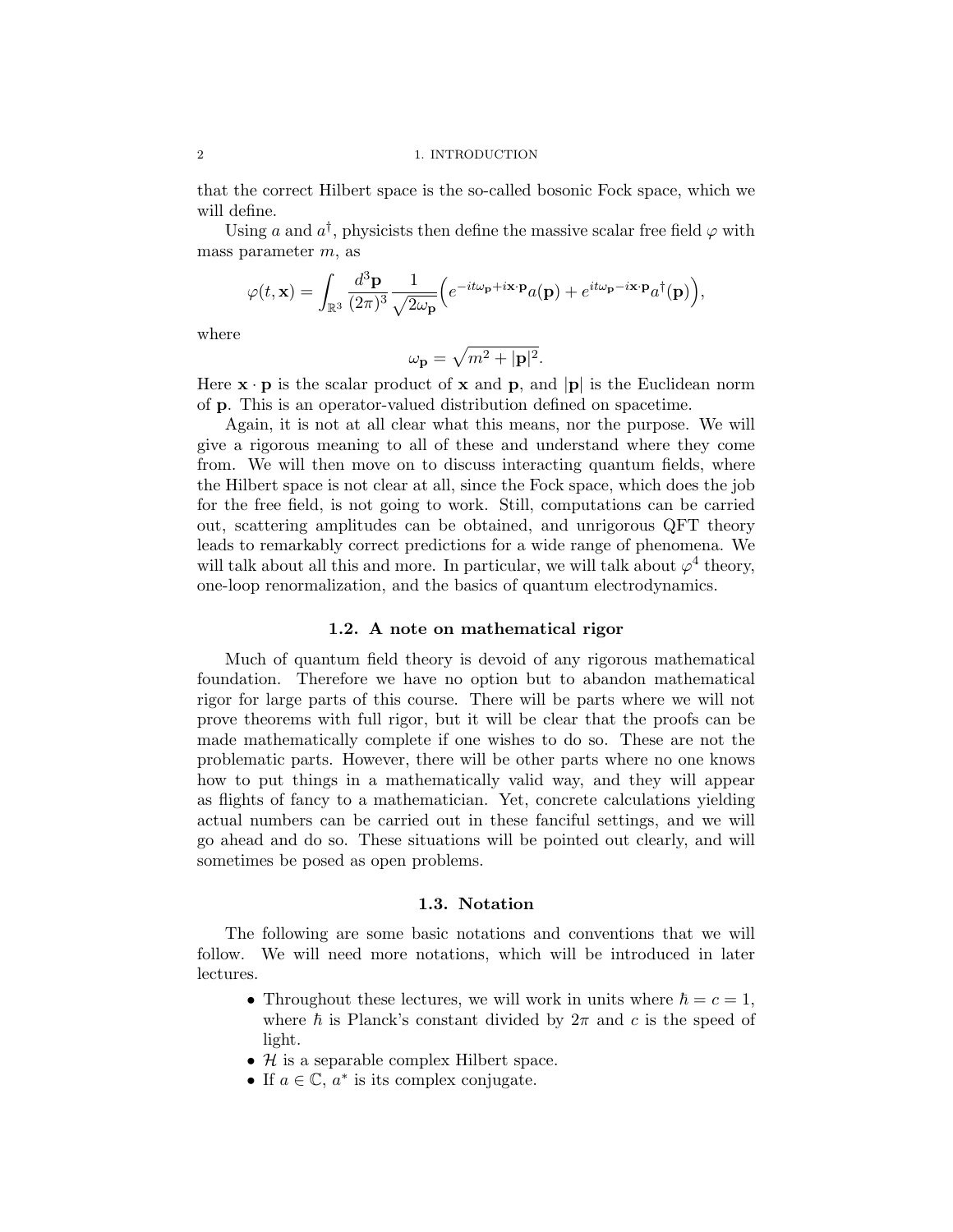#### 1.3. NOTATION 3

- The inner product of  $f, g \in \mathcal{H}$ , denoted by  $(f, g)$ , is assumed to be antilinear in the first variable and linear in the second. In particular, if  $\{e_n\}_{n=1}^{\infty}$  is an orthonormal basis of H, and if  $f = \sum \alpha_n e_n$ and  $g = \sum_{n=1}^{\infty} \beta_n e_n$ , then  $(f, g) = \sum_{n=1}^{\infty} \alpha_n^* \beta_n$ .
- The norm of a state f is denoted by  $||f||$ . A state f is called normalized if  $||f|| = 1$ .
- If A is a bounded linear operator on  $H$ ,  $A^{\dagger}$  denotes its adjoint.
- If A is a bounded linear operator and  $A = A^{\dagger}$ , we will say that A is Hermitian. We will later replace this with a more general notion of 'self-adjoint'.
- $\delta$  is the Dirac delta at 0, and  $\delta_x$  is the Dirac delta at x. Among the properties of the delta function, we will be interested in the following two:

$$
\int_{-\infty}^{\infty} dz \delta(x - z) \delta(z - y) \xi(z) = \delta(x - y) \xi(z),
$$

$$
\delta(x) = \lim_{\varepsilon \to 0} \int_{\mathbb{R}} \frac{dy}{2\pi} e^{ixy - \varepsilon y^2} = \frac{1}{2\pi} \int_{\mathbb{R}} dy e^{ixy}.
$$

•  $\hat{f}(p) = \int_{\mathbb{R}} dx \, e^{-ixp} f(x)$  is the Fourier transform of f.

Note that some of the definitions are slightly different than the usual mathematical conventions, such as that of the Fourier transform. Usually, it is just a difference of sign, but these differences are important to remember.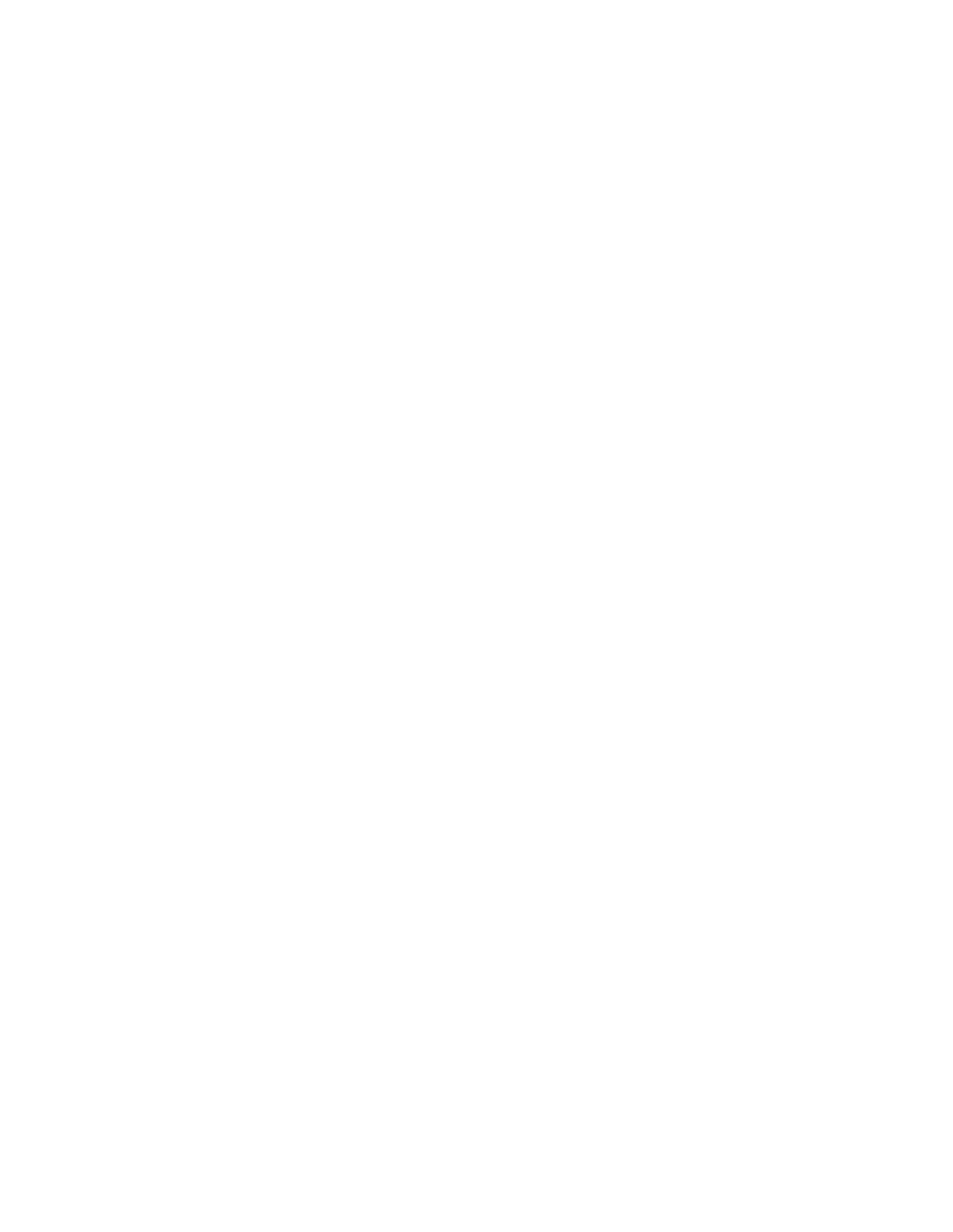# <span id="page-8-0"></span>The postulates of quantum mechanics

Date: 9/26/2018 Scribe: Sanchit Chaturvedi

#### 2.1. Postulates 1–4

We will introduce our framework of quantum mechanics through a sequence of five postulates. The first four are given below.

- P1 The state of a physical system is described by a vector in a separable complex Hilbert space  $H$ .
- P2 To each (real-valued) observable  $\mathcal O$  corresponds a Hermitian operator A on H. (It can be a bounded linear operator such that  $A = A^{\dagger}$ but not all A will be like this.)
- P3 If A is the operator for an observable  $\mathcal O$  then any experimentally observed value of  $\mathcal O$  must be an eigenvalue of  $A$ .
- P4 Suppose that  $\mathcal O$  is an observable with operator A. Suppose further that A has an orthonormal sequence of eigenvectors  ${x_n}_{n=1}^{\infty}$  with eigenvalues  $\{\lambda_n\}$ . Suppose also that the system is in state  $\psi \in \mathcal{H}$ . Then the probability that the observed value of  $\mathcal{O} = \lambda$  is given by

$$
\frac{\sum_{i:\lambda_i=\lambda} |(x_i,\psi)|^2}{\|\psi\|^2}.
$$

These postulates will be slightly modified later, and replaced with more mathematically satisfactory versions. P5 will be stated later in this lecture.

# 2.2. A simple example

Consider a particle with two possible spins, say 1 and  $-1$ . Then  $\mathcal{H} = \mathbb{C}^2$ . Consider the observable

$$
\mathcal{O} = \left\{ \begin{array}{ll} +1, & \text{if spin is 1,} \\ -1, & \text{if spin is } -1. \end{array} \right.
$$

Suppose that we take the operator for this observable to be the matrix

$$
A = \begin{pmatrix} 1 & 0 \\ 0 & -1 \end{pmatrix}
$$

$$
\begin{pmatrix} 1 \\ 0 \end{pmatrix}, \quad \begin{pmatrix} 0 \\ 1 \end{pmatrix}
$$

This has eigenvectors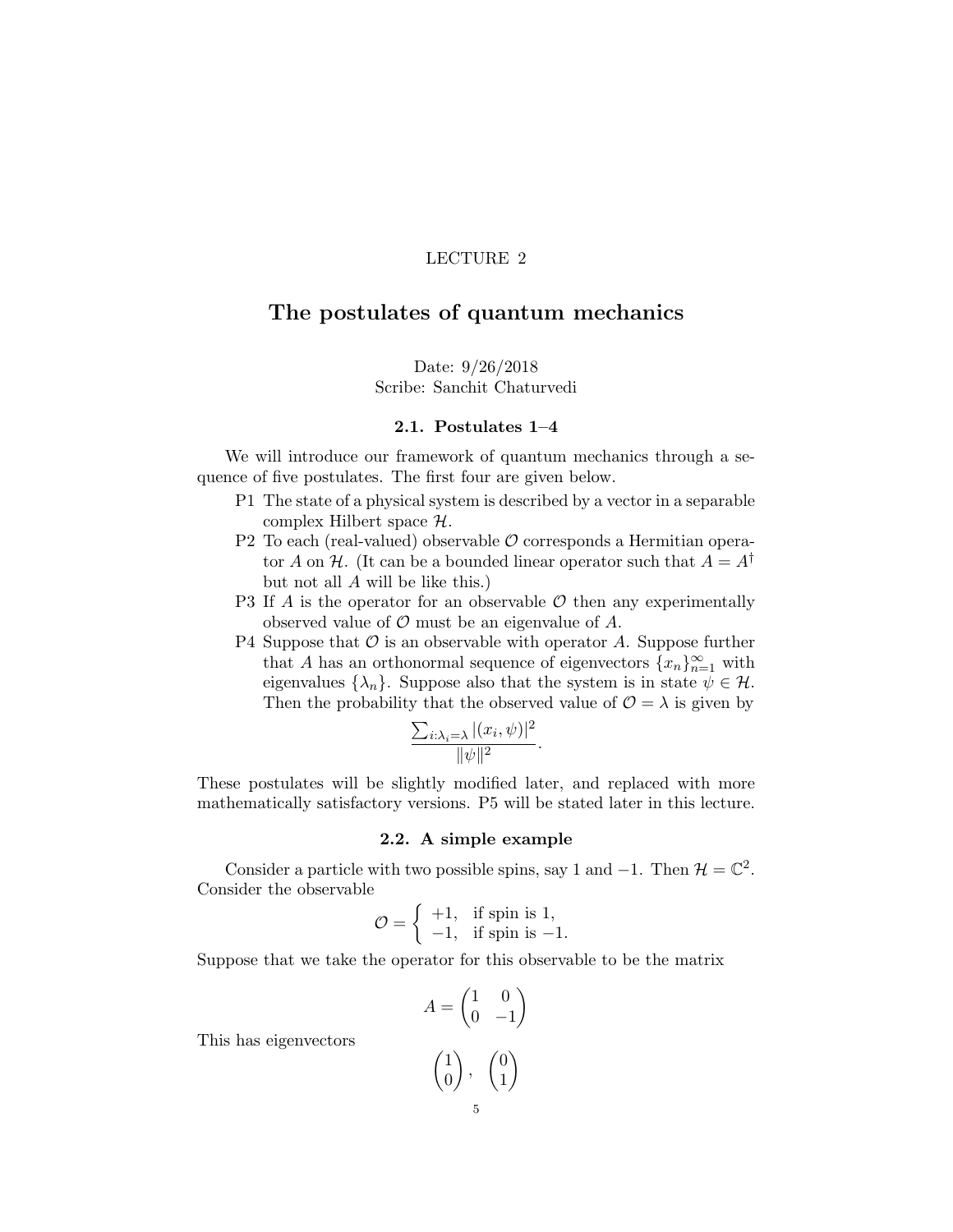with eigenvalues 1,−1. If the state of the system is

$$
\begin{pmatrix} \alpha_1 \\ \alpha_2 \end{pmatrix} \in \mathbb{C}^2,
$$

then

$$
Prob(\mathcal{O} = 1) = \frac{|\alpha_1|^2}{|\alpha_1|^2 + |\alpha_2|^2}
$$

and

Prob(
$$
\mathcal{O} = -1
$$
) =  $\frac{|\alpha_2|^2}{|\alpha_1|^2 + |\alpha_2|^2}$ .

# 2.3. Adjoints of unbounded operators

DEFINITION 2.1. An unbounded operator A on a Hilbert space  $\mathcal H$  is a linear map from a dense subspace  $\mathcal{D}(A)$  into  $\mathcal{H}$ .

DEFINITION 2.2. An unbounded operator is called symmetric if

$$
(x, Ay) = (Ax, y) \quad \forall x, y \in \mathcal{D}(A).
$$

Take any unbounded operator A with domain  $\mathcal{D}(A)$ . We want to define the adjoint  $A^{\dagger}$ . We first define  $\mathcal{D}(A^{\dagger})$  to be the set of all  $y \in \mathcal{H}$  such that

$$
\sup_{x\in\mathcal{D}(A)}\frac{|(y, Ax)|}{\|x\|}<\infty.
$$

Then for  $y \in \mathcal{D}(A^{\dagger})$  define  $A^{\dagger}y$  as follows. Define a linear functional  $\lambda$ :  $\mathcal{D}(A) \to \mathbb{C}$  as

$$
\lambda(x) = (y, Ax).
$$

Since  $y \in \mathcal{D}(A^{\dagger}),$ 

$$
c := \sup_{x \in \mathcal{D}(A)} \frac{|(y, Ax)|}{\|x\|} < \infty.
$$

Thus  $\forall x, x' \in \mathcal{D}(A)$ ,

$$
|\lambda(x) - \lambda(x')| = |(y, A(x - x'))| \le c||x - x'||.
$$

This implies that  $\lambda$  extends to a bounded linear functional on  $\mathcal{H}$ . Hence there exists unique z such that  $\lambda(x) = (z, x)$ . Let  $A^{\dagger}y := z$ .

DEFINITION 2.3. A symmetric unbounded operator is called self-adjoint if  $\mathcal{D}(A) = \mathcal{D}(A^{\dagger})$ , and  $A^{\dagger} = A$  on this subspace.

(In practice we only need to verify  $\mathcal{D}(A^{\dagger}) = \mathcal{D}(A)$ , since for any symmetric operator,  $\mathcal{D}(A) \subseteq \mathcal{D}(A^{\dagger})$ , and  $A^{\dagger} = A$  on  $\mathcal{D}(A)$ .)

DEFINITION 2.4. An operator B is called an extension of A if  $\mathcal{D}(A) \subseteq$  $\mathcal{D}(B)$  and  $A = B$  on  $\mathcal{D}(A)$ .

An example is if A is symmetric then  $A^{\dagger}$  is an extension of A.

DEFINITION 2.5. A symmetric operator  $A$  is called essentially self-adjoint if it has a unique self-adjoint extension.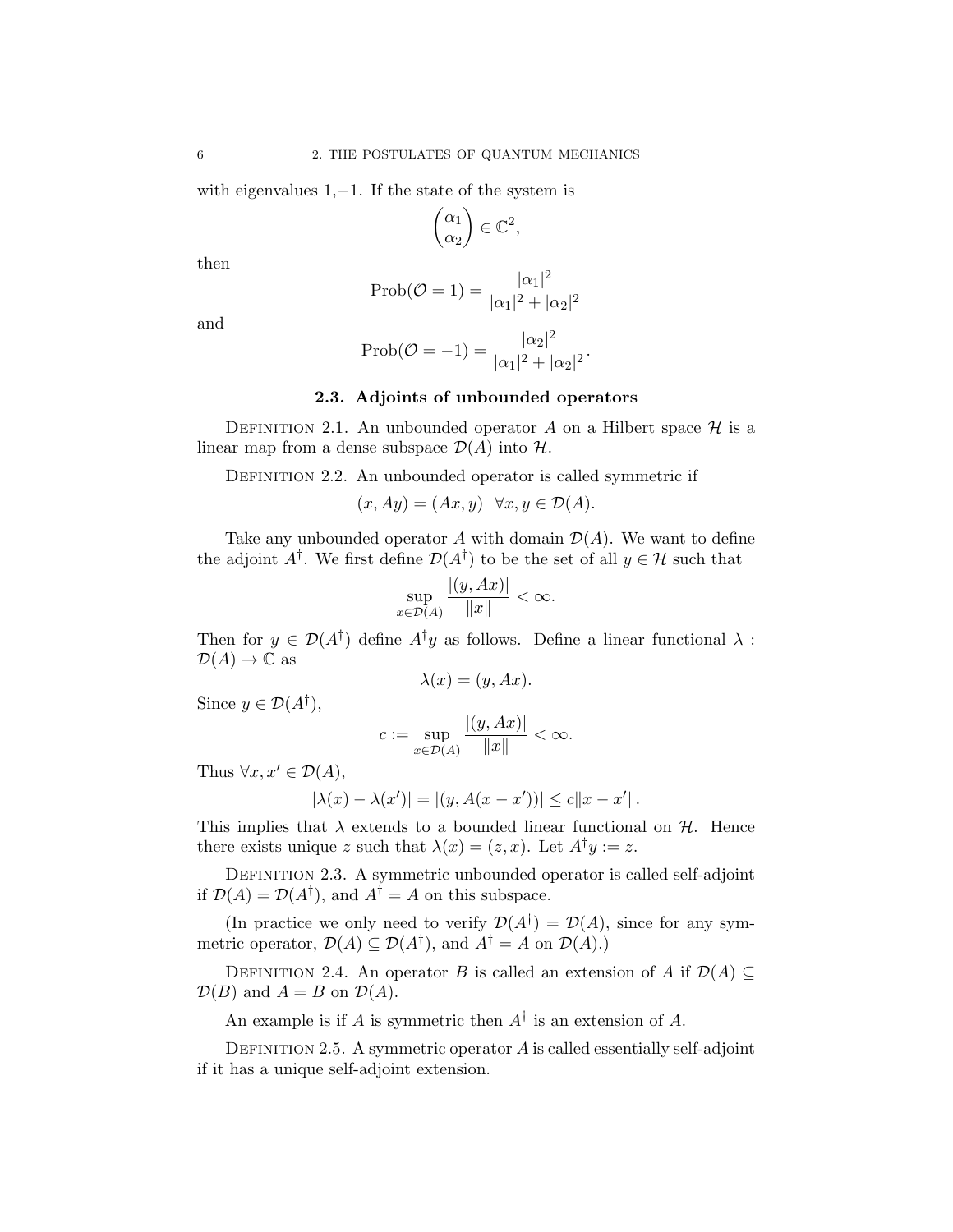# 2.4. Unitary groups of operators

DEFINITION 2.6. A surjective linear operator  $U : \mathcal{H} \to \mathcal{H}$  is called unitary if  $||Ux|| = ||x|| \forall x \in \mathcal{H}$ .

DEFINITION 2.7. A strongly continuous unitary group  $(U(t))_{t\in\mathbb{R}}$  is a collection of unitary operators such that

- $U(s+t) = U(s)U(t)$   $\forall s, t \in \mathbb{R}$ , and
- for any  $x \in \mathcal{H}$  the map  $t \mapsto U(t)x$  is continuous.

#### 2.5. Stone's Theorem

There is a one-to-one correspondence between one parameter strongly continuous unitary groups of operators on  $\mathcal H$  and self-adjoint operators on  $H$ . Given U, the corresponding self-adjoint operator A is defined as

$$
Ax = \lim_{t \to 0} \frac{U(t)x - x}{it},
$$

with  $\mathcal{D}(A) = \{x : \text{the above limit exists}\}.$  (It is conventional to write  $U(t) =$  $e^{itA}$ .) Conversely, given any self-adjoint operator A, there is a strongly continuous unitary group  $(U(t))_{t\in\mathbb{R}}$  such that the above relation between A and U is satisfied on the domain of A.

#### 2.6. Postulate 5

P5 If the system is not affected by external influences then its state evolves in time as  $\psi_t = U(t)\psi$  for some strongly continuous unitary group  $U$  that only depends on the system (and not on the state).

By Stone's theorem there exists a unique self-adjoint operator  $H$  such that  $U(t) = e^{-itH}$ . This H is called the 'Hamiltonian'. The Hamiltonian satisfies

$$
\frac{d}{dt}U(t) = -iHU(t) = -iHe^{-itH}
$$

$$
= -iU(t)H = -ie^{-itH}H.
$$

We will use the above relations extensively in the sequel.

Besides the five postulates stated above, there is also a sixth postulate about collapse of wavefunctions that we will not discuss (or need) in these lectures.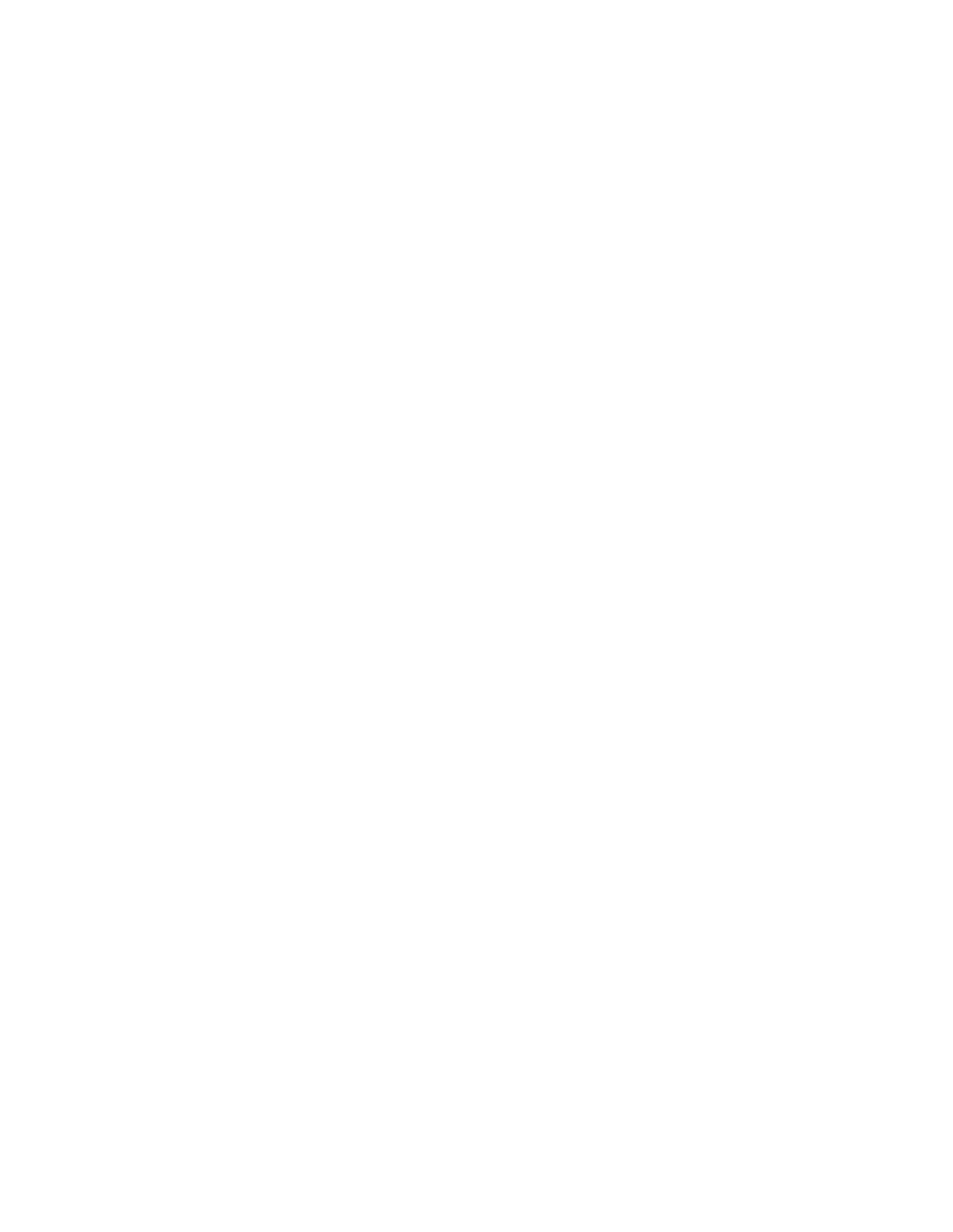# <span id="page-12-0"></span>Position and momentum operators

Date: 9/26/2018 Scribe: Sky Cao

# 3.1. Looking back at Postulate 4

Suppose that A is a self-adjoint operator for an observable  $\mathcal O$  with an orthonormal sequence of eigenvectors  $u_1, u_2, \ldots$  and eigenvalues  $\lambda_1, \lambda_2, \ldots$ If the system is in state  $\psi$ , Postulate 4 says that the probability that the observed value of  $\mathcal O$  equals  $\lambda$  is given by

$$
\frac{\sum_{i:\lambda_i=\lambda} |(u_i,\psi)|^2}{\|\psi\|^2}.
$$

From this, we get the expected value of  $\mathcal{O}$ :

$$
\mathbf{E}_{\psi}(\mathcal{O}) = \frac{\sum_{i=1}^{\infty} \lambda_i |(u_i, \psi)|^2}{\|\psi\|^2} = \frac{(\psi, A\psi)}{\|\psi\|^2}.
$$

Similarly,

$$
\mathbf{E}_{\psi}(\mathcal{O}^2) = \frac{\sum_{i=1}^{\infty} \lambda_i^2 |(u_i, \psi)|^2}{\|\psi\|^2} = \frac{(\psi, A^2 \psi)}{\|\psi\|^2},
$$

and more generally

$$
\mathbf{E}_{\psi}(\mathcal{O}^k) = \frac{(\psi, A^k \psi)}{\|\psi\|^2} \ \forall k.
$$

Even more generally, for any  $\alpha$ ,

$$
\mathbf{E}_{\psi}(e^{i\alpha\mathcal{O}}) = \frac{(\psi, e^{i\alpha A}\psi)}{\|\psi\|^2}.
$$

In certain situations,  $e^{i\alpha A}$  may be defined by Taylor series expansion. But this is not required; in general we may use Stone's theorem to make sense of  $e^{i\alpha A}$ .

Now recall that the distribution of a random variable  $X$  is completely determined by its characteristic function

$$
\phi(\alpha) = \mathbf{E}(e^{i\alpha X}).
$$

This allows us to arrive at the following.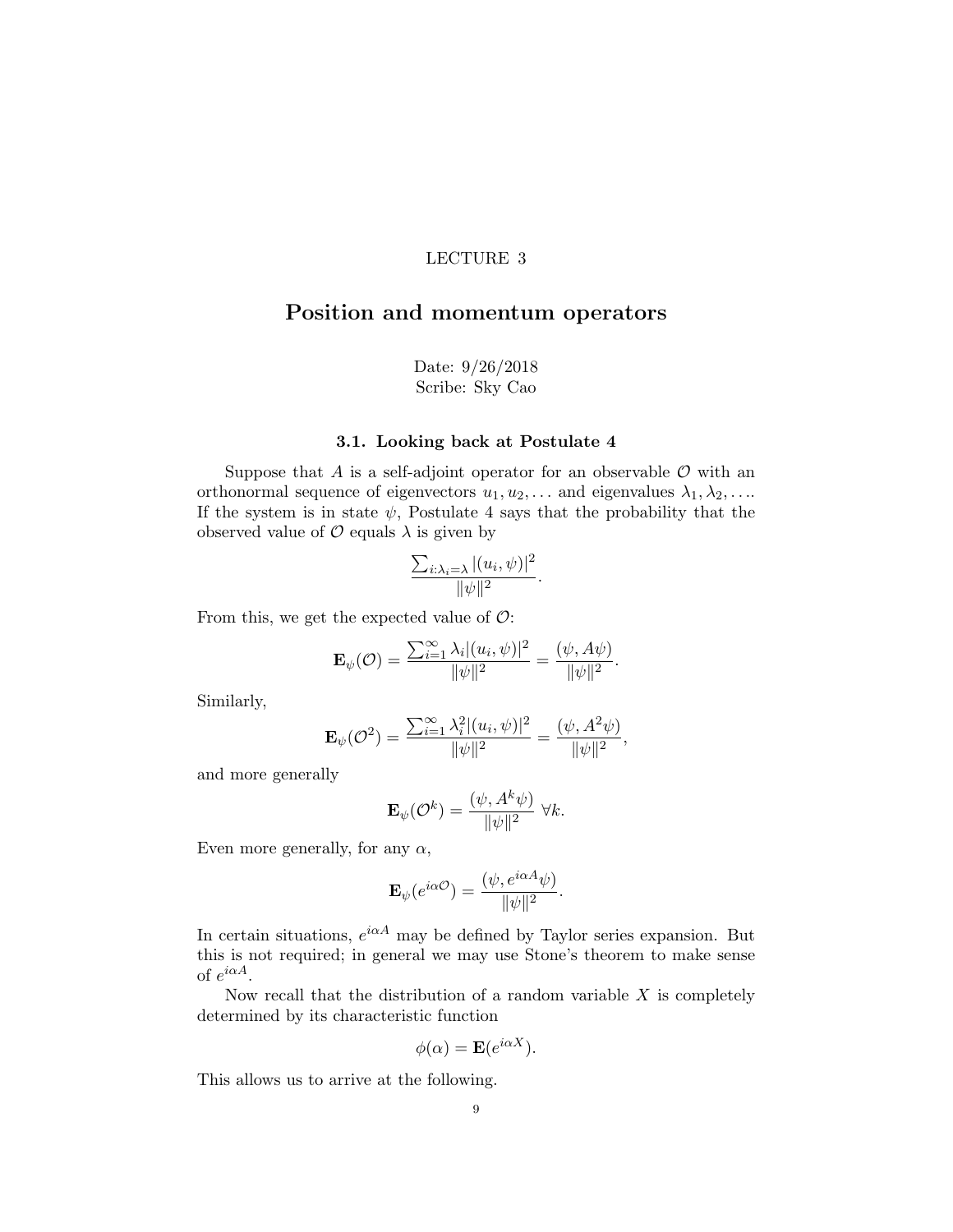Better version of Postulate 4: Suppose that  $\mathcal O$  is an observable with operator A. If the system is in state  $\psi$ , then the characteristic function of this observable at  $\alpha \in \mathbb{R}$  is given by

$$
\frac{(\psi,e^{i\alpha A}\psi)}{\|\psi\|^2}.
$$

Similarly, we have better versions of the other postulates by replacing 'Hermitian' with 'self-adjoint' everywhere.

### 3.2. A non-relativistic particle in 1-D space

The Hilbert space is  $\mathcal{H} = L^2(\mathbb{R})$ . The first observable is the position observable. Its operator is denoted  $X$ , defined as

$$
(X\psi)(x) = x\psi(x).
$$

The domain of X is

$$
\mathcal{D}(X) = \left\{ \psi \in L^2(\mathbb{R}) : \int x^2 |\psi(x)|^2 dx < \infty \right\}.
$$

It can be verified that  $X$  is self-adjoint, and that  $X$  does not have an orthonormal sequence of eigenvectors in  $L^2(\mathbb{R})$ .

In physics, they say that X has 'improper' eigenfunctions. The Dirac  $\delta$ at  $x$  is an improper eigenfunction with eigenvalue  $x$ . That is,

$$
X\delta_x = x\delta_x.
$$

We may verify this in the sense of distributions. For  $f$  a test function, we have

$$
\int (X\delta_x)(y)f(y)dy = \int y\delta_x(y)f(y)dy = xf(x).
$$

On the other hand,

$$
\int x \delta_x(y) f(y) dy = x f(x).
$$

Thus  $X\delta_x = x\delta_x$ .

Now suppose the state is  $\psi$ . What is the probability distribution of the position of the particle? According to our better version of Postulate 4, the characteristic function of the position variable at  $\alpha \in \mathbb{R}$  is

$$
\frac{(\psi, e^{i\alpha X}\psi)}{\|\psi\|^2}.
$$

It is not hard to show that

$$
(e^{i\alpha X}\psi)(x) = e^{i\alpha x}\psi(x),
$$

and so the characteristic function is

$$
\frac{\int e^{i\alpha x} |\psi(x)|^2 dx}{\int |\psi(x)|^2 dx}.
$$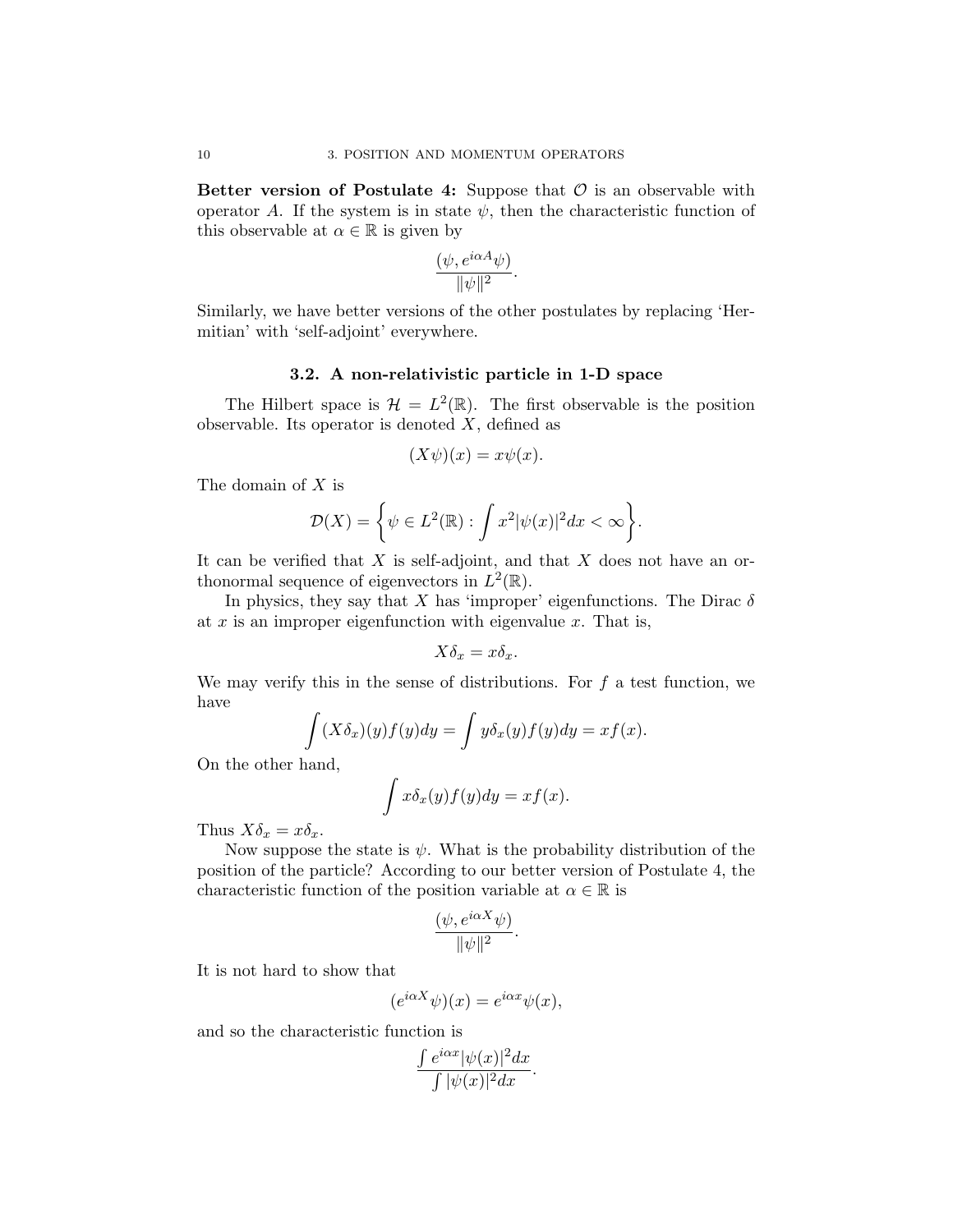Thus the probability density of the position is

$$
\frac{|\psi(x)|^2}{\int |\psi(z)|^2 dz}.
$$

The 'position eigenstates' are  $\delta_x, x \in \mathbb{R}$ . To make this precise, let us approximate  $\delta_x(y)$  by

$$
\frac{1}{\sqrt{2\pi\varepsilon}}e^{-(y-x)^2/2\varepsilon}
$$

as  $\varepsilon \to 0$ . This state has p.d.f. of the position proportional to  $e^{-(y-x)^2/\varepsilon}$ . This probability distribution converges to the point mass at  $x$  as  $\varepsilon \to 0$ .

The second observable is the momentum observable. The momentum operator is given by

$$
P\psi = -i\frac{d}{dx}\psi,
$$

so notationally,

$$
P = -i\frac{d}{dx}.
$$

We may take the domain of  $P$  to be

$$
\{\psi \in L^2(\mathbb{R}) : \psi' \in L^2(\mathbb{R})\},\
$$

but then  $P$  will not be self-adjoint. However, one can show that  $P$  is essentially self-adjoint, that is, there is a unique extension of  $P$  to a larger domain where it is self-adjoint.

Using a similar procedure as with the position, we may show that the probability density of the momentum is given by

$$
\frac{|\widehat{\psi}(p)|^2}{\|\widehat{\psi}\|_{L^2}^2},
$$

where  $\hat{\psi}$  is the Fourier Transform of  $\psi$ . The (improper) momentum eigenstate for momentum p is  $\psi(x) = e^{ipx}$ , because

$$
P\psi = p\psi.
$$

Note that  $\psi$  is not in  $L^2(\mathbb{R})$ , but we may approximate

$$
\psi(x) \approx e^{ipx - \varepsilon x^2}
$$

for  $\varepsilon$  small. The Fourier Transform of this function is

$$
\widehat{\psi}(p') = \int e^{-ip'x} e^{ipx} dx = 2\pi \delta(p - p'),
$$

which is proportional to the Dirac delta at p.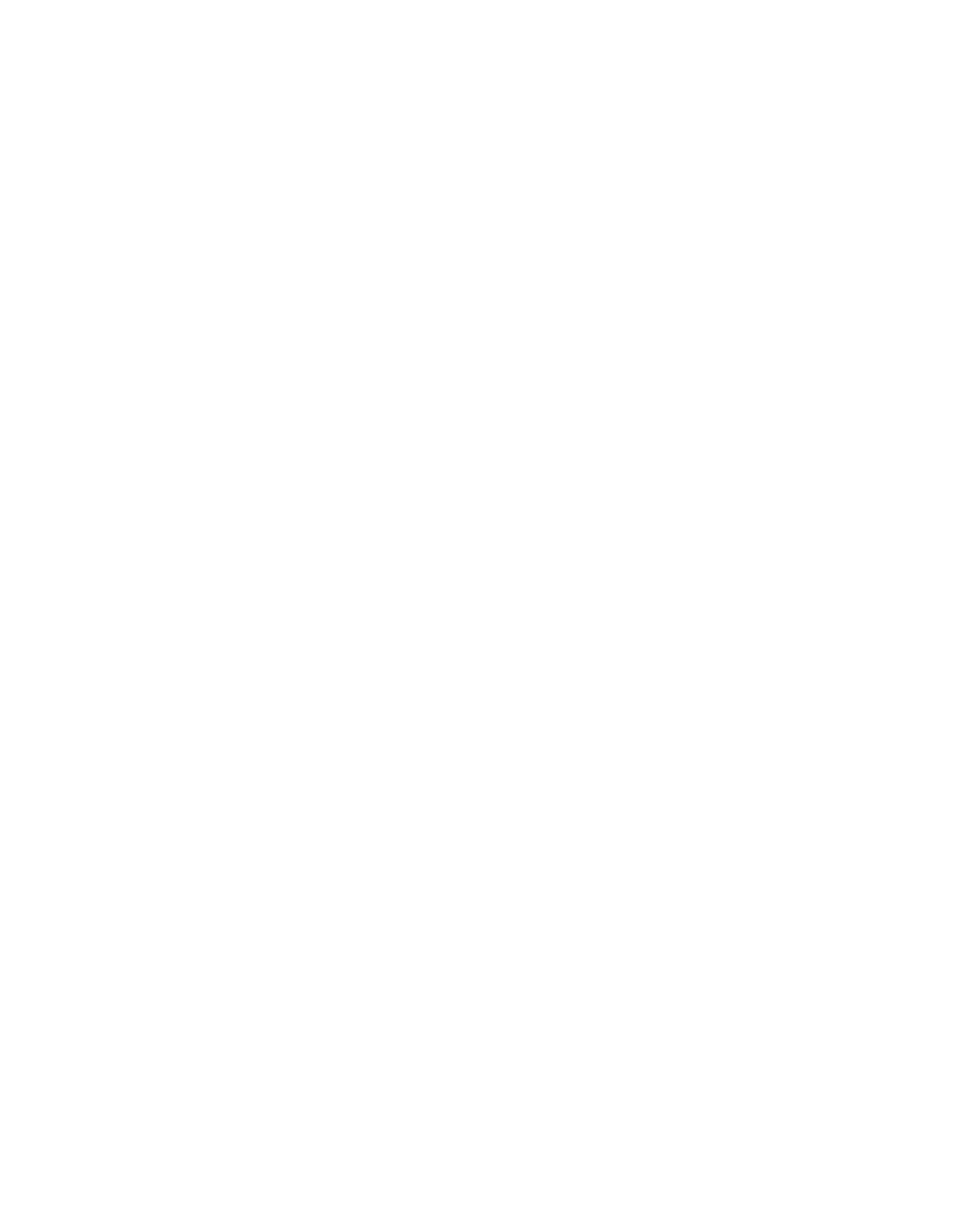# <span id="page-16-0"></span>Time evolution

Date: 10/1/2018 Scribe: Jack Lindsey

# 4.1. Probability density of momentum

Let us continue our discussion about the 1D non-relativistic particle that we started in the previous lecture. If the system is in state  $\psi$ , then we claim that the probability density function of the momentum at  $p \in \mathbb{R}$  is

$$
\frac{|\widehat{\psi}(p)|^2}{\|\widehat{\psi}\|_{L^2}^2},
$$

where  $\hat{\psi}$  is the Fourier transform of  $\psi$ . Although a complete proof using our version of Postulate 4 takes some work, it is easy to see why this is true from the following sketch. First, observe that

$$
P^k \psi = (-i)^k \frac{d^k}{dx^k} \psi.
$$

From this it follows that  $P^k \psi(p) = p^k \hat{\psi}(p)$ . On the other hand, by Postulate 4, the expected value of the kth power of the momentum is

$$
\frac{(\psi, P^k \psi)}{\|\psi\|_{L^2}^2}.
$$

By Parseval's identity, this equals

$$
\frac{(\widehat{\psi}, P^k \widehat{\psi})}{\|\widehat{\psi}\|_{L^2}^2} = \int_{-\infty}^{\infty} dp \, p^k \frac{|\widehat{\psi}(p)|^2}{\|\widehat{\psi}\|_{L^2}^2}.
$$

This strongly indicates that the p.d.f. of the momentum is proportional to  $|\hat{\psi}(p)|^2$ . A complete proof would require that we work with characteristic functions instead of moments.

# 4.2. The uncertainty principle

Consider the improper state  $\psi(x) = \delta_{x_0}(x)$ . The position of a particle in this state is fully concentrated at  $x_0$ . However,  $\hat{\psi}(p) = e^{-ipx_0}$ , which means that the momentum of the particle is 'uniformly distributed on the real line' — which does not make mathematical sense, but can be thought of as an idealization of a very spread out probability distribution. On the other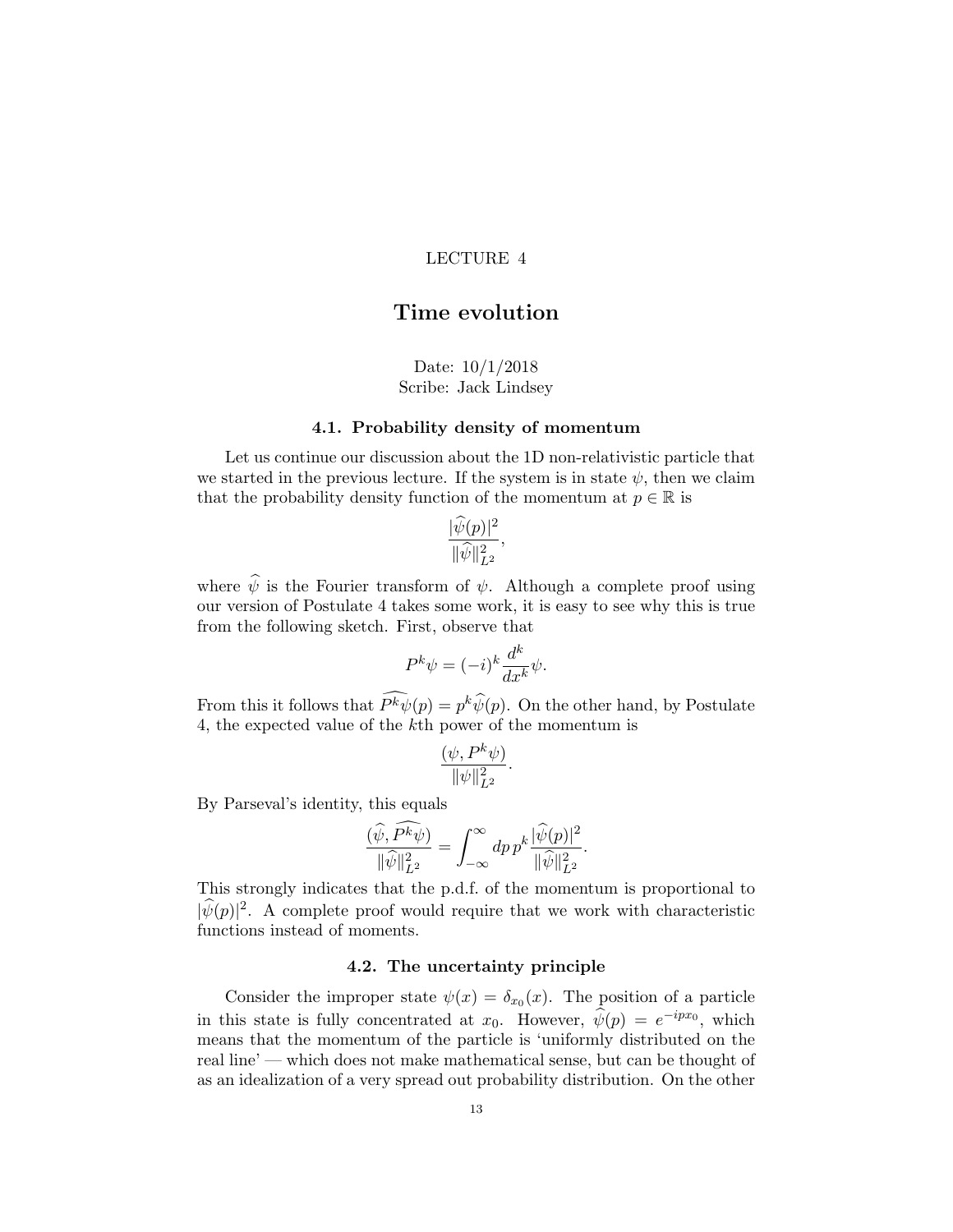hand, if  $\psi(x) = e^{ip_0 x}$ , then the position variable has a similar uniform spread on the real line, but  $\hat{\psi}(p) = \delta(p - p_0)$ , which means that the momentum is fully concentrated at  $p_0$ .

The above discussion indicates that it may be impossible to have a state that localizes both the position and the momentum. Indeed, this is a result that can be proved in great generality, as follows. Consider a general quantum system. Given an observable  $\mathcal O$  with operator  $A$ , it follows from Postulate 4 that if the system is in state  $\psi$ , then the standard deviation of  $\mathcal O$  is given by

$$
\sqrt{\frac{(\psi,A^2\psi)}{\|\psi\|^2}-\frac{(\psi,A\psi)^2}{\|\psi\|^4}}.
$$

Let us denote this standard deviation by  $\Delta_{\psi}(A)$ . The following result is known as the Heisenberg Uncertainty Principle (rigorous statement and proof due to H. Weyl):

THEOREM 4.1. For any self-adjoint A and B and any  $\psi \in \mathcal{D}(A) \cap \mathcal{D}(B)$ such that  $A\psi \in \mathcal{D}(B)$  and  $B\psi \in \mathcal{D}(A)$ , we have

$$
\Delta_{\psi}(A)\Delta_{\psi}(B) \ge \frac{1}{4} |(\psi, [A, B]\psi)|^2
$$

where  $[A, B] = AB - BA$ .

PROOF SKETCH. Apply the Cauchy–Schwarz inequality, starting from the right-hand side and expanding.

#### 4.3. The uncertainty principle for position and momentum

Now let us see what the uncertainty principle gives for the position and momentum operators in 1D. For any  $\psi$ , we have

$$
(XP\psi)(x) = X(-i\psi')(x) = -ix\psi'(x).
$$

On the other hand,

$$
(PX\psi)(x) = -i\frac{d}{dx}(x\psi(x)) = -ix\psi'(x) - i\psi(x).
$$

Putting these together, we see that  $XP - PX = i \cdot 1$ , where 1 is the identity operator. Hence, by the uncertainty principle,

$$
\Delta_{\psi}(X)\Delta_{\psi}(P) \ge \frac{1}{4}
$$

for all normalized  $\psi$  for which  $[X, P]\psi$  is defined and in  $L^2$ , in units where  $\hbar = 1$ . For example, this holds for any Schwartz function  $\psi$  with  $L^2$  norm equal to one. Note that this implies that position and momentum cannot be simultaneously localized — the p.d.f. of at least one must have substantial standard deviation.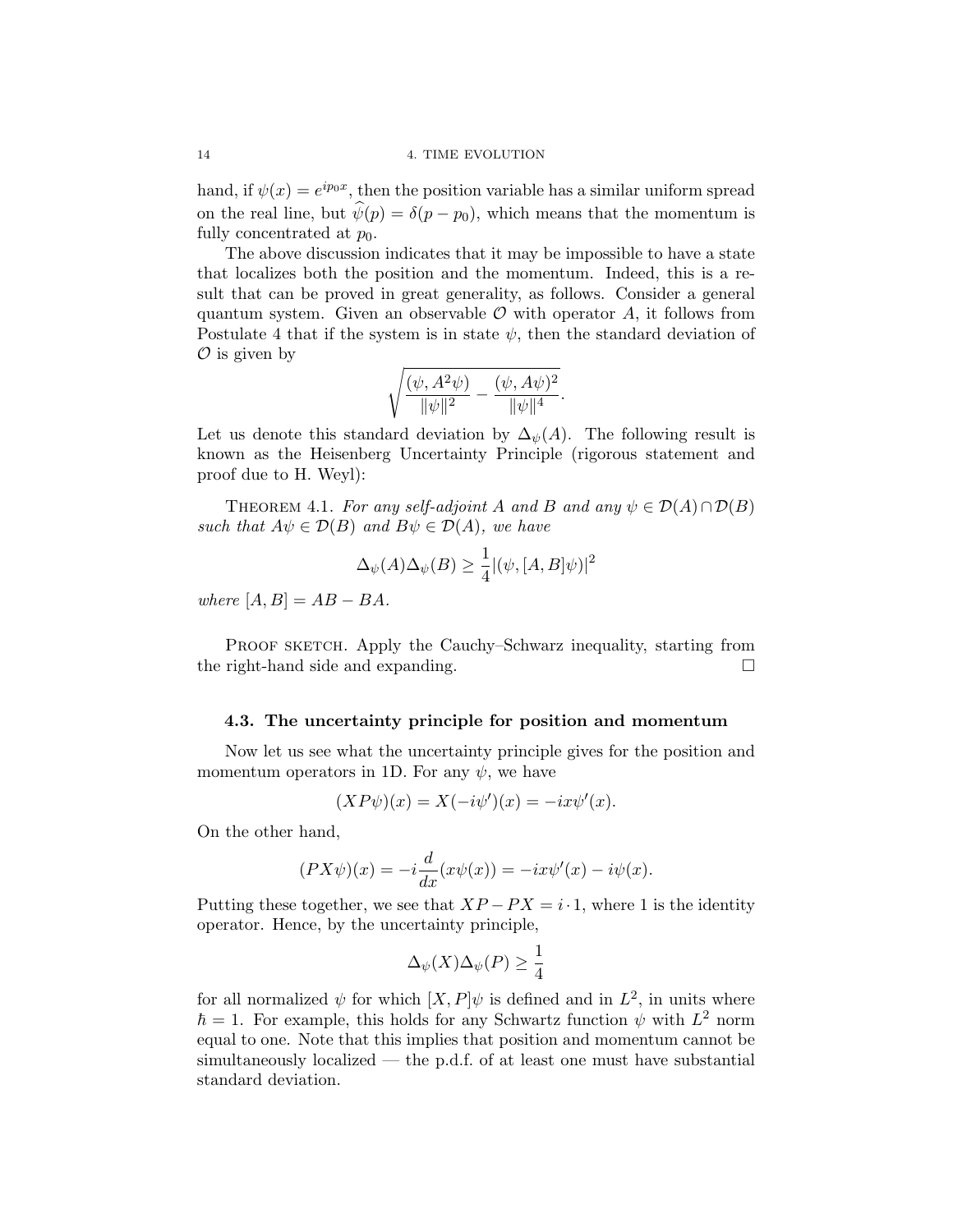#### 4.4. Free evolution in 1D

The evolution of the state of a particle in 1D in the absence of a potential (i.e., free evolution) is governed by the Hamiltonian

$$
H = -\frac{1}{2m}\frac{d^2}{dx^2},
$$

where  $m$  is the mass of the particle. (This is a physical fact, with no mathematical justification.) The operator  $H$  is essentially self-adjoint, and we will identify it with its unique self-adjoint extension.

If  $\psi$  is the state at time 0 and  $\psi_t$  is the state at time t, then  $\psi_t = U(t)\psi =$  $e^{-itH}\psi$ . This implies the Schrödinger equation:

$$
\frac{\partial \psi_t}{\partial t} = -iH\psi_t = \frac{i}{2m} \frac{\partial^2 \psi_t}{\partial x^2}.
$$

(Again, recall that we are working in units where  $\hbar = 1$ .) This equation has an explicit solution, which we will not write down. It is easy to show using the explicit form of the solution that for any  $\psi \in L^2(\mathbb{R})$ ,  $\|\psi_t\|_{L^\infty} \to 0$ as  $t \to \infty$ . So the p.d.f. of the position flattens as  $t \to \infty$ . In other words, there is no limiting probability distribution for the position of the particle; it spreads out across the whole real line.

#### 4.5. Free evolution of the momentum

Now let us see what happens to the momentum of a free particle in 1D. It is not hard to show, using the Schrödinger equation, that

$$
\widehat{\psi}_t(p) = e^{-itp^2/2m} \widehat{\psi}(p).
$$

Thus,  $|\hat{\psi}_t(p)|^2 = |\hat{\psi}(p)|^2$ . Hence the p.d.f. of the momentum is not changing at all. This is what we expect, since the momentum of a free particle should not be changing (although, of course, the randomness of the result of a given observation is unexpected from a classical perspective).

#### 4.6. A particle in a potential

Now let us briefly consider particles in the presence of a potential V. The Hamiltonian is now given by

$$
H = -\frac{1}{2m}\frac{d^2}{dx^2} + V,
$$

where V as an operator is defined as  $(V\psi)(x) = V(x)\psi(x)$ .

When is  $H$  is essentially self-adjoint? The answer to this question is not at all obvious. There are many results in the literature, quite comprehensively surveyed in Reed and Simon. For example, one useful result is the following.

THEOREM 4.2. The Hamiltonian H is essentially self-adjoint if  $V =$  $V_1 + V_2$  for some  $V_1 \in L^2(\mathbb{R})$  and  $V_2 \in L^{\infty}(\mathbb{R})$ .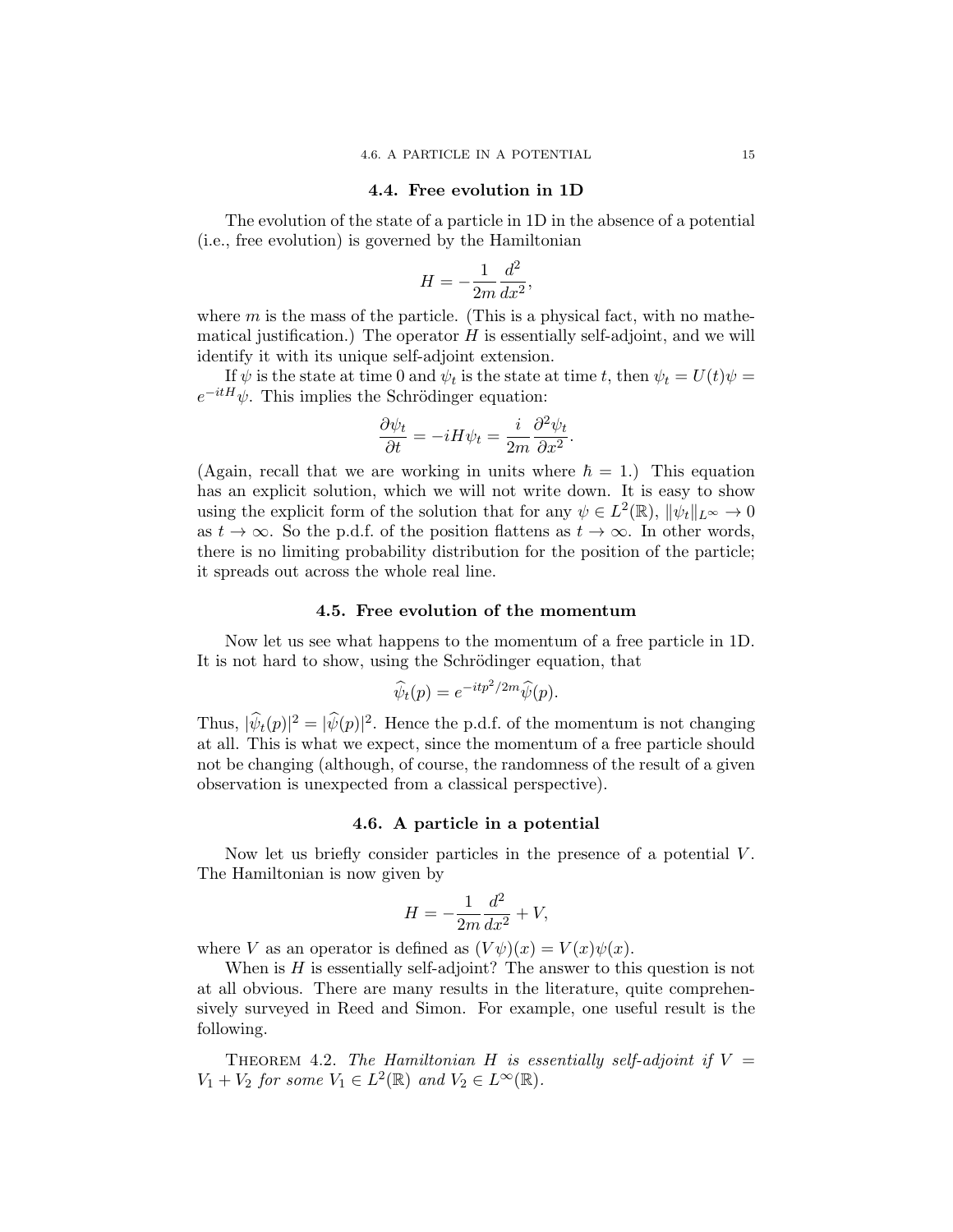#### 16 4. TIME EVOLUTION

This result does not work for growing potentials. For instance, it does not cover the case of a simple harmonic oscillator, where  $V(x)$  grows quadratically in x. For such cases, the following result, due to Kato, is helpful.

<span id="page-19-0"></span>THEOREM 4.3. The Hamiltonian  $H$  is essentially self-adjoint if  $V$  is locally  $L^2$  and  $V(x) \geq -V^*(|x|)$  for some  $V^*$  such that  $V^*(r) = o(r^2)$  as  $r \to \infty$ .

(Note that in particular if  $V(x)$  is locally  $L^2$  and lower-bounded by a constant, then it satisfies the condition.)

#### 4.7. Simple harmonic oscillator

Theorem [4.3](#page-19-0) says, for example, that  $H$  is essentially self-adjoint if

$$
V(x) = \frac{1}{2}m\omega^2 x^2.
$$

This is the potential for a simple harmonic oscillator with frequency  $\omega$ . Moreover, the corresponding Hamiltonian

$$
H = -\frac{1}{2m}\frac{d^2}{dx^2} + \frac{1}{2}m\omega^2 x^2
$$

has a complete orthonormal sequence of eigenvectors. For simplicity take  $m = \omega = 1$ . Then the (orthonormal) eigenvectors are

$$
e_n(x) = C_n H_n(x) e^{-x^2/2},
$$

where  $C_n$  is the normalization constant, and

$$
H_n(x) = (-1)^n e^{x^2} \frac{d^n}{dx^n} (e^{-x^2})
$$

is the 'nth physicist's Hermite polynomial'.

### 4.8. Bound states

Note that if H is a Hamiltonian and  $\psi$  is an eigenfunction with eigenvalue  $\lambda$ , then the evolution of this eigenfunction under this Hamiltonian is given by  $\psi_t = e^{-itH}\psi = e^{-it\lambda}\psi$ . So the p.d.f. of the position does not change over time.

Physicists call this a 'bound state'. This means that if you are in the state, you will not freely move out of it (e.g., the p.d.f. of the position will not become more and more flat). If you have a potential which allows particles to move out freely, then the Hamiltonian cannot have a complete orthonormal sequence of eigenstates as in the previous example.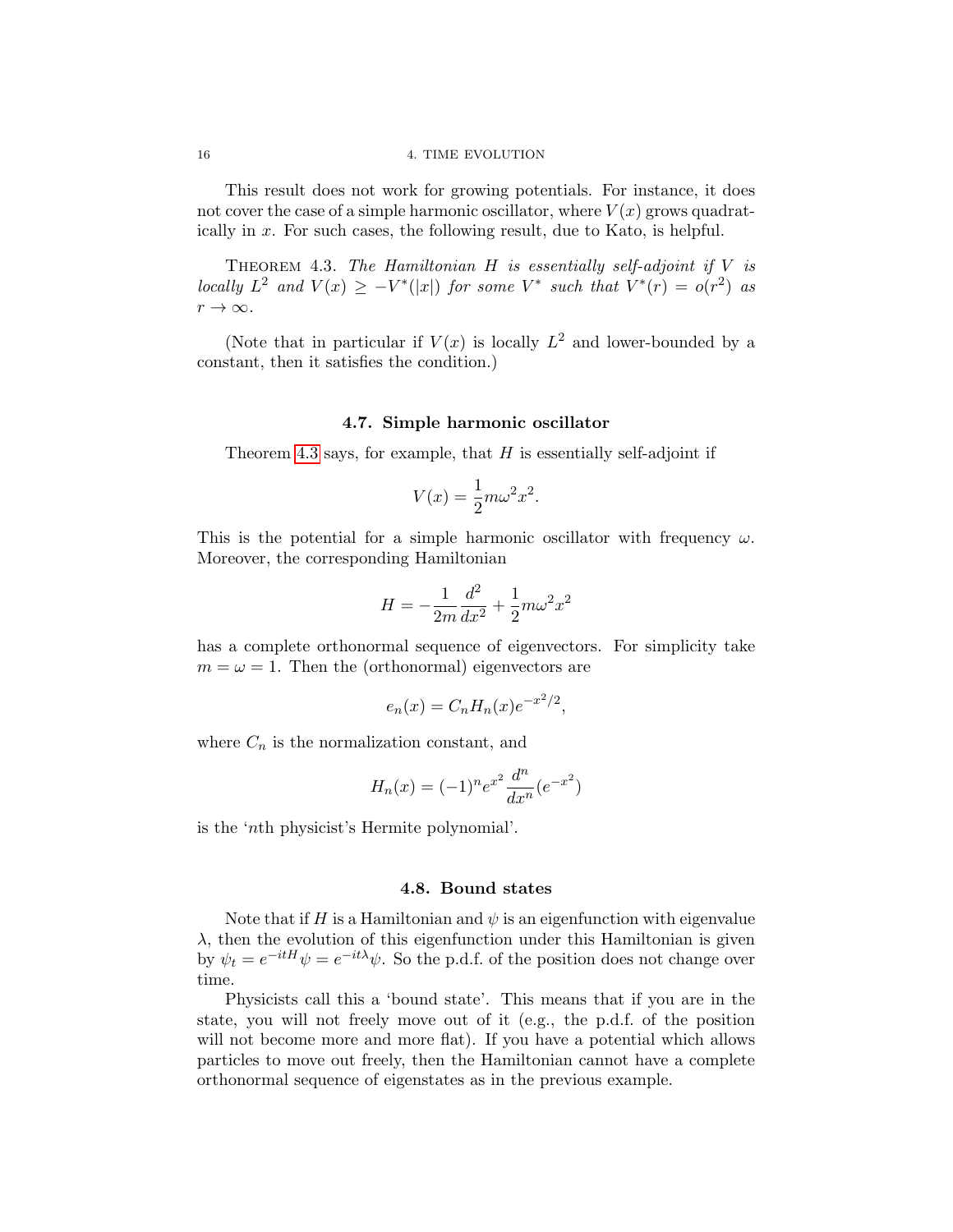#### 4.9. DIRAC NOTATION 17

#### 4.9. Dirac notation

Vectors in a Hilbert space are denoted by  $|x\rangle$  (these care called 'ket vectors'). Often, we will write vectors like  $|0\rangle, |1\rangle, |2\rangle$ , etc. Physicists will say, for example, that  $|\lambda\rangle$  is an eigenvector with eigenvalue  $\lambda$ . Just like mathematicians would write  $x_1, x_2, x_3, \ldots$ , physicists write  $|1\rangle, |2\rangle, |3\rangle, \ldots$ 

We also have 'bra vectors':  $\langle x |$  is the linear functional taking  $y \mapsto (x, y)$ . With this notation, we have

- $\langle x|y\rangle$  is the action of x on y, equal to  $(x, y)$ .
- $\langle \alpha x | y \rangle = \alpha^* \langle x | y \rangle$  and  $\langle x | \alpha y \rangle = \alpha \langle x | y \rangle$ .
- $(x, Ay)$  is written as  $\langle x|A|y\rangle$ . Note that  $A |y\rangle = Ay$ .

One of the great uses of this notation is the following. Let  $|1\rangle, |2\rangle, |3\rangle, \ldots$ be an orthonormal basis of H. Then  $\sum_{i=1}^{\infty} |i\rangle \langle i| = 1$ , meaning that

$$
\left(\sum_{i=1}^{\infty} |i\rangle\langle i| \right) |x\rangle = \sum_{i=1}^{\infty} |i\rangle\langle i| x\rangle = |x\rangle.
$$

This is very useful; often one replaces 1 with such an expression in a derivation. Going even further, on  $L^2(\mathbb{R})$ , a physicist would write that

$$
\frac{1}{2\pi} \int_{-\infty}^{\infty} dp \, |p\rangle \, \langle p| = 1,
$$

where  $|p\rangle(x) = e^{ipx}$ , which is an improper element of  $L^2$ . The derivation is as follows:

$$
\left(\frac{1}{2\pi} \int_{-\infty}^{\infty} dp \, |p\rangle \, \langle p| \right) \psi(x) = \left(\frac{1}{2\pi} \int_{-\infty}^{\infty} dp \, |p\rangle \, \langle p| \psi \rangle \right)(x)
$$

$$
= \frac{1}{2\pi} \int_{-\infty}^{\infty} dp \hat{\psi}(p) e^{ipx} = \psi(x).
$$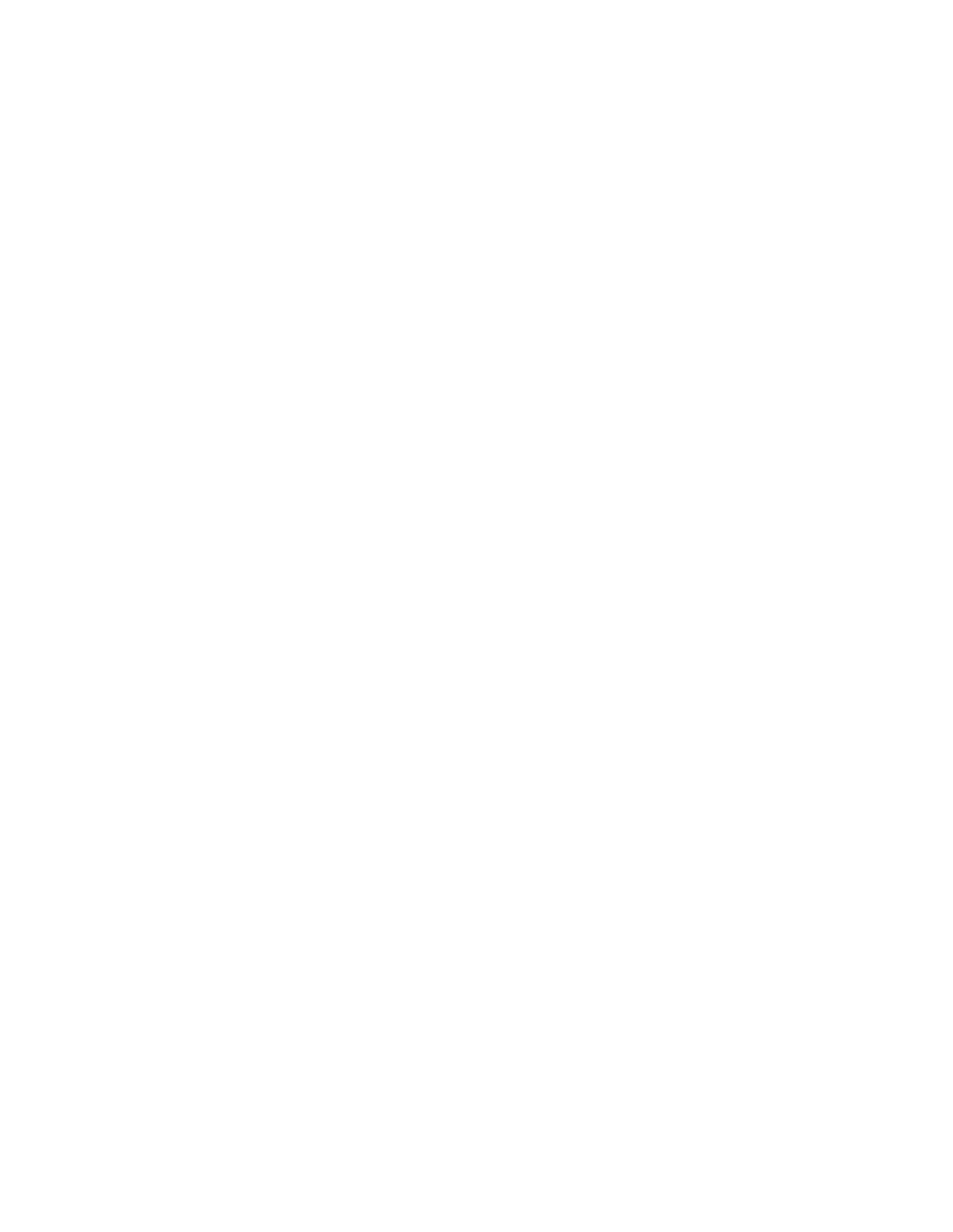# <span id="page-22-0"></span>Many particle states

# Date: 10/3/2018 Scribe: Philip Ken-Ka Hwang

#### 5.1. Position and momentum space wavefunctions

Consider a particle with state space  $\mathcal{H} = L^2(\mathbb{R})$ . Until now, we have represented a state  $|\psi\rangle \in \mathcal{H}$  as a function  $\psi \in L^2(\mathbb{R})$ . This is called the position space representation of  $\psi$ . We can also identify  $|\psi\rangle$  with  $\hat{\psi}$ , the Fourier transform of  $\psi$ . The function  $\hat{\psi}$  is called the momentum space representation of  $|\psi\rangle$ , or simply the momentum wavefunction. Physicists view  $\psi$  and  $\hat{\psi}$  as different representations of the same abstract object  $|\psi\rangle$ .

EXAMPLE 5.1. Consider the improper momentum eigenstate  $|p_0\rangle$  for  $p_0 \in \mathbb{R}$ . The position space representation is the function  $\psi(x) = e^{ip_0 x}$ . The Fourier transform of this function is  $\hat{\psi}(p) = 2\pi\delta(p - p_0)$ . The function  $\hat{\psi}$  is the momentum space representation of the state  $|p_0\rangle$ . Often  $\hat{\psi}$  is also written as  $\psi$  if it is clear from the context that we are working in momentum space.

We have seen that if  $\psi$  is the position space representative of a free particle, then  $\psi$  evolves as  $\psi_t = e^{-itH}\psi$ , where

$$
H = -\frac{1}{2m} \frac{d^2}{dx^2}.
$$

The momentum space representative  $\varphi = \widehat{\psi}$  evolves as  $\varphi_t(p) = e^{-itp^2/2m}\varphi(p)$ . Furthermore the Hamiltonian on the momentum space is

$$
H\varphi(p) = \frac{p^2}{2m}\varphi(p).
$$

If we distinguish the two Hamiltonian operators as  $H_x$  and  $H_p$ , then they are related as

$$
\widehat{H_{\mathbf{x}}\psi}=H_{\mathbf{p}}\widehat{\psi}.
$$

Usually, such a distinction is not made.

# 5.2. Schrödinger and Heisenberg pictures

Let  $\psi$  be a normalized state. The state  $\psi$  evolves in times as  $\psi_t = e^{-itH}$ . If you have an observable with operator  $A$ , then its expected value at time t is  $\langle \psi_t | A | \psi_t \rangle = (\psi_t, A \psi_t)$ . This is called the Schrödinger picture of time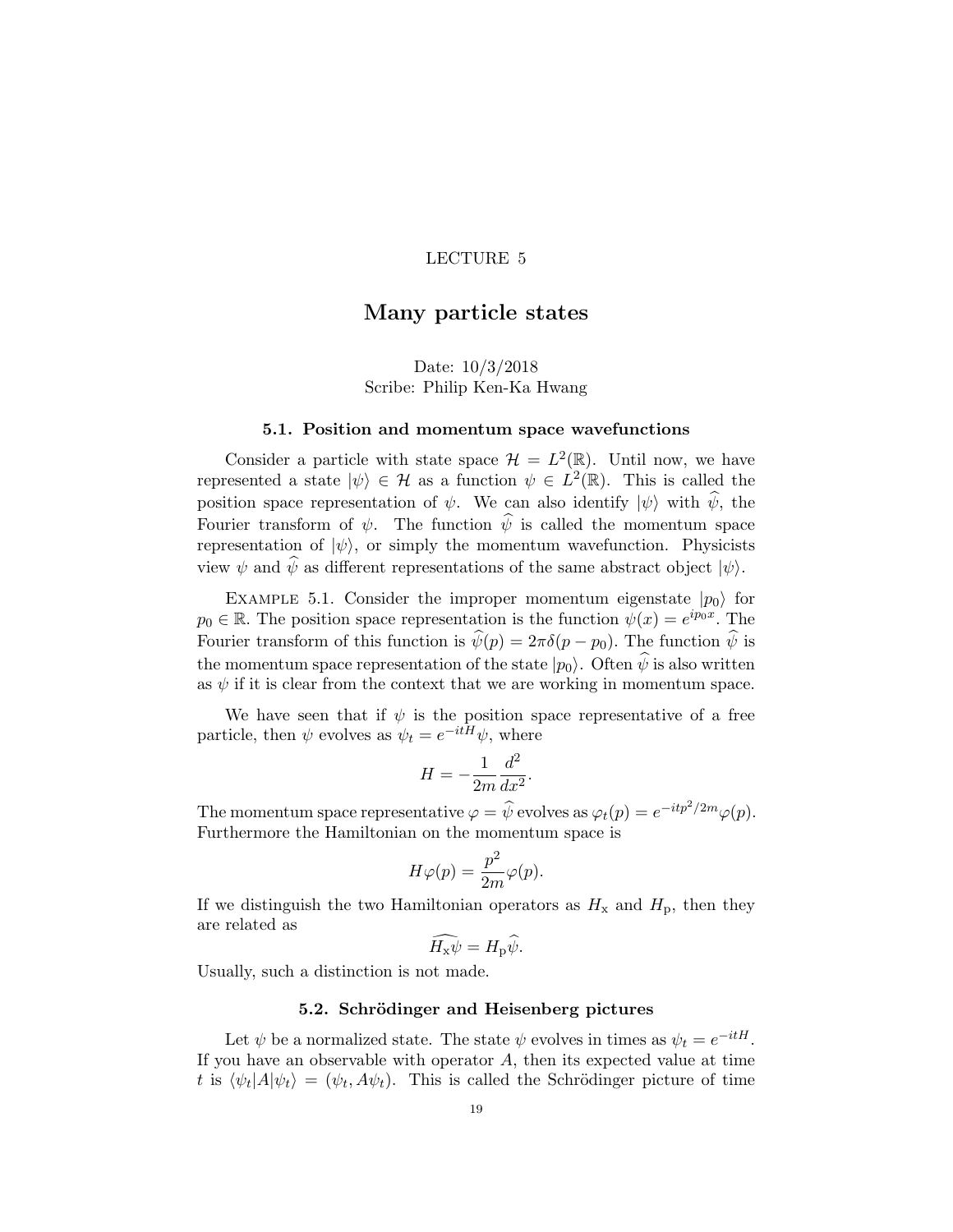#### 20 5. MANY PARTICLE STATES

evolution of states. The Heisenberg picture is a different way of looking at time evolution, where operators evolve instead of states. If A is the operator for an observable, then in the Heisenberg picture, the operator for the same observable at time t is  $A_t = e^{itH} A e^{-itH}$ . The expected value of the observable at time t is just the expected value of  $A_t$  computed at time 0, that is,  $\langle \psi | A_t | \psi \rangle$ . Note that this gives the same result as in the Schrödinger picture, since

$$
\langle \psi | A_t | \psi \rangle = \langle \psi | e^{itH} A e^{-itH} | \psi \rangle = \langle \psi_t | A | \psi_t \rangle.
$$

Thus, the two pictures are different ways of carrying out the same calculations. In quantum field theory, however, it often helps to think in terms of the Heisenberg picture.

#### 5.3. Tensor product state spaces

Let  $H$  be the Hilbert space for one particle. Then the Hilbert space for n such particles is the n-fold tensor product  $\mathcal{H}^{\otimes n}$ . The tensor product is defined as follows.

If we have  $\psi_1, \psi_2, \ldots, \psi_n \in H$ , we want to define a tensor product  $\psi_1 \otimes$  $\psi_2 \otimes \cdots \otimes \psi_n$  which is multilinear, that is,

(1) 
$$
\psi_1 \otimes \cdots \otimes (\alpha \psi_i) \otimes \cdots \otimes \psi_n = \alpha(\psi_1 \otimes \cdots \otimes \psi_n)
$$
, and

(2)  $\psi_1 \otimes \cdots \otimes (\psi_i + \psi'_i) \otimes \cdots \otimes \psi_n = \psi_1 \otimes \cdots \otimes \psi_i \otimes \cdots \otimes \psi_n + \psi_1 \otimes \cdots$  $\cdots \otimes \psi'_i \otimes \cdots \otimes \psi_n.$ 

To define this product, let us start with an orthonormal basis  $e_1, e_2, \ldots$  of H. Consider all formal linear combinations like

$$
\sum_{i_1,...,i_n\geq 1}\alpha_{i_1\cdots i_n}e_{i_1}\otimes\cdots\otimes e_{i_n}
$$

such that  $\sum |\alpha_{i_1\cdots i_n}|^2 < \infty$ . On this set, we can define addition and scalar multiplication in the natural way. We can also define an inner product:

$$
\left(\sum \alpha_{i_1\cdots i_n} e_{i_1} \otimes \cdots \otimes e_{i_n}, \sum \beta_{i_1\cdots i_n} e_{i_1} \otimes \cdots \otimes e_{i_n}\right)
$$

$$
:= \sum \alpha_{i_1\cdots i_n}^* \beta_{i_1\cdots i_n}.
$$

One can check that this is a Hilbert space. Since this is a basis-dependent construction, call this space  $\mathcal{H}_{e}^{\otimes n}$ . Suppose that  $f_1, f_2, \ldots$  is another orthonormal basis. Say  $e_i = \sum_{j=1}^{\infty} a_{ij} f_j$ . We can then produce a natural isomorphism  $\psi: \mathcal{H}_e^{\otimes n} \to \mathcal{H}_f^{\otimes n}$  as

$$
\psi(e_{i_1}\otimes \cdots \otimes e_{i_n})=\sum_{j_1,\ldots,j_n} a_{i_1j_1}a_{i_2j_2}\cdots a_{i_nj_n}f_{j_1}\otimes \cdots \otimes f_{j_n}.
$$

Such isomorphisms allow us to identify the various constructions for various choices of bases, and define a single abstract object called  $\mathcal{H}^{\otimes n}$ .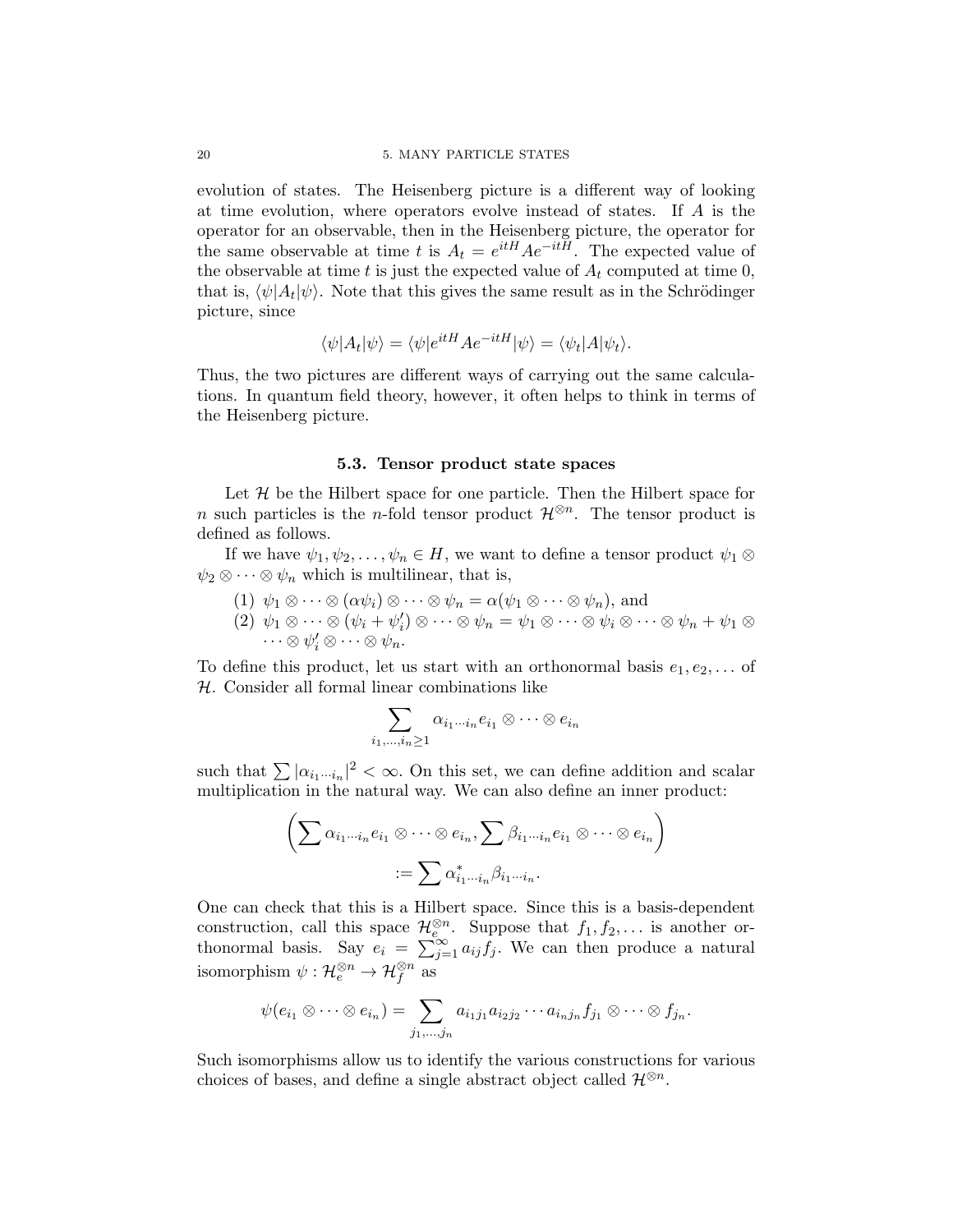What is  $\psi_1 \otimes \cdots \otimes \psi_n$  for  $\psi_1, \ldots, \psi_n \in \mathcal{H}$ ? Take any basis  $e_1, e_2, \ldots$ Suppose that  $\psi_i = \sum_{j=1}^{\infty} a_{ij} e_j$ . Define

$$
\psi_1 \otimes \cdots \otimes \psi_n := \sum_{j_1,\ldots,j_n} a_{1j_1} a_{2j_2} \ldots a_{nj_n} e_{j_1} \otimes \cdots \otimes e_{j_n}.
$$

This is a basis-dependent map from  $\mathcal{H}^n$  into  $\mathcal{H}_e^{\otimes n}$ . However, we can have a basis-independent definition of  $\psi_1 \otimes \cdots \otimes \psi_n$  by observing that the diagram



commutes. This implies that  $(\psi_1, \ldots, \psi_n) \mapsto \psi_1 \otimes \cdots \otimes \psi_n \in \mathcal{H}^{\otimes n}$  is welldefined.

EXAMPLE 5.2. Suppose  $\mathcal{H} = L^2(\mathbb{R})$  and  $e_1, e_2, \ldots$  is an orthonormal basis. Then an element of  $\mathcal{H}^{\otimes n}_{e_1}$  is of the form  $\sum \alpha_{i_1\cdots i_n} e_{i_1} \otimes \cdots \otimes e_{i_n}$ . We can map this element into  $L^2(\mathbb{R}^n)$  as

$$
\psi(x_1,\ldots,x_n)=\sum \alpha_{i_1\cdots i_n}e_{i_1}(x_1)e_{i_2}(x_2)\cdots e_{i_n}(x_n).
$$

It is straightforward to check that this map is an isomorphism. If we use a different orthonormal basis  $f_1, f_2, \ldots$ , then the isomorphic image of this element in  $H_f^{\otimes n}$  $\mathcal{L}^n_f$  also maps to the same function  $\psi \in L^2(\mathbb{R}^n)$ . If  $\psi_1, \ldots, \psi_n \in$  $L^2(\mathbb{R})$  and  $\psi = \psi_1 \otimes \cdots \otimes \psi_n$ , then  $\psi$ , as an element of  $L^2(\mathbb{R}^n)$ , is given by  $\psi(x_1,\ldots,x_n)=\psi_1(x_1)\cdots\psi_n(x_n)$ 

### 5.4. Time evolution on a tensor product space

Suppose that the state of a single particle evolves according to the unitary group  $(U(t))_{t\in\mathbb{R}}$ . Then the time evolution on  $\mathcal{H}^{\otimes n}$  of n non-interacting particles, also denoted by  $U(t)$ , is defined as

$$
U(t)(\psi_1 \otimes \cdots \otimes \psi_n) := (U(t)\psi_1) \otimes (U(t)\psi_2) \otimes \cdots \otimes (U(t)\psi_n)
$$

and extended by linearity. (It is easy to check that this is well-defined.) Consequently, the Hamiltonian is given by

$$
H(\psi_1 \otimes \cdots \otimes \psi_n) = -\lim_{t \to 0} \frac{1}{it} (U(t)(\psi_1 \otimes \cdots \otimes \psi_n) - \psi_1 \otimes \cdots \otimes \psi_n)
$$
  
= 
$$
-\lim_{t \to 0} \frac{1}{it} (U(t)\psi_1 \otimes U(t)\psi_2 \otimes \cdots \otimes U(t)\psi_n - \psi_1 \otimes \psi_2 \otimes \cdots \otimes \psi_n)
$$
  
= 
$$
-\lim_{t \to 0} \frac{1}{it} \sum_{j=1}^n U(t)\psi_1 \otimes \cdots \otimes U(t)\psi_{j-1} \otimes (U(t)\psi_j - \psi_j) \otimes \psi_{j+1} \otimes \cdots \otimes \psi_n
$$
  
= 
$$
\sum_{j=1}^n \psi_1 \otimes \cdots \otimes \psi_{j-1} \otimes H\psi_j \otimes \psi_{j+1} \otimes \cdots \otimes \psi_n.
$$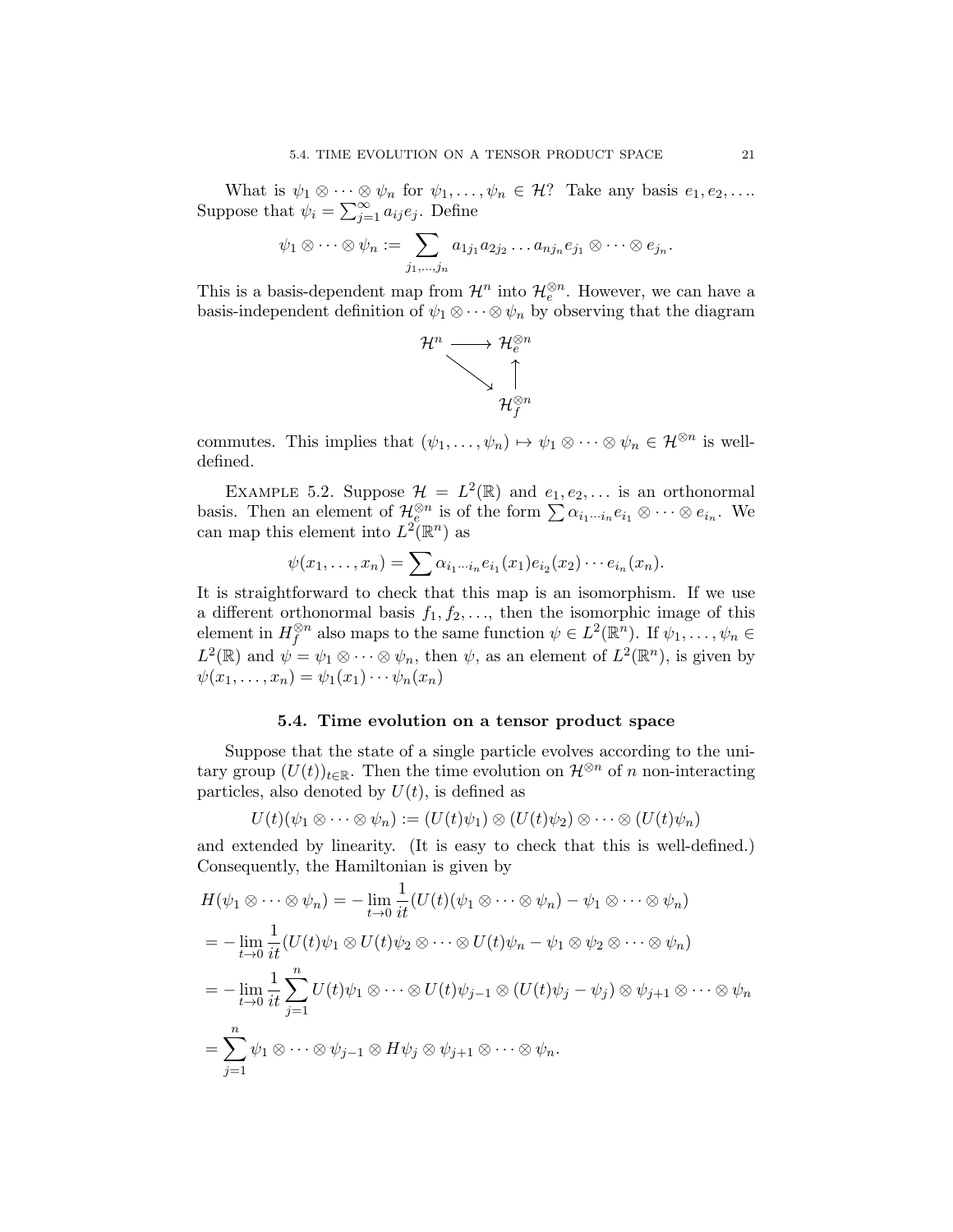# 5.5. Example of time evolution on a product space

Take  $\mathcal{H} = L^2(\mathbb{R})$  and let  $U(t)$  be the free evolution group, generated by the Hamiltonian

$$
H = -\frac{1}{2m} \frac{d^2}{dx^2}.
$$

From the previous lecture we know that  $\mathcal{H}^{\otimes n} = L^2(\mathbb{R}^n)$ . Moreover if  $\psi = \psi_1 \otimes \cdots \otimes \psi_n$ , then as a function,  $\psi(x_1, \ldots, x_n) = \psi_1(x_1) \cdots \psi_n(x_n)$ . Therefore,

$$
H\psi = \sum_{i=1}^{n} \psi_1(x_1) \cdots \psi_{i-1}(x_{i-1}) \left( -\frac{1}{2m} \psi_i''(x_i) \right) \psi_{i+1}(x_{i+1}) \cdots \psi_n(x_n)
$$
  
= 
$$
-\frac{1}{2m} \sum_{i=1}^{n} \frac{\partial^2}{\partial x_i^2} (\psi_1(x_1) \cdots \psi_n(x_n))
$$
  
= 
$$
-\frac{1}{2m} \Delta \psi.
$$

So by linearity,

$$
H\psi=-\frac{1}{2m}\Delta\psi
$$

for each  $\psi \in \mathcal{D}(\Delta)$ , where  $\mathcal{D}(\Delta)$  is the domain of the unique self-adjoint extension of the Laplacian.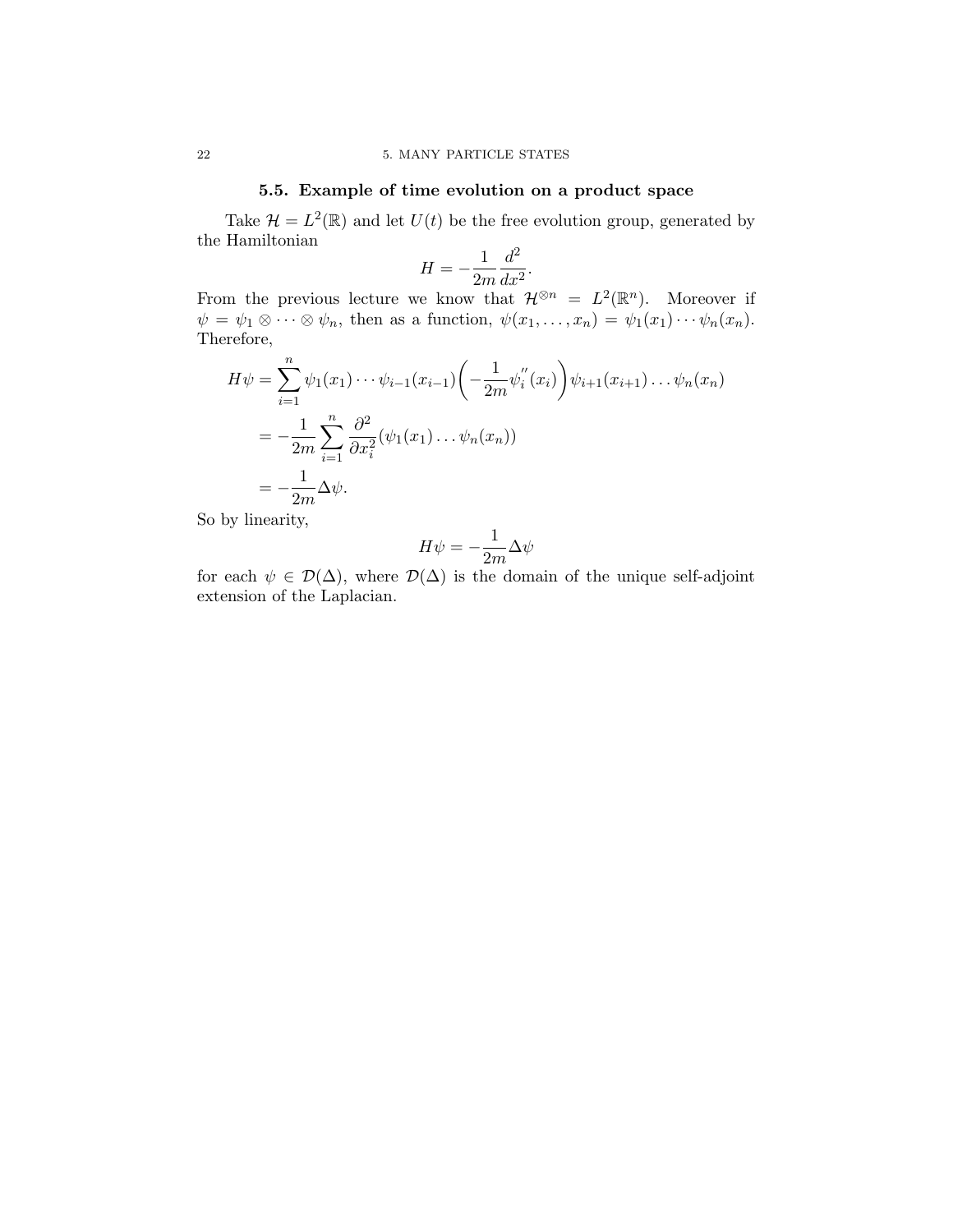# <span id="page-26-0"></span>Bosonic Fock space

Date: 10/5/2018 Scribe: Anav Sood

#### 6.1. Bosons

There are two kinds of elementary particles — bosons and fermions. We will deal only with bosons for now. Let  $\mathcal H$  be the single particle state space for any given particle that is classified as a boson. The main postulate about bosons is that the state of a system of  $n$  such particles is always a member of a certain subspace of  $\mathcal{H}^{\otimes n}$ , which we denote by  $\mathcal{H}_{sym}^{\otimes n}$  and define below.

Let  $e_1, e_2, \ldots$  be an orthonormal basis of  $\mathcal{H}$ . Define  $\mathcal{H}^{\otimes n}_{e,sym}$  to be all elements of the form  $\sum \alpha_{i_1\cdots i_n} e_{i_1} \otimes \cdots \otimes e_{i_n}$  such that

$$
\alpha_{i_1\cdots i_n} = \alpha_{i_{\sigma(1)}\cdots i_{\sigma(n)}}
$$

for all  $i_1, \ldots, i_n$  and  $\sigma \in S_n$ , where  $S_n$  is the group of all permutations of  $1, \ldots, n$ . It turns out that this is a basis-independent definition, in the sense that the natural isomorphism between  $\mathcal{H}^{\otimes n}_{e}$  and  $\mathcal{H}^{\otimes n}_{f}$  discussed earlier is also an isomorphism between the corresponding  $\mathcal{H}_{e,sym}^{\otimes n}$  and  $\mathcal{H}_{f,sym}^{\otimes n}$ . Thus we can simply refer to  $\mathcal{H}_{sym}^{\otimes n}$ . Moreover, this is a closed subspace and hence a Hilbert space.

For example, take  $\mathcal{H} = L^2(\mathbb{R})$  so  $\mathcal{H}^{\otimes n} = L^2(\mathbb{R}^n)$ . Then it is not hard to show that

$$
\mathcal{H}_{sym}^{\otimes n} = \{ \psi \in L^{2}(\mathbb{R}^{n}) : \psi(x_{1} \ldots, x_{n}) = \psi(x_{\sigma(1)}, \ldots, x_{\sigma(n)}) \text{ for all } \sigma \in S_{n} \}.
$$

Another important fact is that if  $U(t)$  is any evolution on  $\mathcal{H}$ , then its extension to  $\mathcal{H}^{\otimes n}_{\text{sym}}$  maps  $\mathcal{H}_{sym}^{\otimes n}$  into itself.

Next, let us consider the problem of finding an orthonormal basis for  $\mathcal{H}_{sym}^{\otimes n}$ , starting with an orthonormal basis  $e_1, e_2, \ldots$  of  $\mathcal{H}$ . Take  $m_1, \ldots, m_n$ and consider the vector

$$
\sum_{\sigma\in S_n} e_{m_{\sigma(1)}}\otimes\cdots\otimes e_{m_{\sigma(n)}}.
$$

This element does not have norm 1, so in attempt to construct an orthonormal basis we will normalize it. First, for each  $i \geq 1$  let

$$
n_i = |\{j : m_j = i, 1 \le j \le n\}|.
$$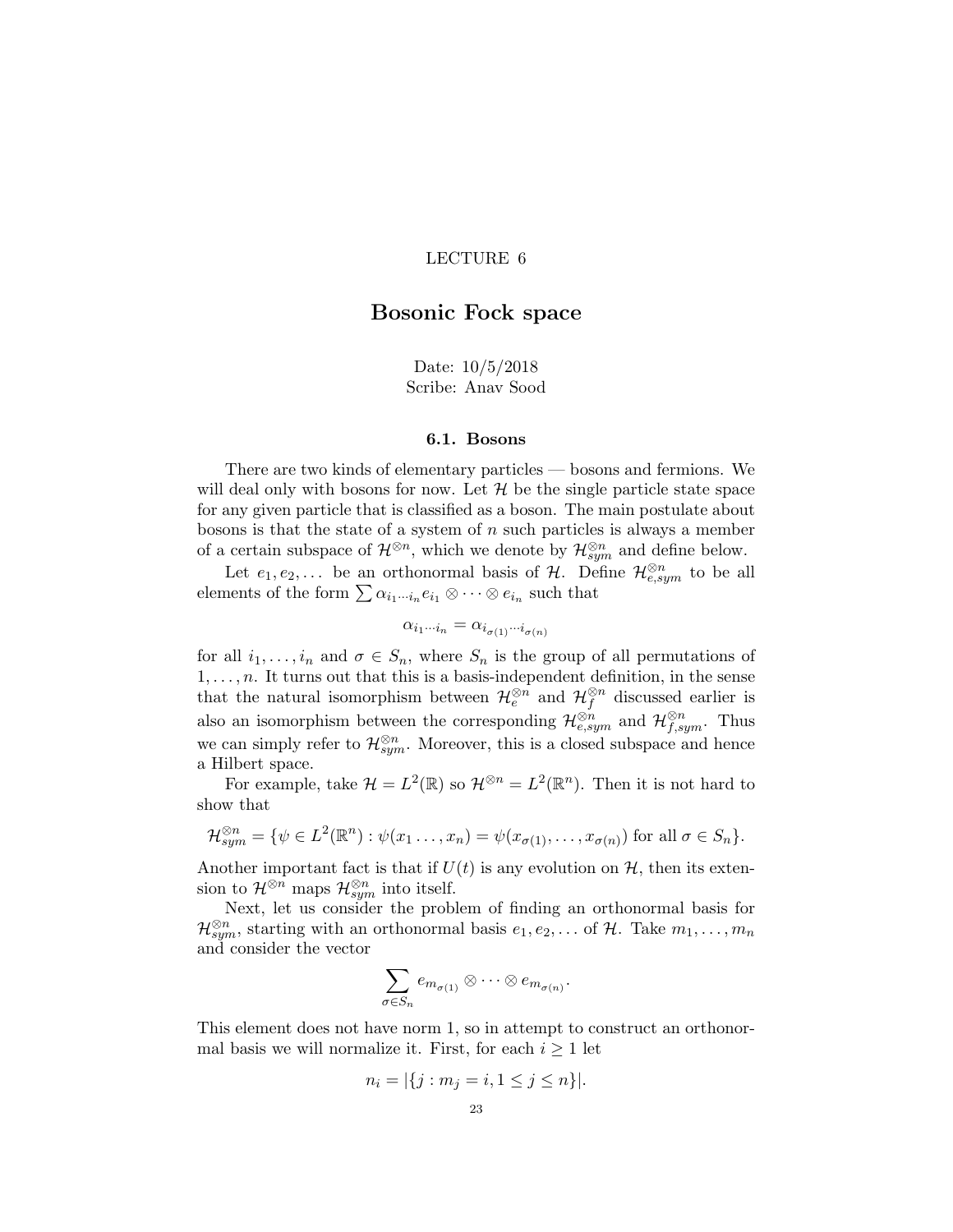Note that  $\sum_{i=1}^{\infty} n_i = n$ . For example, if  $n = 3, m_1 = 1, m_2 = 1$  and  $m_3 = 2$ , then the element in question is

$$
e_1 \otimes e_1 \otimes e_2 + e_1 \otimes e_1 \otimes e_2 + e_1 \otimes e_2 \otimes e_1 + e_1 \otimes e_2 \otimes e_1
$$
  
+ 
$$
e_2 \otimes e_1 \otimes e_1 + e_2 \otimes e_1 \otimes e_1,
$$

and  $n_1 = 2$ ,  $n_2 = 1$ ,  $n_3 = n_4 = \cdots = 0$ .

It is an easy combinatorial exercise to show that

$$
\left\|\sum_{\sigma\in S_n}e_{m_{\sigma(1)}}\otimes\cdots\otimes e_{m_{\sigma(n)}}\right\|^2=n!\prod_{i=1}^{\infty}n_i!.
$$

Therefore the element

$$
\frac{1}{\sqrt{n! \prod_{i=1}^{\infty} n_i!}} \sum_{\sigma \in S_n} e_{m_{\sigma(1)}} \otimes \cdots \otimes e_{m_{\sigma(n)}}
$$

has norm one. Additionally it is completely determined by the numbers  $n_1, n_2, \ldots$ , so we can choose to meaningfully denote it by  $|n_1, n_2, \ldots\rangle$ , which is the usual convention. Note that this notation is dependent on the basis  $e_1, e_2, \ldots$  of H. It is not hard to show that

$$
\langle n'_1, n'_2, \dots | n_1, n_2, \dots \rangle = \delta_{n_1 n'_1} \delta_{n_2 n'_2} \cdots,
$$

where  $\delta_{k,l}$  is the Kronecker delta function:

$$
\delta_{k,l} = \begin{cases} 1 & \text{if } k = l, \\ 0 & \text{if } k \neq l. \end{cases}
$$

In fact, more is true: The set of elements

$$
\left\{ |n_1, n_2, \ldots \rangle : n_1, n_2, \ldots \ge 0, \sum_{i=1}^{\infty} n_i = n \right\}
$$

form an orthonormal basis of  $\mathcal{H}_{sym}^{\otimes n}$ . Note that this basis for  $\mathcal{H}_{sym}^{\otimes n}$  depends on the initial choice of basis  $e_1, e_2, \ldots$  for  $\mathcal{H}$ .

Lastly, we define  $\mathcal{H}^{\otimes 0}_{sym} := \mathbb{C}$  with basis {1}, The basis element 1 is denoted by  $|0, 0, 0, \ldots\rangle$  or simply just  $|0\rangle$ . This is called the vacuum state. It is important to note that  $|0\rangle \neq 0$ .

#### 6.2. Bosonic Fock Space

Consider a Hilbert space  $H$ . We define  $B$  to be the set of sequences  $(\psi_0, \psi_1, \dots)$  where  $\psi_n \in \mathcal{H}_{sym}^{\otimes n}$  for all n and  $\sum_{n=0}^{\infty} ||\psi_n||^2 < \infty$ . We will formally notate this sequence as  $\sum_{n=0}^{\infty} \psi_n$ . We can put an inner product on  $B$  as

$$
(\psi, \phi) = \sum_{i=0}^{\infty} (\psi_n, \phi_n).
$$

This makes  $\beta$  a Hilbert space. This is called the Bosonic Fock space of H. We can interpret a state  $\psi \in \mathcal{B}$  in the following way. The system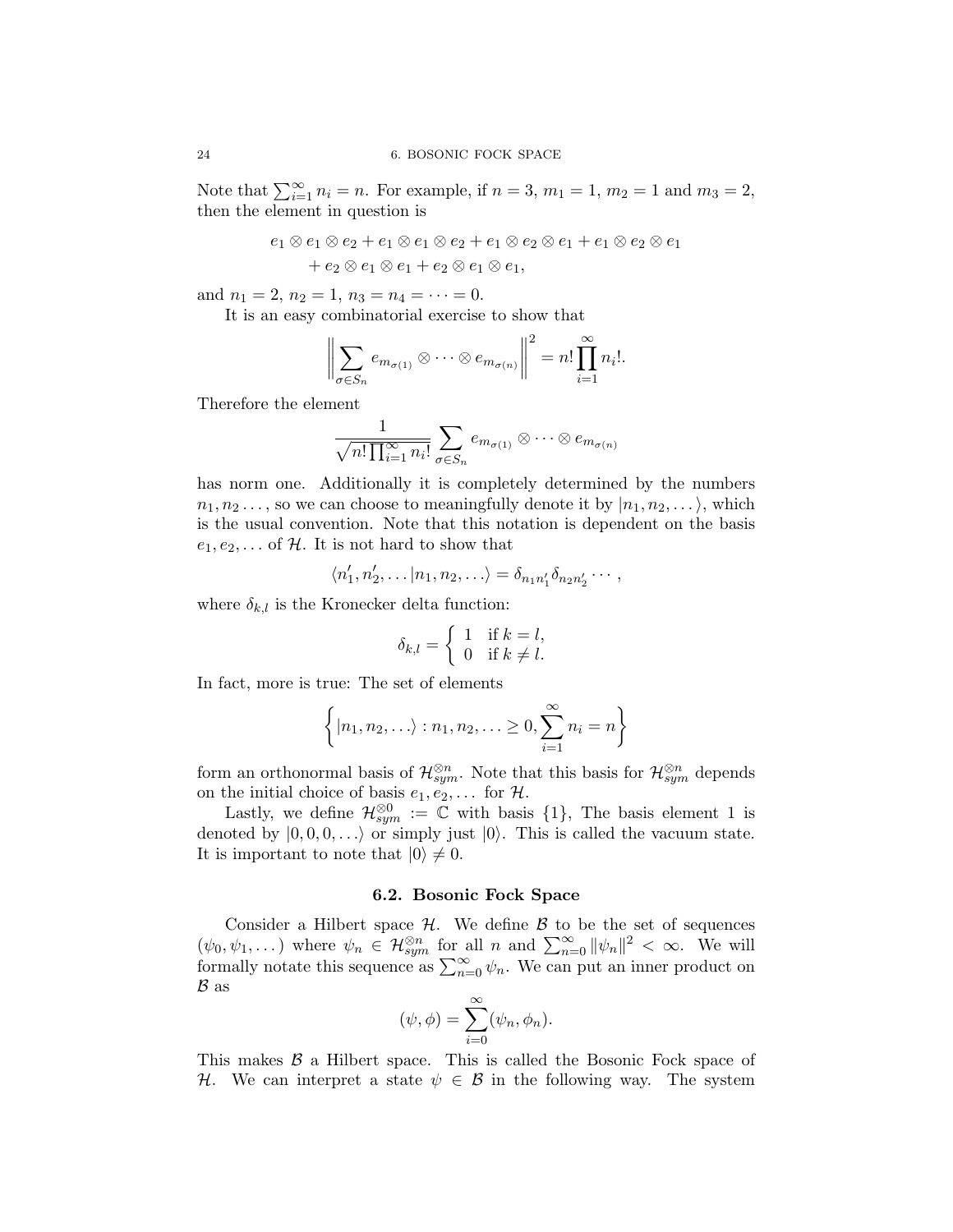has n particles with probability  $\|\psi_n\|^2 / \sum_{i=1}^{\infty} \|\psi_i\|^2$ , and given that it has n particles, the state of the system is  $\psi_n$ .

Let  $e_1, e_2, \ldots$  be an orthonormal basis of  $H$ . Then a straightforward argument shows that the set

$$
\left\{ |n_1, n_2, \dots \rangle : n_i \ge 0 \text{ for all } i, \sum_{i=1}^{\infty} n_i < \infty \right\}
$$

is an orthonormal basis for  $\beta$ . Note this basis depends on the basis chosen for  $H$ . Next let

$$
\mathcal{B}_0 := \bigoplus_{n=0}^{\infty} \mathcal{H}_{sym}^{\otimes n} = \left\{ \sum_{n=0}^{\infty} \psi_n \in \mathcal{B} : \psi_n = 0 \text{ for all but finitely many } n \right\}.
$$

This is a dense subspace of  $\beta$ . All our operators on  $\beta$  will be defined on this dense subspace.

The process of constructing a Fock space, starting from a single particle Hilbert space, is known as second quantization.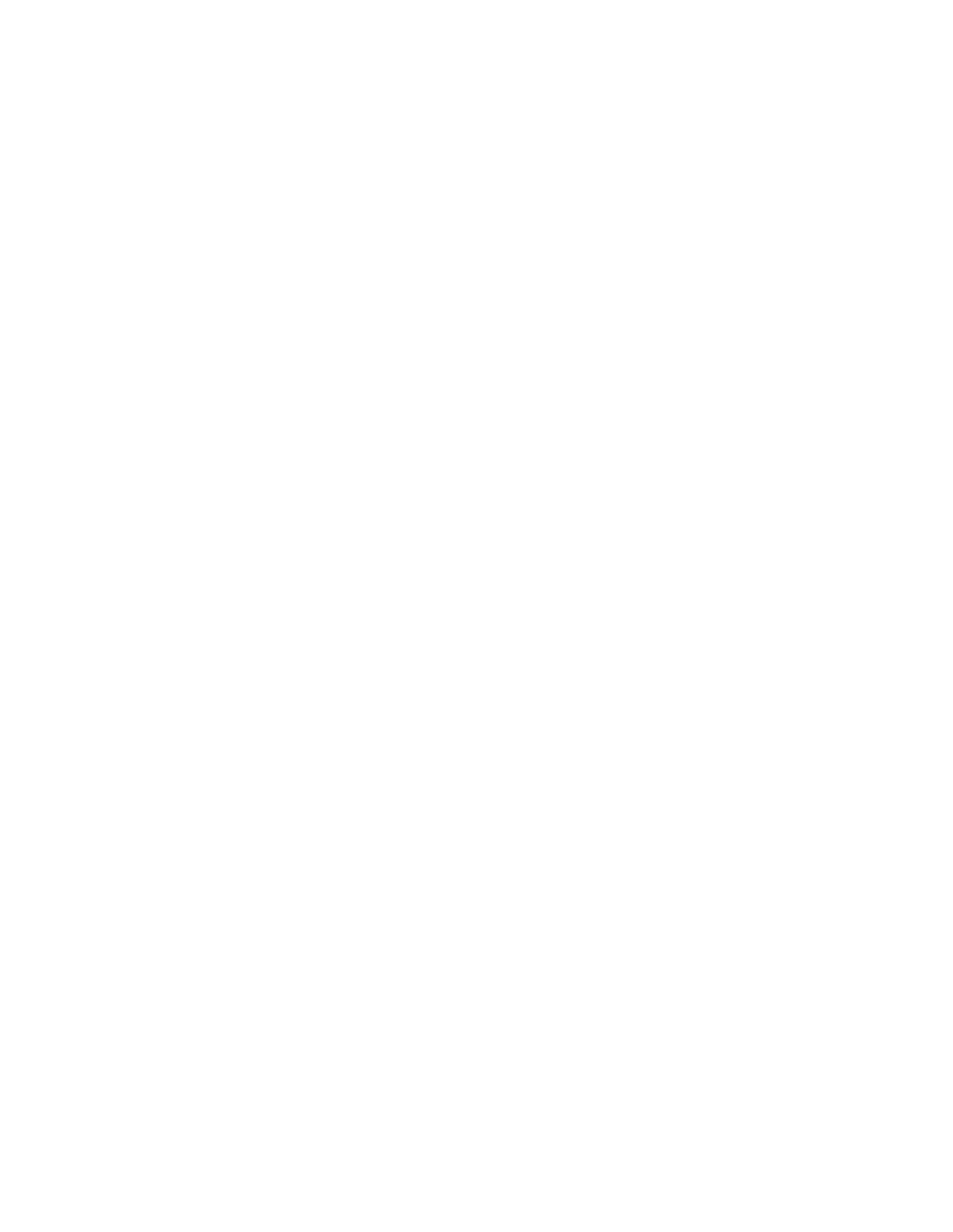# <span id="page-30-0"></span>Creation and annihilation operators

Date: 10/8/2018 Scribe: Casey Chu

### 7.1. Operator-valued distributions

Fix a basis of  $\mathcal{H}$  and for each  $k \geq 1$ , let  $a_k^{\dagger}$  $\frac{1}{k}: \mathcal{B}_0 \to \mathcal{B}$  be a linear operator defined on basis elements as

$$
a_k^{\dagger}|n_1,n_2,\ldots\rangle=\sqrt{n_k+1}|n_1,n_2,\ldots,n_{k-1},n_k+1,n_{k+1},\ldots\rangle.
$$

Note that  $a_k^{\dagger}$  maps  $\mathcal{H}_{sym}^{\otimes n}$  into  $\mathcal{H}_{sym}^{\otimes (n+1)}$ . Thus it 'creates' a particle, and is therefore called a 'creation operator'. Note, in particular, that

$$
a_k^{\dagger} |0\rangle = a_k^{\dagger} |0, 0, \dots \rangle
$$
  
= 
$$
|\underbrace{0, \dots, 0}_{k-1} , 1, \dots \rangle.
$$

Next, for all k, let  $a_k : \mathcal{B}_0 \to \mathcal{B}$  be a linear operator defined on basis elements as

$$
a_k|n_1, n_2, \dots\rangle = \begin{cases} \sqrt{n_k}|n_1, n_2, \dots, n_{k-1}, n_k - 1, n_{k+1}, \dots\rangle & \text{if } n_k \ge 1, \\ 0 & \text{if } n_k = 0. \end{cases}
$$

Again, note that  $a_k$  maps  $\mathcal{H}^{\otimes n}_{sym}$  into  $\mathcal{H}^{\otimes (n-1)}_{sym}$  for  $n \geq 1$ . Thus it 'destroys' a particle, and is therefore called an 'annihilation operator'. Note, in particular, that

$$
a_k | \underbrace{0, \ldots, 0}_{k-1 \text{ 0s}}, 1, \ldots \rangle = 1 \cdot |0, 0, \ldots \rangle = |0\rangle.
$$

Now using these operators we will define operator-valued distributions on  $H$ , namely an object which takes in a function as input and returns an operator as output. Take any  $f \in \mathcal{H}$  and let  $\sum_{k=1}^{\infty} \alpha_k e_k$  be its expansion in the chosen basis. Define

$$
A(f) = \sum_{k=1}^{\infty} \alpha_k^* a_k, \quad A^{\dagger}(f) = \sum_{k=1}^{\infty} \alpha_k a_k^{\dagger}.
$$

Note that A and  $A^{\dagger}$  map from H into the set of linear operators from  $\mathcal{B}_0$ into  $\beta$ . Although these are defined in a basis-dependent way, we will now show that A and  $A^{\dagger}$  are actually basis-independent.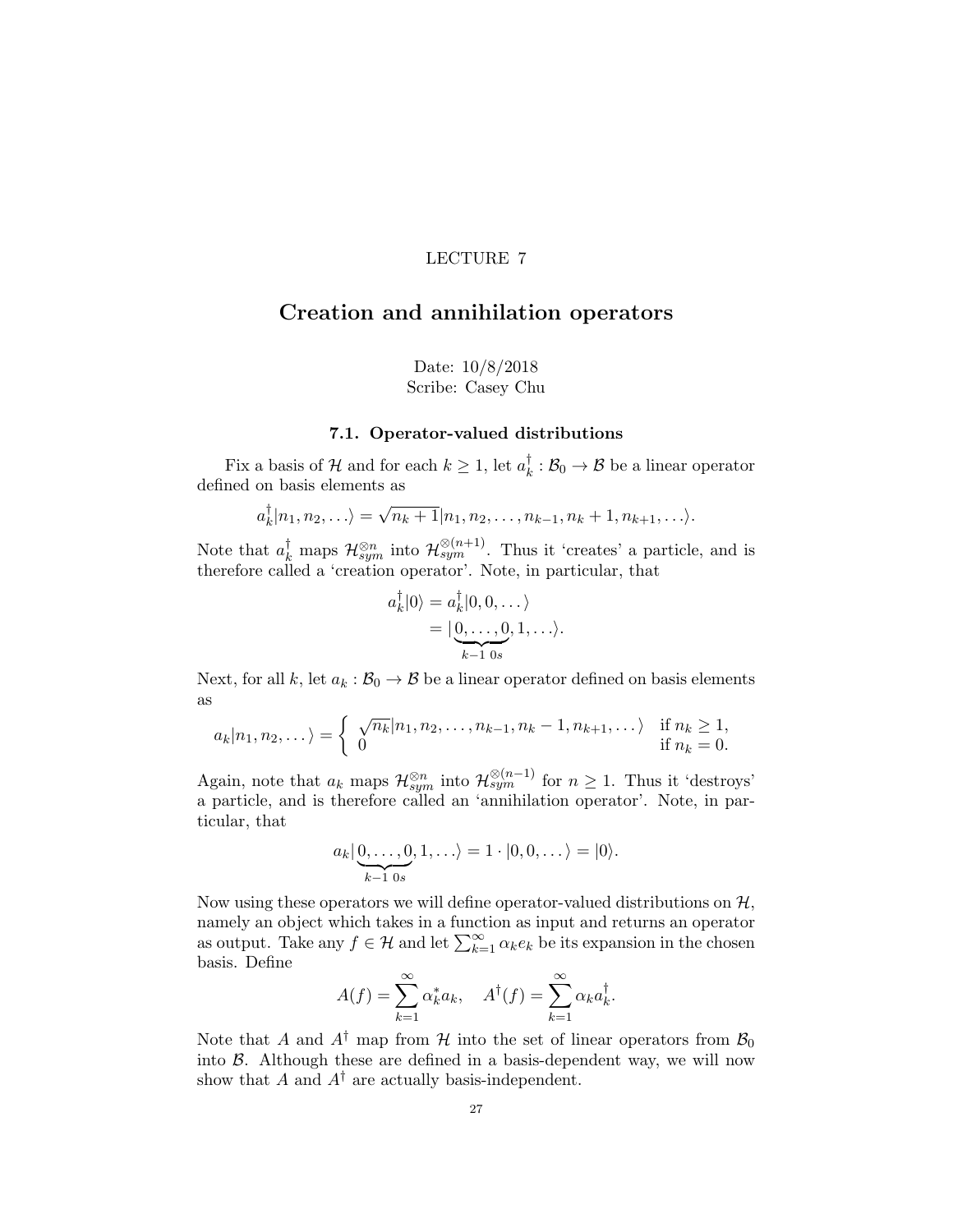#### 7.2. Basis-independence of  $A$

First, we will show that A is basis-independent. We will show this only for  $\mathcal{H} = L^2(\mathbb{R})$ , but the proof extends to general  $\mathcal{H}$  using isometries between Hilbert spaces.

Let us start with A. Fix an orthonormal basis  $e_1, e_2, \ldots \in \mathcal{H}$ . Consider a basis element  $|n_1, n_2, \ldots\rangle$  of B, where  $\sum_{i=1}^{\infty} n_i = n$  and hence  $|n_1, n_2, \ldots\rangle \in$  $\mathcal{H}_{sym}^{\otimes n} = L^2(\mathbb{R}^n)_{sym}$ . Let  $\varphi$  denote this function, which is a symmetric function in *n* variables. More explicitly, choose a list of integers  $m_1, m_2, \ldots, m_n$ such that for each i,  $n_i$  counts the number of i's listed. Then

$$
\varphi(x_1,\ldots,x_n)=\frac{1}{\sqrt{n!\prod_i n_i!}}\sum_{\sigma\in S_n}e_{m_{\sigma(1)}}(x_1)\cdots e_{m_{\sigma(n)}}(x_n).
$$

Let  $\psi = a_k \varphi$ . We know that

$$
\psi = \sqrt{n_k} |n_1, n_2, \dots, n_k - 1, \dots \rangle \in L^2(\mathbb{R}^{n-1})_{sym},
$$

so we may similarly obtain the following explicit expression for  $\psi$ . Let  $m'_1, m'_2, \ldots, m'_{n-1}$  be integers obtained by removing one k from  $m_1, \ldots, m_n$ . Then

$$
\psi(x_1,\ldots,x_{n-1})
$$
\n
$$
= \frac{\sqrt{n_k}}{\sqrt{(n-1)!(n_k-1)!\prod_{i\neq k}n_i!}} \sum_{\sigma \in S_{n-1}} e_{m'_{\sigma(1)}}(x_1)\cdots e_{m'_{\sigma(n-1)}}(x_{n-1}).
$$

Now note that

$$
\int_{-\infty}^{\infty} e_k(y)^* \sum_{\sigma \in S_n} e_{m_{\sigma(1)}}(x_1) \cdots e_{m_{\sigma(n-1)}}(x_{n-1}) e_{m_{\sigma(n)}}(y) dy
$$
  
= 
$$
\sum_{\sigma \in S_n} e_{m_{\sigma(1)}}(x_1) \cdots e_{m_{\sigma(n-1)}}(x_{n-1}) \int_{-\infty}^{\infty} e_k(y)^* e_{m_{\sigma(n)}}(y) dy
$$
  
= 
$$
\sum_{\substack{\sigma \in S_n \\ m_{\sigma(n)} = k}} e_{m_{\sigma(1)}}(x_1) \cdots e_{m_{\sigma(n-1)}}(x_{n-1})
$$
  
= 
$$
n_k \sum_{\sigma \in S_{n-1}} e_{m_{\sigma(1)}}(x_1) \cdots e_{m_{\sigma(n-1)}}(x_{n-1}),
$$

using the fact that

$$
\int_{-\infty}^{\infty} e_j(y)^* e_k(y) dy = \delta_{jk}
$$

to go from the second line to the third. We recognize that the summation in this final expression is the same as the summation in our explicit expression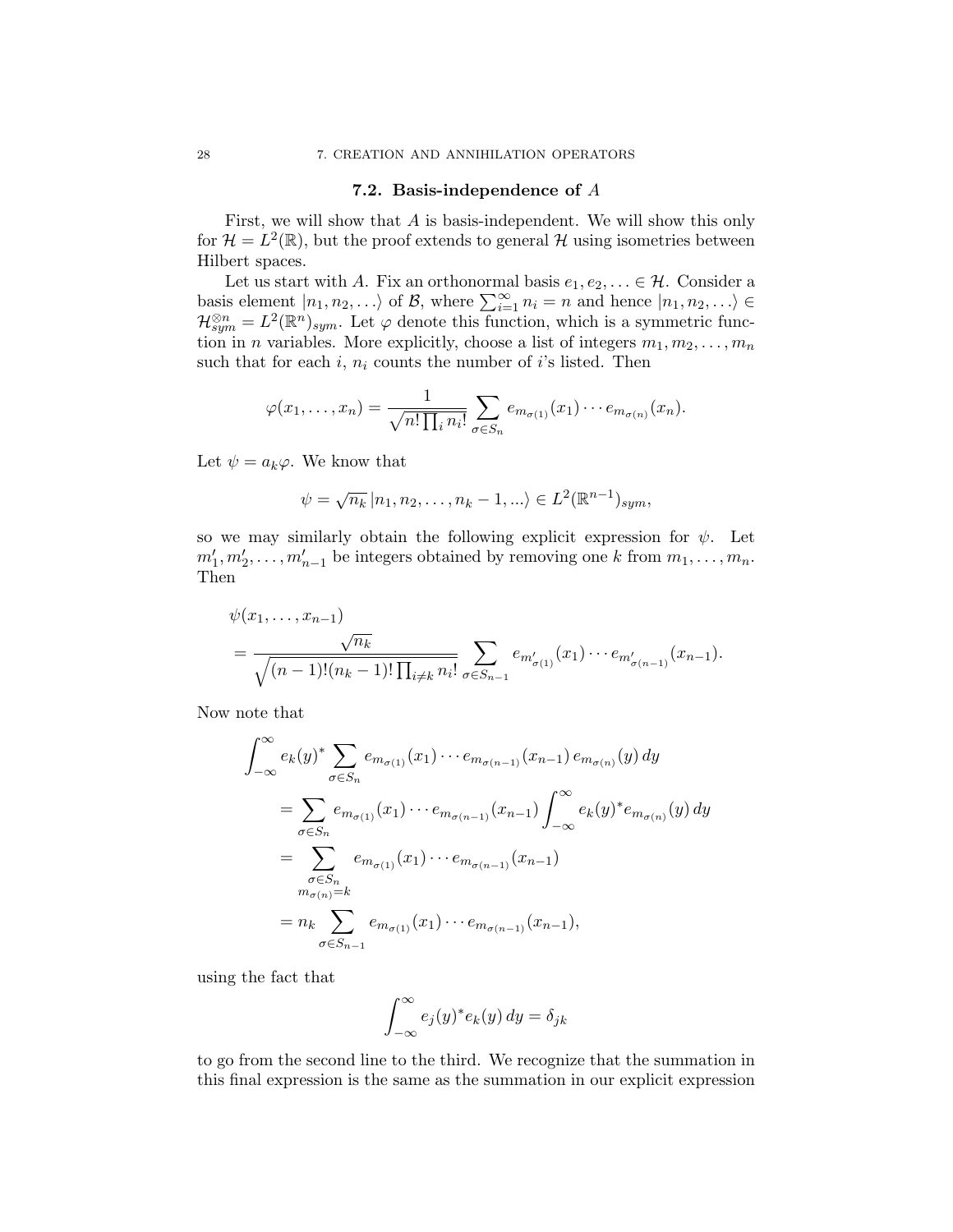for  $\psi$ , so we may use this equation to write

$$
\psi(x_1, \ldots, x_{n-1})
$$
\n
$$
= \frac{n_k}{\sqrt{(n-1)!\prod_i n_i!}} \sum_{\sigma \in S_{n-1}} e_{m'_{\sigma(1)}}(x_1) \cdots e_{m'_{\sigma(n-1)}}(x_{n-1})
$$
\n
$$
= \frac{\sqrt{n}}{\sqrt{n! \prod_i n_i!}} \int_{-\infty}^{\infty} e_k(y)^* \sum_{\sigma \in S_n} e_{m_{\sigma(1)}}(x_1) \cdots e_{m_{\sigma(n-1)}}(x_{n-1}) e_{m_{\sigma(n)}}(y) dy
$$
\n
$$
= \sqrt{n} \int_{-\infty}^{\infty} e_k(y)^* \varphi(x_1, \ldots, x_{n-1}, y) dy.
$$

Because we showed this equality for a basis vector  $\varphi = |n_1, n_2, \ldots \rangle$ , by linearity we have that for all  $\varphi \in L^2(\mathbb{R}^n)_{sym}$ ,

$$
(a_k \varphi)(x_1,\ldots,x_{n-1})=\sqrt{n}\int_{-\infty}^{\infty}e_k(y)^*\varphi(x_1,\ldots,x_{n-1},y)\,dy.
$$

Now, again using linearity, for any  $f = \sum_{k=1}^{\infty} \alpha_k e_k \in \mathcal{H} = L^2(\mathbb{R})$ , we have that

$$
(A(f)\varphi)(x_1,\ldots,x_{n-1}) = \sum_k \alpha_k^*(a_k\varphi)(x_1,\ldots,x_{n-1})
$$
  
=  $\sqrt{n} \sum_k \alpha_k^* \int_{-\infty}^{\infty} e_k(y)^* \varphi(x_1,\ldots,x_{n-1},y) dy$   
=  $\sqrt{n} \int_{-\infty}^{\infty} f(y)^* \varphi(x_1,\ldots,x_{n-1},y) dy.$ 

This expression for  $A(f)\varphi$  is clearly basis-independent. Although this expression is only for  $\varphi \in L^2(\mathbb{R}^n)_{sym}$ , by linearity we have that  $A(f)\varphi$  is also basis-independent for general  $\varphi \in \mathcal{B}$ .

# 7.3. Basis-independence of  $A^{\dagger}$

We take a similar approach for  $A^{\dagger}(f)$ . Again let  $\varphi = |n_1, n_2, \ldots \rangle \in$  $\mathcal{H}_{sym}^{\otimes n} = L^2(\mathbb{R}^n)_{sym}$ , so that

$$
\varphi(x_1,\ldots,x_n)=\frac{1}{\sqrt{n!\prod_i n_i!}}\sum_{\sigma\in S_n}e_{m_{\sigma(1)}}(x_1)\cdots e_{m_{\sigma(n)}}(x_n)
$$

for some list of integers  $m_1, m_2, \ldots, m_n$  for which  $n_i$  counts the number of *i*'s listed. Let  $\psi = a_k^{\dagger} \varphi \in L^2(\mathbb{R}^{n+1})_{sym}$ . We know that

$$
\psi = \sqrt{n_k+1} \, |n_1, n_2, \ldots, n_k+1, \ldots \rangle \,,
$$

yielding

$$
\psi(x_1,\ldots,x_{n+1})
$$
\n
$$
= \frac{\sqrt{n_k+1}}{\sqrt{(n+1)!(n_k+1)! \prod_{i\neq k} n_i!}} \sum_{\sigma \in S_{n+1}} e_{m'_{\sigma(1)}}(x_1) \cdots e_{m'_{\sigma(n+1)}}(x_{n+1}),
$$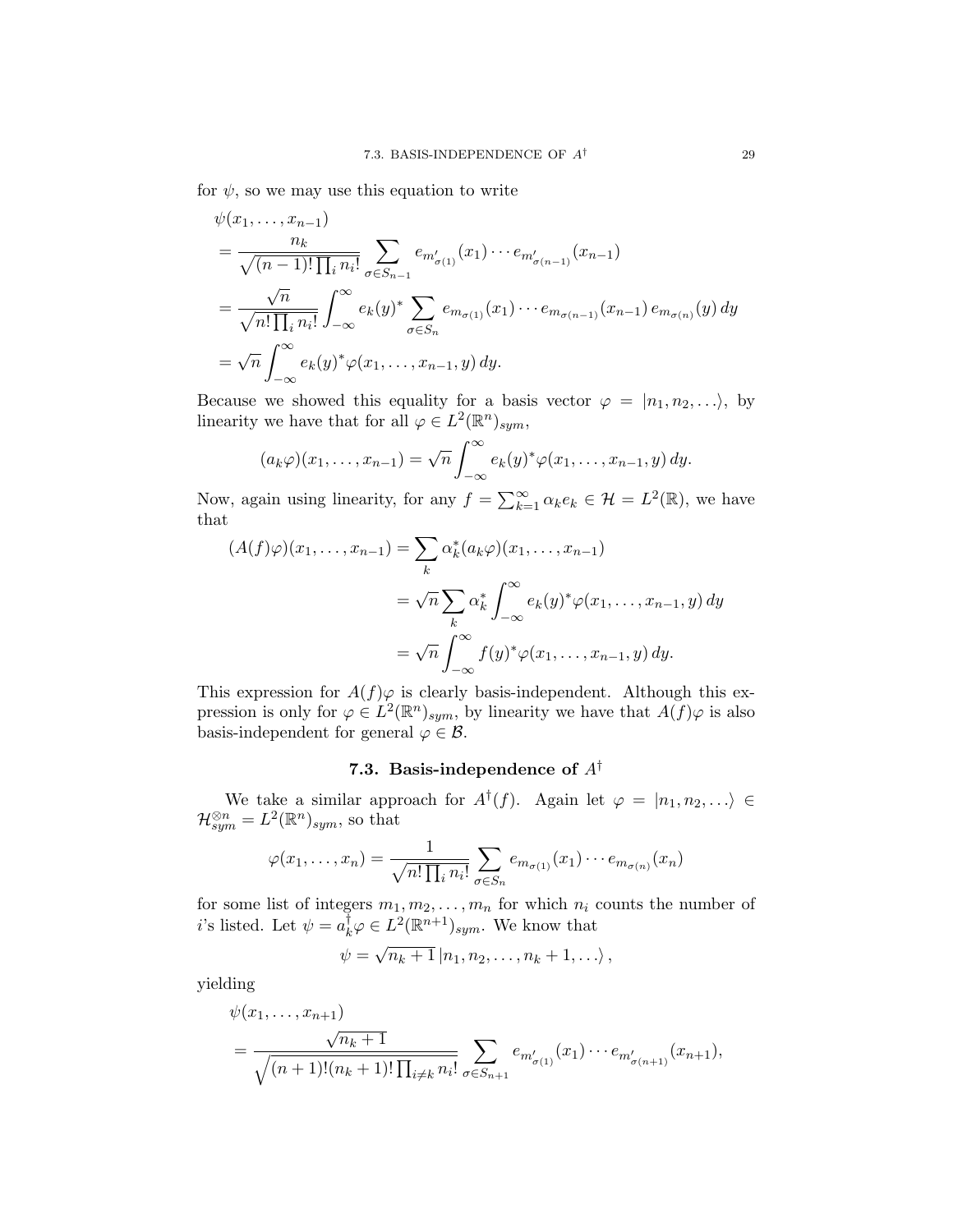where  $m'_1, m'_2, \ldots, m'_{n+1}$  is a list obtainted by adding a k to original list. Then it is not hard to see that

$$
\sum_{\sigma \in S_{n+1}} e_{m'_{\sigma(1)}}(x_1) \cdots e_{m'_{\sigma(n+1)}}(x_{n+1})
$$
  
= 
$$
\sum_{j=1}^{n+1} e_k(x_j) \Biggl( \sum_{\sigma \in S_n} e_{m_{\sigma(1)}}(x_1) \cdots e_{m_{\sigma(j-1)}}(x_{j-1})
$$
  

$$
\cdot e_{m_{\sigma(j)}}(x_{j+1}) \cdots e_{m_{\sigma(n)}}(x_{n+1}) \Biggr).
$$

Using this expression, we have

$$
\psi(x_1, \ldots, x_{n+1})
$$
\n
$$
= \frac{1}{\sqrt{(n+1)! \prod_i n_i!}} \sum_{\sigma \in S_{n+1}} e_{m'_{\sigma(1)}}(x_1) \cdots e_{m'_{\sigma(n+1)}}(x_{n+1})
$$
\n
$$
= \frac{1}{\sqrt{(n+1)! \prod_i n_i!}} \sum_{j=1}^{n+1} e_k(x_j)
$$
\n
$$
\cdot \left( \sum_{\sigma \in S_n} e_{m_{\sigma(1)}}(x_1) \cdots e_{m_{\sigma(j-1)}}(x_{j-1}) e_{m_{\sigma(j)}}(x_{j+1}) \cdots e_{m_{\sigma(n)}}(x_{n+1}) \right)
$$
\n
$$
= \frac{1}{\sqrt{n+1}} \sum_{j=1}^{n+1} e_k(x_j) \varphi(x_1, \ldots, \widehat{x_j}, \ldots, x_{n+1}),
$$

where  $\widehat{\cdot}$  indicates an omitted term. So extending by linearity to all  $\varphi$   $\in$  $L^2(\mathbb{R}^n)_{sym}$ , we have

$$
(a_k^{\dagger} \varphi)(x_1, \ldots, x_{n+1}) = \frac{1}{\sqrt{n+1}} \sum_{j=1}^{n+1} e_k(x_j) \varphi(x_1, \ldots, \hat{x_j}, \ldots, x_{n+1}).
$$

Finally, for  $f = \sum_{k=1}^{\infty} \alpha_k e_k \in \mathcal{H} = L^2(\mathbb{R})$ , we have that

$$
(A†(f)\varphi)(x_1,...,x_{n+1}) = \sum_{k} \alpha_k (a_k^{\dagger} \varphi)(x_1,...,x_{n+1})
$$
  
= 
$$
\frac{1}{\sqrt{n+1}} \sum_{k} \alpha_k \sum_{j=1}^{n+1} e_k(x_j) \varphi(x_1,...,\widehat{x_j},...,x_{n+1})
$$
  
= 
$$
\frac{1}{\sqrt{n+1}} \sum_{j=1}^{n+1} f(x_j) \varphi(x_1,...,\widehat{x_j},...,x_{n+1}).
$$

This expression for  $A^{\dagger}(f)\varphi$  is basis-independent as well, making  $A^{\dagger}$  itself basis-independent.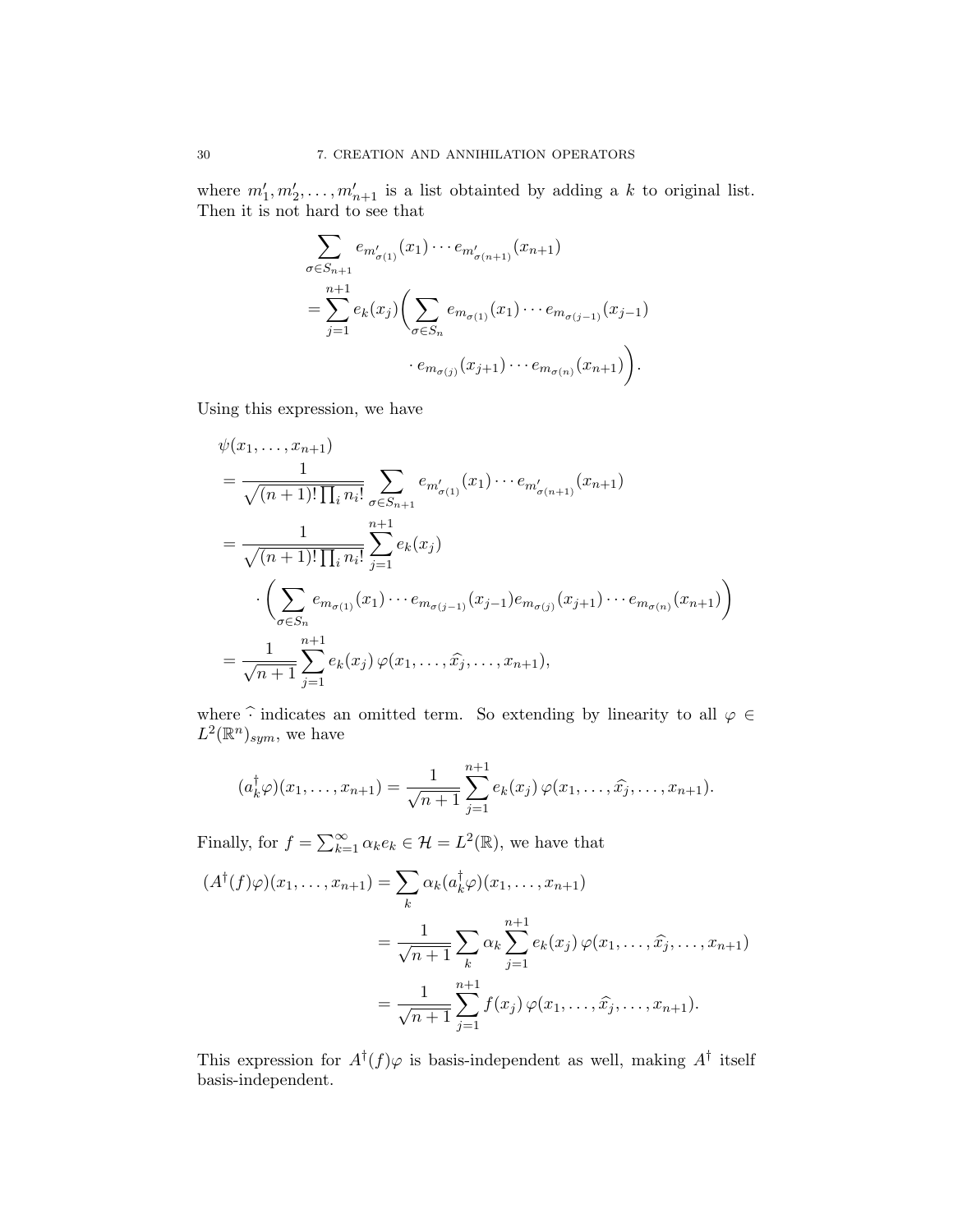# 7.4. Commutation relations

To summarize, we have the following two basis-independent expressions for  $A(f)$  and  $A^{\dagger}(f)$ :

$$
(A(f)\varphi)(x_1, \dots, x_{n-1}) = \sqrt{n} \int_{-\infty}^{\infty} f(y)^* \varphi(x_1, \dots, x_{n-1}, y) dy,
$$
  

$$
(A^{\dagger}(f)\varphi)(x_1, \dots, x_{n+1}) = \frac{1}{\sqrt{n+1}} \sum_{j=1}^{n+1} f(x_j) \varphi(x_1, \dots, \widehat{x_j}, \dots, x_{n+1})
$$

where  $\varphi \in L^2(\mathbb{R}^n)_{sym}$ . These expressions allow us to define  $a(x)$  and  $a^{\dagger}(x)$ , continuous analogues of  $a_k$  and  $a_k^{\dagger}$ <sup>†</sup><sub>k</sub>. Heuristically, for each  $x \in \mathbb{R}$ , we set

$$
a(x) = A(\delta_x), \qquad a^{\dagger}(x) = A^{\dagger}(\delta_x),
$$

meaning that

$$
(a(x)\varphi)(x_1, \dots, x_{n-1}) = \sqrt{n}\varphi(x_1, \dots, x_{n-1}, x),
$$
  

$$
(a^{\dagger}(x)\varphi)(x_1, \dots, x_{n+1}) = \frac{1}{\sqrt{n+1}} \sum_{j=1}^{n+1} \delta(x - x_j) \varphi(x_1, \dots, \widehat{x_j}, \dots, x_{n+1}).
$$

Under these definitions, we see that we may symbolically re-express  $A(f)$ and  $A^{\dagger}(f)$  as

$$
A(f) = \int dx f(x)^{*} a(x), \qquad A^{\dagger}(f) = \int dx f(x) a^{\dagger}(x).
$$

(Note that the definitions of a and  $a^{\dagger}$  do not make sense directly, since  $L^2$ functions cannot be evaluated pointwise, and the delta function is not in  $L^2$ . Therefore, to be precise, we must integrate these against test functions, yielding A and  $A^{\dagger}$ , respectively.)

With our original  $a_k$  and  $a_k^{\dagger}$  $\frac{1}{k}$ , it is not hard to verify the commutation relation

$$
[a_k, a_l^{\dagger}] = \delta_{k,l} 1.
$$

To derive the continuous analogue, first let  $f = \sum_{k} \alpha_k e_k$  and  $g = \sum_{k} \beta_k e_k$ , and recall that

$$
[A(f), A^{\dagger}(g)] = \left[\sum_{k=1}^{\infty} \alpha_k^* a_k, \sum_{l=1}^{\infty} \beta_l a_l^{\dagger}\right]
$$
  
= 
$$
\sum_{k,l} \alpha_k^* \beta_l [a_k, a_l^{\dagger}]
$$
  
= 
$$
\sum_{k,l} \alpha_k^* \beta_l \delta_{k,l} 1
$$
  
= 
$$
(f, g) 1.
$$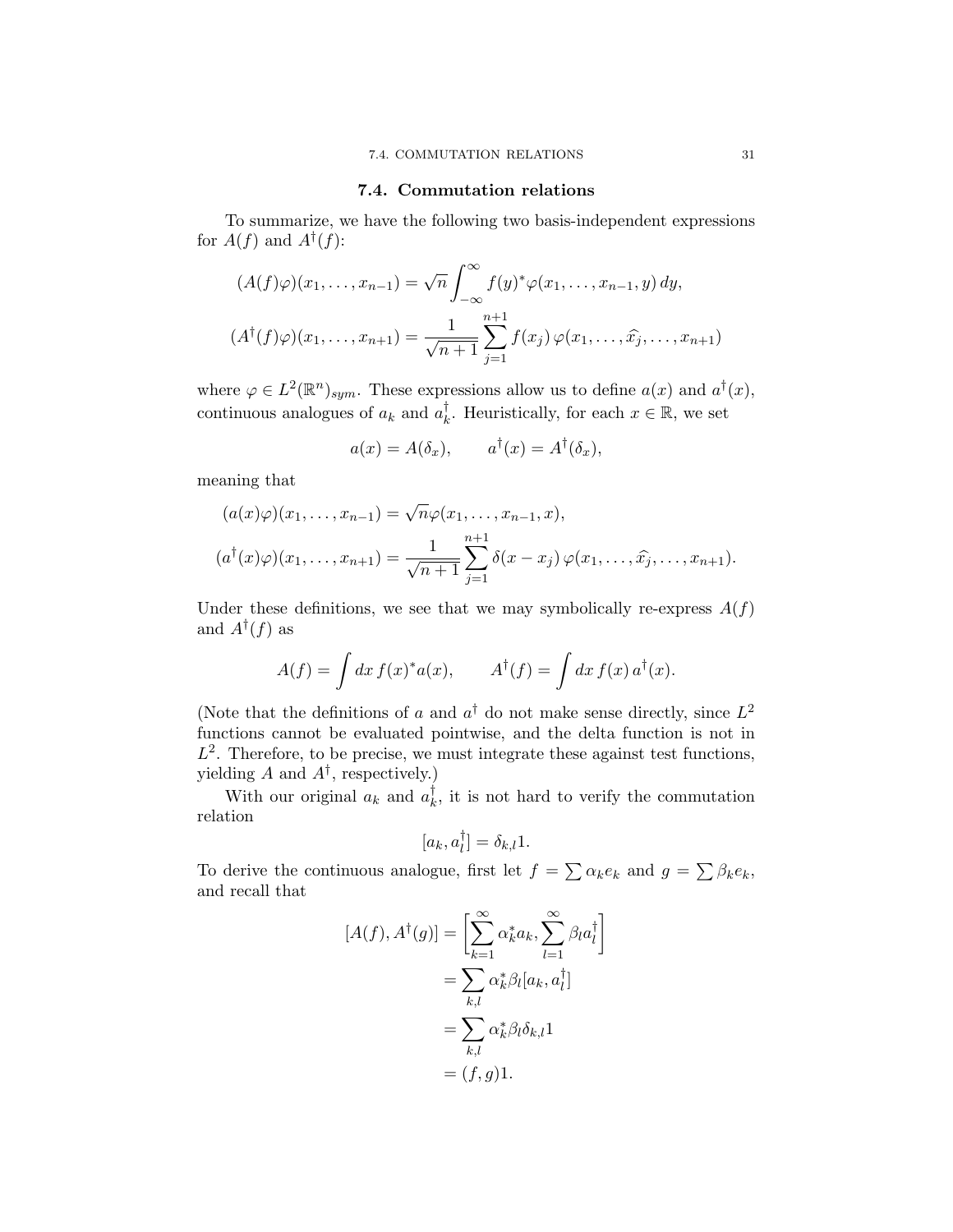But using the symbolic expressions, we have

$$
[A(f), A^{\dagger}(g)] = \int dx dy f(x)^* g(y) [a(x), a^{\dagger}(y)].
$$

This gives us the commutation relation

$$
[a(x), a^{\dagger}(y)] = \delta(x - y)1.
$$
 (7.1)

Similarly, we may derive that

$$
[a(x), a(y)] = [a^{\dagger}(x), a^{\dagger}(y)] = 0
$$

for all  $x, y \in \mathbb{R}$ . Jointly, these are all the commutation relations satisfied by the  $a$  and  $a^{\dagger}$  operators.

This is where physics classes start, with the 'operators'  $a(x)$  and  $a^{\dagger}(x)$ defined at every point in space and satisfying the commutation relations. Instead, we have defined this concept rigorously, using operator-valued distributions.

### 7.5. Creation and annihilation on a general state space

Let us now extend the definitions of a and  $a^{\dagger}$  to general  $\mathcal{H} = L^2(X, d\lambda)$ , where X is some measurable space and  $\lambda$  is a measure on X. First, the notion of a delta function on such a space is a distribution that maps a function  $f$  to its value at a specific point. That is,

$$
\delta_x(f) = f(x) \qquad \forall x \in X.
$$

Our definitions of A and  $A^{\dagger}$  work for general H, and in particular for  $\mathcal{H} =$  $L^2(X, d\lambda)$ . We symbolically represent A and  $A^{\dagger}$  as

$$
A(f) = \int d\lambda(x) f(x)^* a(x)
$$

$$
A^{\dagger}(f) = \int d\lambda(x) f(x) a^{\dagger}(x).
$$

This yields similar expressions for a and  $a^{\dagger}$ :

$$
(a(x)\varphi)(x_1, \dots, x_{n-1}) = \sqrt{n}\varphi(x_1, \dots, x_{n-1}, x)
$$

$$
(a^{\dagger}(x)\varphi)(x_1, \dots, x_{n+1}) = \frac{1}{\sqrt{n+1}} \sum_{j=1}^{n+1} \delta_{x_j}(x)\varphi(x_1, \dots, \widehat{x_j}, \dots, x_{n+1}).
$$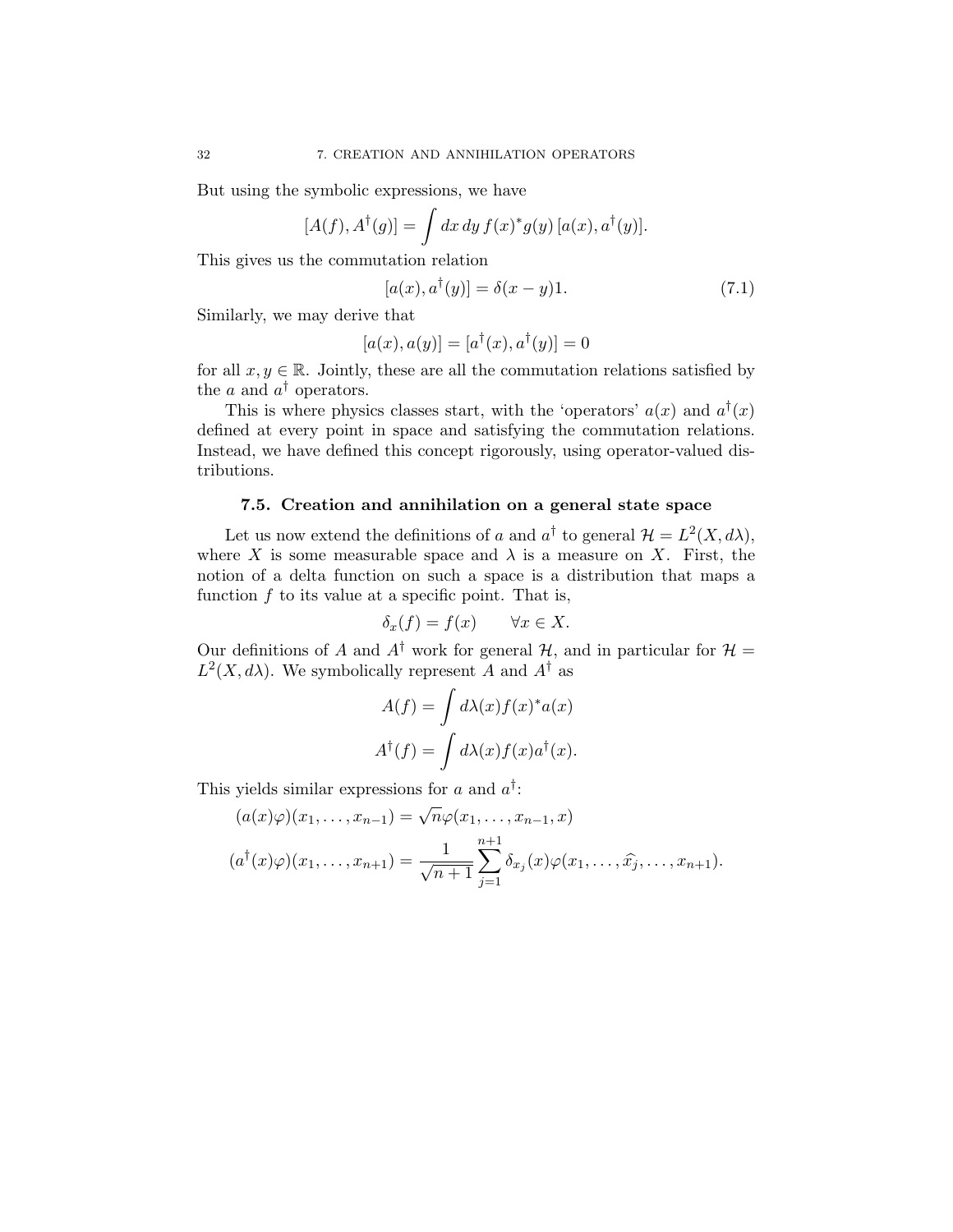# Time evolution on Fock space

## Date: 10/10/2018 Scribe: Andy Tsao

# 8.1. Defining  $a^{\dagger}(x)a(x)$

Ordinarily, it does not make sense to talk about the product of two distributions. However, creation and annihilation operators can be multiplied in certain situations. We have already seen one example of that in the commutation relations for a and  $a^{\dagger}$ . Let us now see one more example. Given any smooth test function f, we will show that  $\int dx f(x) a^{\dagger}(x) a(x)$  is a welldefined operator on  $\mathcal{B}_0$ . Indeed, take any  $\varphi \in L^2(\mathbb{R}^n)$ , and let  $\psi = a(x)\varphi$ and  $\xi = a^{\dagger}(x)\psi$ . Then,

$$
\psi(x_1,\ldots,x_{n-1})=\sqrt{n}\varphi(x_1,\ldots,x_{n-1},x),
$$

and

$$
\xi(x_1,\ldots,x_n) = \frac{1}{\sqrt{n}} \sum_{j=1}^n \delta(x-x_j) \psi(x_1,\ldots,\widehat{x_j},\ldots,x_n)
$$

$$
= \sum_{j=1}^n \delta(x-x_j) \varphi(x_1,\ldots,\widehat{x_j},\ldots,x_n,x).
$$

Integrating over  $x$  gives us

$$
\left(\int dx f(x)\xi\right)(x_1,\ldots,x_n) = \sum_{j=1}^n \int dx f(x)\delta(x-x_j)\varphi(x_1,\ldots,\widehat{x_j},\ldots,x_n,x)
$$

$$
= \sum_{j=1}^n f(x_j)\varphi(x_1,\ldots,\widehat{x_j},\ldots,x_n,x_j)
$$

$$
= \left(\sum_{j=1}^n f(x_j)\right)\varphi(x_1,\ldots,x_n),
$$

where the last equality holds because  $\varphi$  is symmetric.

# 8.2. Free evolution on Fock space

We have shown previously that the free evolution Hamiltonian  $H$  acts as  $H\varphi = -\frac{1}{2m}\Delta\varphi$  for  $\varphi \in L^2(\mathbb{R}^n)_{sym}$ . From this it follows by linearity that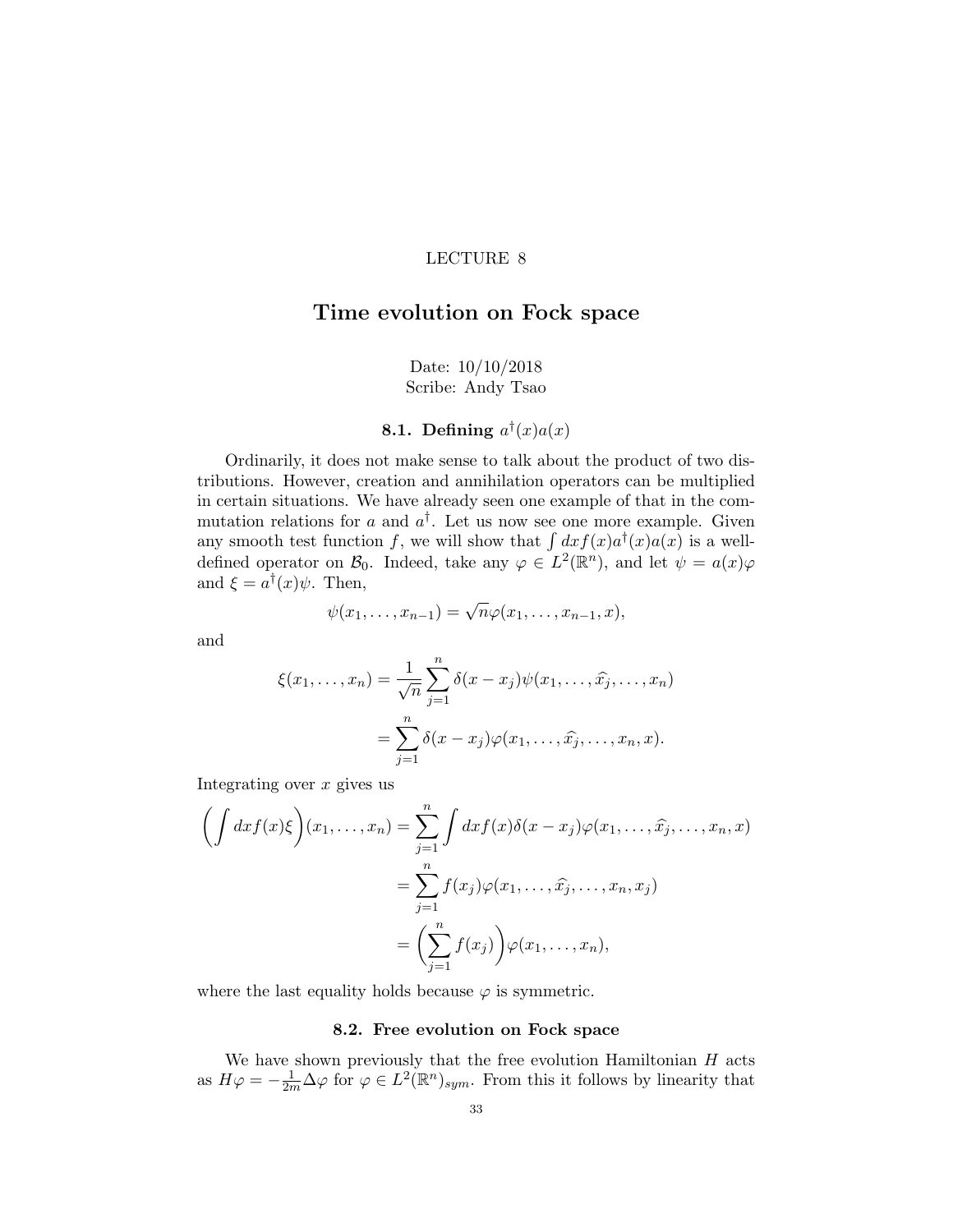the free evolution Hamiltonian on  $\mathcal{B}_0$  is

$$
H\left(\sum_{n=0}^{\infty} \varphi_n\right) = -\frac{1}{2m} \sum_{n=0}^{\infty} \Delta \varphi_n.
$$

Physicists will say that

$$
H = \int_{-\infty}^{\infty} dx a^{\dagger}(x) \left( -\frac{1}{2m} \frac{d^2}{dx^2} \right) a(x).
$$

To see this, take  $\varphi \in L^2(\mathbb{R}^n)_{sym}$  and let  $\psi = a(x)\varphi$ ,  $\xi = \frac{d^2}{dx^2}\psi$ , and  $\eta =$  $a^{\dagger}(x)\xi$ . Then,

$$
\psi(x_1, ..., x_{n-1}) = \sqrt{n}\varphi(x_1, ..., x_{n-1}, x),
$$
  
\n
$$
\xi(x_1, ..., x_{n-1}) = \sqrt{n}\partial_n^2 \varphi(x_1, ..., x_{n-1}, x),
$$
  
\n
$$
\eta(x_1, ..., x_n) = \frac{1}{\sqrt{n}} \sum_{j=1}^n \delta(x - x_j) \xi(x_1, ..., \hat{x_j}, ..., x_n).
$$

Integrating over  $x$  yields

$$
\left(\int dx \eta\right)(x_1, \dots, x_n) = \sum_{j=1}^n \int dx \delta(x - x_j) \partial_n^2 \varphi(x_1, \dots, \widehat{x_j}, \dots, x_n, x) \n= \sum_{j=1}^n \partial_n^2 \varphi(x_1, \dots, \widehat{x_j}, \dots, x_n, x_j) \n= \sum_{j=1}^n \partial_j^2 \varphi(x_1, \dots, x_n) \n= \Delta \varphi,
$$

where the second-to-last equality follows from the symmetry of  $\varphi.$ 

## 8.3. Introducing a potential

Consider  $n$  particles of mass  $m$  in a potential  $V$ . Then the Hamiltonian is adjusted to

$$
H\varphi = -\frac{1}{2m}\Delta\varphi + \sum_{i=1}^{n} V(x_i)\varphi.
$$

A similar argument to the above supports the representation

$$
H = \int_{-\infty}^{\infty} dx a^{\dagger}(x) \left( -\frac{1}{2m} \frac{d^2}{dx^2} + V(x) \right) a(x).
$$

Suppose further that any two particles repel each other with potential W. Then

$$
H\varphi = -\frac{1}{2m}\Delta\varphi + \sum_{i} V(x_i)\varphi + \frac{1}{2}\sum_{i \neq j} W(x_i - x_j)\varphi
$$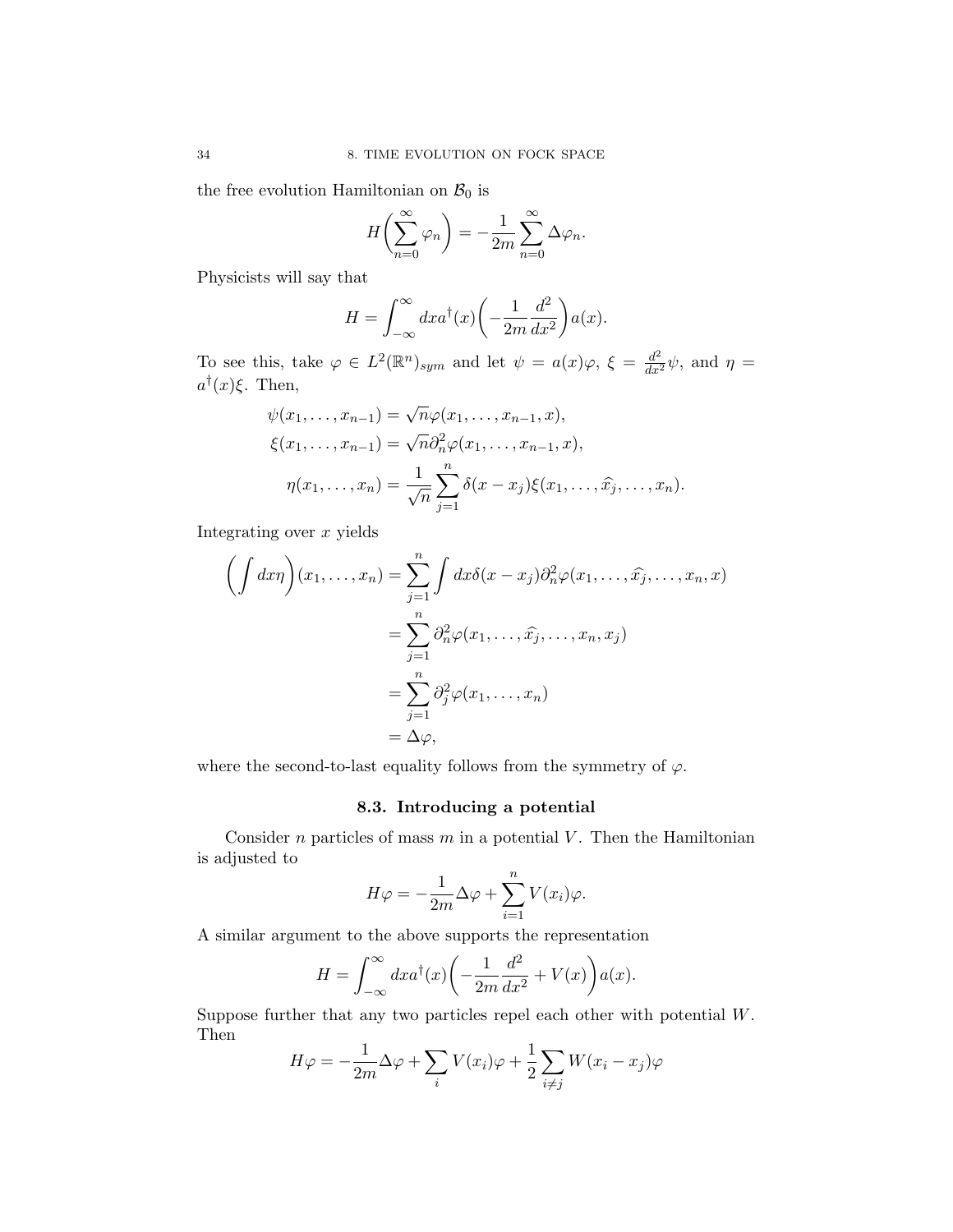and has the representation

$$
H = \int dx a^{\dagger}(x) \left( -\frac{1}{2m} \frac{d^2}{dx^2} + V(x) \right) a(x)
$$

$$
+ \int \int dx dy W(x - y) a^{\dagger}(x) a^{\dagger}(y) a(x) a(y).
$$

Note that if  $W(x - y) \sim \delta(x - y)$ , the last term becomes close to

$$
\int dx a^{\dagger}(x) a^{\dagger}(x) a(x) a(x),
$$

and the whole thing can be written as an integral in  $x$ . However, we cannot set  $W(x - y) = \delta(x - y)$  and still have the expression make sense in  $L^2$ .

## 8.4. Physical interpretation

Physicists will say that  $a^{\dagger}(x)$  is an operator that creates a particle at x, while  $a(x)$  is an operator that destroys a particle at x. To see this, suppose we take the state  $\varphi = |0\rangle$ . Let  $\psi = a^{\dagger}(x)\varphi$  and  $\xi = a^{\dagger}(y)\psi$ . Then,

$$
\psi(x_1) = \frac{1}{\sqrt{0+1}} \delta(x - x_1) \varphi(\widehat{x_1}) = \delta(x - x_1),
$$
  

$$
\xi(x_1, x_2) = \frac{1}{\sqrt{1+1}} (\delta(y - x_1) \psi(x_2) + \delta(y - x_2) \psi(x_1))
$$
  

$$
= \frac{1}{\sqrt{2}} (\delta(y - x_1) \delta(x - x_2) + \delta(y - x_2) \delta(x - x_1)).
$$

We can see that  $\psi$  is the state with a particle located at x, and  $\xi$  is the symmetrized state with two particles located at  $x$  and  $y$ . Note that  $x$  and  $y$ need not be distinct.

#### 8.5. Momentum space

Suppose that we now decide to represent all states as momentum wavefunctions. Then the conventional Hilbert space is  $\mathcal{H} = L^2(\mathbb{R}, dp/2\pi)$ . The operators a and  $a^{\dagger}$  are almost the same as before, with

$$
(a(p)\varphi)(p_1, ..., p_{n-1}) = \sqrt{n}\varphi(p_1, ..., p_{n-1}, p),
$$
  

$$
(a^{\dagger}(p)\varphi)(p_1, ..., p_{n+1}) = \frac{1}{\sqrt{n+1}} \sum_{j=1}^{n+1} 2\pi\delta(p-p_j)\varphi(p_1, ..., \hat{p_j}, ..., p_{n+1}).
$$

Note that an additional factor of  $2\pi$  appears in the expression of  $a^{\dagger}$  due to the scaled measure  $dp/2\pi$ .

Recall the Hamiltonian operator  $H = -\frac{1}{2m}\Delta$  on position space. To emphasize that this is the Hamiltonian on position space, let us denote this by  $H<sub>x</sub>$ . Let us now see what should be the analogous Hamiltonian operator on momentum space. If  $H<sub>p</sub>$  denotes this operator, its defining property is that it must satisfy  $H_p\hat{\varphi} = \widehat{H_x\varphi}$  for all  $\varphi$ .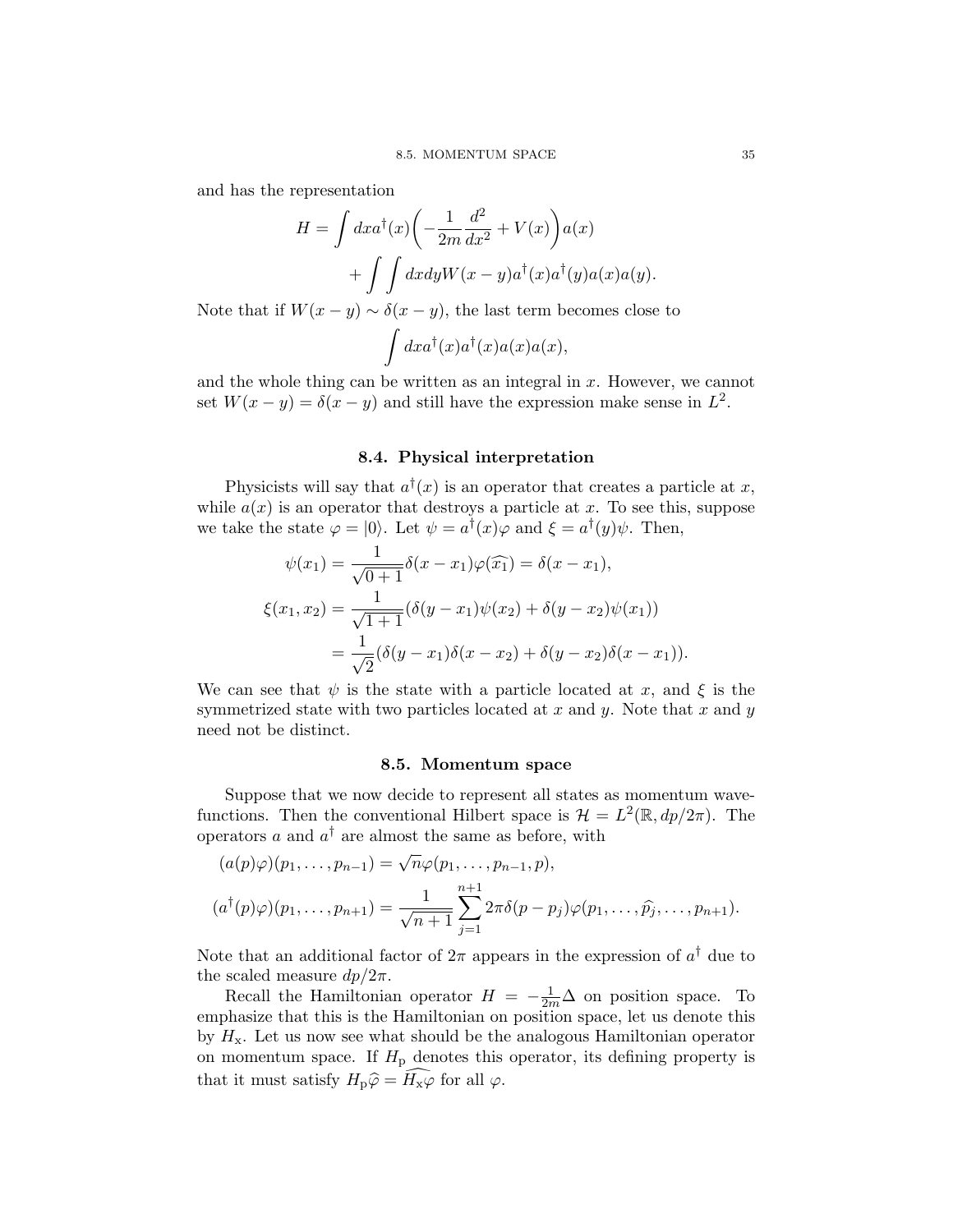The *n*-fold tensor product of  $\mathcal H$  is  $L^2(\mathbb R^n,(2\pi)^{-n}dp_1\cdots dp_n)$ . For  $\varphi \in$  $\mathcal{H}^{\otimes n}$ , the Hamiltonian operator on momentum space acts as

$$
H_{\rm p}\varphi=\bigg(\frac{1}{2m}\sum_{j=1}^n p_j^2\bigg)\varphi.
$$

Since  $H_p$  acts on  $\varphi$  by scalar multiplication, its representation using a and  $a^{\dagger}$  is simply

$$
H_{\rm p} = \int \frac{dp}{2m} \frac{p^2}{2m} a^{\dagger}(p) a(p).
$$

One can check that  $H_p$  and  $H_x$  satisfy the relationship  $H_p\hat{\varphi} = \widehat{H_x\varphi}$ . In general we will not differentiate between  $H<sub>p</sub>$  and  $H<sub>x</sub>$  and denote them both by  $H$  (although they are operators on different spaces).

We will use the following notation throughout the rest of the lectures:

 $|p_1, p_2, \ldots, p_n\rangle := a^{\dagger}(p_1) a^{\dagger}(p_2) \cdots a^{\dagger}(p_n) |0\rangle.$ 

Just like in position space, the above state is the state of  $n$  non-relativistic bosons in one-dimensional space with momenta exactly equal to  $p_1, \ldots, p_n$ .

Generally, we will be working in momentum space when we move to developing QFT. Consider a state  $\psi = \sum_{n=0}^{\infty} \psi_n \in \mathcal{B}$ , where  $\mathcal{B}$  is the bosonic Fock space associated with the Hilbert space  $L^2(\mathbb{R}, dp/2\pi)$ . Then note that

$$
\langle p_1, p_2, \ldots, p_n | \psi \rangle = \langle p_1, p_2, \ldots, p_n | \psi_n \rangle,
$$

since inner products of the form  $\langle p_1, p_2, \ldots, p_n | \psi_m \rangle$  are zero when  $n \neq m$ (states with different particle number are orthogonal by definition in the Fock space). This shows that  $|\langle p_1, p_2, \ldots, p_n | \psi \rangle|^2$  is proportional to the joint probability density of the  $n$  momenta, conditional on the number of particles = n, if the state of the system is  $\psi$ . Recall that the system has n particles with probability proportional to  $\|\psi_n\|^2$ .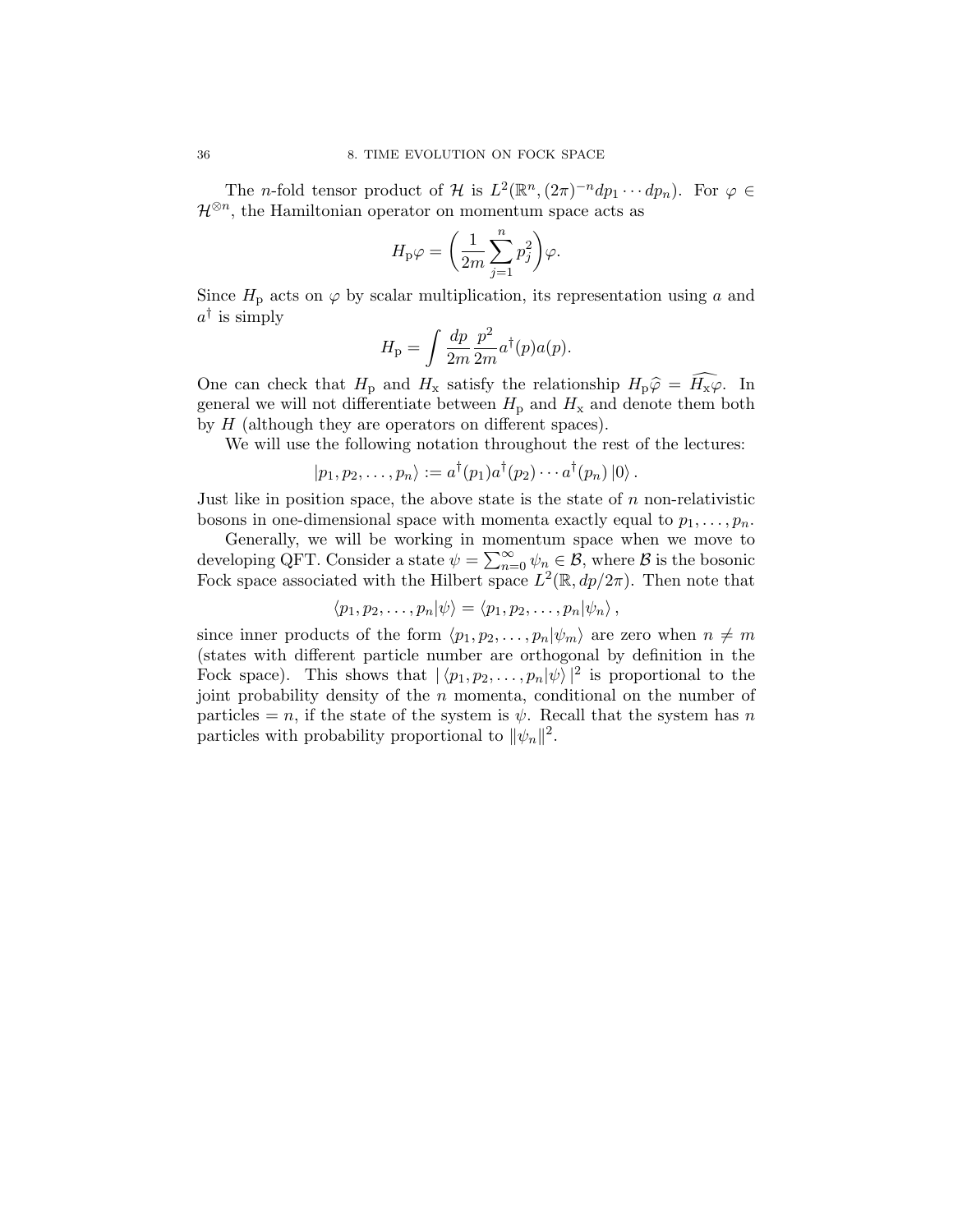# Special relativity

## Date: 10/12/2018 Scribe: George Hulsey

## 9.1. Special relativity notation

We have now finished our preliminary discussion of non-relativistic quantum field theory. We will now move on to incorporate special relativity. As always, we will be adopting units where  $\hbar = c = 1$ . The following notations and conventions are standard in special relativity, and carry over to quantum field theory.

In special relativity, our universe is represented by the vector space  $\mathbb{R}^{1,3}$ , which is just  $\mathbb{R}^4$  but with a different inner product. We will denote a vector  $x \in \mathbb{R}^{1,3}$  without an arrow or bolding. We will write components as:

$$
x = (x^0, x^1, x^2, x^3)
$$

where  $x^0$  is the time coordinate (note that we have used superscripts). Given  $x \in \mathbb{R}^{1,3}$ , we let  $\mathbf{x} = (x^1, x^2, x^3)$  be the 3-tuple of spatial coordinates, which is a vector in  $\mathbb{R}^3$ . Then  $x = (x^0, \mathbf{x})$ . The distinction between x and x is very important.

We now define a symmetric matrix  $\eta$  as:

$$
\eta = \begin{pmatrix} 1 & 0 & 0 & 0 \\ 0 & -1 & 0 & 0 \\ 0 & 0 & -1 & 0 \\ 0 & 0 & 0 & -1 \end{pmatrix}
$$
(9.1)

.

We will write  $\eta_{\mu\nu}$  to denote the  $(\mu, \nu)$ th entry of  $\eta$ . Here, we use a subscript while we used a superscript to label the coordinates.

This matrix serves as a quadratic form to define an inner product on  $\mathbb{R}^{1,3}$ . Given  $x, y \in \mathbb{R}^{1,3}$ , the inner product is defined as:

$$
(x,y) = x^0 y^0 - x^1 y^1 - x^2 y^2 - x^3 y^3 = \sum_{\mu,\nu} \eta_{\mu\nu} x^{\mu} y^{\nu}
$$

This is the Minkowski inner product. But if we simply consider  $\mathbf{x} \cdot \mathbf{y}$ , we get the usual:

$$
\mathbf{x} \cdot \mathbf{y} = x^1 y^1 + x^2 y^2 + x^3 y^3
$$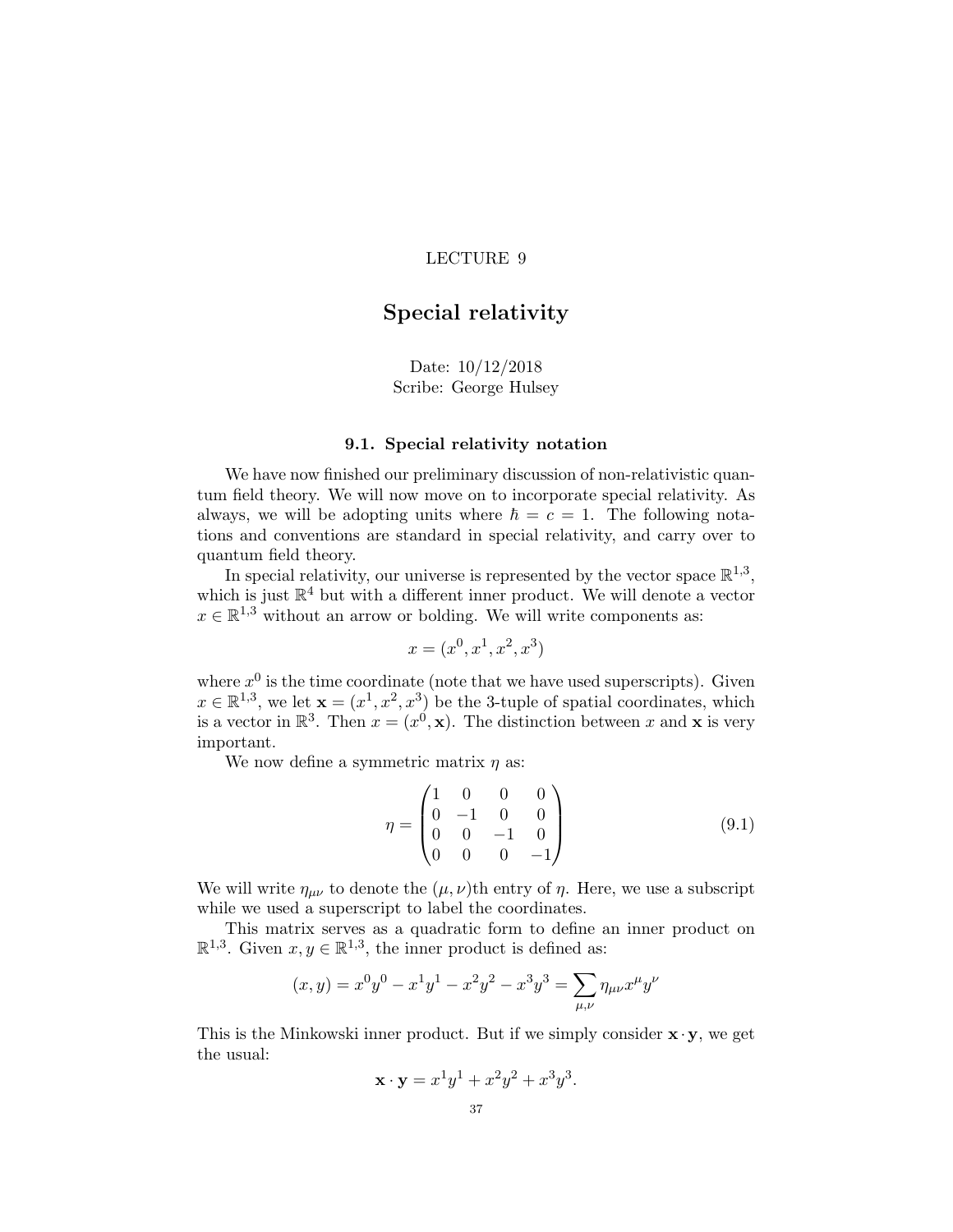This is the regular dot product. So the Minkowski inner product can be written more succinctly as

$$
(x,y) = x^0 y^0 - \mathbf{x} \cdot \mathbf{y}.
$$

In special relativity, it is conventional to write  $\mathbf{x}^2$  for  $\mathbf{x} \cdot \mathbf{x}$  and

$$
x^2 = (x, x) = (x^0)^2 - \mathbf{x} \cdot \mathbf{x}.
$$

The Euclidean norm of a 3-vector  $x$  will be denoted by  $|x|$ . It is vital to remember and be comfortable with all of the above notations for the rest of this lecture series.

## 9.2. Lorentz Transformations

A Lorentz transformation L on  $\mathbb{R}^{1,3}$  is a linear map such that  $(Lx, Ly) =$  $(x, y)$  for all  $x, y \in \mathbb{R}^{1,3}$  (using the Minkowski inner product). In the language of matrices, this means that:

$$
L^T \eta \ L = \eta.
$$

This is very similar to the orthogonality condition under the usual inner product. Like orthogonal matrices, Lorentz transformations form a Lie group  $O(1, 3)$ . In analogy with the regular orthogonal groups, we can consider the map  $L \mapsto \det(L)$  where the determinant serves as a homomorphism:

$$
\det: O(1,3) \to \mathbb{Z}_2 = \{-1,1\}.
$$

In the case of the orthogonal groups, quotienting out by the action of this homomorphism is sufficient to reduce  $O(4)$  to  $SO(4)$ . However, the group  $O(1,3)$  has another homomorphism  $L \mapsto \text{sign}(L_0^0)$ , where  $L_0^0$  is the top left entry of the matrix.

We define the restricted Lorentz group  $SO^{\uparrow}(1,3)$  to be the set of all  $L \in O(1,3)$  such that  $\det(L) = 1$  and  $\text{sign}(L_0^0) = 1$ . This is a subgroup of  $O(1, 3)$ .

#### 9.3. What is special relativity?

Classical physics is invariant under isometries of  $\mathbb{R}^3$ , that is, translations and rotations. What does that mean? Suppose you have a computer program simulating physics. You input the state of the system at time 0, then the program gives you the state at time  $t$ . Suppose a trickster enters the state of the system at time 0 but in a different coordinate system. If your program is properly built, the result it returns for the trickster will (after changing back coordinates) be the exact same as the result you saw earlier. This a property of classical physics.

Special relativity claims that the laws of physics remain invariant under restricted Lorentz transformations and spacetime translations of  $\mathbb{R}^{1,3}$ , in the same sense as above. Now space and time become mixed into a single entity called spacetime, coordinates of which are changed by Lorentz transformations and spacetime translations. The same analogy as before holds,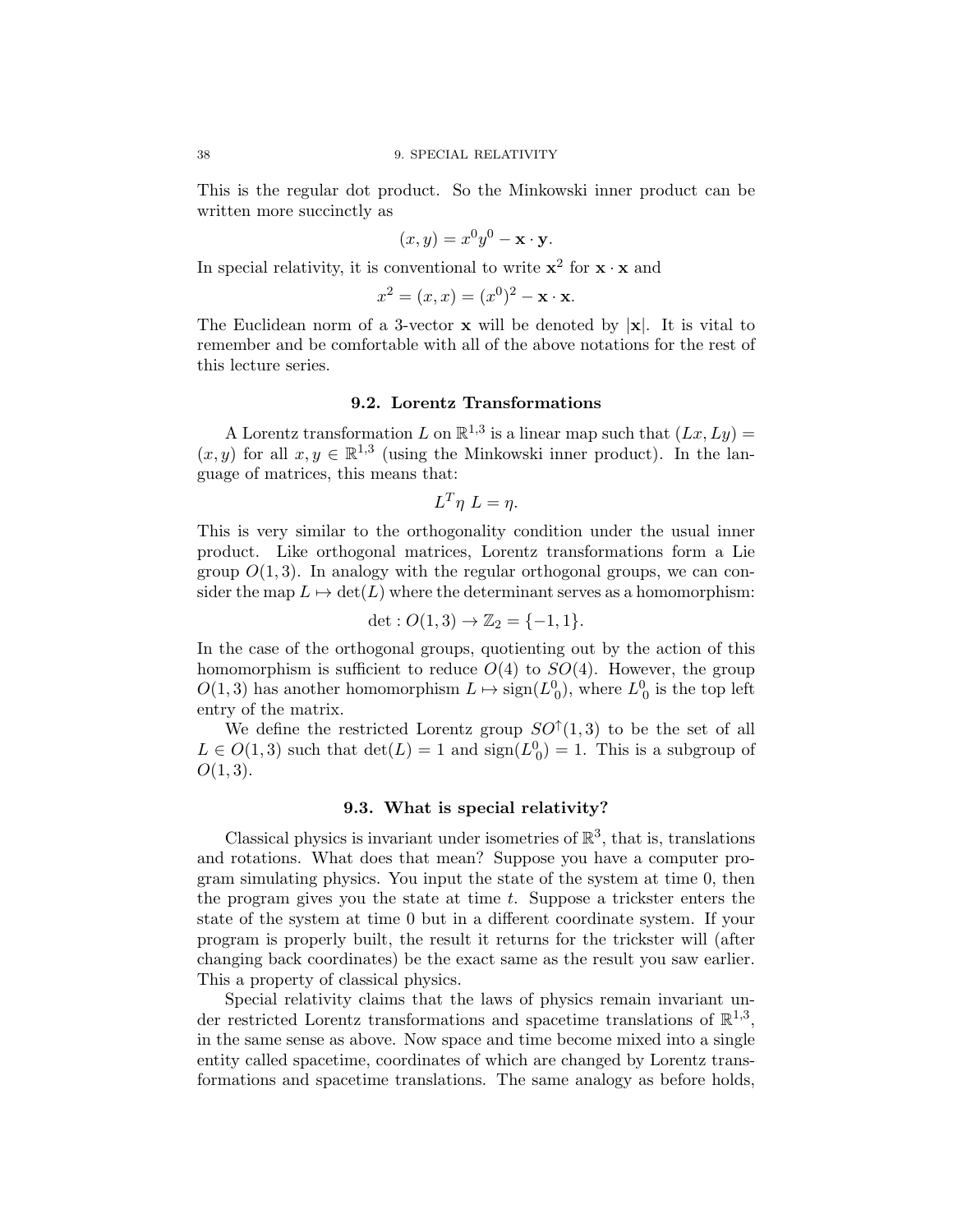except now the trickster can change the time coordinates under a Lorentz transformation with no effect on the final results.

Our goal in constructing a quantum field theory will be to find one invariant under these restricted Lorentz transformations and spacetime translations. We will do this, but we will not explicitly show that it is invariant. This is how the theories are designed, but this will not be proven to save time.

#### 9.4. Proper time

The parametrization of a curve in Euclidean space by arc length has the property that it is invariant under Euclidean symmetries. That is, if we apply a rotation or translation to the coordinate system, the parametrization remains unchanged. In a similar way, a curve in  $\mathbb{R}^{1,3}$  can sometimes be parametrized in a way that is invariant under any change of the coordinate system by an action of  $SO<sup>†</sup>(1,3)$  or a spacetime translation. The parametrization  $x(\tau)$  of a curve by arc length requires that  $||dx/d\tau|| \equiv$ 1, where  $\|\cdot\|$  is Euclidean norm. In a similar vein, a Lorentz-invariant parametrization requires

$$
\left(\frac{dx}{d\tau}, \frac{dx}{d\tau}\right) \equiv 1,
$$

where  $(\cdot, \cdot)$  is the Minkowski inner product. The conditions under which such a parametrization exists are a little more demanding than the conditions for parametrizability by arc length. A sufficient condition is that in some coordinate system, the curve has a time parametrization  $x(t) = (t, \mathbf{x}(t))$ that satisfies

$$
\left|\frac{d\mathbf{x}}{dt}\right| < 1 \quad \forall t.
$$

In other words, in some coordinate system, the curve represents the trajectory of a particle whose speed is always strictly less than the speed of light.

If  $x(\tau)$  is a parametrization of the trajectory of a particle as above,  $\tau$ is called the 'proper time' of the trajectory. The proper time is (up to an additive constant) independent of the coordinate system under restricted Lorentz transformations and spacetime translations.

#### 9.5. Four-momentum

Suppose that we are given the trajectory  $x$  of a particle, parametrized by proper time. If the mass of the particle is  $m$ , its 'four-momentum' at any point on the trajectory is the vector

$$
p = m \frac{dx}{d\tau}.
$$

By the nature of the proper time,  $p$  does not depend on the coordinate system. If you fix a coordinate system, then the four-momentum has the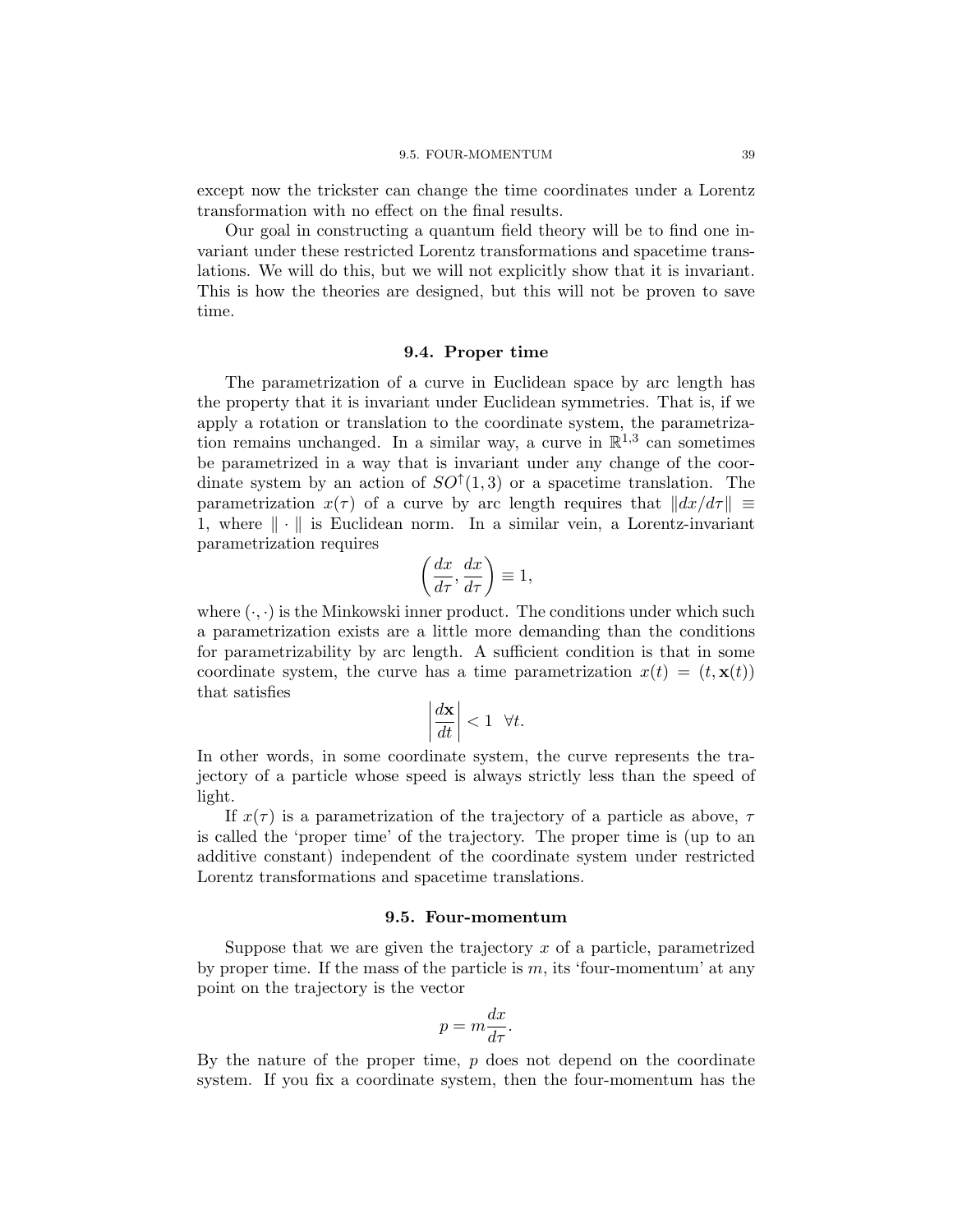formula

$$
p = \left(\frac{m}{\sqrt{1 - \mathbf{v}(t)^2}}, \frac{m\mathbf{v}(t)}{\sqrt{1 - \mathbf{v}(t)^2}}\right),\,
$$

where  $\mathbf{v}(t) = d\mathbf{x}/dt$  is the coordinate-dependent velocity. We usually denote four-momentum as:

$$
p = (p^0, p^1, p^2, p^3) = (p^0, \mathbf{p})
$$

The four-momentum is also called the 'energy-momentum', as we can identify the first component of  $p^0$  as the relativistic energy E. The remaining part, p, is called the relativistic momentum. When the particle is at rest,  $p = 0$ , and we get  $E = m$ , the famous Einstein relation (with  $c = 1$ ). Further, note that in the non-relativistic limit  $|\mathbf{v}(t)| \ll 1$ , we can expand the energy  $p^0$  as:

$$
p^{0} = \frac{m}{\sqrt{1 - \mathbf{v}(t)^{2}}} \approx m + \frac{1}{2}m\mathbf{v}(t)^{2},
$$

which is the sum of the rest energy and the classical kinetic energy. One thing we can observe from the definition of  $p$  is that:

$$
p^2 = (p^0)^2 - \mathbf{p} \cdot \mathbf{p} = m^2,
$$

which in turn implies that

$$
p^0 = E = \sqrt{m^2 + \mathbf{p}^2} = \omega_\mathbf{p},
$$

where the latter will become our conventional notation, with the subscript denoting the dependence on the relativistic momentum. Notice that the four-momentum  $p$  is always an element of the manifold

$$
X_m = \{ p \in \mathbb{R}^{1,3} : p^2 = m^2, \ p^0 \ge 0 \}.
$$

This manifold is called the 'mass shell' of mass  $m$ . It is a very important object in quantum field theory.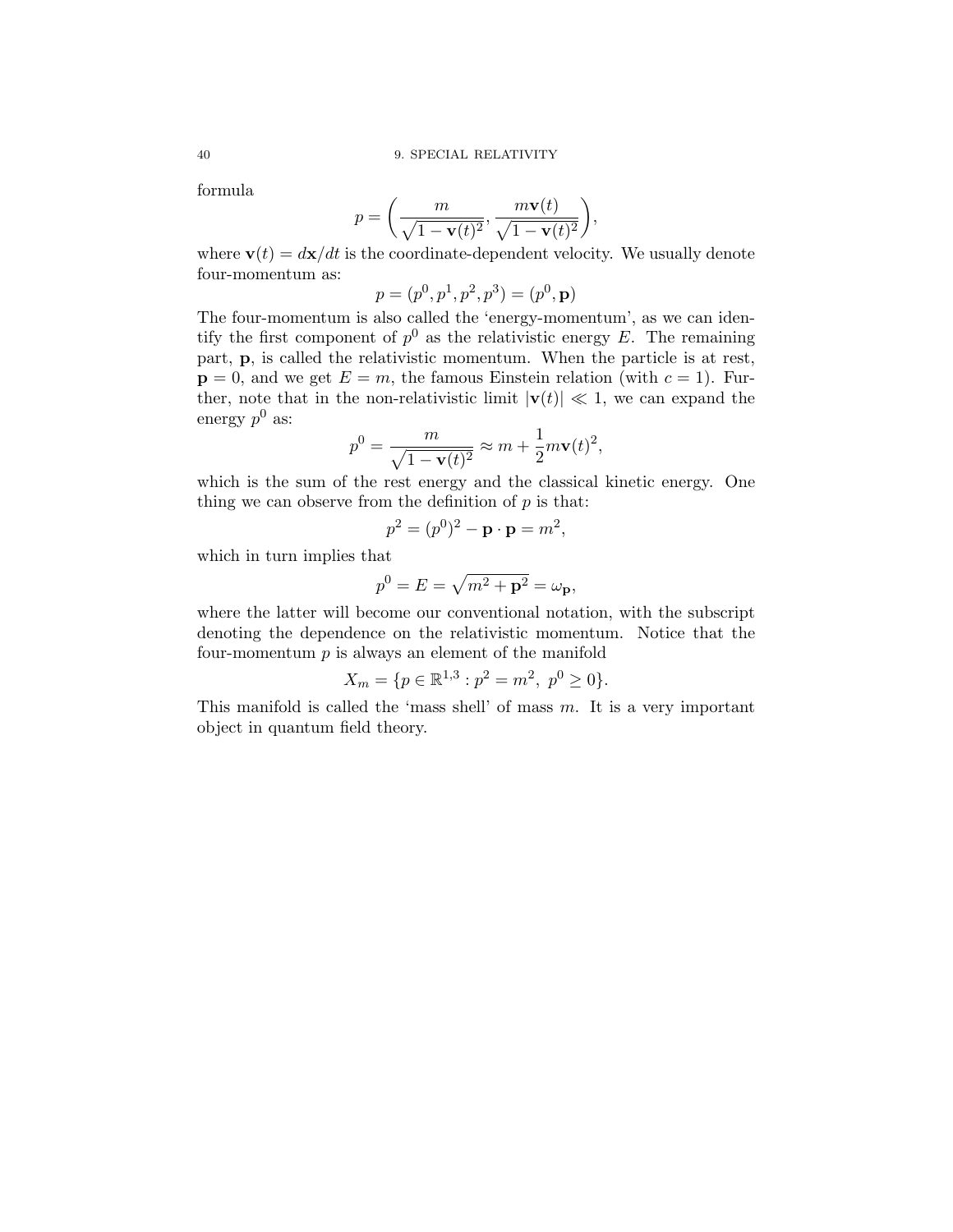## The mass shell

Date: 10/15/2018 Scribe: Alec Lau

## 10.1. Time evolution of a relativistic particle

Recall the mass shell  $X_m = \{p \in \mathbb{R}^{1,3} : p^2 = m^2, p^0 \ge 0\}$  defined in the last lecture. In quantum field theory, we model the behavior of the fourmomentum of a particle instead of the classical momentum. The Hilbert space is  $\mathcal{H} = L^2(X_m, d\lambda_m)$ , where  $\lambda_m$  is the unique measure (up to a multiplicative constant) that is invariant under the action of the restricted Lorentz group on  $X_m$ . We will define  $\lambda_m$  later in this lecture.

Suppose that this invariant measure exists. How does the state of the free particle evolve? The main postulate is the following:

Postulate. If the four-momentum state of a freely evolving particle at time 0 is  $\psi \in L^2(X_m, d\lambda_m)$ , then its state at time t is the function  $\psi_t$ , given by  $\psi_t(p) = e^{-itp^0}\psi(p)$ . (Recall that  $p^0$  is the first coordinate of p.)

The reader may be wondering how time evolution makes sense in the above manner, when time itself is not a fixed notion in special relativity. Indeed, the above concept of time evolution does not make sense in the relativistic setting. The above postulate is simply the convenient way to think about what is going on. What is *really* going on is a bit more complicated. We will talk about it in the next lecture.

The above postulate is a direct generalization of free evolution in the non-relativistic setting in  $\mathbb{R}^3$ , since in that case  $\psi_t = e^{-it\mathbf{p}^2/2m}\psi$ , where **p** is the non-relativistic momentum and  $p^2/2m$  is the non-relativistic energy. The postulate simply replaces the non-relativistic energy by the relativistic energy  $p^0$ . Notice that the Hamiltonian for time evolution in the relativistic setting is therefore just  $H\psi(p) = p^0 \psi(p)$ . Consequently,

$$
\frac{\partial}{\partial t}\psi_t(p) = -ip^0\psi_t(p).
$$

While this equation is actually correct, note that there is an obvious conceptual difficulty because the equation gives a special status to time, which is not acceptable in special relativity. We will resolve this difficulty in the next lecture.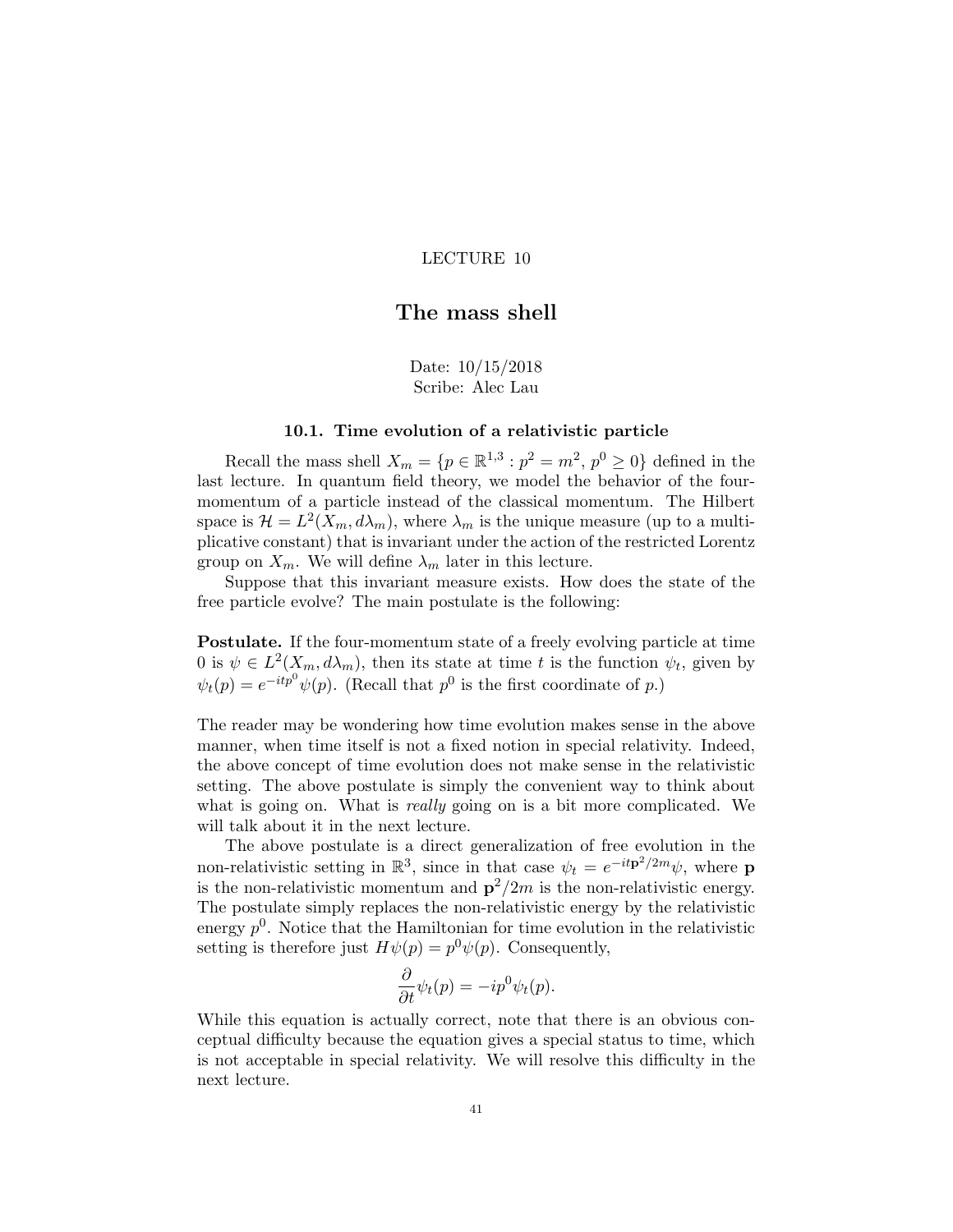#### 10.2. The measure  $\lambda_m$

We will now construct the invariant measure on our mass shell in analogy with the unique invariant measure on a sphere with respect to rotations. One way to construct the uniform measure on the sphere is to make a thin annulus around the sphere, take the Lebesgue measure on the annulus, normalize it, and take the width of the annulus to zero. The key to why this works is that a thin annulus is also rotationally invariant, giving a rotationally invariant measure in the limit.

One way to define Lorentz invariant annuli is to set

$$
X_{m,\varepsilon} = \{ p : m^2 < p^2 < (m + \varepsilon)^2 \},
$$

where the square is the Minkowski norm, hence making this annulus Lorentz invariant. Scaling Lebesgue measure on this annulus in a suitable way gives a nontrivial measure as  $\varepsilon \to 0$ . To integrate functions with respect to this measure, we bring our annuli down to  $\mathbb{R}^3$ . Any point  $\mathbf{p} \in \mathbb{R}^3$  corresponds to a unique point  $p \in X_m$  where  $p = (\omega_p, \mathbf{p})$ , with  $\omega_p = \sqrt{m^2 + \mathbf{p}^2}$ . The thickness of  $X_{m,\varepsilon}$  at p is

<span id="page-45-0"></span>
$$
\sqrt{(m+\varepsilon)^2+\mathbf{p}^2}-\sqrt{m^2+\mathbf{p}^2}\approx\frac{\varepsilon m}{\omega_{\mathbf{p}}}.
$$

From this it is easy to derive that for an appropriate scaling of Lebesgue measure on  $X_{m,\varepsilon}$  as  $\varepsilon \to 0$ , the scaling limit  $\lambda_m$  satisfies, for any integrable function f on  $X_m$ ,

$$
\int_{X_m} d\lambda_m(p) f(p) = \int_{\mathbb{R}^3} \frac{d^3 \mathbf{p}}{(2\pi)^3} \frac{1}{2\omega_\mathbf{p}} f(\omega_\mathbf{p}, \mathbf{p}).
$$
\n(10.1)

Note that constants do not matter because we are free to define our measure up to a constant multiple. The factor 2 in the denominator is conventional. The above integration formula gives a convenient way to integrate on the mass shell.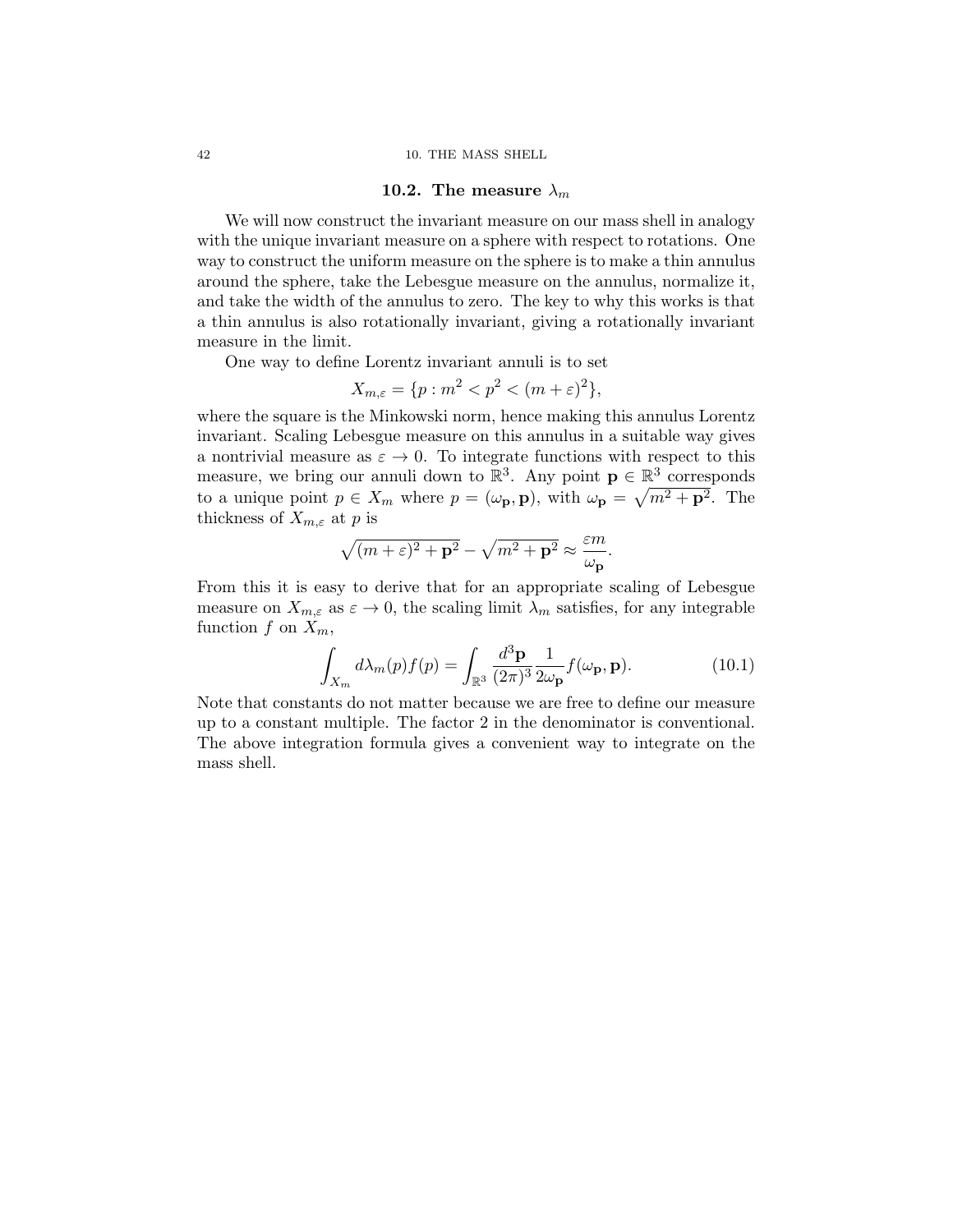# The postulates of quantum field theory

Date: 10/17/2018 Scribe: Henry Froland

#### 11.1. Changing the postulates

We now arrive at a fundamental problem with our picture, which is, 'what does it mean to say momentum state at a given time?' This is because Lorentz transforms change the concept of time slices. That is, the notion of two events happening 'at the same time' need not remain the same under a change of coordinate system. As we have defined it,  $\psi$  evolving as  $\psi_t(p)$  =  $e^{-itp^0}\psi(p)$  is just a convenient way to think of time evolution, but the true picture is more complicated.

To go from quantum mechanics to QFT, we need to fundamentally change the postulates to get a picture that is fully consistent with special relativity. Recall that we had five postulates of quantum mechanics that were introduced in the second lecture. The postulates need to be modified as follows.

- P1 For any quantum system, there exists a Hilbert space  $\mathcal H$  such that the state of the system is described by vectors in  $H$ . This looks the same as the original P1, but there is one crucial difference. In the new version, a state is not for a given time, but for all spacetime. In other words, a state gives a complete spacetime description of the system.
- P2 This postulate is unchanged.
- P3 This postulate is unchanged.
- P4 This postulate is unchanged.
- P5 This postulate is completely different. There is no concept of time evolution of a state in QFT. We need some extra preparation before stating this postulate, which we do below.

The Poincaré group  $\mathcal P$  is the semi-direct product  $\mathbb{R}^{1,3} \rtimes SO^{\uparrow}(1,3)$ , where  $\mathbb{R}^{1,3}$  is the group of spacetime translations (for  $x \in \mathbb{R}^{1,3}, x(y) = x + y$ ). This means

$$
\mathcal{P} = \{(a, A) : a \in \mathbb{R}^{1,3}, A \in SO^{\uparrow}(1,3)\}\
$$
(11.1)

with the group operation defined as  $(a, A)(b, B) = (a + Ab, AB)$ . This is the group of isometries of the Minkowski spacetime. The action of  $(a, A) \in \mathcal{P}$ on  $x \in \mathbb{R}^{1,3}$  is defined as  $(a, A)(x) = a + Ax$ .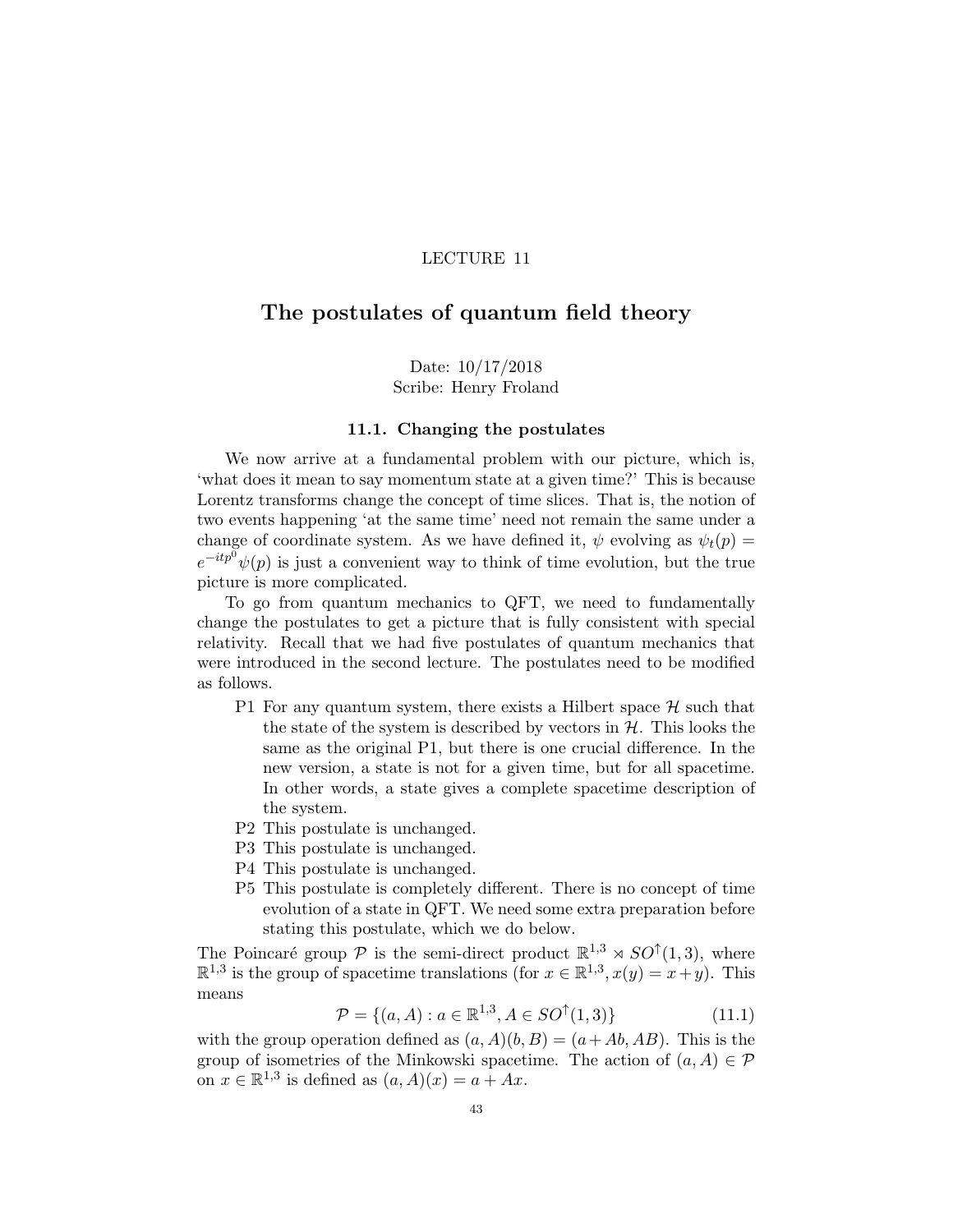A representation U of the Poincaré group in a Hilbert space  $\mathcal H$  is a map U from  $P$  into the space of unitary operators on  $H$  such that

$$
U((a, A)(b, B)) = U(a, A)U(b, B)
$$

for all  $(a, A)$  and  $(b, B)$ . The representation is called strongly continuous if for any  $x \in \mathcal{H}$ , the map  $(a, A) \to U(a, A)x$  is continuous. The revised Postulate 5 replaces the notion of a time evolution group of unitary operators with a strongly continuous unitary representation of the Poincaré group:

P5 Any quantum system with Hilbert space  $H$  comes equipped with a strongly continuous unitary representation U of  $P$  in  $H$ , which is related to the system in the following way: If an observer in a given coordinate system observes the system to be in state  $\psi$ , then an observer in a new coordinate system obtained by the action of  $(a, A)$  on  $\mathbb{R}^{1,3}$  observes the state of the same system as  $U(a, A)\psi$ .

Actually, the correct version says 'projective unitary representation'; we will come to that later. The representation property provides consistency, meaning that if we change the reference frame two times in succession, the resulting state is the same as if we changed the frame once, obeying the composition law.

#### 11.2. Implication for spacetime evolution

Let us now discuss what the new Postulate 5 means in terms of the time evolution of a system. Consider the transformation  $(a, 1)$  acting on a point  $x = (x^0, x^1, x^2, x^3)$ , where  $a = a(t) = (-t, 0, 0, 0)$  for some t. The result of this action gives us the point  $(x^0 - t, x^1, x^2, x^3)$ . This reduces the time coordinate by t, so the new reference frame obtained by the action of  $(a, 1)$  is that of an observer who is  $t$  units ahead in time. This is an important point to understand. The new state  $U(a, 1)\psi$  is what the system will look like t units of time later, if it looks like  $\psi$  now. In this sense, it is inaccurate to say that the state of a system is just an element of the Hilbert space. There is a full equivalence class that we obtain by the transformations, which is the abstract state of the system.

In some sense, we recover time evolution, but in actuality this is a different notion. Note that the family of unitary operators  $(U(a(t), 1))_{t\in\mathbb{R}}$  is a strongly continuous unitary group acting on  $H$ , so there exists a self-adjoint operator H such that  $U(a(t), 1) = e^{-itH}$ . If we fix a reference frame, then the system behaves just as if we were in the original quantum mechanical setting, with  $H$  being the Hamiltonian governing time evolution of states.

#### 11.3. The representation for massive scalar bosons

Now we write down the representation for the particles that we have been considering until now (which are called massive scalar bosons). In our setting,  $\mathcal{H} = L^2(X_m, d\lambda_m)$  (later on we will take the Fock space), and the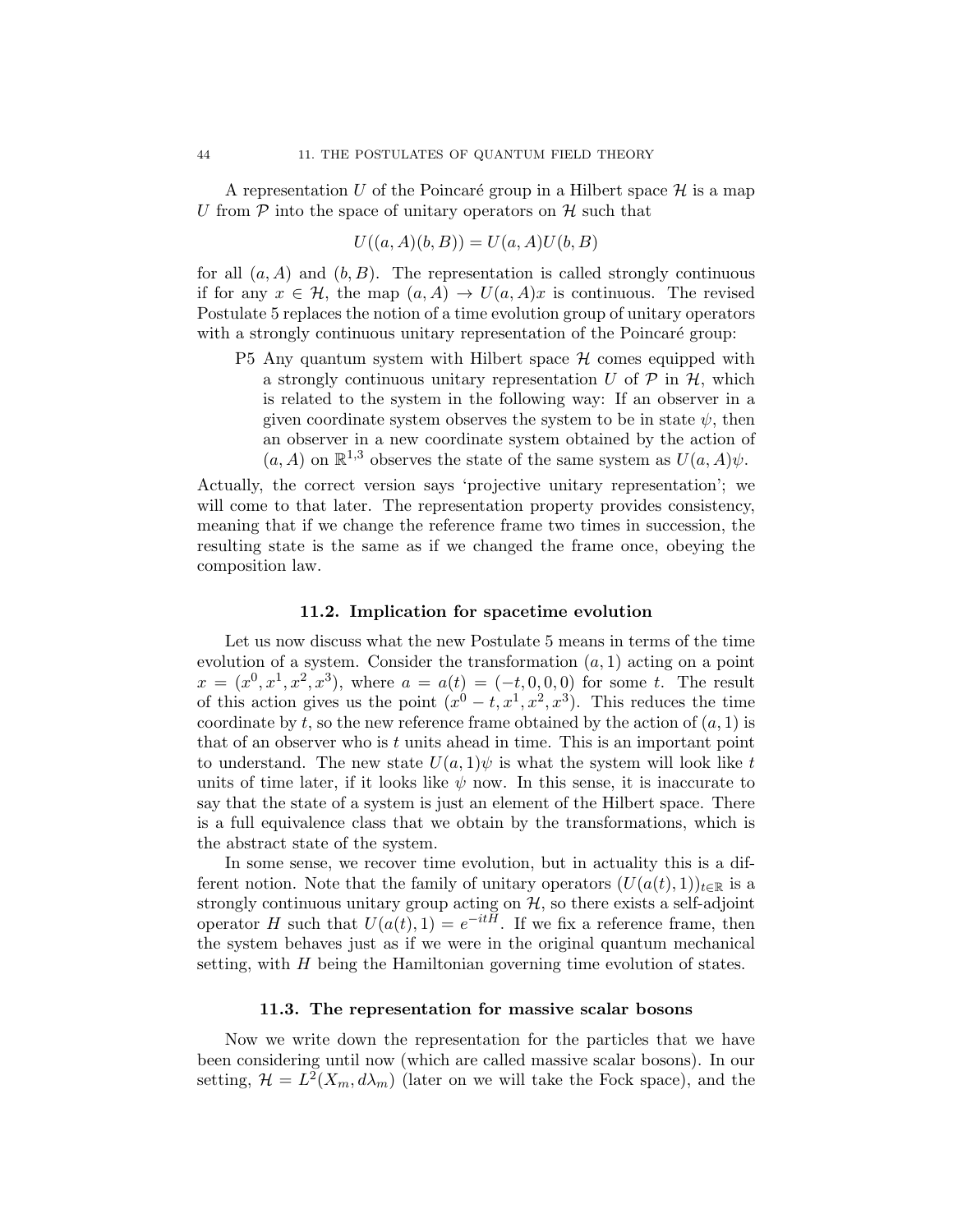associated representation is

$$
(U(a, A)\psi)(p) = e^{i(a,p)}\psi(A^{-1}p).
$$

Taking  $A = 1$  and  $a = (-t, 0, 0, 0)$ , we recover the time evolution group defined in the previous lecture, namely, that the state evolves as  $\psi_t(p)$  =  $e^{-itp^0}\psi(p)$  in a fixed coordinate system.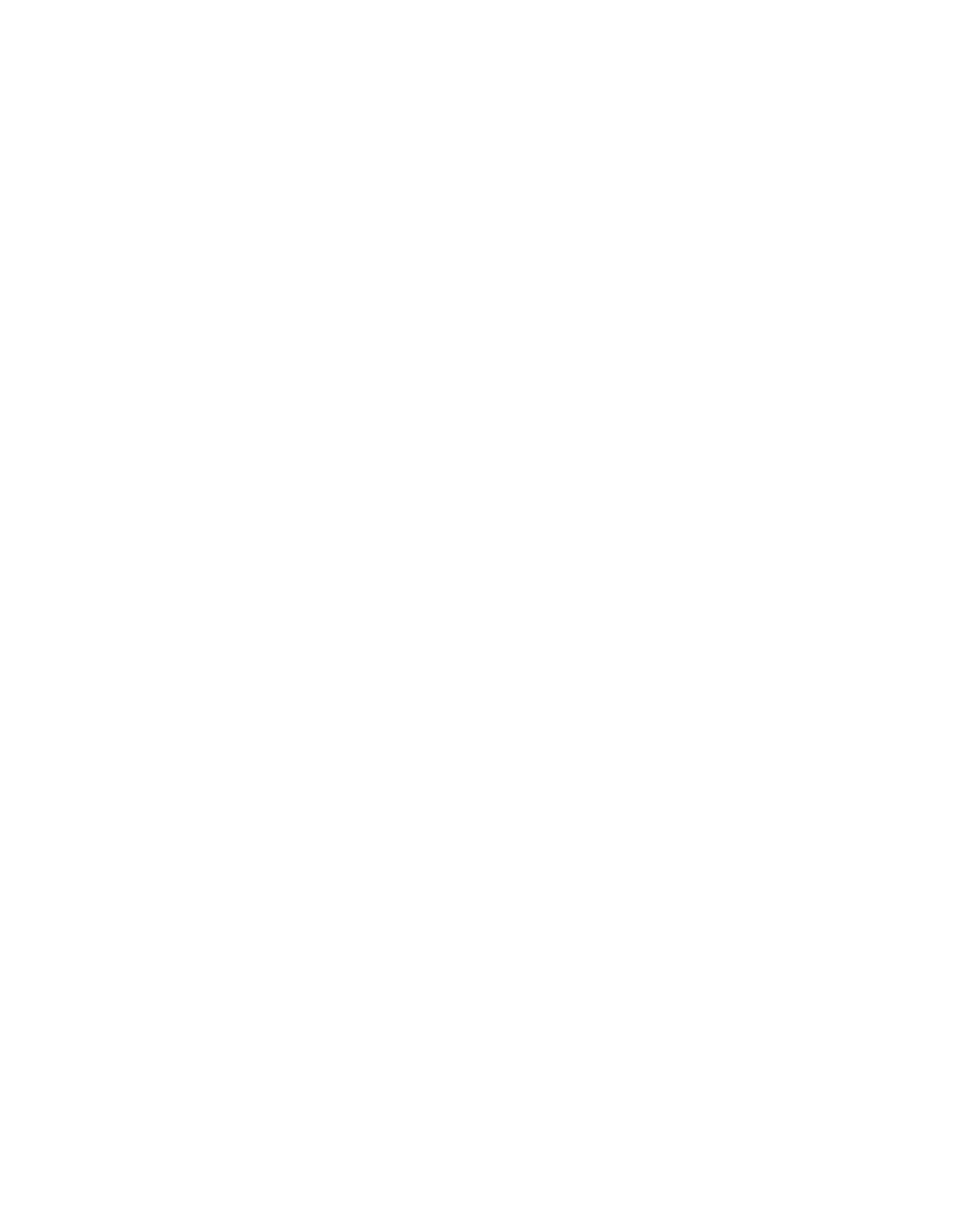# The massive scalar free field

Date: 10/19/2018 Scribe: Manisha Patel

## 12.1. Creation and annihilation on the mass shell

Let  $\mathcal{H} = L^2(X_m, d\lambda_m)$ , and let  $\mathcal B$  be the bosonic Fock space for this  $\mathcal H$ . Recall the operator-valued distributions A,  $A^{\dagger}$  on the Fock space B, and the formal representations

$$
A(f) = \int d\lambda_m f^*(p) a(p),
$$
  

$$
A^{\dagger}(f) = \int d\lambda_m f(p) a^{\dagger}(p).
$$

These are the usual, basis-independent definitions we have been working with. Recall that

$$
(a(p)\phi)(p_1, ..., p_n) = \sqrt{n}\phi(p_1, ..., p_{n-1}, p),
$$
  

$$
(a^{\dagger}(p)\phi)(p_1, ..., p_{n+1}) = \frac{1}{\sqrt{n+1}} \sum_{j=1}^{n+1} \delta_{p_j}(p)\phi(p_1, ..., \hat{p_j}, ..., p_{n+1}),
$$

where  $\delta_{p_j}$  is the Dirac delta on  $X_m$  at the point  $p_j$ . Note that we do not write  $\delta(p - p_j)$  because  $X_m$  is not a vector space, and so  $p - p_j$  may not belong to  $X_m$ . We define two related operator-valued distributions on  $\mathcal{B}$ :

$$
a(\mathbf{p}) = \frac{1}{\sqrt{2\omega_{\mathbf{p}}}} a(p), \quad a^{\dagger}(\mathbf{p}) = \frac{1}{\sqrt{2\omega_{\mathbf{p}}}} a^{\dagger}(p).
$$

Note that because we are on  $X_m$ , the last three coordinates **p** define the first, so that  $p = (\omega_{\mathbf{p}}, \mathbf{p}).$ 

The following are the commutation relations for the operators defined above, easily derived using the commutation relations for  $a(p)$  and  $a^{\dagger}(p)$ that we already know from previous discussions:

$$
[a(\mathbf{p}), a(\mathbf{p}')] = 0,
$$
  
\n
$$
[a^{\dagger}(\mathbf{p}), a^{\dagger}(\mathbf{p}')] = 0,
$$
  
\n
$$
[a(\mathbf{p}), a^{\dagger}(\mathbf{p}')] = (2\pi)^3 \delta^{(3)}(\mathbf{p} - \mathbf{p}')\mathbf{1}.
$$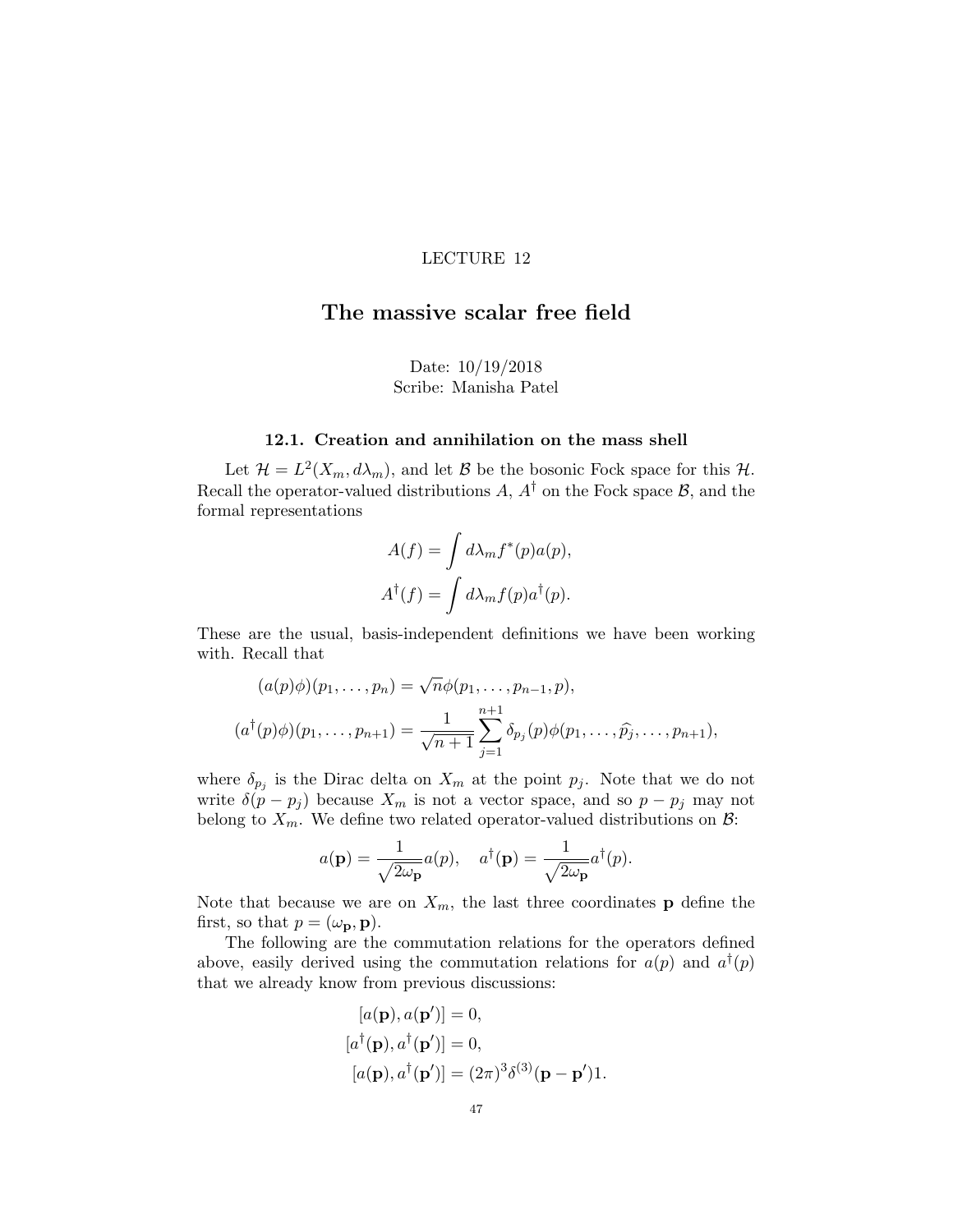For example, to prove the last identity, notice that by [\(7.1\)](#page-35-0) and [\(10.1\)](#page-45-0),

$$
\iint \frac{d^3 \mathbf{p}}{(2\pi)^3} \frac{d^3 \mathbf{p}'}{(2\pi)^3} f(\mathbf{p})^* g(\mathbf{p}')[a(\mathbf{p}), a^\dagger(\mathbf{p}')] \n= \iint \frac{d^3 \mathbf{p}}{(2\pi)^3} \frac{d^3 \mathbf{p}'}{(2\pi)^3} \frac{1}{\sqrt{4\omega_{\mathbf{p}}\omega_{\mathbf{p}'}} f(\mathbf{p})^* g(\mathbf{p}')[a(p), a^\dagger(p')] \n= \iint d\lambda_m(p) d\lambda_m(p') \sqrt{4\omega_{\mathbf{p}}\omega_{\mathbf{p}'}} f(\mathbf{p})^* g(\mathbf{p}')[a(p), a^\dagger(p')] \n= \left(\int d\lambda_m(p) 2\omega_{\mathbf{p}} f(\mathbf{p})^* g(\mathbf{p})\right) 1 \n= \left(\int \frac{d^3 \mathbf{p}}{(2\pi)^3} f(\mathbf{p})^* g(\mathbf{p})\right) 1,
$$

where 1 denotes the identity operator on  $L^2(X_m, d\lambda_m)$ .

#### 12.2. The massive scalar free field

The massive scalar free field  $\varphi$  is an operator-valued distribution acting on  $\mathscr{S}(\mathbb{R}^{1,3})$ , the space of Schwartz functions on  $\mathbb{R}^{1,3}$ . The action of  $\varphi$  on a Schwartz function  $f$  is defined as

$$
\varphi(f) = A(\widehat{f^*}\big|_{X_m}) + A^{\dagger}(\widehat{f}\big|_{X_m})
$$

where the hat notation denotes the Fourier transform of  $f$ . On Minkowski space, the Fourier transform is defined as

$$
\widehat{f}(p) = \int d^4x \, e^{i(x,p)} f(x).
$$

Note that there is no minus sign in the exponent because we have the Minkowski inner product, so the minus sign is contained in the space coordinates.

The free field  $\varphi$  is the first real quantum field that we are seeing in this course. Quantum fields are operator-valued distributions. A field is an abstract 'thing' that doesn't exist as an object, but has real, observable effects. For example consider the classical magnetic field. For this field, we assign to each point in space a vector that denotes the direction and strength of the field at that point. Similarly we can also consider fields that put a scalar at each point. These are called classical scalar fields. Quantum mechanics replaces observables with operators, so this is how we arrive at an operator at each point in our spacetime. These fields act on particles by Hamiltonians defined using the fields.

## 12.3. Multiparticle states

We previously defined the state for a system with  $n$  particles with fourmomenta exactly equal to  $p_1, \ldots, p_n$  as

$$
|p_1,\ldots,p_n\rangle=a^{\dagger}(p_1)\cdots a^{\dagger}(p_n)|0\rangle.
$$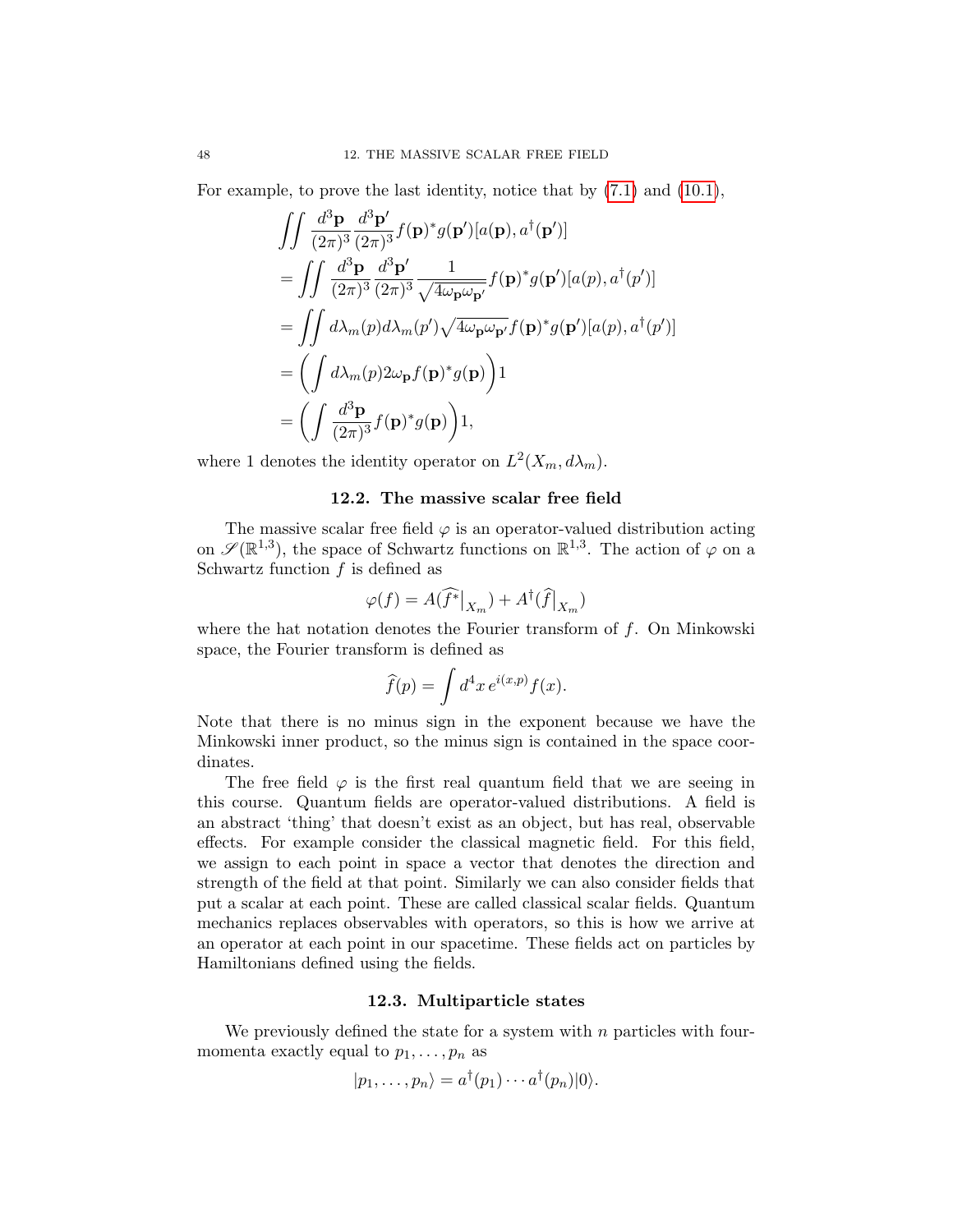We now define

$$
|\mathbf{p}_1,\ldots,\mathbf{p}_n\rangle=a^{\dagger}(\mathbf{p}_1)\cdots a^{\dagger}(\mathbf{p}_n)|0\rangle,
$$

where  $p = (p^0, \mathbf{p})$ . This is the same state as  $|p_1, \ldots, p_n\rangle$ , up to a constant multiple. Conversely, if  $p \in \mathbb{R}^3$ , we will adopt the convention that  $p =$  $(\omega_{\mathbf{p}}, \mathbf{p}) \in X_m$ .

Consider a normalized state  $\psi = \sum_{n=0}^{\infty} \psi_n \in \mathcal{B}$ . We noted that conditional on the event that the number of particles  $= n$  (which happens with probability  $\|\psi_n\|^2$ , the joint probability density of the *n* four-momenta, with respect to the invariant measure on  $X_m^n$ , is proportional to  $|\langle p_1, \ldots, p_n | \psi \rangle|^2$ . Suppose we want to find the joint density of the relativistic momenta (not the four-momenta) with respect to the Lebesgue measure on  $\mathbb{R}^3$ . (Recall that the relativistic momentum of a particle, often just called the momentum, is simply the 3-vector formed by the last three coordinates of the four-momentum.) We claim that this probability density is proportional to  $|\langle \mathbf{p_1}, \dots, \mathbf{p_n} | \psi \rangle|^2.$ 

To see why, consider a one-particle system. Take some region  $A \subseteq \mathbb{R}^3$ and suppose that the system is in a normalized state  $|\psi\rangle$ . Let B be the image of A in  $X_m$  under the map  $\mathbf{p} \mapsto p = (\omega_{\mathbf{p}}, \mathbf{p})$ . Then

$$
Prob(momentum \in A) = Prob(four-momentum \in B)
$$

$$
= \int_{B} d\lambda_{m}(p)|\langle p|\psi\rangle|^{2}
$$

$$
= \int_{A} \frac{d^{3}\mathbf{p}}{(2\pi)^{3}} \frac{|\langle p|\psi\rangle|^{2}}{2\omega_{\mathbf{p}}}
$$

$$
= \int_{A} \frac{d^{3}\mathbf{p}}{(2\pi)^{3}} |\langle \mathbf{p}|\psi\rangle|^{2}
$$

where in line 3 to 4, we used the fact that

$$
|\mathbf{p}\rangle = a^{\dagger}(\mathbf{p})|0\rangle = \frac{1}{\sqrt{2\omega_{\mathbf{p}}}}a^{\dagger}(p)|0\rangle = \frac{1}{\sqrt{2\omega_{\mathbf{p}}}}|p\rangle.
$$

#### 12.4. Hamiltonian on Fock space

Let the Hamiltonian for free evolution on  $\mathcal{H} = L^2(X_m, d\lambda_m)$  be denoted by H. We know that  $H\psi(p) = p^0 \psi(p)$ . We will denote this H by  $H_0$ henceforth, since we will work with more general Hamiltonians which will be denoted by H. Then the action of  $H_0$  on  $\mathcal{H}_{sym}^{\otimes n}$  is given by

$$
H_0\psi(p_1,\dots,p_n)=\bigg(\sum_{j=1}^n p_j^0\bigg)\psi(p_1,\dots,p_n).
$$

This extends to the dense subspace  $\mathcal{B}_0$  of  $\mathcal{B}$  by linearity.

Recall that on  $L^2(\mathbb{R})$ , we showed that the Hamiltonian H can be expressed formally as  $\int_{-\infty}^{\infty} dp (p^2/2m)a^{\dagger}(p)a(p)$ . A similar computation shows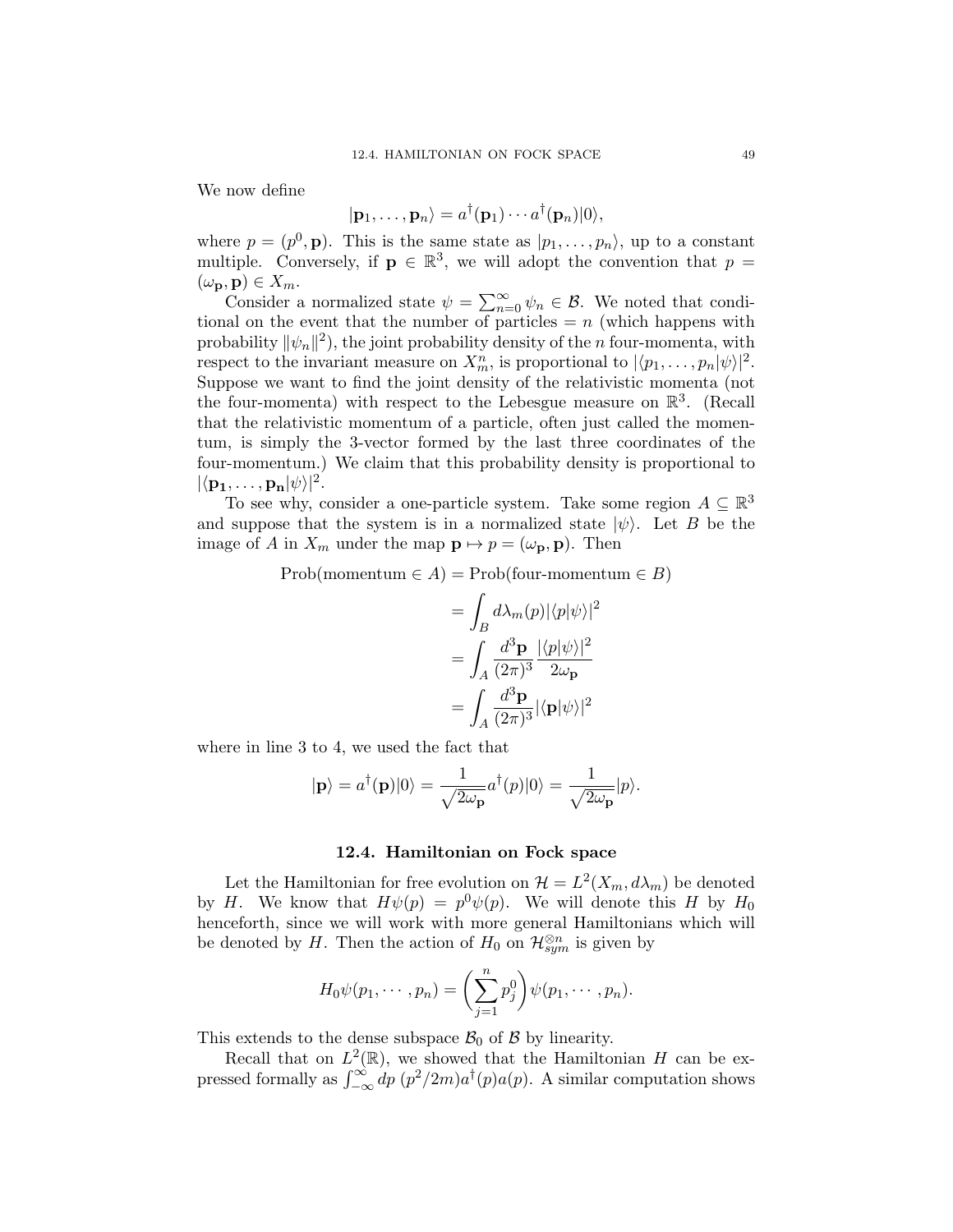that the above  $H_0$  can be formally expressed as

$$
H_0 = \int_{X_m} d\lambda_m(p) p^0 a^\dagger(p) a(p)
$$
  
= 
$$
\int_{\mathbb{R}^3} \frac{d^3 \mathbf{p}}{(2\pi)^3} \frac{1}{2\omega_\mathbf{p}} \omega_\mathbf{p} \sqrt{2\omega_\mathbf{p}} a^\dagger(\mathbf{p}) \sqrt{2\omega_\mathbf{p}} a(\mathbf{p})
$$
  
= 
$$
\int_{\mathbb{R}^3} \frac{d^3 \mathbf{p}}{(2\pi)^3} \omega_\mathbf{p} a^\dagger(\mathbf{p}) a(\mathbf{p}).
$$

## 12.5. Pointwise representation of the free field

Let  $\varphi$  be the scalar free field of mass m. Recall that for  $f \in \mathscr{S}(\mathbb{R}^{1,3}),$ the Fourier transform is defined as  $\widehat{f}(p) = \int d^4x \; e^{i(x,p)}f(x)$ . Thus,

$$
\varphi(f) = A\left(\widehat{f^*}|_{X_m}\right) + A^{\dagger}\left(\widehat{f}|_{X_m}\right)
$$
  
= 
$$
\int d\lambda_m(p)\left(\widehat{f^*}(p)^*a(p) + \widehat{f}(p)a^{\dagger}(p)\right)
$$
  
= 
$$
\int_{\mathbb{R}^3} \frac{d^3 \mathbf{p}}{(2\pi)^3} \frac{1}{2\omega_{\mathbf{p}}} \left(\widehat{f^*}(p)^*a(p) + \widehat{f}(p)a^{\dagger}(p)\right)
$$
  
= 
$$
\int_{\mathbb{R}^3} \frac{d^3 \mathbf{p}}{(2\pi)^3} \frac{1}{\sqrt{2\omega_{\mathbf{p}}}} \left(\widehat{f^*}(p)^*a(\mathbf{p}) + \widehat{f}(p)a^{\dagger}(\mathbf{p})\right)
$$

After plugging in the integrals for  $\widehat{f}(p)$  and  $\widehat{f^*}(p)$ , and exchanging integrals, we get

.

$$
\varphi(f) = \int_{\mathbb{R}^{1,3}} d^4x f(x) \left[ \int_{\mathbb{R}^3} \frac{d^3 \mathbf{p}}{(2\pi)^3} \frac{1}{\sqrt{2\omega_{\mathbf{p}}}} \left( e^{-i(x,p)} a(\mathbf{p}) + e^{i(x,p)} a^{\dagger}(\mathbf{p}) \right) \right].
$$

The quantity inside  $[\cdots]$  is called  $\varphi(x)$ . This is the pointwise representation of  $\varphi$ . We will use it extensively.

## 12.6. Normal ordering

Whenever we have a monomial of  $a$ 's and  $a^{\dagger}$ 's, the normal ordered (or Wick ordered) version is the same monomial but with all  $a^{\dagger}$ 's brought to the left. The normal ordered monomial is denoted by putting colons in front and at the end. For example,

$$
:a(\mathbf{p})a^{\dagger}(\mathbf{p}):=a^{\dagger}(\mathbf{p})a(\mathbf{p})
$$

and

$$
:a(\mathbf{p}_1)a^{\dagger}(\mathbf{p}_2)a^{\dagger}(\mathbf{p}_3)a(\mathbf{p}_4):=a^{\dagger}(\mathbf{p}_2)a^{\dagger}(\mathbf{p}_3)a(\mathbf{p}_1)a(\mathbf{p}_4).
$$

Normal ordering will play an important role in the construction of interaction Hamiltonians later.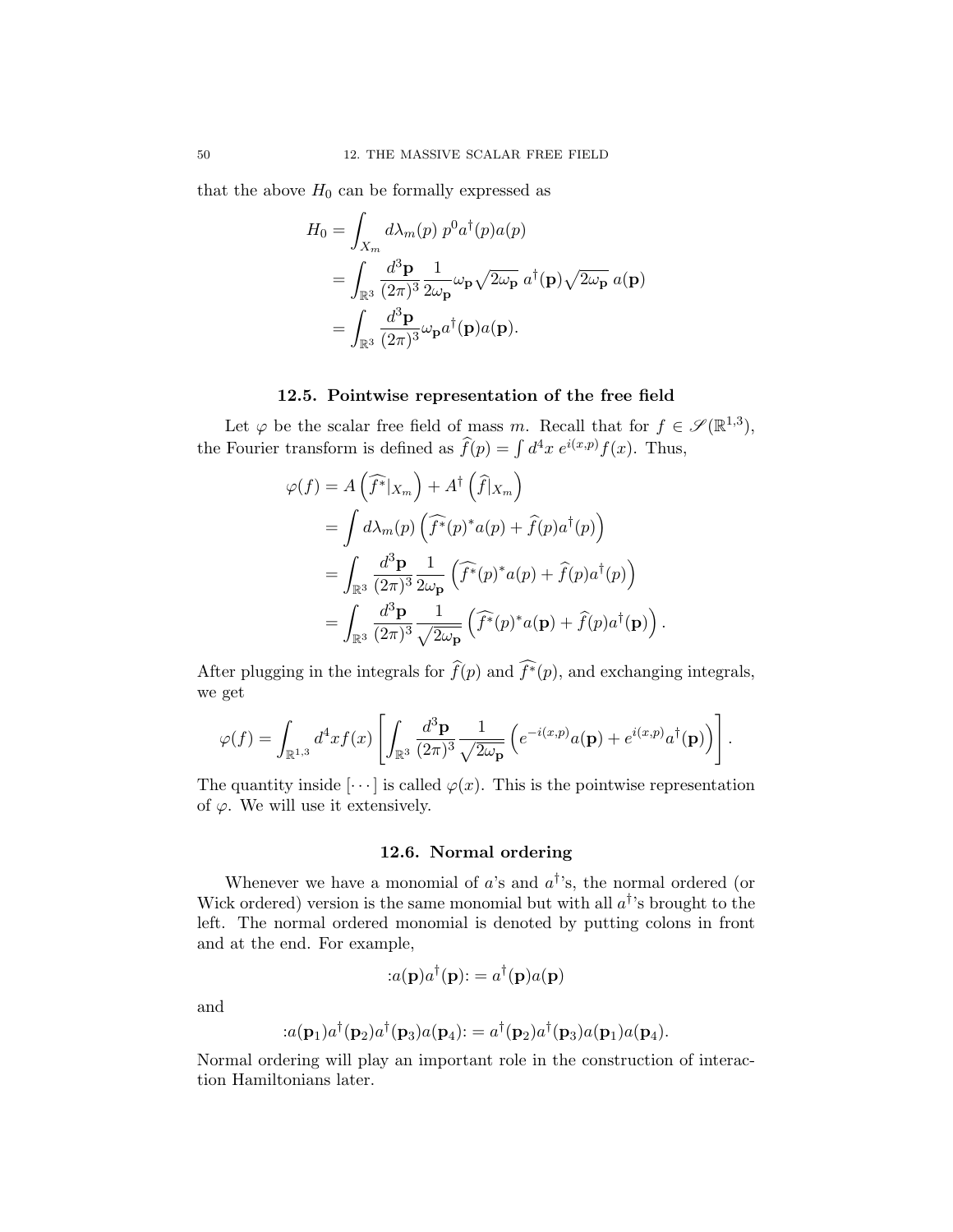## 12.7. Expressing the Hamiltonian using the free field

Write  $x = (t, \mathbf{x})$ , where  $\mathbf{x} = (x^1, x^2, x^3)$ . Returning to our expression for  $\varphi(x)$  derived previously, where

$$
\varphi(x) = \int_{\mathbb{R}^3} \frac{d^3 \mathbf{p}}{(2\pi)^3} \frac{1}{\sqrt{2\omega_{\mathbf{p}}}} \left( e^{-i(x,p)} a(\mathbf{p}) + e^{i(x,p)} a^{\dagger}(\mathbf{p}) \right),
$$

we can formally differentiate  $\varphi(x)$  with respect to  $t, x^1, x^2$ , and  $x^3$ , denoted by  $\partial_t\varphi$ ,  $\partial_1\varphi$ ,  $\partial_2\varphi$ , and  $\partial_3\varphi$ . It can be shown by a simple but slightly tedious calculation that for any  $t$ ,

$$
H_0 = \frac{1}{2} \int_{\mathbb{R}^3} d^3 \mathbf{x} \cdot \left( (\partial_t \varphi(x))^2 + \sum_{\nu=1}^3 (\partial_\nu \varphi(x))^2 + m^2 \varphi(x)^2 \right) \dots
$$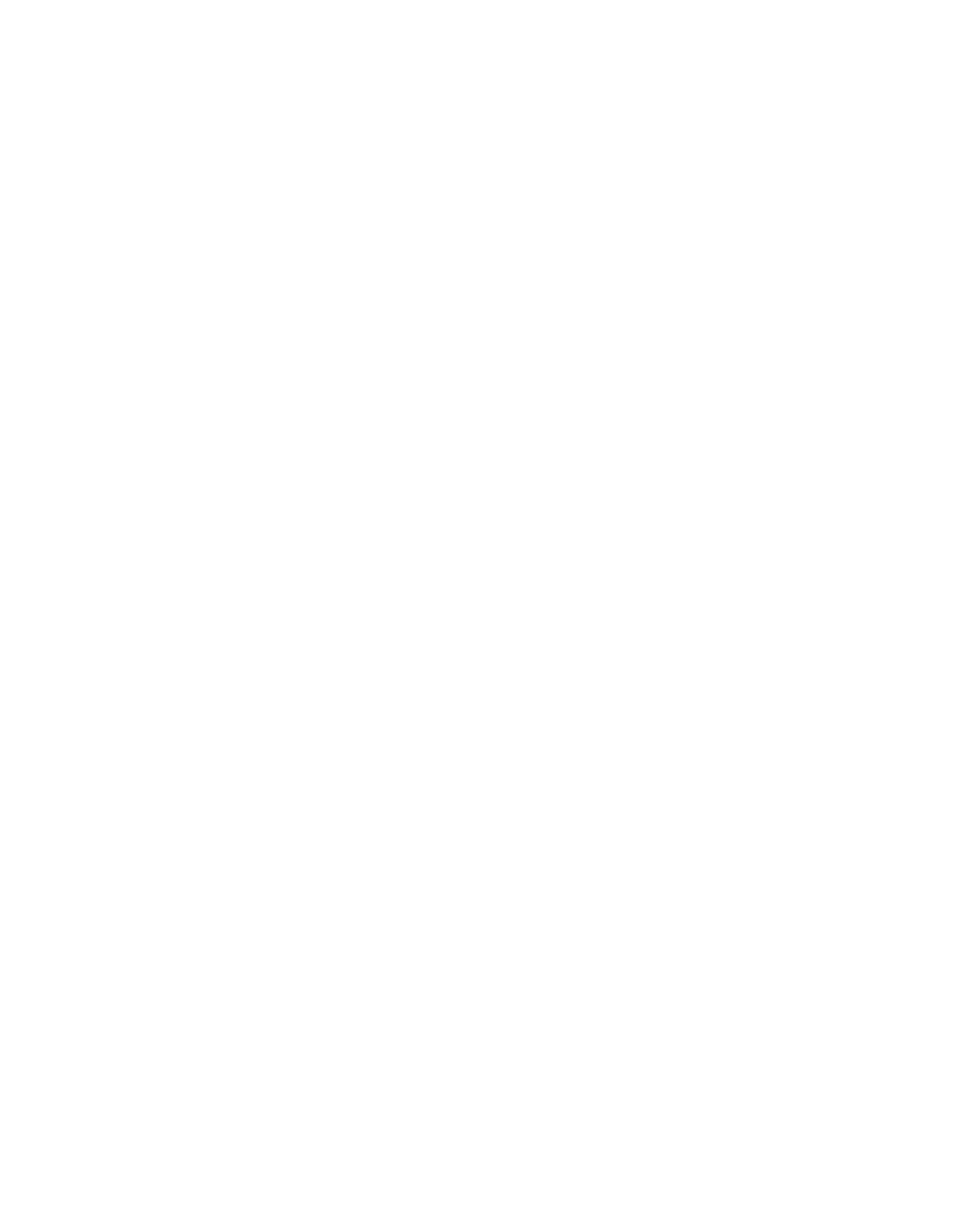# Introduction to  $\varphi^4$  theory

Date: 10/22/2018 Scribe: Youngtak Sohn

#### 13.1. Evolution of the massive scalar free field

In the last lecture, we have defined the free field  $\varphi(x)$  for  $x \in \mathbb{R}^{1,3}$ . Then  $\varphi(x)$  is like an operator on B for any x. (More precisely it is an operator when one averages over a test function.) The following proposition describes how the massive free field evolves.

<span id="page-56-0"></span>PROPOSITION 13.1. For any  $\mathbf{x} \in \mathbb{R}^3$  and any  $t \in \mathbb{R}$ ,

$$
\varphi(t, \mathbf{x}) = e^{itH_0} \varphi(0, \mathbf{x}) e^{-itH_0},
$$

where  $H_0$  is the free evolution Hamiltonian.

Recall the Heisenberg picture where a Hamiltonian  $H$  makes an operator B evolve as  $B_t = e^{itH} B e^{-itH}$ . The above proposition says that for any **x**,  $\varphi(t, \mathbf{x})$  evolves according to  $H_0$ . To prove the proposition, we start with the following lemma.

LEMMA 13.1. If U is a unitary operator on  $H$ , extended to  $B$ , then for all  $f \in \mathcal{H}$ ,

$$
UA(f)U^{-1} = A(Uf)
$$
  

$$
UA^{\dagger}(f)U^{-1} = A^{\dagger}(Uf).
$$

PROOF. For  $\mathcal{H} = L^2(\mathbb{R})$ , write down  $(UA(f)U^{-1})(g)$  explicitly using the formula for  $A(f)$  when  $g = g_1 \otimes \cdots \otimes g_n$ , and check that it is the same as  $A(Uf)(g)$ . Similarly, check for  $A^{\dagger}$ . Extend to general H by isometries or a direct rewriting of the proof.

PROOF OF PROPOSITION [13.1](#page-56-0). The proof given below is formal, but can be made completely rigorous. Notice that

$$
a(\mathbf{p}) = \frac{1}{\sqrt{2\omega_{\mathbf{p}}}} a(p) = \frac{1}{\sqrt{2\omega_{\mathbf{p}}}} A(\delta_p).
$$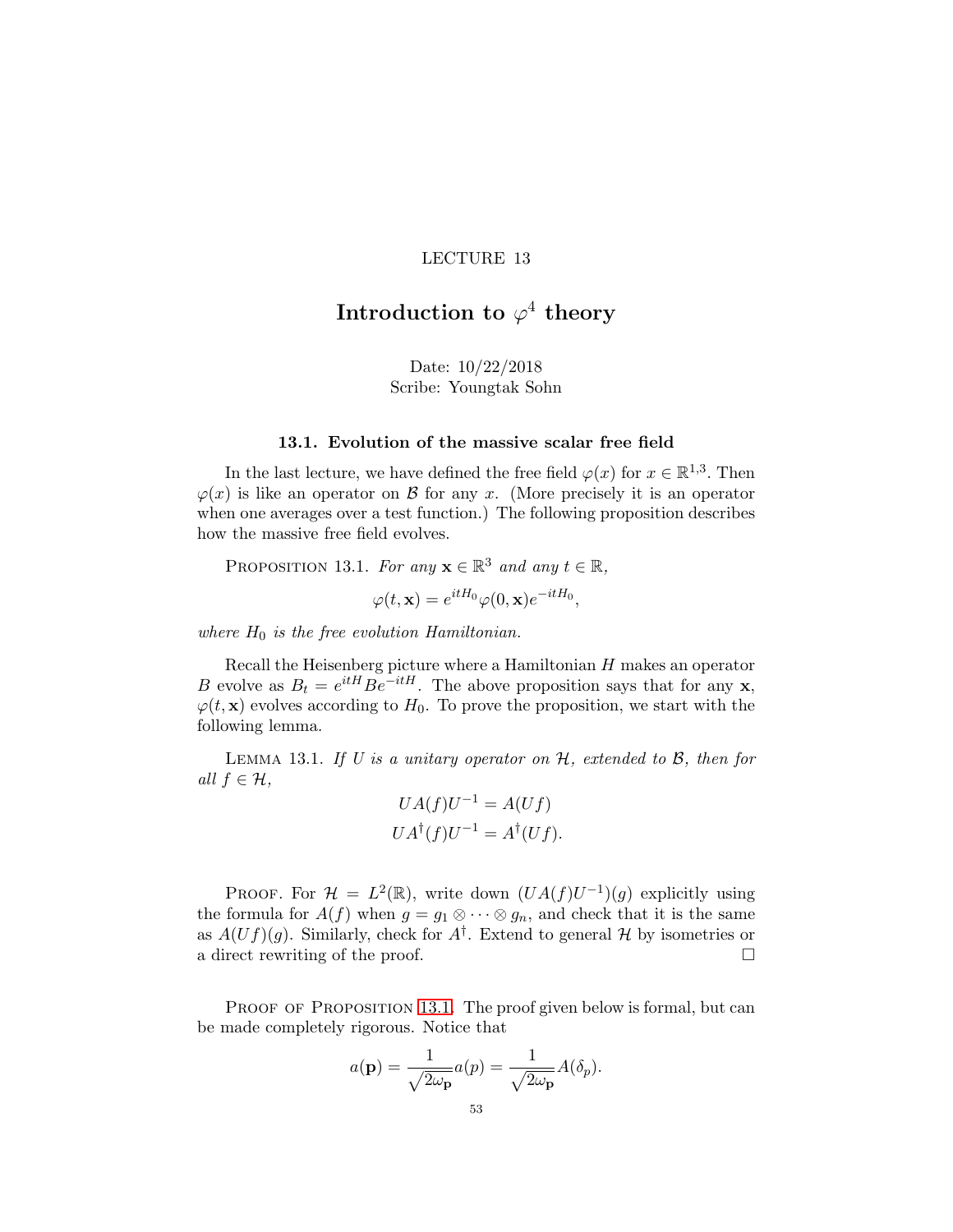This implies

<span id="page-57-0"></span>
$$
e^{itH_0}a(\mathbf{p})e^{-itH_0} = \frac{1}{\sqrt{2\omega_{\mathbf{p}}}}e^{itH_0}A(\delta_p)e^{-itH_0}
$$
  

$$
= \frac{1}{\sqrt{2\omega_{\mathbf{p}}}}A(e^{itH_0}\delta_p)
$$
  

$$
= \frac{1}{\sqrt{2\omega_{\mathbf{p}}}}A(e^{itp^0}\delta_p) = \frac{e^{-itp^0}}{\sqrt{2\omega_{\mathbf{p}}}}A(\delta_p) = e^{-itp^0}a(\mathbf{p}).
$$
 (13.1)

Similarly,

<span id="page-57-1"></span>
$$
e^{itH_0}a^\dagger(\mathbf{p})e^{-itH_0} = e^{itp^0}a^\dagger(\mathbf{p}).\tag{13.2}
$$

Then recall that

$$
\varphi(t, \mathbf{x}) = \int \frac{d^3 \mathbf{p}}{(2\pi)^3} \frac{1}{\sqrt{2\omega_{\mathbf{p}}}} \left( e^{-i(x, p)} a(\mathbf{p}) + e^{i(x, p)} a^{\dagger}(\mathbf{p}) \right),
$$

where  $(x, p) = tp^0 - \mathbf{x} \cdot \mathbf{p}$ . Together with [\(13.1\)](#page-57-0) and [\(13.2\)](#page-57-1), this completes the proof. the proof.

# 13.2.  $\varphi^4$  theory

Recall that

$$
H_0 = \frac{1}{2} \int d^3 \mathbf{x} \cdot \left( (\partial_t \varphi(x))^2 + \sum_{\nu=1}^3 (\partial_\nu \varphi(x))^2 + m^2 \varphi(x)^2 \right);
$$

for any given t, and in particular,  $t = 0$ . Let H be the Hamiltonian  $H_0 + gH_I$ , where g is the coupling parameter, which is typically small, and  $H_I$  is the interaction Hamiltonian, given by

$$
H_I = \frac{1}{4!} \int d^3 \mathbf{x} \, \therefore \varphi(0, \mathbf{x})^4 \, \therefore
$$

So  $H$  is given by

$$
H = H_0 + gH_I
$$
  
=  $\int d^3 \mathbf{x} : \left( \frac{1}{2} (\partial_t \varphi(0, \mathbf{x}))^2 + \frac{1}{2} \sum_{\nu=1}^3 (\partial_\nu \varphi(0, \mathbf{x}))^2 + \frac{m^2}{2} \varphi(0, \mathbf{x})^2 + \frac{g}{4!} \varphi(0, \mathbf{x})^4 \right) : .$ 

The motivation to consider the particular perturbation Hamiltonian is the following. Recall that in the one-dimensional non-relativistic setting, the Hamiltonian to describe n particles with mass  $m$  in a potential  $V$  and repelling each other with potential  $W$  is given by the following.

$$
H\psi = -\frac{1}{2m} \frac{d^2}{dx^2} \psi + \sum_i V(x_i) \psi + \frac{1}{2} \sum_{i \neq j} W(x_i - x_j) \psi.
$$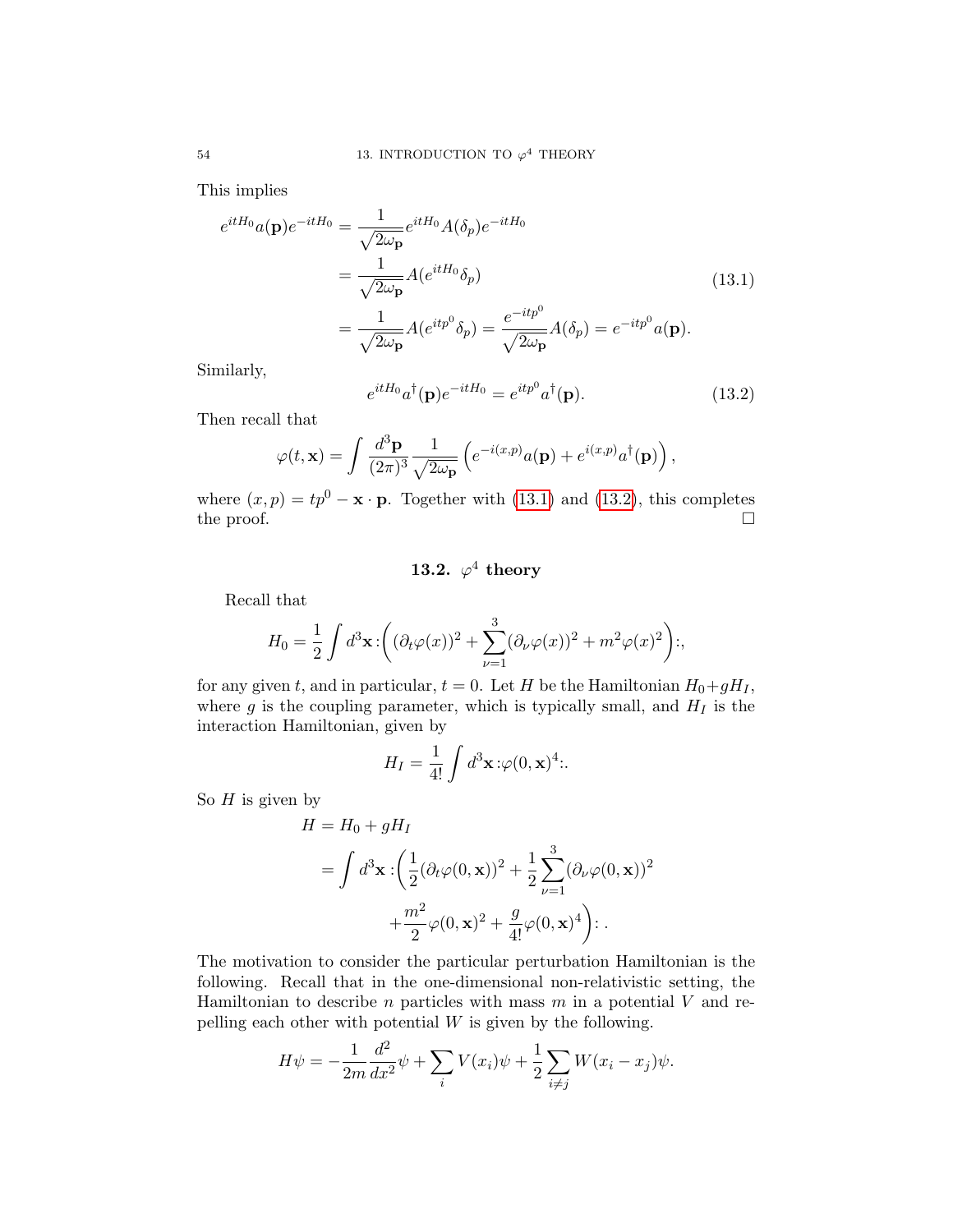It also has the formal representation given by

$$
H = \int dx \, a^{\dagger}(x) \left( -\frac{1}{2m} \frac{d^2}{dx^2} + V(x) \right) a(x)
$$

$$
+ \int \int dx dy \, W(x - y) a^{\dagger}(x) a^{\dagger}(y) a(x) a(y).
$$

When  $W(x - y)$  approaches  $\delta(x - y)$ , the last term becomes close to

$$
\int dx \, a^{\dagger}(x) a^{\dagger}(x) a(x) a(x),
$$

and the integrand is given by the normal ordering of four operator-valued distributions.

Up to this point in this class, everything was rigorous. However, in  $\varphi^4$ theory, there is a problem of finding a suitable Hilbert space to make it a rigorous theory, despite the fact that one can carry out the calculation to make predictions. Say  $\psi \in \mathcal{H}_{sym}^{\otimes n}$ . Then we can write down  $H_I\psi$  formally, but it does not need to be in  $\beta$ . Thus, it leads to the following open question.

OPEN PROBLEM 13.1. Make sense of the Hamiltonian for  $\varphi^4$  theory as a true Hamiltonian on a Hilbert space.

We want to know how states evolve according to  $H$ . To understand this, we will first have to learn about scattering theory, beginning in the next lecture.

Incidentally,  $\varphi^4$  theory does not correspond to any real phenomena. The main purpose of analyzing  $\varphi^4$  theory is that it possesses many of the main complexities of the more realistic models, and gives us an opportunity to develop various computational tools, such as Wick's theorem, Feynman diagrams, and renormalization.

In the next two lectures, we will move away from quantum field theory and return to non-relativistic quantum mechanics, to discuss the phenomenon of scattering. We will return to QFT after developing some necessary tools for understanding scattering in QFT.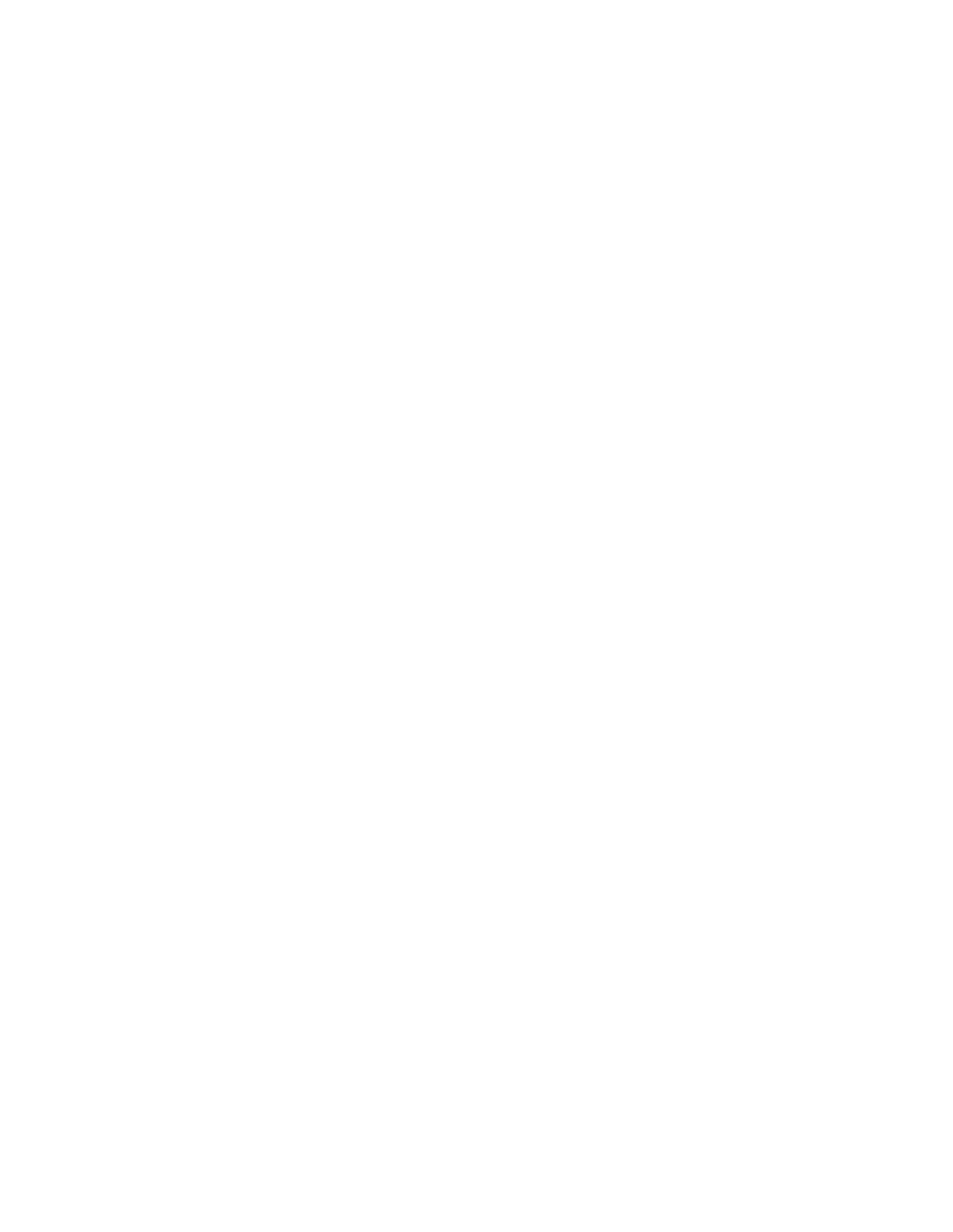# Scattering

## 14.1. Classical scattering

Let V be a potential which is strong near  $\mathbf{0} \in \mathbb{R}^3$ , but very weak as you go away from 0. Let us first try to make sense of the following question in the setting of classical Newtonian mechanics: Suppose a particle moves towards the origin with velocity  $\bf{v}$  under the influence of the potential  $\bf{V}$ . What is the outgoing velocity?

The trajectory of a free particle is always of the form  $(x+tv)_{t\in\mathbb{R}}$ , where  $\mathbf{x}, \mathbf{v} \in \mathbb{R}^3$  and  $\mathbf{x}$  denotes the position at time 0. Denote such a trajectory by  $(x, v)$ . Given some trajectory  $(x, v)$ , and some  $t < 0$ , consider a particle that is on this trajectory at time  $t$ . Let  $\mathbf{x}'$  be its location at time 0 if it is moving under the influence of the potential  $V$  from time  $t$  onwards, and let  $\mathbf{v}'$  be its velocity at time 0. Let  $(\mathbf{x}, \mathbf{v})_t := (\mathbf{x}', \mathbf{v}')$  and define

$$
\Omega_{+}(\mathbf{x},\mathbf{v})=\lim_{t\rightarrow -\infty}(\mathbf{x},\mathbf{v})_t,
$$

assuming that the limit exists. Then  $\Omega_+(\mathbf{x}, \mathbf{v})$  can be interpreted as the (location, velocity) at time 0 of a particle coming in 'along the trajectory  $(x, v)$  from the far past and moving under the influence of V.

Next, take  $t > 0$  and look at a particle on the trajectory  $(x, v)$  at time t. Find  $(\mathbf{x}', \mathbf{v}')$  such that if a particle were at  $(\mathbf{x}', \mathbf{v}')$  at time 0, and the potential is turned on, it would be at  $\mathbf{x} + t\mathbf{v}$  at time t. Here we assume that such a pair  $(\mathbf{x}', \mathbf{v}')$  exists. Let  $(\mathbf{x}, \mathbf{v})_t := (\mathbf{x}', \mathbf{v}')$  and define

$$
\Omega_{-}(\mathbf{x}, \mathbf{v}) = \lim_{t \to \infty} (\mathbf{x}, \mathbf{v})_t,
$$

again assuming that the limit exists. Then  $\Omega$ <sub>−</sub>(**x**, **v**) is the (location, velocity) of a particle at time 0, which when moving in the potential, assumes the trajectory  $(x, v)$  in the far future.

Finally, the scattering operator is defined as

$$
S:=\Omega_-^{-1}\Omega_+,
$$

if it makes sense. To understand what it means, let  $(\mathbf{y}, \mathbf{u}) = S(\mathbf{x}, \mathbf{v})$ . Then

$$
\Omega_{-}(\mathbf{y},\mathbf{u})=\Omega_{+}(\mathbf{x},\mathbf{v}).
$$

The right hand side gives the (location, velocity) at time 0 if  $(\mathbf{x}, \mathbf{v})$  is the trajectory in the far past. The left hand side gives the (location, velocity) at time 0 if  $(y, u)$  is the trajectory in the far future. This implies  $(y, u)$  is the trajectory in the far future if  $(x, v)$  is the trajectory in the far past.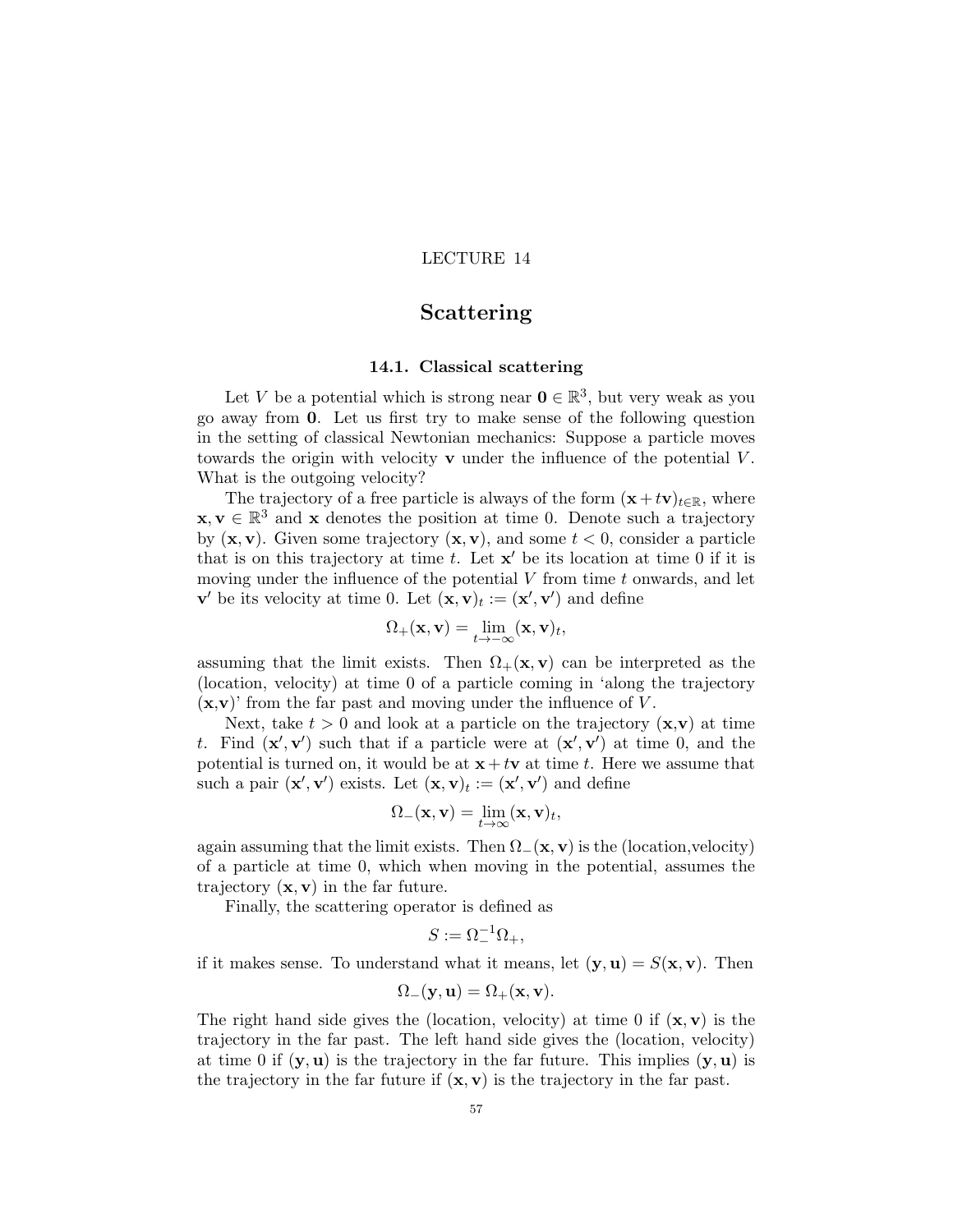#### 58 14. SCATTERING

#### 14.2. Scattering in non-relativistic QM

We now know what scattering means in the classical case, although it is a bit complicated even in that context. Now, consider the setting of nonrelativistic quantum mechanics in the context of a single particle in three dimensional space. Let

$$
H = H_0 + gH_I
$$

where  $H_0$  is the free Hamiltonian,  $H_I$  some interaction Hamiltonian (e.g.  $H_I = V$  for some potential V), and g is a coupling parameter. We want to understand evolution under H using the scattering approach. Let  $U(t)$  =  $e^{-itH}$  and  $U_0(t) = e^{-itH_0}$ . If  $|\psi\rangle$  is a state of the system at time 0, then its free evolution is the collection of states

$$
(U_0(t)\ket{\psi})_{t\in\mathbb{R}},
$$

which is the analog of a straight line in the classical case. Let us identify  $|\psi\rangle$ with this trajectory and call it 'the trajectory  $|\psi\rangle$ '. Now suppose that the state of the particle is evolving according to U instead of  $U_0$ . Also, suppose that it is 'in the trajectory  $|\psi\rangle$ ' at some time  $t < 0$ . That is, its state at time t is  $U_0(t)|\psi\rangle$ . Then its state at time 0 is

$$
U(-t)U_0(t)\ket{\psi}.
$$

Define

$$
\Omega_+ |\psi\rangle \equiv \lim_{t \to -\infty} U(-t)U_0(t) |\psi\rangle
$$

which is the 'state of a particle at time 0 if it is on the trajectory  $|\psi\rangle$  in the far past'. Similarly,  $\Omega_{-}$  is the state at time 0 of a particle that is on the trajectory  $|\psi\rangle$  in the far future:

$$
\Omega_{-} |\psi\rangle \equiv \lim_{t \to \infty} U(-t)U_{0}(t) |\psi\rangle.
$$

As in the classical case, define the scattering operator

$$
S=\Omega_-^{-1}\Omega_+.
$$

That is,  $S|\psi\rangle$  is the 'trajectory of a particle in the far future if it is on the trajectory  $|\psi\rangle$  in the far past'.

If  $|\varphi\rangle = S |\psi\rangle$ , then  $\Omega_- |\varphi\rangle = \Omega_+ |\psi\rangle$ . This means that 'if the particle looked like it was evolving as  $U_0(t)|\psi\rangle$  for  $t \ll 0$ , then it will evolve as  $U_0(t)|\varphi\rangle$  for  $t \gg 0'$ . More compactly,

$$
S = \lim_{t_2 \to \infty, t_1 \to -\infty} U_0(-t_2)U(t_2 - t_1)U_0(t_1)
$$

But there are two main problem in this set-up:

- Limits may not exist in the definitions of  $\Omega_+$  and  $\Omega_-$ .
- We need  $Range(\Omega_+) \subseteq Range(\Omega_-)$  to define  $S = \Omega_-^{-1} \Omega_+$ .

The condition  $Range(\Omega_+) = Range(\Omega_-)$  is called 'asymptotic completeness'. If this is not valid, a particle can get 'trapped by the potential', and will not look like it is in a free state at late times. It is a complicated technical condition, and we will not bother to verify it because our main goal is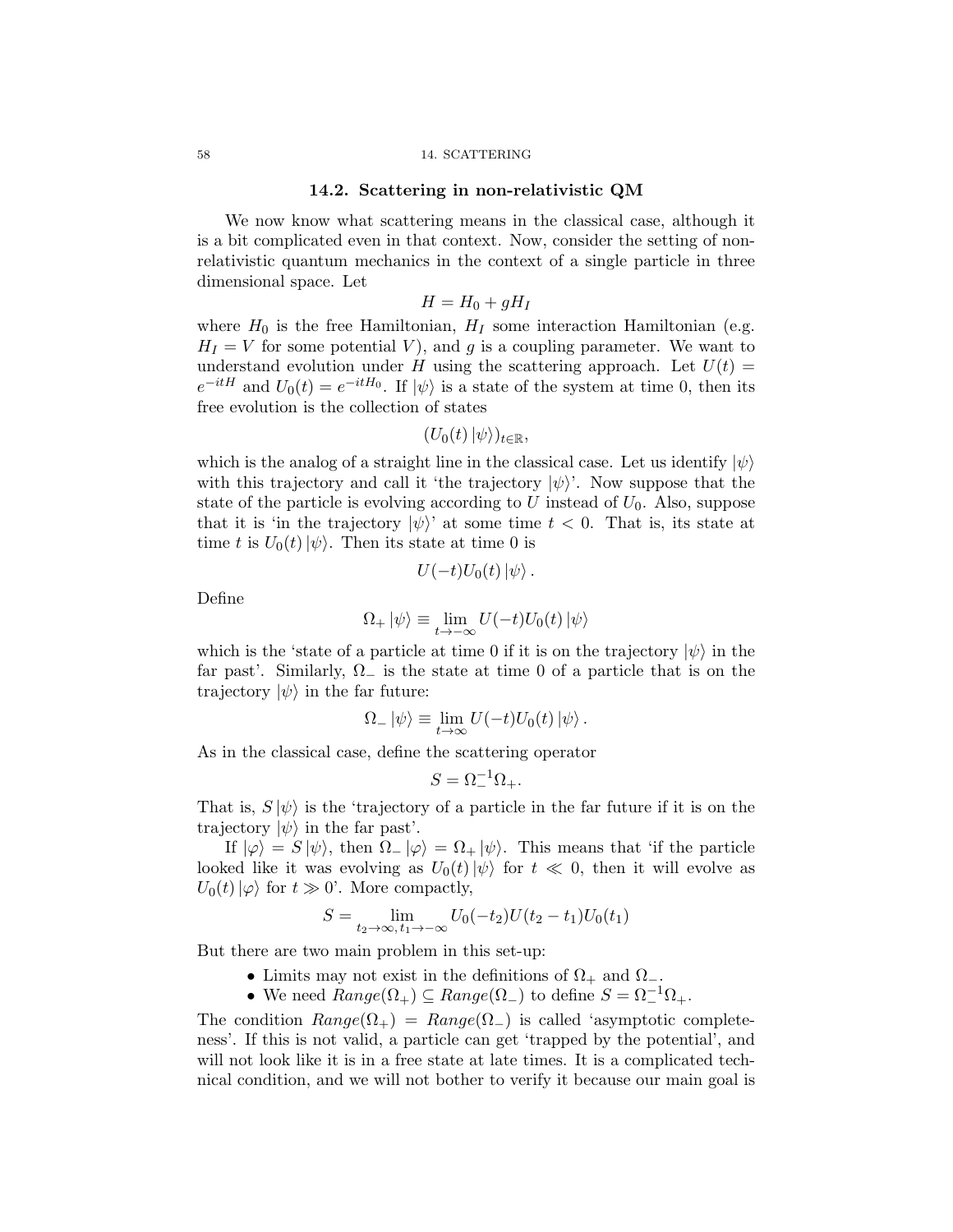to move on to quantum field theory and essentially nothing can be verified rigorously in that setting.

Here is an example where the limits exist:

THEOREM 14.1. Let  $\mathcal{H} = L^2(\mathbb{R}^3)$ , with the one-particle free Hamiltonian  $H_0 = -\frac{1}{2m}\Delta$  and  $H_I = V \in L^2(\mathbb{R}^3)$ . Then,  $H = H_0 + V$  is essentially selfadjoint, and  $\Omega_+$  and  $\Omega_-$  exist as operators in  $L^2(\mathbb{R}^3)$ .

PROOF SKETCH FOR  $\Omega_+$ . Note that  $U(-t)U_0(t)$  is a unitary operator. Thus,

$$
\forall \psi, \varphi, \; \|U(-t)U_0(t)\varphi - U(-t)U_0(t)\psi\|_{L^2} = \|\varphi - \psi\|_{L^2},
$$

is independent of t. So, it suffices to prove that  $\lim_{t\to-\infty} U(-t)U_0(t)\varphi$  exists in  $L^2$  for a spanning set of  $\varphi$ 's. For example, it is enough to show this for

$$
\varphi(\mathbf{x}) = e^{-(\mathbf{x}-\mathbf{a})^2/2\alpha}, \ \mathbf{a} \in \mathbb{R}^3, \alpha > 0.
$$

Explicitly solving the Schrödinger equation for such  $\varphi$ , it is not hard to show that

$$
||U_0(t)\varphi||_{L^{\infty}} \le \left(1 + \frac{t^2}{m^2 \alpha^2}\right)^{-\frac{3}{4}}.
$$

Let

$$
\psi_t = \frac{d}{dt}(U(-t)U_0(t)\varphi) = \frac{d}{dt}(e^{itH}e^{-itH_0}\varphi)
$$
  
=  $e^{itH}iHe^{-itH_0}\varphi - e^{itH}iH_0e^{-itH_0}\varphi$   
=  $ie^{itH}(H - H_0)e^{-itH_0}\varphi = ie^{itH}Ve^{-itH_0}\varphi.$ 

Hence,

$$
\|\psi_t\|_{L^2} = \|ie^{itH}Ve^{-itH_0}\varphi\|_{L^2} = \|Ve^{-itH_0}\varphi\|_{L^2}
$$
  

$$
\leq \|V\|_{L^2} \|e^{-itH_0}\varphi\|_{L^\infty} \leq \left(1 + \frac{t^2}{m^2\alpha^2}\right)^{-\frac{3}{4}} \|V\|_{L^2}.
$$

Now,

$$
U(-t)U_0(t)\varphi = \varphi - \int_t^0 \psi_s ds.
$$

So we have to show that

$$
\lim_{t \to -\infty} \int_t^0 \psi_s ds
$$

exists in  $L^2$ . It suffices to show that  $\int_t^0 ||\psi_s||_{L^2} ds < \infty$ . This holds, because

$$
\|\psi_s\|_{L^2} \le \|V\|_{L^2} \left(1 + \frac{s^2}{m^2 \alpha^2}\right)^{-\frac{3}{4}} \sim_{s \to \infty} \mathcal{O}(|s|^{-\frac{3}{2}}).
$$

 $\Box$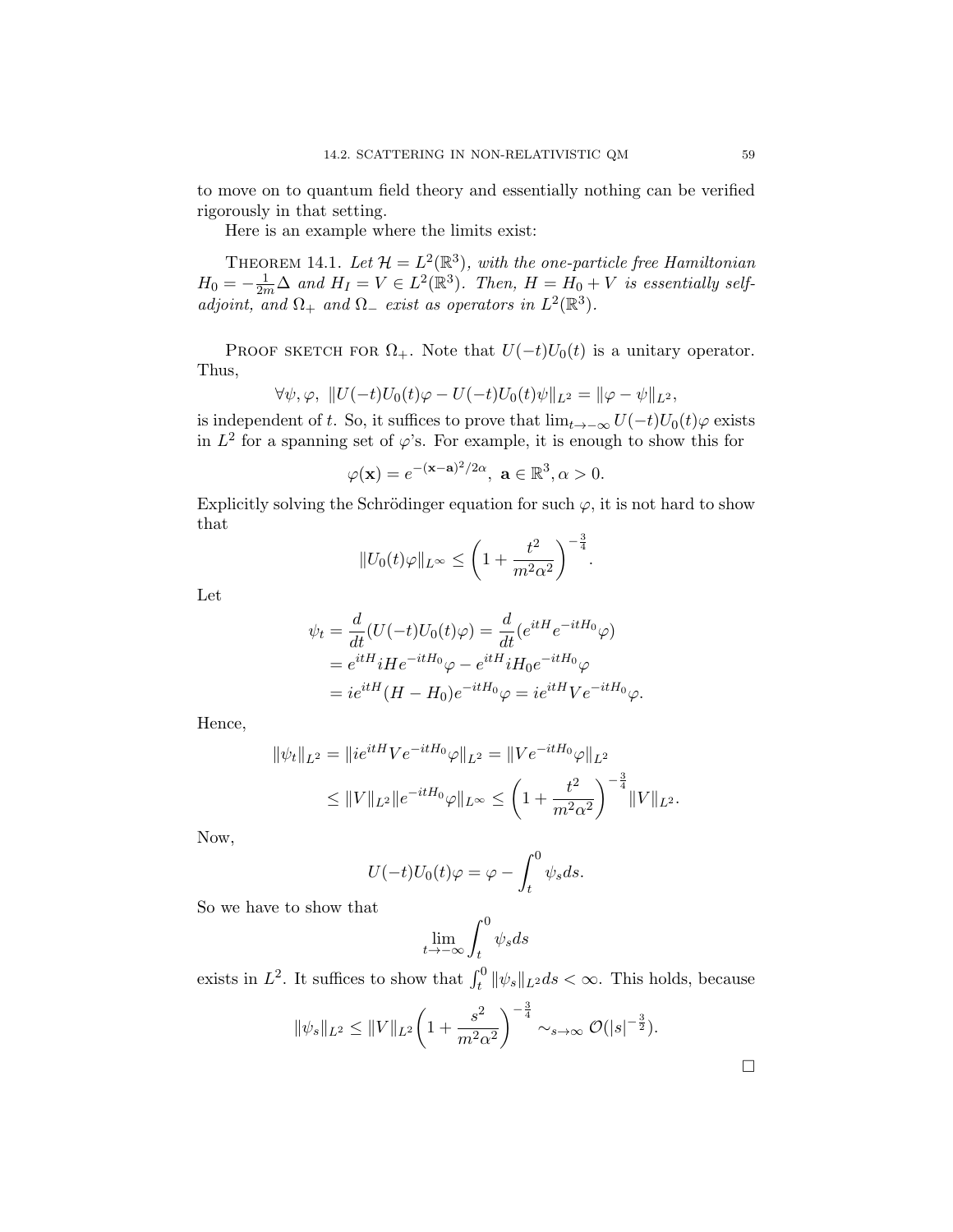#### 14.3. Dyson series expansion

The Dyson series expansion is a formal power series expansion for the scattering operator. Let  $H_0$  and  $H_I$  be self-adjoint operators on a Hilbert space, and let

$$
H = H_0 + gH_I.
$$

Define the scattering operator

$$
S = \lim_{t_0 \to -\infty, t \to +\infty} U_0(-t)U(t - t_0)U_0(t_0),
$$

where  $U(t) = e^{-itH}$  and  $U_0(t) = e^{-itH_0}$ . Fix  $t_0 < 0$  and let

$$
G(t) = U_0(-t)U(t - t_0)U_0(t_0).
$$

Then a simple calculation gives

$$
\frac{d}{dt}G(t) = -igH_I(t)G(t)
$$

where  $H_I(t) = U_0(-t)H_I U_0(t)$ ,  $H_I(t)$  is the free evolution of  $H_I$  in the Heisenberg picture. Thus,

$$
G(t) = G(t_0) + \int_{t_0}^t ds G'(s)
$$
  
=  $G(t_0) - ig \int_{t_0}^t ds H_I(s)G(s)$   
=  $1 - ig \int_{t_0}^t ds H_I(s)G(s)$ .

Iterating, we get the formal power series:

$$
G(t) = 1 + \sum_{n=1}^{\infty} (-ig)^n \int_{t_0}^t \int_{t_0}^{\theta_1} \cdots \int_{t_0}^{\theta_{n-1}} H_I(\theta_1) H_I(\theta_2) \cdots H_I(\theta_n) d\theta_n \cdots d\theta_1
$$

Now send  $t \to \infty$ , and then  $t_0 \to -\infty$ , to get

$$
S = 1 + \sum_{n=1}^{\infty} (-ig)^n \int_{-\infty}^{\infty} \int_{-\infty}^{\theta_1} \cdots \int_{-\infty}^{\theta_{n-1}} H_I(\theta_1) H_I(\theta_2) \cdots H_I(\theta_n) d\theta_n \cdots d\theta_1
$$
  
=  $1 + \sum_{n=1}^{\infty} \frac{(-ig)^n}{n!} \int_{-\infty}^{\infty} \int_{-\infty}^{\infty} \cdots \int_{-\infty}^{\infty} TH_I(\theta_1) H_I(\theta_2) \cdots H_I(\theta_n) d\theta_n \cdots d\theta_1$ ,

where the time ordering operator  $\mathcal T$  is defined as:

$$
\mathcal{T}H_I(\theta_1)H_I(\theta_2)\cdots H_I(\theta_n)=H_I(\theta_{\sigma(1)})H_I(\theta_{\sigma(2)})\cdots H_I(\theta_{\sigma(n)}),
$$

where  $\sigma$  is a permutation such that  $\theta_{\sigma(1)} \geq \theta_{\sigma(2)} \geq \cdots \geq \theta_{\sigma(n)}$ . This is known as the Dyson series expansion of  $S$ . Note that rigorously, we can hope to prove a valid asymptotic series expansion, but actual convergence is unlikely.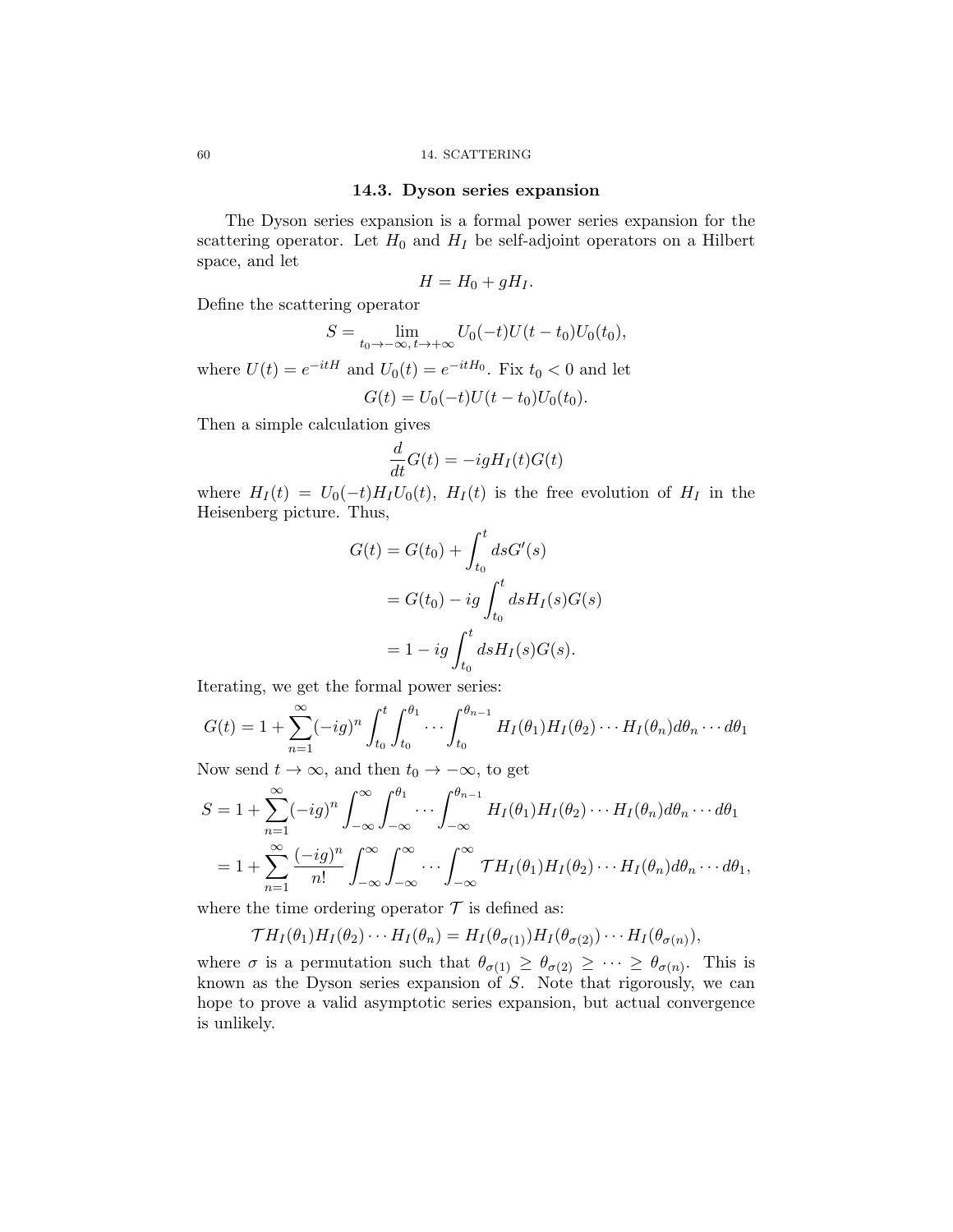# The Born approximation

# Date: 10/26/2018 Scribe: Julien Boussard

## 15.1. Derivation of the Born approximation

Suppose that we have a Hamiltonian  $H = H_0 + gH_I$ . Then we derived the Dyson series expansion for the scattering operator

$$
S=1+\sum_{n=1}^{\infty}\frac{(-ig)^n}{n!}\int_{-\infty}^{\infty}\int_{-\infty}^{\infty}\cdots\int_{-\infty}^{\infty}dt_1\cdots dt_n\mathcal{T}H_I(t_1)\cdots H_I(t_n),
$$

where  $H_I(t) = e^{itH_0} H_I e^{-itH_0}$  and

$$
\mathcal{T}H_I(t_1)\cdots H_I(t_n)=H_I(t_{\sigma(1)})\cdots H_I(t_{\sigma(n)})
$$

for  $\sigma \in S_n$  such that  $t_{\sigma(1)} \geq \cdots \geq t_{\sigma(n)}$ .

Now let  $H_0 = -\frac{1}{2m}\Delta$  and  $H_I = V \in L^2(\mathbb{R}^3)$ . For this problem, we will now work out the first order approximation of S:

$$
S = 1 + (-ig) \int_{-\infty}^{\infty} dt e^{itH_0} V e^{-itH_0} + \mathcal{O}(g^2).
$$

Let us try to compute  $\langle \mathbf{p}_2|S|\mathbf{p}_1\rangle$  for some  $\mathbf{p}_2, \mathbf{p}_1 \in \mathbb{R}^3$ . It is equal to

$$
\langle \mathbf{p}_2 | 1 | \mathbf{p}_1 \rangle + (-ig) \int_{-\infty}^{\infty} dt \langle \mathbf{p}_2 | e^{itH_0} V e^{-itH_0} | \mathbf{p}_1 \rangle + \mathcal{O}(g^2).
$$

Recall that

$$
\langle \mathbf{p}_2|1|\mathbf{p}_1\rangle = \langle \mathbf{p}_2|\mathbf{p}_1\rangle = (2\pi)^3 \delta^{(3)}(\mathbf{p}_2 - \mathbf{p}_1).
$$

Next, recall that as a function on momentum space, the state  $|\mathbf{p}_1\rangle$  is the function

$$
\psi(\mathbf{p}) = (2\pi)^3 \delta^{(3)}(\mathbf{p} - \mathbf{p}_1).
$$

Since  $H_0$  on momentum space is just multiplication by  $p^2/2m$ ,

$$
(e^{-itH_0}\psi)(\mathbf{p}) = e^{-it\mathbf{p}^2/2m}\psi(\mathbf{p})
$$
  
=  $e^{-it\mathbf{p}^2/2m}(2\pi)^3\delta^{(3)}(\mathbf{p}-\mathbf{p}_1)$   
=  $e^{-it\mathbf{p}_1^2/2m}(2\pi)^3\delta^{(3)}(\mathbf{p}-\mathbf{p}_1) = e^{-it\mathbf{p}_1^2/2m}\psi(\mathbf{p}).$ 

In short,

$$
e^{-itH_0}|\mathbf{p}_1\rangle = e^{-it\mathbf{p}_1^2/2m}|\mathbf{p}_1\rangle.
$$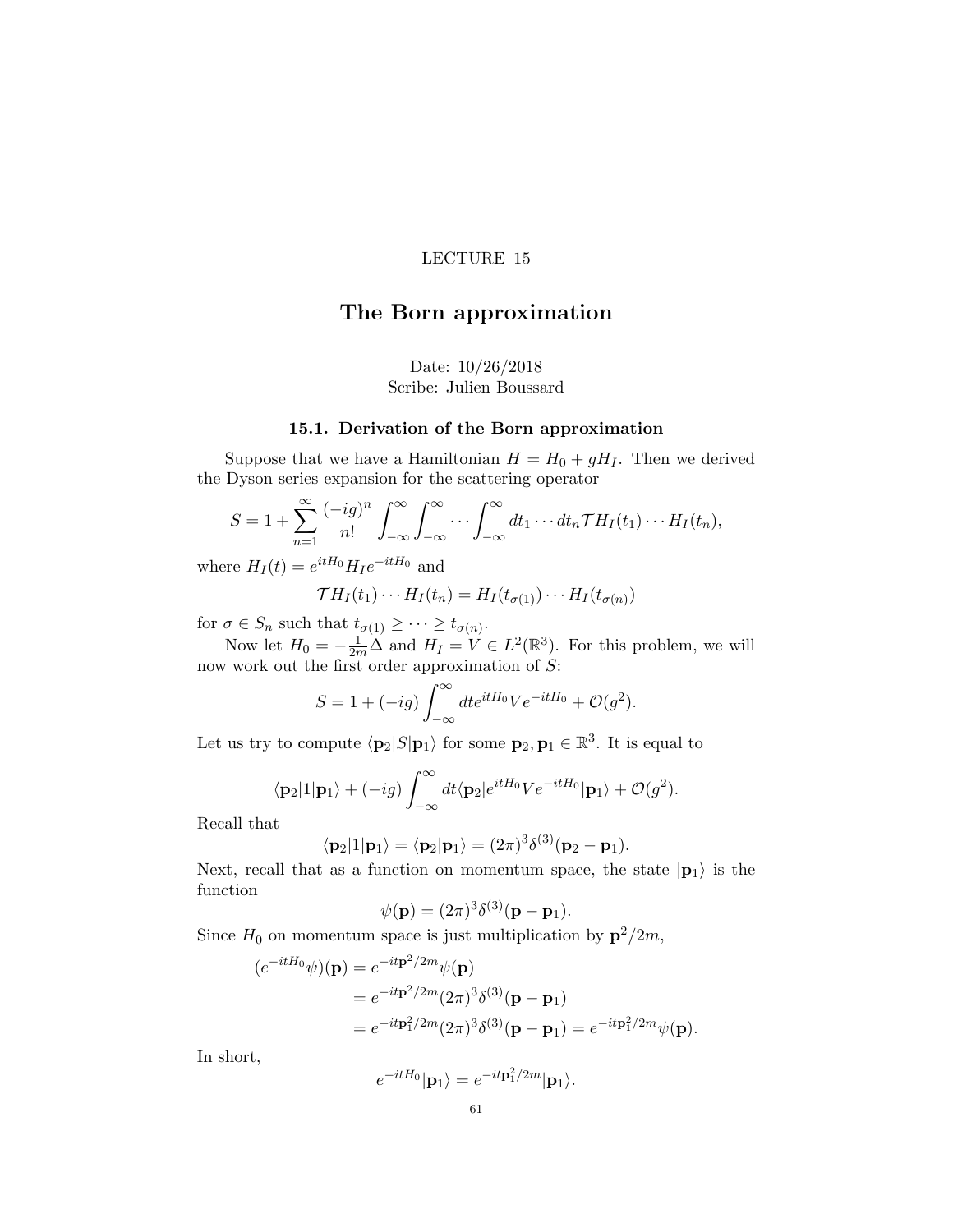Carrying out a similar calculation for  $p_2$ , we get

$$
\langle \mathbf{p}_2|e^{itH_0}Ve^{-itH_0}|\mathbf{p}_1\rangle = e^{it(\mathbf{p}_2^2-\mathbf{p}_1^2)/2m}\langle \mathbf{p}_2|V|\mathbf{p}_1\rangle.
$$

Next, recall that in position space,  $|{\bf p}\rangle$  is represented by the function  $\varphi({\bf x}) =$  $e^{i\mathbf{x}\cdot\mathbf{p}}$ . Therefore a position space calculation gives

$$
\langle \mathbf{p}_2 | V | \mathbf{p}_1 \rangle = \int d^3 \mathbf{x} e^{-i \mathbf{x} \cdot (\mathbf{p}_2 - \mathbf{p}_1)} V(\mathbf{x}) = \widehat{V}(\mathbf{p}_2 - \mathbf{p}_1).
$$

Combining, we get

$$
\langle \mathbf{p}_2 | S | \mathbf{p}_1 \rangle
$$
  
=  $(2\pi)^3 \delta^{(3)}(\mathbf{p}_2 - \mathbf{p}_1) + (-ig) \int_{-\infty}^{\infty} dt e^{it(\mathbf{p}_2^2 - \mathbf{p}_1^2)/2m} \hat{V}(\mathbf{p}_2 - \mathbf{p}_1) + \mathcal{O}(g^2)$   
=  $(2\pi)^3 \delta^{(3)}(\mathbf{p}_2 - \mathbf{p}_1) + (-ig)(2\pi) \hat{V}(\mathbf{p}_2 - \mathbf{p}_1) \delta((\mathbf{p}_2^2 - \mathbf{p}_1^2)/2m) + \mathcal{O}(g^2).$ 

This is called the Born approximation. Note that the first delta function is a delta function in  $\mathbb{R}^3$  and the second one is a delta function in  $\mathbb{R}$ .

## 15.2. What does it mean?

The meaning of the Born approximation is not transparent from the representation in terms of delta functions. Let us now try to understand it better. Suppose that the incoming state was a proper state  $|\psi\rangle$  instead of the improper state  $|\mathbf{p}_1\rangle$ . Then  $f(\mathbf{p}_2) = |\langle \mathbf{p}_2|S|\psi\rangle|^2$  would be proportional to the probability density of the momentum of the outgoing state. Let us approximate the improper state  $|\mathbf{p}_1\rangle$  by the proper state  $|\psi_{\varepsilon}\rangle$ , represented in momentum space by the Gaussian density

$$
\psi_{\varepsilon}(\mathbf{p}) = \frac{1}{(2\pi)^{3/2} \varepsilon^{3/2}} e^{-(\mathbf{p}-\mathbf{p}_1)^2/2\varepsilon},
$$

where  $\varepsilon$  is some small number. With this approximation, the 3D delta function  $\delta^{(3)}(\mathbf{p}_2-\mathbf{p}_1)$  in the Born approximation gets replaced by something like

$$
\frac{C_1}{\varepsilon^{3/2}}\exp\biggl(-\frac{(\mathbf{p}_2-\mathbf{p}_1)^2}{2\varepsilon}\biggr),\,
$$

where  $C_1$  is a constant. In a similar way, the one-dimensional delta function  $\delta((\mathbf{p}_2^2 - \mathbf{p}_1^2)/2m)$  gets replaced by something like

$$
\frac{C_2}{\sqrt{\varepsilon}}\exp\bigg(-\frac{(\mathbf{p}_2^2-\mathbf{p}_1^2)^2}{8m^2\varepsilon}\bigg).
$$

Then, we have  $f(\mathbf{p}_2) = |\langle \mathbf{p}_2 | S | \psi_\varepsilon \rangle|^2 = |A(\mathbf{p}_2) + B(\mathbf{p}_2) + \mathcal{O}(g^2)|^2$  with:

$$
A(\mathbf{p}_2) = \frac{C_1(2\pi)^3}{\varepsilon^{3/2}} \exp\left(-\frac{(\mathbf{p}_2 - \mathbf{p}_1)^2}{2\varepsilon}\right)
$$

and

$$
B(\mathbf{p}_2) = C_2(-ig)(2\pi)\widehat{V}(\mathbf{p}_2 - \mathbf{p}_1)\frac{1}{\sqrt{\varepsilon}}\exp\left(-\frac{(\mathbf{p}_2^2 - \mathbf{p}_1^2)^2}{8m^2\varepsilon}\right).
$$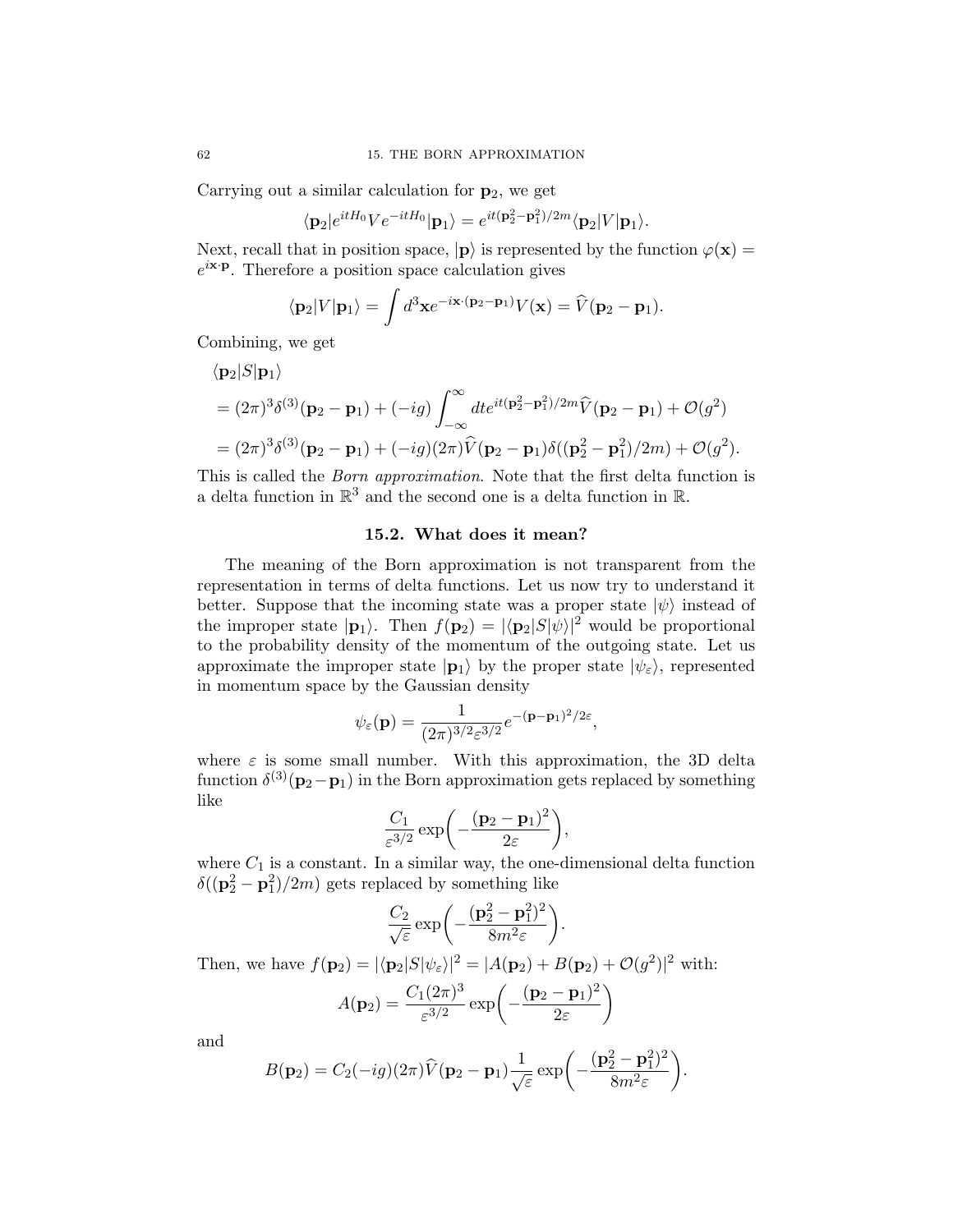Let S be the sphere of center **0** and radius  $|\mathbf{p}_1|$  in  $\mathbb{R}^3$ . Let  $\mathcal{B}_{\varepsilon}$  denote the ball of radius  $\sqrt{\varepsilon}$  around **p**<sub>1</sub>. Let  $\mathcal{A}_{\varepsilon}$  denote the annulus of width  $\sqrt{\varepsilon}$  around the sphere S. Then, roughly speaking,

- $A(\mathbf{p}_2)$  is of order  $\varepsilon^{-3/2}$  in  $\mathcal{B}_{\varepsilon}$ , and very small outside.
- $B(\mathbf{p}_2)$  is of order  $\varepsilon^{-1/2}$  in  $\mathcal{A}_{\varepsilon}$ , and very small outside.

This shows that, again roughly speaking,

- $f(\mathbf{p}_2)$  is of order  $\varepsilon^{-3}$  in  $\mathcal{B}_{\varepsilon}$  and very small outside.
- $f(\mathbf{p}_2)$  is of order  $\varepsilon^{-1}$  in  $\mathcal{A}_{\varepsilon}$  and very small outside.

Moreover, the volume of  $\mathcal{B}_{\varepsilon}$  is of order  $\varepsilon^{3/2}$ , and the volume of  $\mathcal{A}_{\varepsilon}$  is of order  $\varepsilon^{1/2}$ . Thus, the integral of  $f(\mathbf{p}_2)$  in  $\mathcal{B}_{\varepsilon}$  is of order  $\varepsilon^{-3} \cdot \varepsilon^{3/2} = \varepsilon^{-3/2}$ , and the integral of  $f(\mathbf{p}_2)$  in  $\mathcal{A}_{\varepsilon}$  is of order  $\varepsilon^{-1} \cdot \varepsilon^{1/2} = \varepsilon^{-1/2}$ . Everywhere else, the integral is negligible. Since  $\varepsilon^{-3/2} \gg \varepsilon^{-1/2}$ , this shows that as  $\varepsilon \to 0$ , the probability density fully concentrates near  $p_1$ . Thus, if a particle comes in with momentum  $\approx \mathbf{p}_1$ , it also goes out with momentum  $\approx \mathbf{p}_1$ .

This looks uninteresting, but the interesting thing happens if we condition on the event that the particle scatters. When the incoming state is  $|\psi_{\varepsilon}\rangle$ , the above calculations show that the conditional density of the outgoing momentum given  $|\mathbf{p}_2 - \mathbf{p}_1| > \eta$  for  $\eta$  small is approximately proportional to  $|\widehat{V}(\mathbf{p}_2 - \mathbf{p}_1)|^2 + \mathcal{O}(g)$  in  $\mathcal{A}_{\varepsilon}$ .

If we fix  $\eta$  and send  $\varepsilon \to 0$ , and then send  $\eta \to 0$ , we get the probability distribution of the outgoing momentum *conditional on it being different than* the incoming momentum. This probability distribution is supported on  $S$ , with probability density proportional to  $|\hat{V}(\mathbf{p}_2 - \mathbf{p}_1)|^2 + \mathcal{O}(g)$ .

To summarize, the Born approximation says that if a particle comes in with momentum exactly equal to  $\mathbf{p}_1$ , it also goes out with momentum exactly equal to  $p_1$ , but conditional on the probability zero event that the outgoing momentum  $\neq$  **p**<sub>1</sub>, the outgoing momentum has a probability distribution supported on the sphere of radius  $|\mathbf{p}_1|$  and center **0** in  $\mathbb{R}^3$ , with density proportional to  $f(\mathbf{p}_2) = |\hat{V}(\mathbf{p}_2 - \mathbf{p}_1)|^2 + \mathcal{O}(g)$ .

It may seem strange to condition on a probability zero event, but this is routinely done in probability theory, for example conditioning on the endpoint of Brownian motion being zero to get the Brownian bridge. Moreover, since it is impossible to generate quantum particles with momentum exactly equal to a given value, the above statement is only an idealization. In practical terms, it means that if the momentum of an incoming particle is very close to a given value with high probability, then the outgoing momentum is also close to same value with high probability, but if by chance it scatters, then the Born approximation gives a first order approximation for the probability amplitude of the outgoing momentum. This probability distribution is supported on the set of momenta that have the same Euclidean norm as the incoming momentum, in agreement with conservation of energy.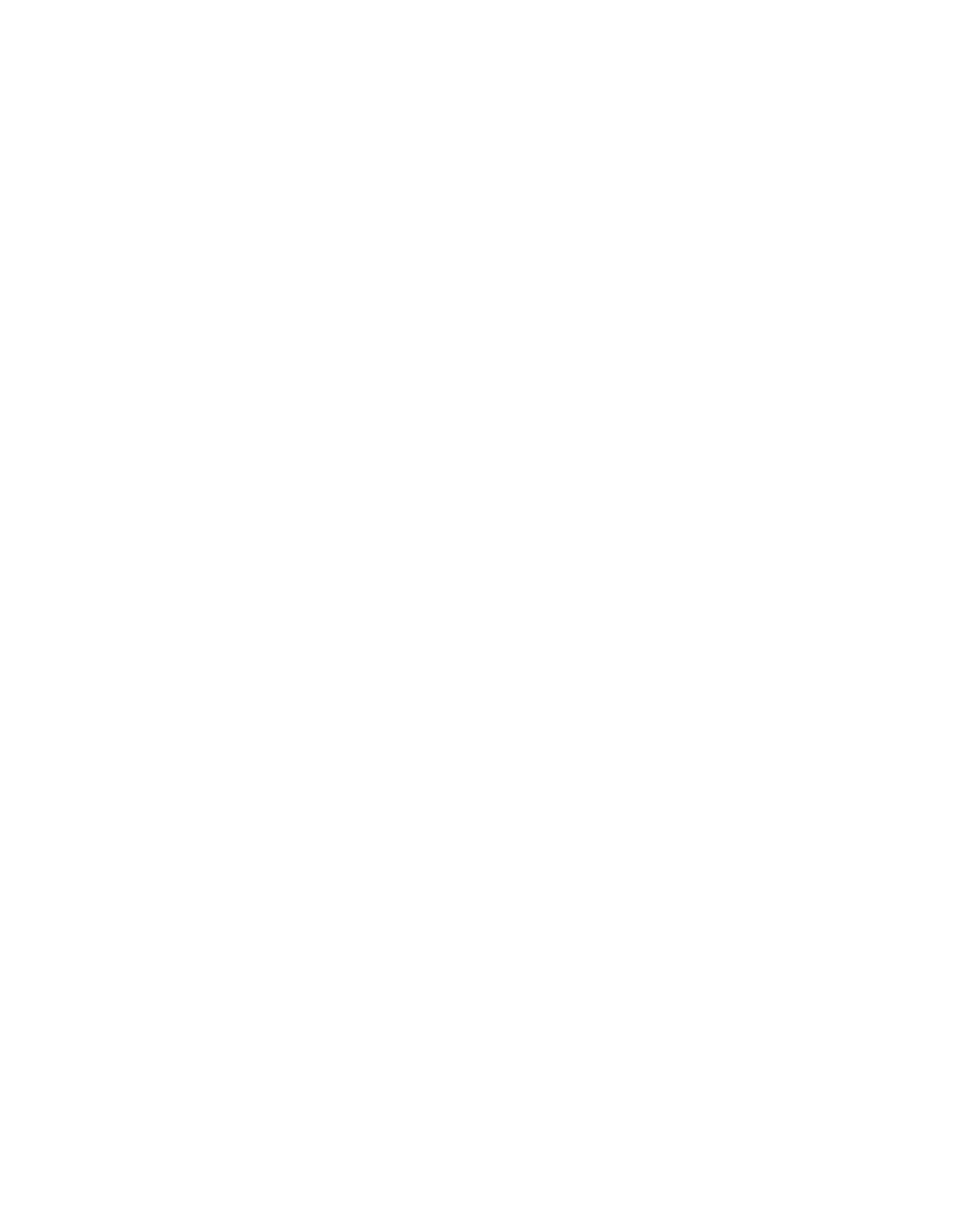# Hamiltonian densities

Date: 10/29/2018 Scribe: Jaydeep Singh

#### 16.1. Scattering In QFT

Recall the setting for QFT, as applied to scalar bosons of mass  $m$ . Here 'scalar' implies the underlying Hilbert space of the single-particle system is

$$
\mathcal{H} = L^{2}(X_{m}, d\lambda_{m}), \ X_{m} = \{p \in \mathbb{R}^{1,3} : p^{2} = m^{2}, p^{0} \ge 0\}.
$$

Here  $X_m$  is the mass shell,  $d\lambda_m$  is the Lorentz invariant measure, and  $p^2 =$  $(p, p) = (p^0)^2 - (p^1)^2 - (p^2)^2 - (p^3)^2$  is the Minkowski norm of p. From H we constructed the multi-particle Bosonic Fock space  $B$ , and defined the free evolution Hamiltonian  $H_0$ . The action of the latter on the state  $\psi(p_1, \ldots, p_n)$ is given by

$$
(H_0 \psi)(p_1, \ldots, p_n) = \left(\sum_{j=1}^n (p_j^0)^2\right) \psi(p_1, \ldots, p_n).
$$

We further defined creation and annihilation operators as operator-valued distributions  $a^{\dagger}(p), a(p)$  on  $X_m$ , and variants  $a(\mathbf{p})$  and  $a^{\dagger}(\mathbf{p})$ . The relation between these distributions is given by

$$
a^{\dagger}(\mathbf{p}) = \frac{1}{\sqrt{2\omega_{\mathbf{p}}}} a^{\dagger}(p), \quad a(\mathbf{p}) = \frac{1}{\sqrt{2\omega_{\mathbf{p}}}} a(p),
$$

where  $\omega_{\mathbf{p}} = \sqrt{\mathbf{p}^2 + m^2}$ . Finally, recall the massive scalar free field:

$$
\varphi(x) = \int \frac{d^3 \mathbf{p}}{(2\pi)^3} \frac{1}{\sqrt{2\omega_{\mathbf{p}}}} \bigg( e^{-i(x,p)} a(\mathbf{p}) + e^{i(x,p)} a^{\dagger}(\mathbf{p}) \bigg).
$$

It will be useful to define

$$
\varphi^{-}(x) = \int \frac{d^3 \mathbf{p}}{(2\pi)^3} \frac{1}{\sqrt{2\omega_{\mathbf{p}}}} e^{i(x,p)} a^{\dagger}(\mathbf{p}), \ \varphi^{+}(x) = \int \frac{d^3 \mathbf{p}}{(2\pi)^3} \frac{1}{\sqrt{2\omega_{\mathbf{p}}}} e^{-i(x,p)} a(\mathbf{p}),
$$

where  $\varphi^{-}(x)$  and  $\varphi^{+}(x)$  are called creation and annihilation parts respectively.

Suppose we have the Hamiltonian  $H = H_0 + gH_I$ , with  $H_I$  an interaction Hamiltonian,  $g$  a coupling constant, and  $S$  the associated scattering operator. As in non-relativistic QM, we aim to understand the amplitudes of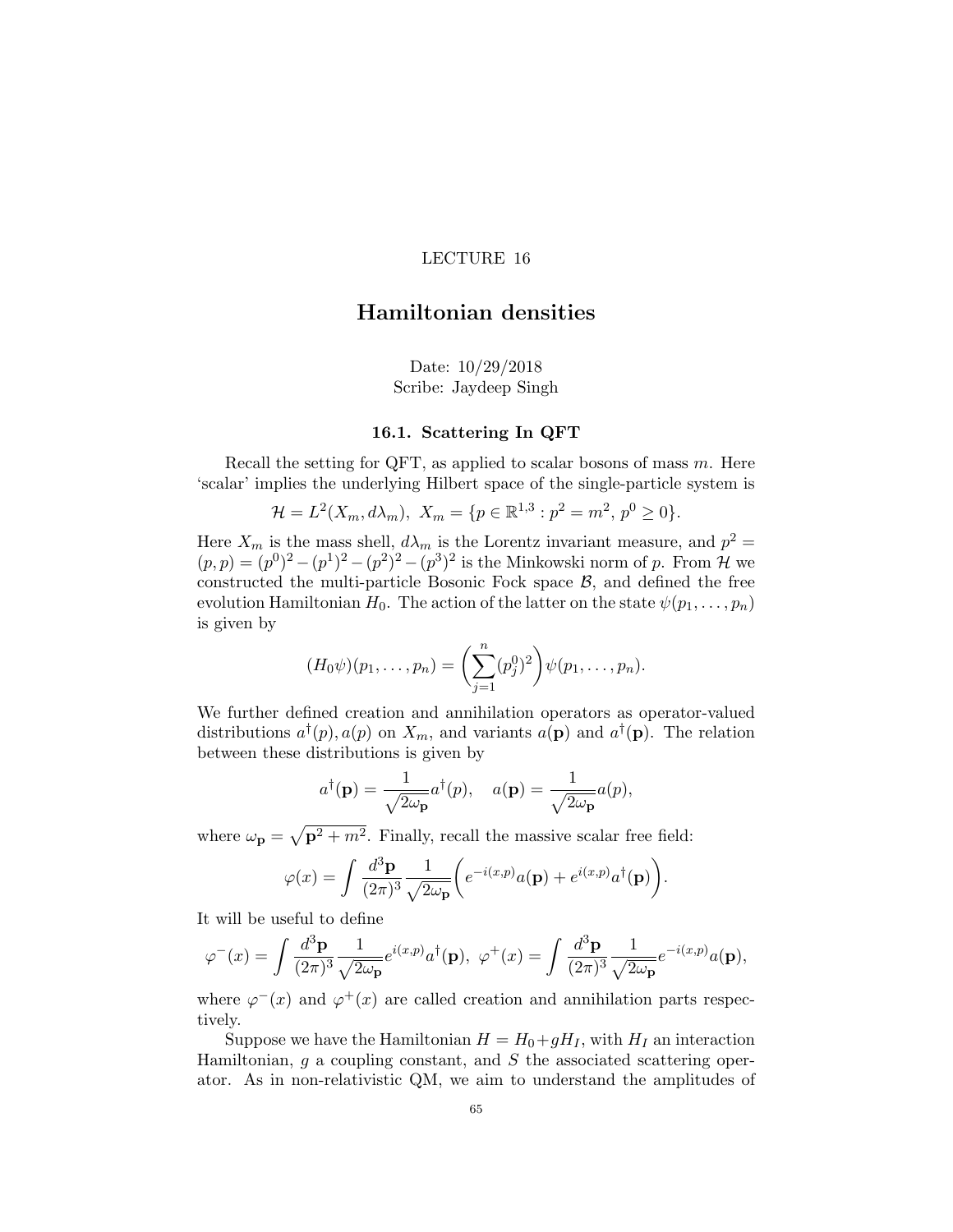scattering processes for general Hamiltonians, which reduces to understanding the scattering operator  $S$ . In QFT, however, we must allow for particle number to change: For  $\mathbf{p}_1, \ldots, \mathbf{p}_k$  incoming momenta and  $\mathbf{q}_1, \ldots, \mathbf{q}_i$  outgoing momenta, we wish to compute the amplitudes

$$
\langle \mathbf{q}_1,\ldots,\mathbf{q}_j|S|\mathbf{p}_1,\ldots,\mathbf{p}_k\rangle.
$$

The Dyson series expansion remains valid in the QFT setting, since the formal derivation is exactly the same. When  $H_I$  is constructed using objects known as Hamiltonian densities, and the Hamiltonian densities satisfy certain properties, the Dyson series expansion takes a particularly nice form. We will work this out in this lecture.

#### 16.2. Construction of interaction Hamiltonians

We will now see a general prescription for constructing interaction Hamiltonians. Due to the difficulties associated with particle creation and annihilation, we will be vague about the underlying Hilbert space on which these operators will act.

<span id="page-69-0"></span>DEFINITION 16.1. A Hamiltonian density is an operator-valued distribution, with kernel denoted both as  $\mathcal{H}(x)$  and  $\mathcal{H}(t, \mathbf{x})$  for  $x = (t, \mathbf{x}) \in \mathbb{R}^{1,3}$ . This distribution must satisfy the following:

- (1) (Time evolution.)  $\mathcal{H}(t, \mathbf{x}) = e^{itH_0}\mathcal{H}(0, \mathbf{x})e^{-itH_0}$ .
- (2) (Equal time commutation.) For any  $t \in \mathbb{R}$  and any  $\mathbf{x}, \mathbf{y} \in \mathbb{R}^3$ ,  $[\mathcal{H}(t, \mathbf{x}), \mathcal{H}(t, \mathbf{y})] = 0.$

The associated interaction Hamiltonian  $H_I$  is the operator-valued distribution

$$
H_I = \int_{\mathbb{R}^3} d^3 \mathbf{x} \mathcal{H}(0, \mathbf{x}).
$$

REMARK 16.1. In a physical setting, one imposes the following additional constraints:

- (1) The distribution  $\mathcal{H}(x)$  should be Lorentz invariant.
- (2)  $\mathcal{H}(x)$ ,  $\mathcal{H}(y)$  should commute whenever x and y are spacelike separated, i.e.  $(x - y)^2 < 0$ .

We do not need to verify these conditions for our main purpose, which is to get a certain form of the Dyson expansion.

We now turn to an example of a Hamiltonian constructed via a density, namely the  $\varphi^4$  theory. Here, the Hamiltonian density is

$$
\mathcal{H}(x) = \frac{1}{4!} \cdot \varphi(x)^4 \cdot .
$$

In the remainder of this section, we prove  $\mathcal{H}(x)$  satisfies conditions (1) and (2) of Definition [16.1.](#page-69-0)

LEMMA 16.1. For all  $k \in \mathbb{N}$ ,  $:\varphi(x)^k$ : is a formal polynomial in  $\varphi(x)$ .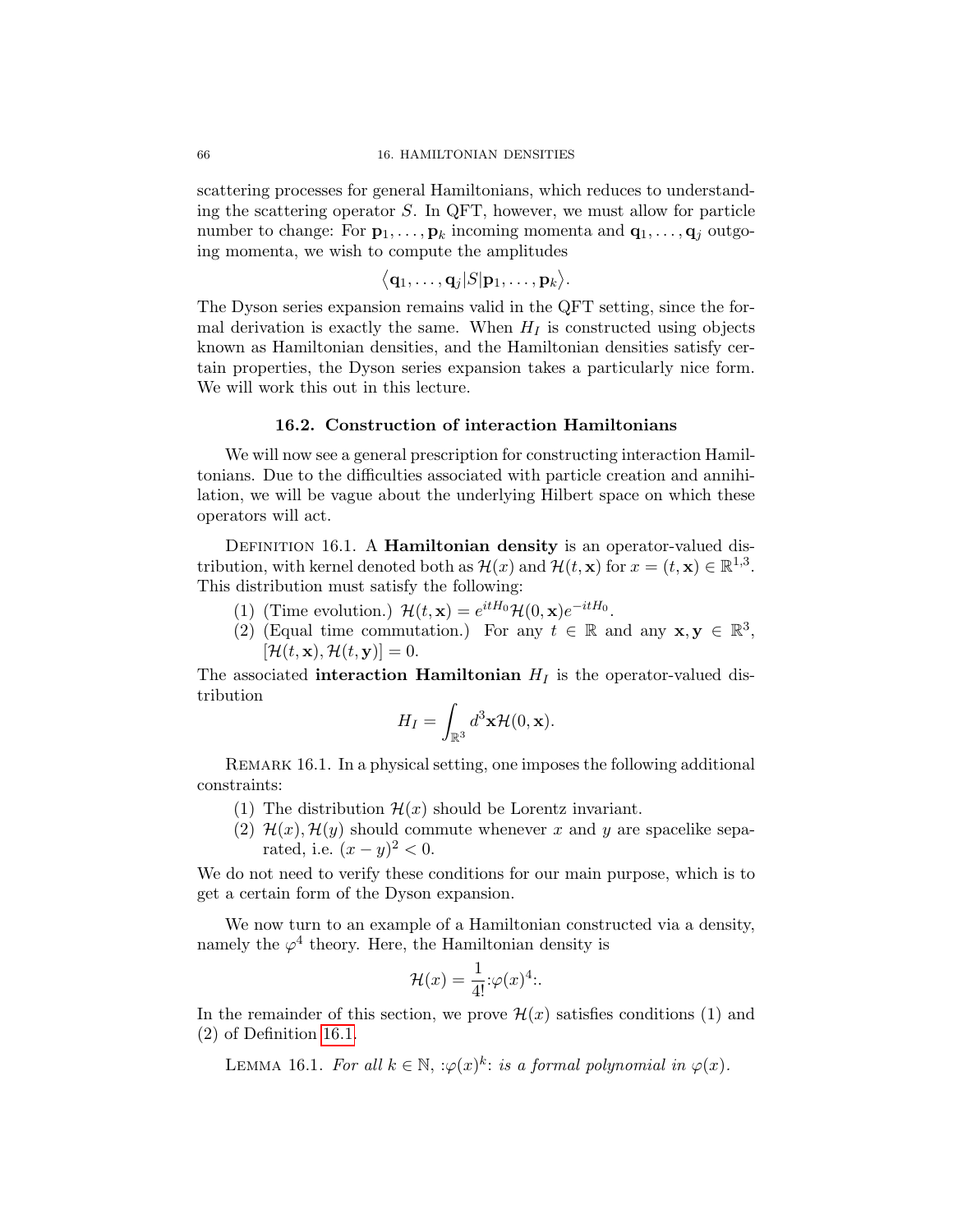PROOF. The proof is by induction on k. The  $k = 1$  case follows immediately, as Wick ordering has no impact on the expression for  $\varphi(x)$ . So suppose that the result is given for  $k \leq n$ . First, writing  $\varphi(x) = \varphi^{-}(x) + \varphi^{+}(x)$ , we observe that after Wick ordering, the product  $(\varphi^{-}(x) + \varphi^{+}(x))^{n}$  collapses as though the  $\varphi^{\pm}$  commute:

$$
:\!\varphi(x)^n\!:=(\varphi^-(x)+\varphi^+(x))^n\!:=\sum_{j=0}^n\binom{n}{j}\varphi^-(x)^j\varphi^+(x)^{n-j}.
$$

Next, we turn to the commutator  $[\varphi^-(x), \varphi^+(x)]$ :

$$
[\varphi^+(x), \varphi^-(x)] = \int \int \frac{d^3 \mathbf{p}}{(2\pi)^3} \frac{d^3 \mathbf{q}}{(2\pi)^3} \frac{1}{\sqrt{2\omega_\mathbf{p}}} \frac{1}{\sqrt{2\omega_\mathbf{q}}} e^{i(x,q-p)} [a(\mathbf{p}), a^\dagger(\mathbf{q})].
$$

But we have seen earlier that the commutator in the integrand is just  $(2\pi)^3 \delta^{(3)}(\mathbf{q}-\mathbf{p})$ 1, so integration over  $d^3\mathbf{q}$  fixes the value of **q**. Since  $q=$  $(\omega_{\mathbf{q}}, \mathbf{q})$ , we see q is only a function of  $\mathbf{q}$ , and so integrating the delta function in fact sets  $q = p$ . This procedure thus yields

$$
[\varphi^+(x), \varphi^-(x)] = \left(\int \frac{d^3 \mathbf{p}}{(2\pi)^3} \frac{1}{2\omega_{\mathbf{p}}}\right) 1.
$$

Let us denote the term within the brackets by  $C$ . Note  $C$  is not a finite quantity, but just a symbol in our formal calculations.

We now employ the commutation relation repeatedly to compute

$$
\varphi^-(x)^j \varphi^+(x)^{n-j} \varphi^-(x)
$$
  
=  $\varphi^-(x)^j \varphi^+(x)^{n-j-1} \varphi^-(x) \varphi^+(x) + C \varphi^-(x)^j \varphi^+(x)^{n-j-1}$   
=  $\varphi^-(x)^j \varphi^+(x)^{n-j-2} \varphi^-(x) \varphi^+(x)^2 + 2C \varphi^-(x)^j \varphi^+(x)^{n-j-1}$   
=  $\cdots$   
=  $\varphi^-(x)^{j+1} \varphi^+(x)^{n-j} + (n-j)C \varphi^-(x)^j \varphi^+(x)^{n-j-1}$ .

Therefore,

$$
\begin{split}\n&\,\psi(x)^n \cdot \varphi(x) = \bigg(\sum_{j=0}^n \binom{n}{j} \varphi^-(x)^j \varphi^+(x)^{n-j}\bigg) \big(\varphi^+(x) + \varphi^-(x)\big) \\
&= \sum_{j=0}^n \binom{n}{j} \varphi^-(x)^j \varphi^+(x)^{n-j+1} + \sum_{j=0}^n \binom{n}{j} \varphi^-(x)^j \varphi^+(x)^{n-j} \varphi^-(x) \\
&= \sum_{j=0}^{n+1} \binom{n+1}{j} \varphi^-(x)^j \varphi^+(x)^{n+1-j} + \sum_{j=0}^{n-1} C(n-j) \binom{n}{j} \varphi^-(x)^j \varphi^+(x)^{n-j-1} \\
&= \sum_{j=0}^{n+1} \binom{n+1}{j} \varphi^-(x)^j \varphi^+(x)^{n+1-j} + \sum_{i=0}^{n-1} Cn \binom{n-1}{j} \varphi^-(x)^j \varphi^+(x)^{n-1-j},\n\end{split}
$$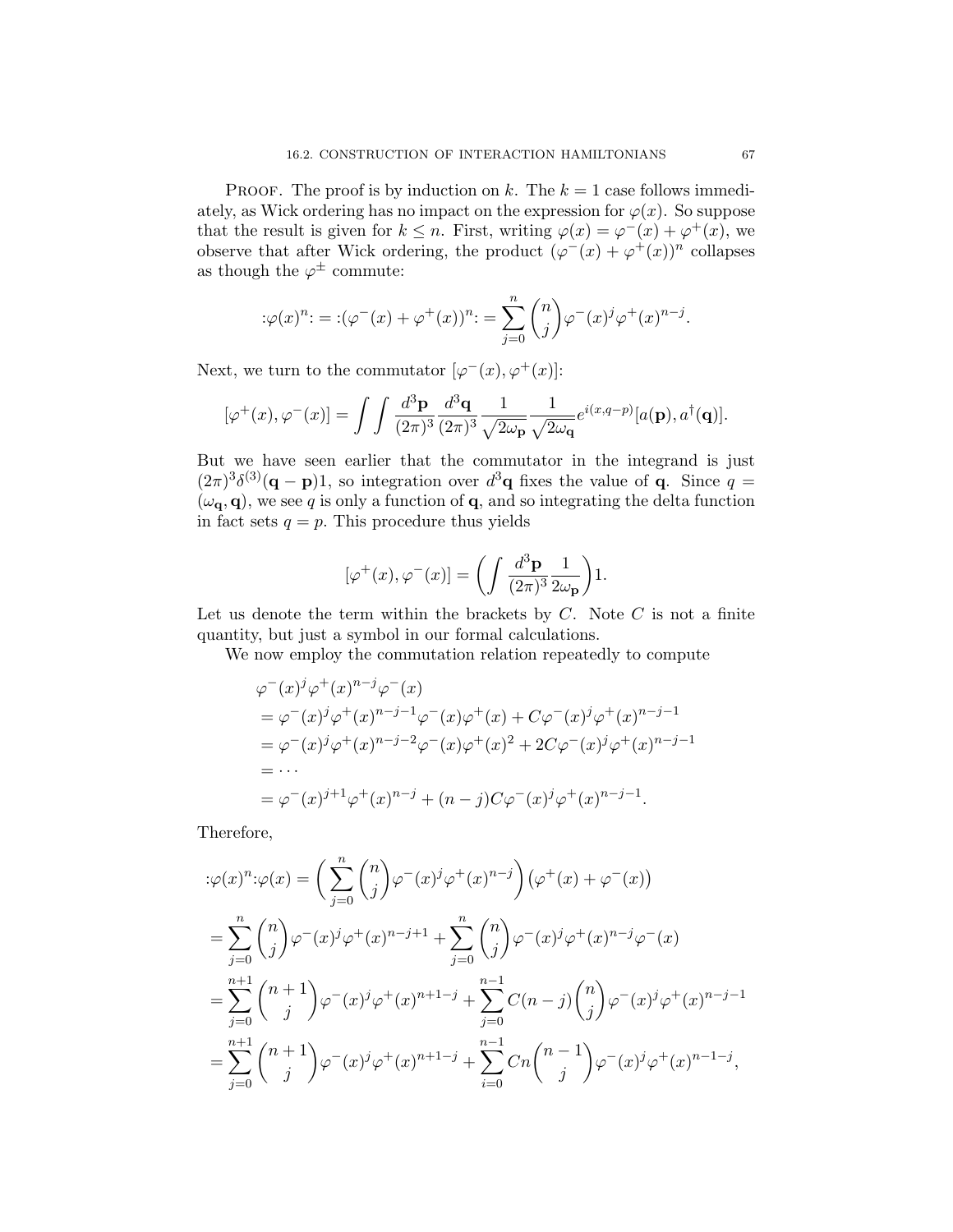where we have employed the previous display and the identity

$$
\binom{n}{j} + \binom{n}{j-1} = \binom{n+1}{j}
$$

in the second-to-last equality, and the identity

$$
(n-j)\binom{n}{j} = n\binom{n-1}{j}
$$

in the final step. Thus, we get

$$
\varphi(x)^n \colon \varphi(x) = \varphi^{n+1}(x) \colon + Cn\varphi^{n-1}(x) \colon,
$$

which clearly completes the induction step.  $\Box$ 

 $\ddot{\phantom{a}}$ :

PROPOSITION 16.1. The Hamiltonian density  $\mathcal{H}(x) = \mathcal{L}(\theta|x)^k$ : satisfies conditions  $(1)$  and  $(2)$  of Definition [16.1](#page-69-0).

PROOF. In addition to the lemma above, we will need the following facts:

- (1) For all  $\mathbf{x}, \mathbf{y} \in \mathbb{R}^3$ ,  $[\varphi(0, \mathbf{x}), \varphi(0, \mathbf{y})] = 0$ . This follows directly from a computation analogous to the one given above.
- (2) The time evolution of the free field satisfies

$$
\varphi(t, \mathbf{x}) = e^{itH_0} \varphi(0, \mathbf{x}) e^{-itH_0},
$$

which was observed in an earlier lecture.

We may generalize the second fact to arbitrary polynomials of  $\varphi$ , using

$$
e^{itH_0}\varphi(0,\mathbf{x})^k e^{-itH_0} = (e^{itH_0}\varphi(0,\mathbf{x})e^{-itH_0})^k = \varphi(t,\mathbf{x})^k.
$$

Thus, using that  $:\varphi(t,\mathbf{x})^k := f(\varphi(t,\mathbf{x}))$  for f a formal polynomial, we conclude

$$
\mathcal{L}\varphi(t,\mathbf{x})^k = f(\varphi(t,\mathbf{x})) = e^{itH_0}f(\varphi(0,\mathbf{x}))e^{-itH_0} = e^{itH_0}\mathcal{L}(\varphi(0,\mathbf{x})^k)e^{-itH_0},
$$

which proves the time evolution property. Similarly, using the first fact above, and the observation that  $A, B$  commute implies  $A^m, B^n$  commute, we get

$$
[\varphi(t, \mathbf{x})^m, \varphi(t, \mathbf{y})^n] = [e^{itH_0} \varphi(0, \mathbf{x})^m e^{-itH_0}, e^{itH_0} \varphi(0, \mathbf{y})^n e^{-itH_0}]
$$
  
=  $e^{itH_0} [\varphi(0, \mathbf{x})^m, \varphi(0, \mathbf{y})^n] e^{-itH_0} = 0.$ 

Thus, again writing  $:\varphi(t,\mathbf{x})^k: = f(\varphi(t,\mathbf{x}))$  for some formal polynomial f, and exploiting the bilinearity of the commutator, we see that

$$
[\mathbf{:}\varphi(t,\mathbf{x})^k\mathbf{:},\mathbf{:}\varphi(t,\mathbf{y})^k\mathbf{:}]
$$

is a sum of commutators of the form  $[\varphi(t, \mathbf{x})^m, \varphi(t, \mathbf{y})^n]$ , all of which vanish by the above argument. Thus the equal time commutation property holds for  $\mathcal{H}.$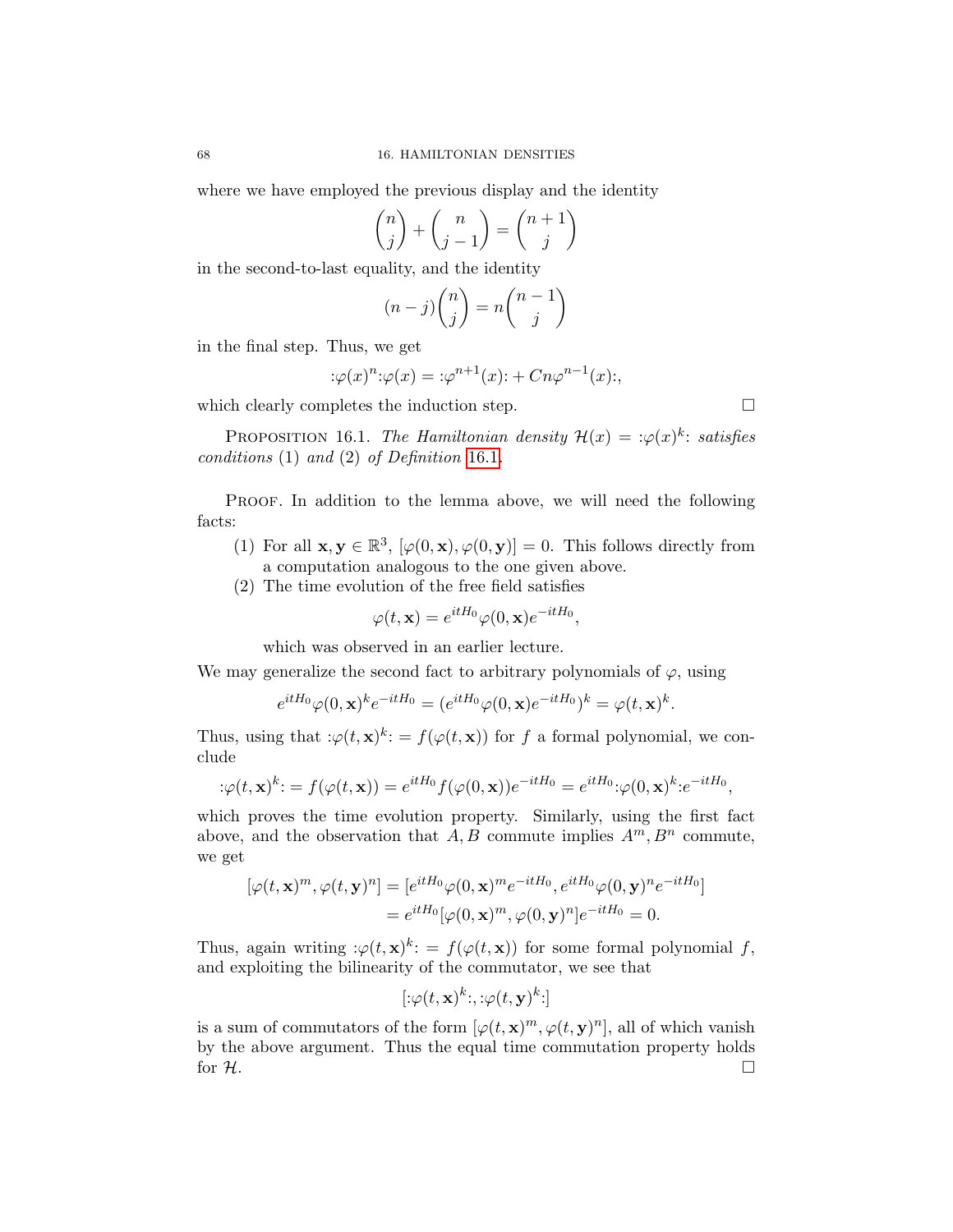### 16.3. Dyson series for the QFT scattering operator

Finally, we derive a simplified formula for the Dyson series representation in QFT, assuming that the interaction Hamiltonian arises from a Hamiltonian density subject to the conditions (1) and (2) of Definition [16.1.](#page-69-0) We first observe the following:

(1) Applying the time evolution of the interaction Hamiltonian, we have

$$
H_I(t) = e^{itH_0} H_I(0) e^{-itH_0}
$$
  
=  $e^{itH_0} \left( \int d^3 \mathbf{x} \mathcal{H}(0, \mathbf{x}) \right) e^{-itH_0}$   
=  $\int d^3 \mathbf{x} e^{itH_0} \mathcal{H}(0, \mathbf{x}) e^{-itH_0}$   
=  $\int d^3 \mathbf{x} \mathcal{H}(t, \mathbf{x}).$ 

The interaction Hamiltonian at time  $t$  is thus naturally determined by the Hamiltonian density at time t.

(2) The equal time commutation property ensures that the time ordered product  $\mathcal{T}H(x_1)\cdots \mathcal{H}(x_n)$  is unambiguously defined for any  $x_1, \ldots, x_n \in \mathbb{R}^{1,3}.$ 

So, inserting  $H_I(t) = \int d\mathbf{x}^3 \mathcal{H}(t, \mathbf{x})$  into the formula for the *n*th term  $S_n$  in the Dyson series expansion, we observe that each argument is integrated over all of spacetime. We may thus replace all integrals with integrals over  $\mathbb{R}^{1,3}$ , yielding

$$
S_n = \frac{(-ig)^n}{n!} \int_{\mathbb{R}^{1,3}} \cdots \int_{\mathbb{R}^{1,3}} dx_1 \cdots dx_n \mathcal{TH}(x_1) \cdots \mathcal{H}(x_n).
$$

This representation of the Dyson series will be useful going forward.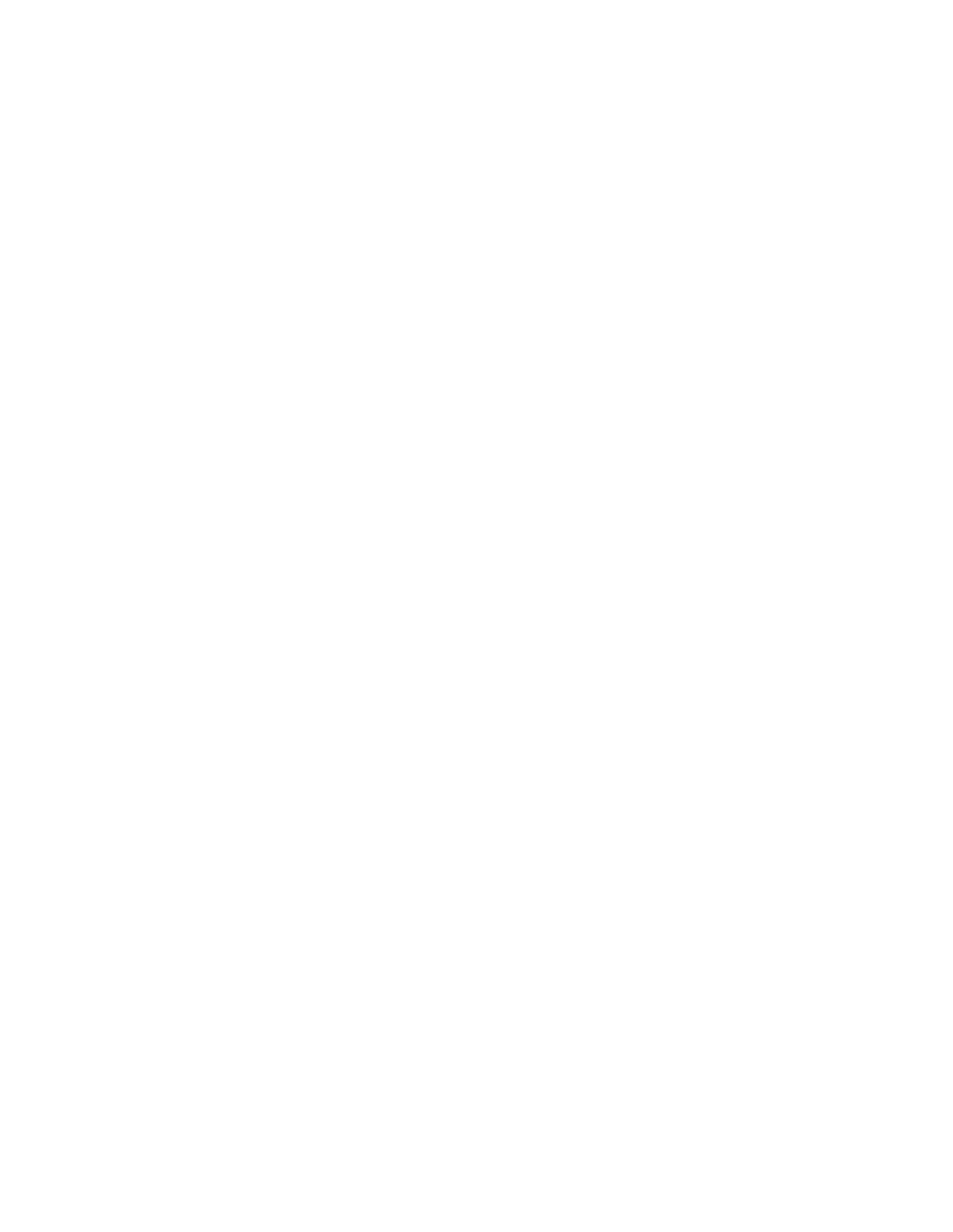# Wick's theorem

Date: 10/31/2018 Scribe: Sungyeon Yang

### 17.1. Calculating the Dyson series: First steps

In this lecture we begin the process of learning how to compute the terms in the Dyson series expansion for  $\varphi^4$  theory. Recall that the Hilbert space of interest is  $\mathcal{H} = L^2(X_m, d\lambda_m)$  and we have operator-valued distributions  $A, A^{\dagger}$  acting on this space. Let C be the class of all operators on  $\mathcal{B}_0$  of the form  $A(\xi) + A^{\dagger}(\eta)$  for some  $\xi, \eta \in \mathcal{H}$ .

<span id="page-74-0"></span>LEMMA 17.1. If  $B_1 = A(\xi_1) + A^{\dagger}(\eta_1)$  and  $B_2 = A(\xi_2) + A^{\dagger}(\eta_2)$ , then we have

$$
\langle 0|B_1B_2|0\rangle = (\xi_1,\eta_2).
$$

PROOF. It is easy to see from the definitions of A and  $A^{\dagger}$  that for any  $\xi$ ,  $A(\xi)|0\rangle = 0$  and  $\langle 0|A^{\dagger}(\xi) = 0$ . Thus,

$$
\langle 0|B_1B_2|0\rangle = \langle 0|(A(\xi_1) + A^{\dagger}(\eta_1))(A(\xi_2) + A^{\dagger}(\eta_2))|0\rangle
$$
  
= 
$$
\langle 0|A(\xi_1)A^{\dagger}(\eta_2)|0\rangle.
$$

The proof is now easily completed using the commutation relation

$$
[A(\xi), A^{\dagger}(\eta)] = (\xi, \eta)1
$$

that we derived earlier.

Note that  $a(\mathbf{p}), a^{\dagger}(\mathbf{p})$  and  $\varphi(x)$  are elements of  $\mathcal C$  as

$$
a(\mathbf{p}) = \frac{a(p)}{\sqrt{2\omega_{\mathbf{p}}}} = \frac{1}{\sqrt{2\omega_{\mathbf{p}}}} A(\delta_p), \quad a^{\dagger}(\mathbf{p}) = \frac{1}{\sqrt{2\omega_{\mathbf{p}}}} A^{\dagger}(\delta_p),
$$

and

$$
\varphi(x) = A(f_x) + A^{\dagger}(f_x),
$$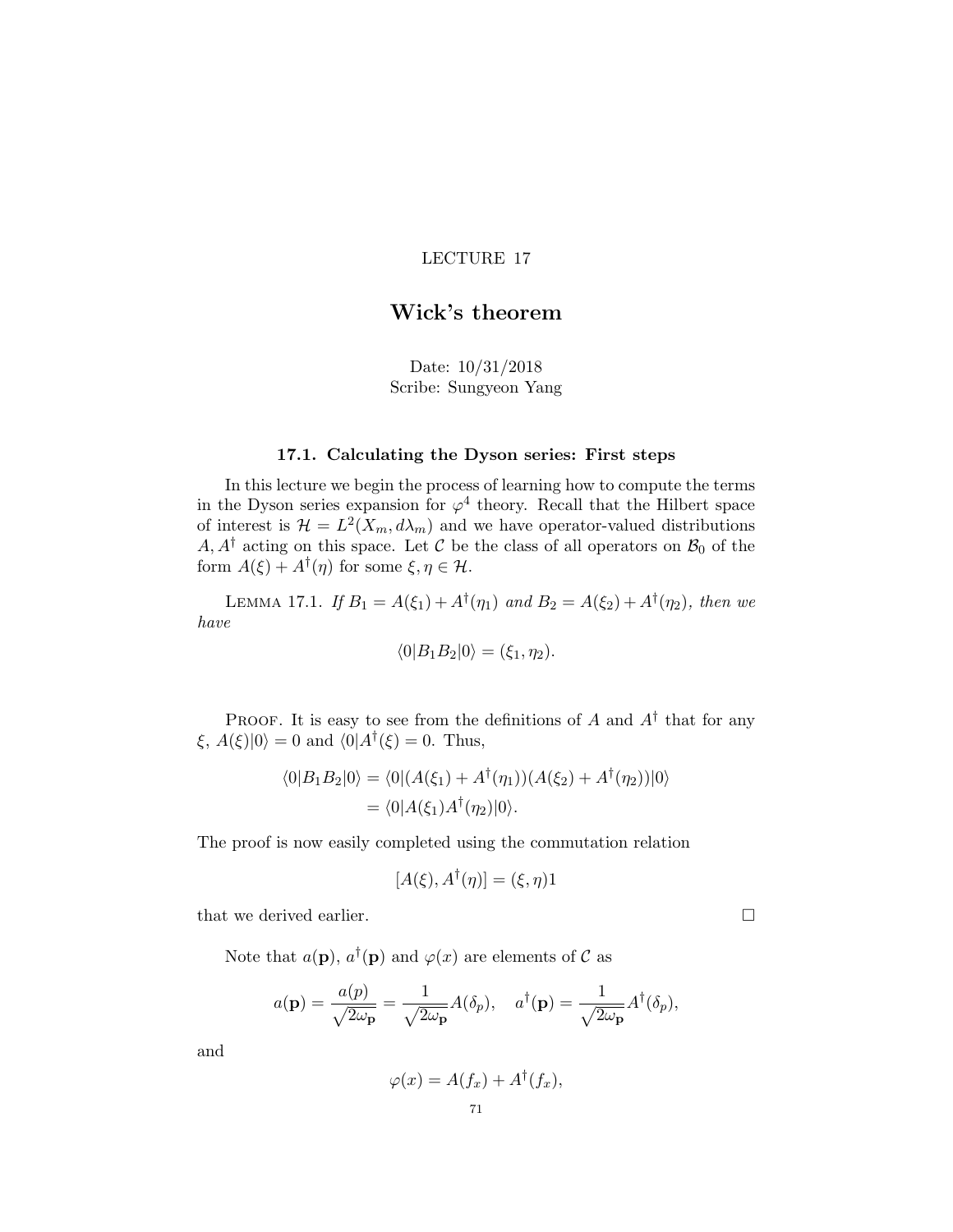where  $f_x = e^{i(x,p)}$ . Here, as usual,  $p = (\omega_p, \mathbf{p})$ . For the last claim, note that

$$
\varphi(x) = \int \frac{d^3 \mathbf{p}}{(2\pi)^3} \frac{1}{\sqrt{2\omega_{\mathbf{p}}}} (e^{-i(x,p)} a(\mathbf{p}) + e^{i(x,p)} a^{\dagger}(\mathbf{p}))
$$
  
= 
$$
\int \frac{d^3 \mathbf{p}}{(2\pi)^3} \frac{1}{2\omega_{\mathbf{p}}}(e^{-i(x,p)} a(p) + e^{i(x,p)} a^{\dagger}(p))
$$
  
= 
$$
\int d\lambda_m(p) (e^{-i(x,p)} a(p) + e^{i(x,p)} a^{\dagger}(p))
$$
  
= 
$$
A(f_x) + A^{\dagger}(f_x).
$$

Consider the amplitude  $\langle 0|a(\mathbf{p}')a^{\dagger}(\mathbf{p})|0\rangle$ . By the commutation relation for  $a(\mathbf{p})$  and  $a^{\dagger}(\mathbf{p}),$ 

$$
a(\mathbf{p}')a^{\dagger}(\mathbf{p}) = a^{\dagger}(\mathbf{p})a(\mathbf{p}') + (2\pi)^3 \delta^{(3)}(\mathbf{p} - \mathbf{p}')1.
$$

On the other hand,  $a(\mathbf{p}') |0\rangle = 0$  and  $\langle 0 | a^{\dagger}(\mathbf{p}) = 0$ . Combining, we get

$$
\langle 0|a(\mathbf{p}')a^{\dagger}(\mathbf{p})|0\rangle = (2\pi)^3 \delta^{(3)}(\mathbf{p}-\mathbf{p}').
$$

We also have

$$
\langle 0|a^{\dagger}(\mathbf{p}')a(\mathbf{p})|0\rangle = 0, \quad \langle 0|a(\mathbf{p}')a(\mathbf{p})|0\rangle = 0, \quad \langle 0|a^{\dagger}(\mathbf{p}')a^{\dagger}(\mathbf{p})|0\rangle = 0.
$$

By Lemma [17.1](#page-74-0) and the observations made following the proof of the lemma, we have

$$
\langle 0|a(\mathbf{p})\varphi(x)|0\rangle = \frac{1}{\sqrt{2\omega_{\mathbf{p}}}}(\delta_{p}, f_{x}) = \frac{1}{\sqrt{2\omega_{\mathbf{p}}}}e^{i(x,p)},
$$

$$
\langle 0|\varphi(x)a^{\dagger}(\mathbf{p})|0\rangle = \frac{1}{\sqrt{2\omega_{\mathbf{p}}}}(f_{x}, \delta_{p}) = \frac{1}{\sqrt{2\omega_{\mathbf{p}}}}e^{-i(x,p)}.
$$

We will need these computations later.

## 17.2. Wick's theorem

Let us now introduce the main tool for computing the terms in Dyson's expansion in QFT. If  $k$  is an even number, and pairing  $l$  of  $k$  is a permutation  $(l_1, l'_1, l_2, l'_2, \ldots, l_{k/2}, l'_{k/2})$  of  $(1, 2, \ldots, k)$  such that  $l_j < l'_j$  for all j. The following result is known as Wick's theorem.

THEOREM 17.1. If  $B_1, \ldots, B_k \in \mathcal{C}$ , then we have

$$
\langle 0|B_1B_2\cdots B_k|0\rangle = \sum_{\text{pairings }l} \left( \prod_{j=1}^{k/2} \langle 0|B_{l_j}B_{l'_j}|0\rangle \right)
$$

for k even, and  $\langle 0|B_1B_2\cdots B_k|0\rangle = 0$  for k odd.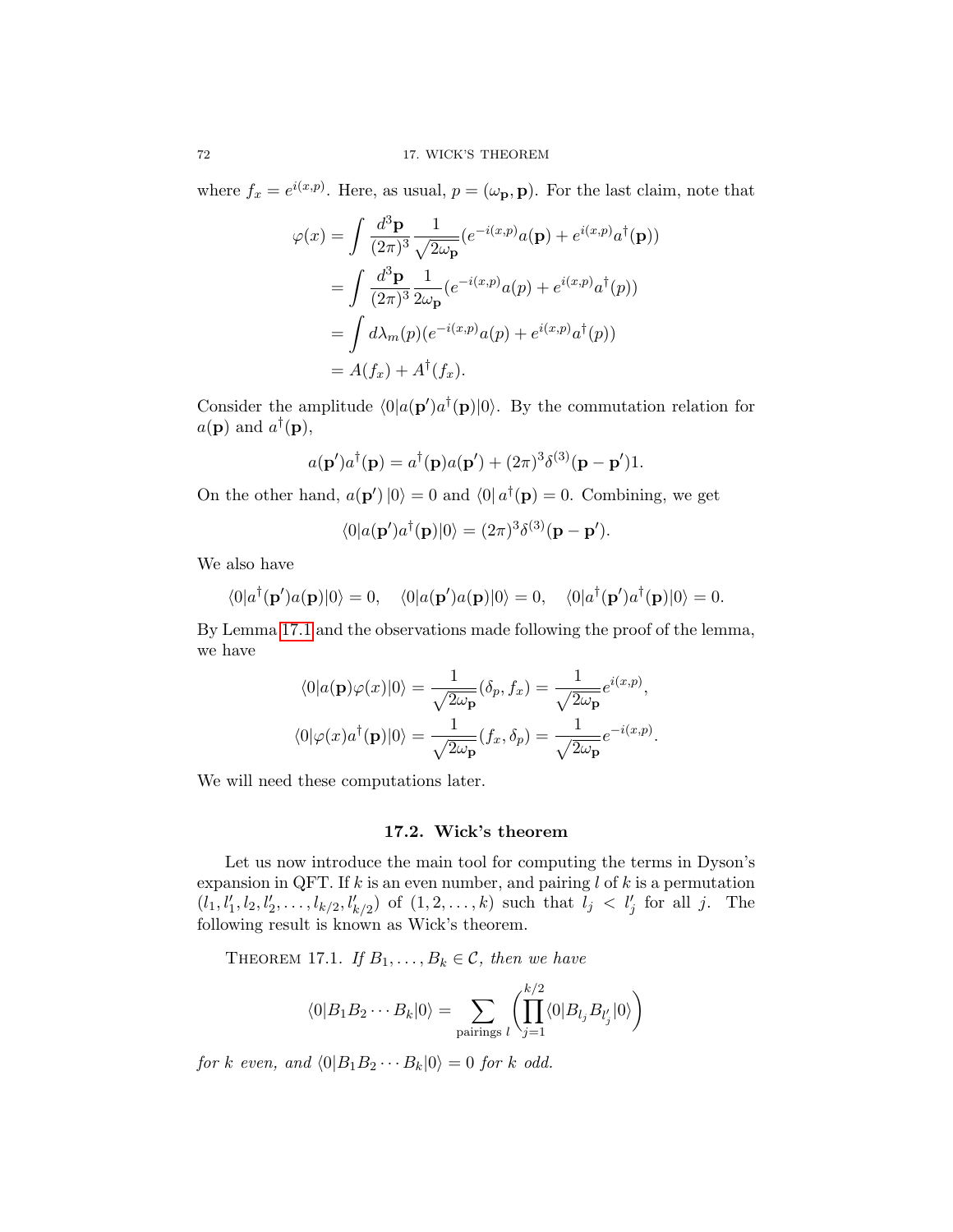PROOF. We prove the theorem by induction on k. Let  $B_i = A(\xi_i)$  +  $A^{\dagger}(\eta_j)$ . Then,

$$
\langle 0|B_1\cdots B_{k-1}B_k|0\rangle = \langle 0|B_1\cdots B_{k-1}(A(\xi_k) + A^{\dagger}(\eta_k))|0\rangle
$$
  
= 
$$
\langle 0|B_1\cdots B_{k-1}A^{\dagger}(\eta_k)|0\rangle,
$$

since  $A(\xi_k)|0\rangle = 0$ . Since  $[A^{\dagger}(\xi), A^{\dagger}(\eta)] = 0$  for any  $\xi$  and  $\eta$ , Lemma [17.1](#page-74-0) gives

$$
[B_{k-1}, A^{\dagger}(\eta_k)] = [A(\xi_{k-1}), A^{\dagger}(\eta_k)] = (\xi_{k-1}, \eta_k)1.
$$

Thus,

$$
\langle 0|B_1\cdots B_{k-1}A^{\dagger}(\eta_k)|0\rangle = \langle 0|B_1\cdots B_{k-2}A^{\dagger}(\eta_k)B_{k-1}|0\rangle
$$
  
+ 
$$
(\xi_{k-1}, \eta_k)\langle 0|B_1\cdots B_{k-2}|0\rangle.
$$

We can iterate this step until  $A^{\dagger}(\eta_k)$  moves all the way to the left, which gives zero since  $\langle 0 | A^{\dagger}(\eta_k) = 0$ . After the final step, we get

$$
\langle 0|B_1B_2\cdots B_k|0\rangle = \sum_{j=1}^{k-1} (\xi_j, \eta_k) \langle 0|B_1\cdots \widehat{B}_j\cdots B_{k-1}|0\rangle
$$

where the hatted term is omitted. The induction step is now easily completed by recalling that  $(\xi_j, \eta_k) = \langle 0|B_jB_k|0\rangle$ .

The number of terms in the sum in Wick's theorem is a well-known quantity. It is equal to

$$
(k-1)!! := (k-1)(k-3)\cdots 5\cdot 3\cdot 1.
$$

When applying Wick's theorem, verifying that the total number of terms considered is indeed  $(k-1)$ !! is one way of ensuring that we have not missed out anything.

#### 17.3. Contraction diagrams

Each  $\langle 0|B_jB_k|0\rangle$  in Wick's theorem is called a *contraction* of  $B_j$  and  $B_k$ . The sum in Wick's theorem is convenient to handle using contraction diagrams. Diagramatically, we represent each  $B_i$  by a vertex, with an edge hanging out. Then we tie up each tail with one other, so that there is no untied tail. Each such diagram contributes one term to the sum in Wick's theorem.

Consider, for example, the calculation of  $\langle 0|B_1B_2B_3B_4|0\rangle$ . The vertices with freely hanging edges, and the three diagrams obtained by tying up the edges, are shown in Figure [17.1.](#page-77-0)

When some  $B_i$  occurs as a power  $B_i^k$ , then it is represented as a single vertex with k distinct tails hanging out. Consider  $\langle 0|B_1B_2^2B_3|0\rangle$  for example. There are three diagrams in this calculation, but one is repeated twice. So the pictorial representation shows two diagrams. This is shown in Figure [17.2.](#page-77-1)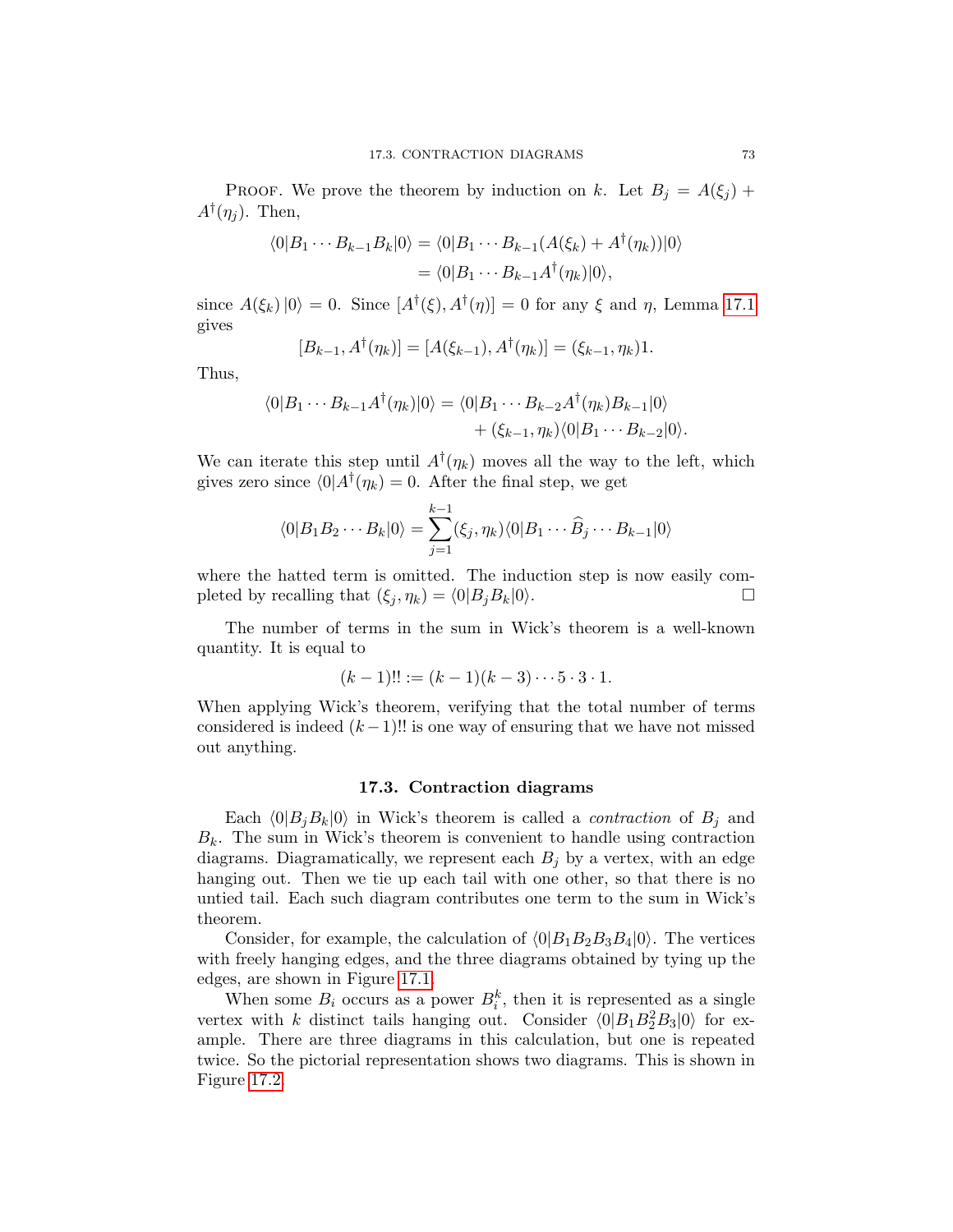74 17. WICK'S THEOREM



<span id="page-77-0"></span>FIGURE 17.1. Diagrams for  $\langle 0|B_1B_2B_3B_4|0\rangle$ . The vertices with freely hanging edges are shown on the left.



<span id="page-77-1"></span>FIGURE 17.2. Diagrams for  $\langle 0|B_1B_2^2B_3|0\rangle$ . The vertices with freely hanging edges are shown on the left. The first diagram is repeated twice because the two edges hanging out from  $B_2$  are distinct.

As a final example, consider  $\langle 0|B_1B_2B_3^4B_4B_5|0\rangle$ . Since there are 8 operators, there should be  $(8 - 1)!! = 105$  diagrams. Fortunately, there are many repeated 'similar' diagrams, which makes it easy to represent them compactly. This is shown in Figure [17.3.](#page-77-2)



<span id="page-77-2"></span>FIGURE 17.3. Diagrams for  $\langle 0|B_1B_2B_3^4B_4B_5|0\rangle$ . For the second case, there are 12 diagrams after fixing two vertices, and 6 ways of choosing the two vertices. There are  $24 + 72 + 9 = 105 = (8 - 1)!!$  diagrams in total.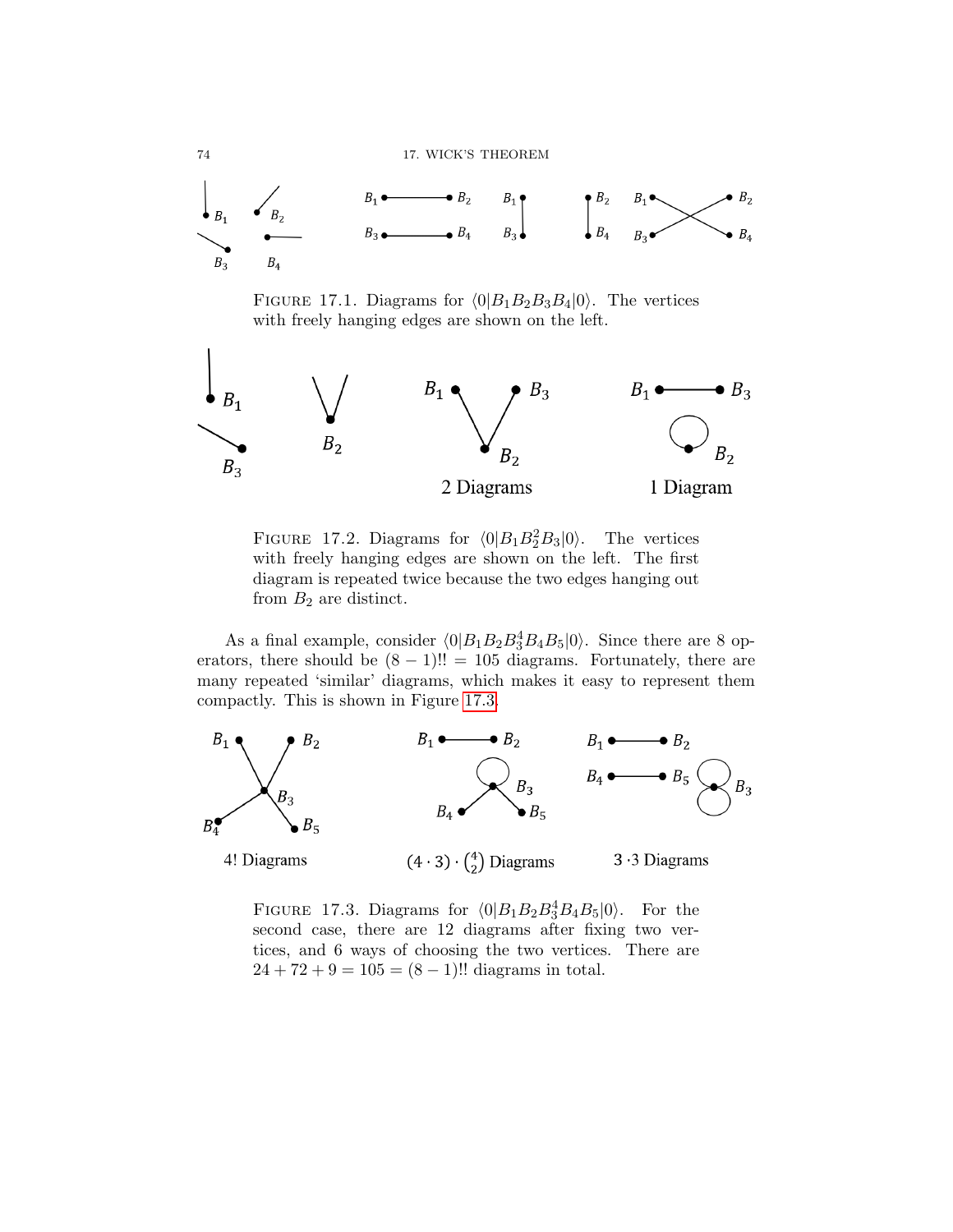# A first-order calculation in  $\varphi^4$  theory

Date: 11/2/2018 Scribe: Jing An

#### 18.1. Contraction diagrams under normal ordering

Last time, we investigated the calculations and diagrams for

<span id="page-78-0"></span>
$$
\langle 0|B_1\cdots B_i^k\cdots B_m|0\rangle. \tag{18.1}
$$

We want to understand what happens if  $B_i^k$  is replaced by  $:B_i^k$ .

<span id="page-78-1"></span>PROPOSITION 18.1. If we replace  $B_i^k$  by : $B_i^k$ : in [\(18.1\)](#page-78-0), then the answer is obtained by deleting all diagrams in the original expansion that have any self-loops at  $B_i$ .

For instance, recall the example  $\langle 0|B_1B_2B_3^4B_4B_5|0\rangle$ , whose diagrams were displayed in Figure [17.3](#page-77-2) in the previous lecture. If we replace  $B_3^4$  by  $:B_3^4$ ; then only the first set of 4! diagrams will survive.

PROOF OF PROPOSITION [18.1](#page-78-1). Since  $B_i \in \mathcal{C}$ , it can be written in the form  $B_i = A(\xi_i) + A^{\dagger}(\eta_i)$  for some  $\xi_i, \eta_i \in \mathcal{H}$ . Let us denote  $B_i^+ := A(\xi_i)$ and  $B_i^- := A^{\dagger}(\eta_i)$  for notational simplicity. Then

$$
B_i^k = (B_i^+ + B_i^-)^k.
$$

Expanding it, we get  $\langle 0|B_1 \cdots B_i^k \cdots B_m |0\rangle = \text{sum of } 2^k$  such quantities. Similarly, because

$$
B_i^k = \sum_{j=0}^k {k \choose j} (B_i^-)^j (B_i^+)^{k-j},
$$

we will again get a set of  $2^k$  terms. Moreover, there is a natural correspondence between these two sets of  $2^k$  terms. We take any such term X on one side and the corresponding  $Y$  on the other side, and write down the diagrams for  $X$  and  $Y$ . Note that each diagram gives a product of contractions. If a contraction for X is of the form  $\langle 0|B_jB_i^+|0\rangle$  for some  $j < i$  or  $\langle 0|B_i^+B_j|0\rangle$ for some  $j > i$ , then it is the same in both diagrams, and likewise for  $B_i^-$ . Moreover,

• Any contraction like  $\langle 0|B_i^+B_i^+|0\rangle$  or  $\langle 0|B_i^-B_i^-|0\rangle$  is the same in both diagrams and actually it is equal to 0, because  $B_i^+|0\rangle = 0$  and  $\langle 0 | B^-_i = 0.$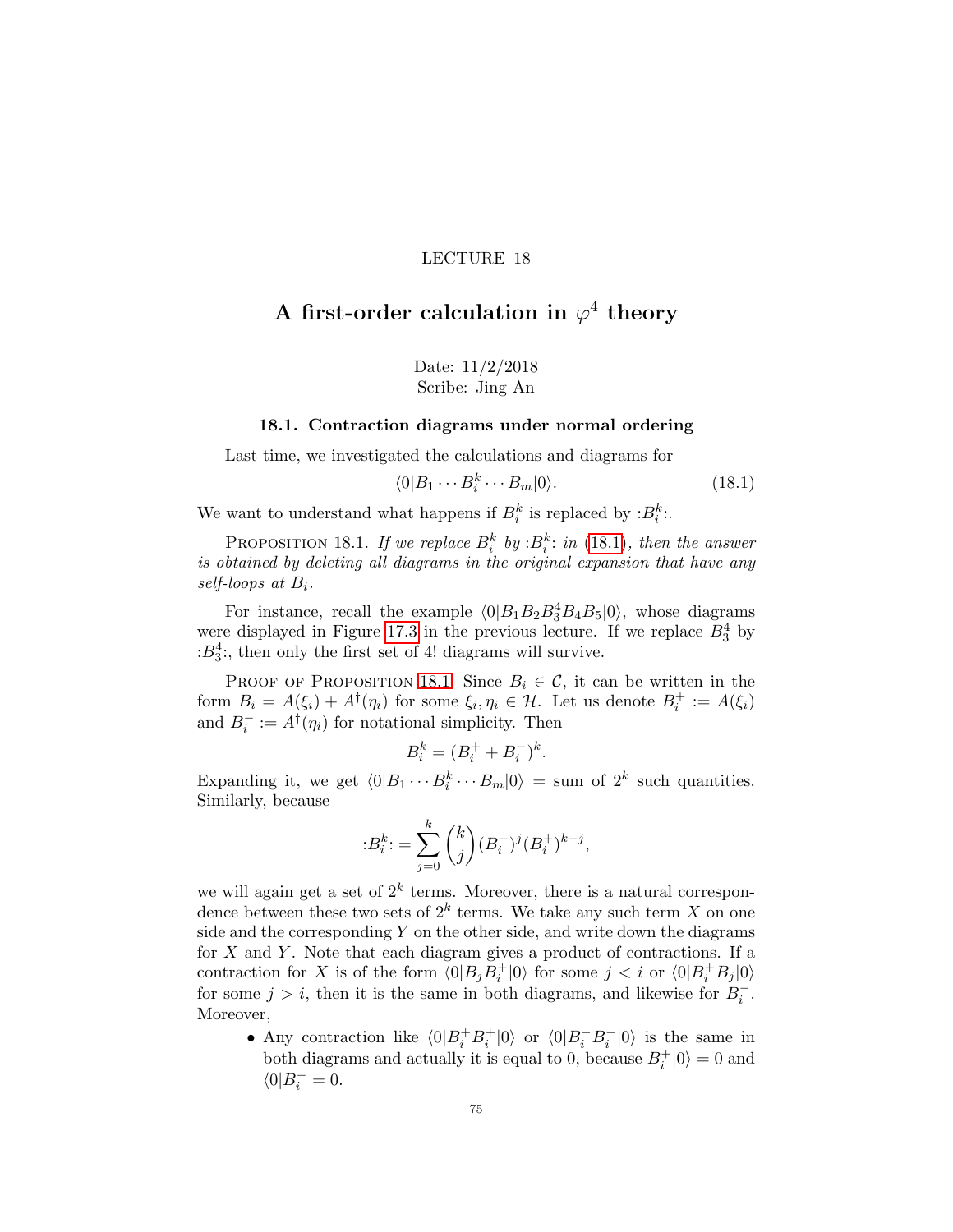- Any contraction like  $\langle 0|B_i^-B_i^+|0\rangle$  is the same in both diagrams and is equal to 0 due to the same reason as above.
- Any contraction like  $\langle 0|B_i^+B_i^-|0\rangle$  (which is nonzero) in a diagram for X has to be replaced by  $\langle 0|B_i^-B_i^+|0\rangle$  (which is 0) in the corresponding diagram for Y.

This shows that the diagram for  $Y$  can be computed by taking the diagram for  $X$  and replacing it by 0 if there exists any contraction like

$$
\langle 0|B^+_i B^+_i|0\rangle, \langle 0|B^-_i B^-_i|0\rangle, \langle 0|B^-_i B^+_i|0\rangle, \; {\rm or} \; \langle 0|B^+_i B^-_i|0\rangle
$$

in the diagram. (The first three above are automatically 0 and the last one, by Wick's ordering, can be replaced by  $\langle 0|B_i^{-}B_i^{+}|0\rangle$ .) But note that such terms arise from terms like  $\langle 0|B_iB_i|0\rangle$  in the original Wick expansion for  $\langle 0|B_1\cdots B_i^k\cdots B_m|0\rangle.$ 

This tells us that if we take the Wick expansion for  $\langle 0|B_1 \cdots B_n^k \cdots B_m|0\rangle$ and remove any diagram that has a contraction of the form  $\langle 0|B_iB_i|0\rangle$ , then we will get the Wick expansion for  $\langle 0|B_1 \cdots B_i^k \cdots B_m|0\rangle$ .

# 18.2. A first-order calculation in  $\varphi^4$  theory

Consider  $\varphi^4$  theory. Suppose we have distinct  $\mathbf{p}_1, \mathbf{p}_2, \mathbf{p}_3, \mathbf{p}_4$ , and we want to compute

<span id="page-79-0"></span>
$$
\langle{{\bf p}}_3,{{\bf p}}_4|S|{{\bf p}}_1,{{\bf p}}_2\rangle
$$

to the first order in perturbation theory. Recall the Dyson series expansion

$$
S = 1 + \sum_{n=1}^{\infty} \frac{(-ig)^n}{n!} \int \cdots \int d^4 x_1 \cdots d^4 x_n \mathcal{T} \left( \frac{1}{4!} \div \varphi(x_1)^4 \cdots \frac{1}{4!} \div \varphi(x_n)^4 \right)
$$
  
=  $1 - \frac{ig}{4!} \int d^4 x \div \varphi(x)^4 \div \mathcal{O}(g^2).$ 

Since  $\mathbf{p}_i$ 's are distinct, we have  $\langle \mathbf{p}_3, \mathbf{p}_4 | \mathbf{p}_1, \mathbf{p}_2 \rangle = 0$ . Therefore,

$$
\langle \mathbf{p}_3, \mathbf{p}_4 | S | \mathbf{p}_1, \mathbf{p}_2 \rangle = -\frac{ig}{4!} \int d^4x \langle \mathbf{p}_3, \mathbf{p}_4 | : \varphi(x)^4 : | \mathbf{p}_1, \mathbf{p}_2 \rangle + \mathcal{O}(g^2).
$$

Note that

$$
\langle \mathbf{p}_3, \mathbf{p}_4 | \colon \varphi(x)^4 : |\mathbf{p}_1, \mathbf{p}_2 \rangle = \langle 0 | a(\mathbf{p}_3) a(\mathbf{p}_4) : \varphi(x)^4 : a^\dagger(\mathbf{p}_1) a^\dagger(\mathbf{p}_2) | 0 \rangle. \tag{18.2}
$$

The set of contraction diagrams for the above quantity consists of 4! diagrams like the one displayed in Figure [18.1.](#page-80-0)

Feynman diagrams are contraction diagrams but without labels and with arrows denoting incoming and outgoing particles. The contraction diagram of Figure [18.1](#page-80-0) becomes the Feynman diagram of Figure [18.2.](#page-80-1) The usual convention for Feynman diagrams is that particles are shown to be coming in from the left and exiting on the right.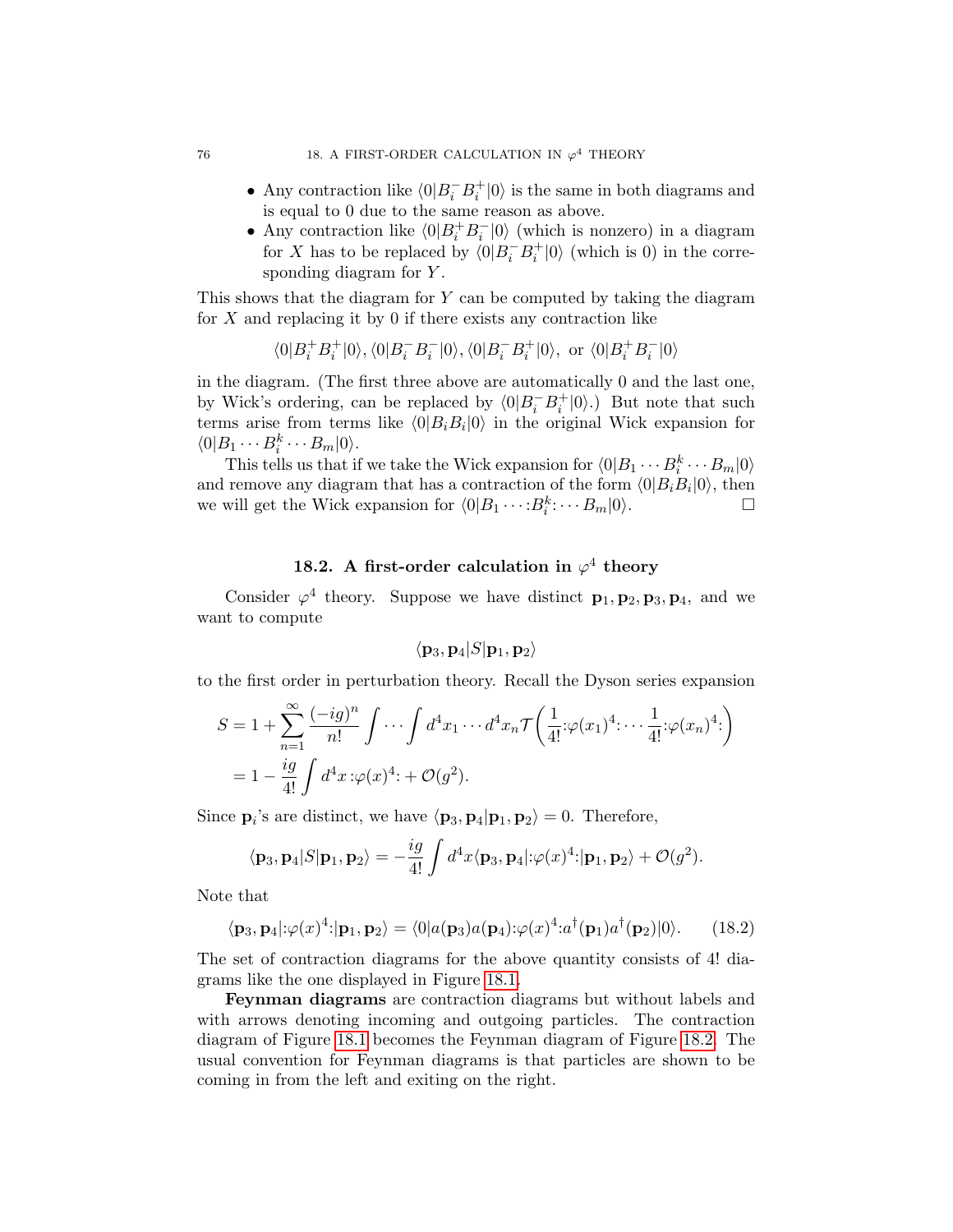

Figure 18.1. The diagrams for [\(18.2\)](#page-79-0) are 4! repetitions of the above diagram.

<span id="page-80-0"></span>

<span id="page-80-1"></span>FIGURE 18.2. An example of a Feynman diagram, corresponding to the contraction diagram of Figure [18.1.](#page-80-0) Note that incoming particles enter from the left and exit on the right.

Now recall that for any  $\mathbf{p} \in \mathbb{R}^3$ , p denotes the vector  $(\omega_{\mathbf{p}}, \mathbf{p}) \in X_m$ . Any contraction diagram of the type shown in Figure [18.1](#page-80-0) contributes

$$
\langle 0|a(\mathbf{p}_3)\varphi(x)|0\rangle\langle 0|a(\mathbf{p}_4)\varphi(x)|0\rangle\langle 0|\varphi(x)a^{\dagger}(\mathbf{p}_1)|0\rangle\langle 0|\varphi(x)a^{\dagger}(\mathbf{p}_2)|0\rangle
$$
  
= 
$$
\frac{e^{i(x,p_3+p_4-p_1-p_2)}}{\sqrt{16\omega_{\mathbf{p}_1}\omega_{\mathbf{p}_2}\omega_{\mathbf{p}_3}\omega_{\mathbf{p}_4}}}.
$$

Multiplying the above by 4! and integrating over  $x$ , we get

<span id="page-80-2"></span>
$$
\langle \mathbf{p}_3, \mathbf{p}_4 | S | \mathbf{p}_1, \mathbf{p}_2 \rangle = -ig \int d^4x \frac{e^{i(x, p_3 + p_4 - p_1 - p_2)}}{\sqrt{16\omega_{\mathbf{p}_1}\omega_{\mathbf{p}_2}\omega_{\mathbf{p}_3}\omega_{\mathbf{p}_4}}} + \mathcal{O}(g^2)
$$

$$
= \frac{-ig(2\pi)^4 \delta^{(4)}(p_3 + p_4 - p_1 - p_2)}{\sqrt{16\omega_{\mathbf{p}_1}\omega_{\mathbf{p}_2}\omega_{\mathbf{p}_3}\omega_{\mathbf{p}_4}}} + \mathcal{O}(g^2). \tag{18.3}
$$

What does [\(18.3\)](#page-80-2) mean? Like in the Born approximation, we can conclude that (up to first order) the probability distribution of  $(p_3, p_4)$ , given that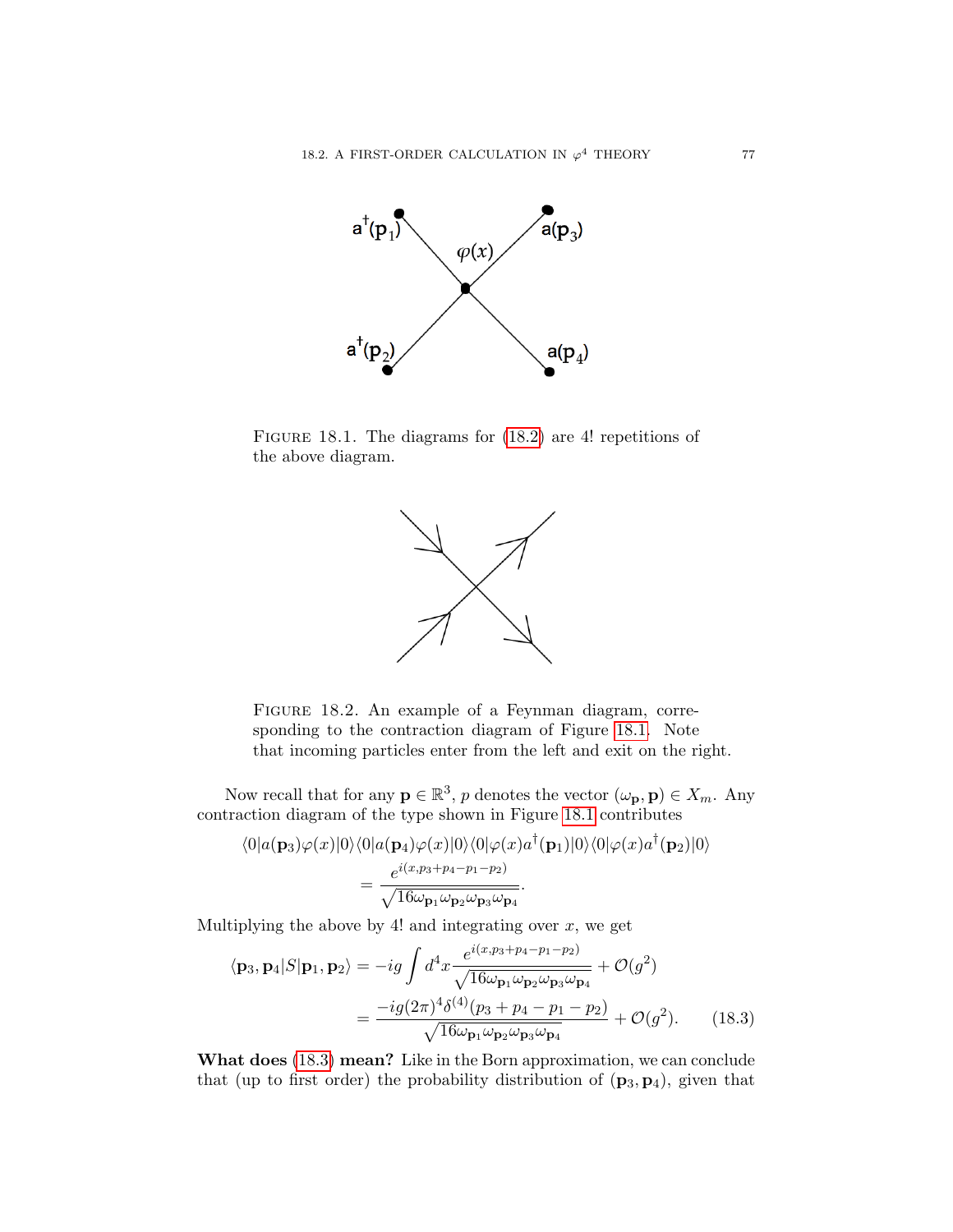the scattering has resulted in two outgoing particles, is supported on the manifold

$$
\{(\mathbf{p}_3, \mathbf{p}_4) : p_3 + p_4 = p_1 + p_2\}
$$

Note that this is a manifold in  $\mathbb{R}^6$  described by 4 constraints. Therefore we expect this to be a 2D manifold. You can define a notion of 'Lebesgue measure' on this manifold as the limit of a sequence of measures with densities proportional to

$$
\exp\left(-\frac{\|p_3+p_4-p_1-p_2\|^2}{\varepsilon}\right)
$$

as  $\varepsilon \to 0$ , where the multiplicative factor is taken in such a way as to give a nontrivial limit. The scattering amplitude implies that the conditional p.d.f. of  $(\mathbf{p}_3, \mathbf{p}_4)$  with respect to this 'Lebesgue measure' on the manifold is proportional to

$$
\frac{1}{\omega_{\mathbf{p}_3}\omega_{\mathbf{p}_4}}.
$$

The constraint  $p_3^0 + p_4^0 = p_1^0 + p_2^0$  shows that the manifold is bounded. Since the above density is also bounded, we can conclude that the density is integrable on the manifold and gives a legitimate probability measure.

The above reasoning can be made completely rigorous by replacing the improper incoming state  $|\mathbf{p}_1, \mathbf{p}_2\rangle$  by a proper state which approximates it (for example, a Gaussian density), and then taking a sequence of approximations converging to the improper state.

Note that if we are in the non-relativistic limit, where  $|\mathbf{p}_1| \ll m$  and  $|\mathbf{p}_2| \ll m$ , the constraint  $p_3^0 + p_4^0 = p_1^0 + p_2^0$  approximately says

$$
\frac{\mathbf{p}_3^2}{2m} + \frac{\mathbf{p}_4^2}{2m} = \frac{\mathbf{p}_1^2}{2m} + \frac{\mathbf{p}_2^2}{2m},
$$

which is conservation of classical kinetic energy.

### 18.3. Words of caution

One should be aware of two things about the above calculation. Both have been mentioned before but are worth repeating here. First, the calculation is not rigorous because we do not know how to rigorously define  $\varphi^4$ theory, or justify the Dyson expansion for this theory. However, if we ignore these two (severe) problems, the rest of the calculation can be easily made fully rigorous.

The second thing to be aware of is that  $\varphi^4$  theory does not describe any known particle. It is purely a hypothetical theory that exhibits many of the complexities of quantum field theories that describe real particles, and is therefore useful for introducing various tools and techniques.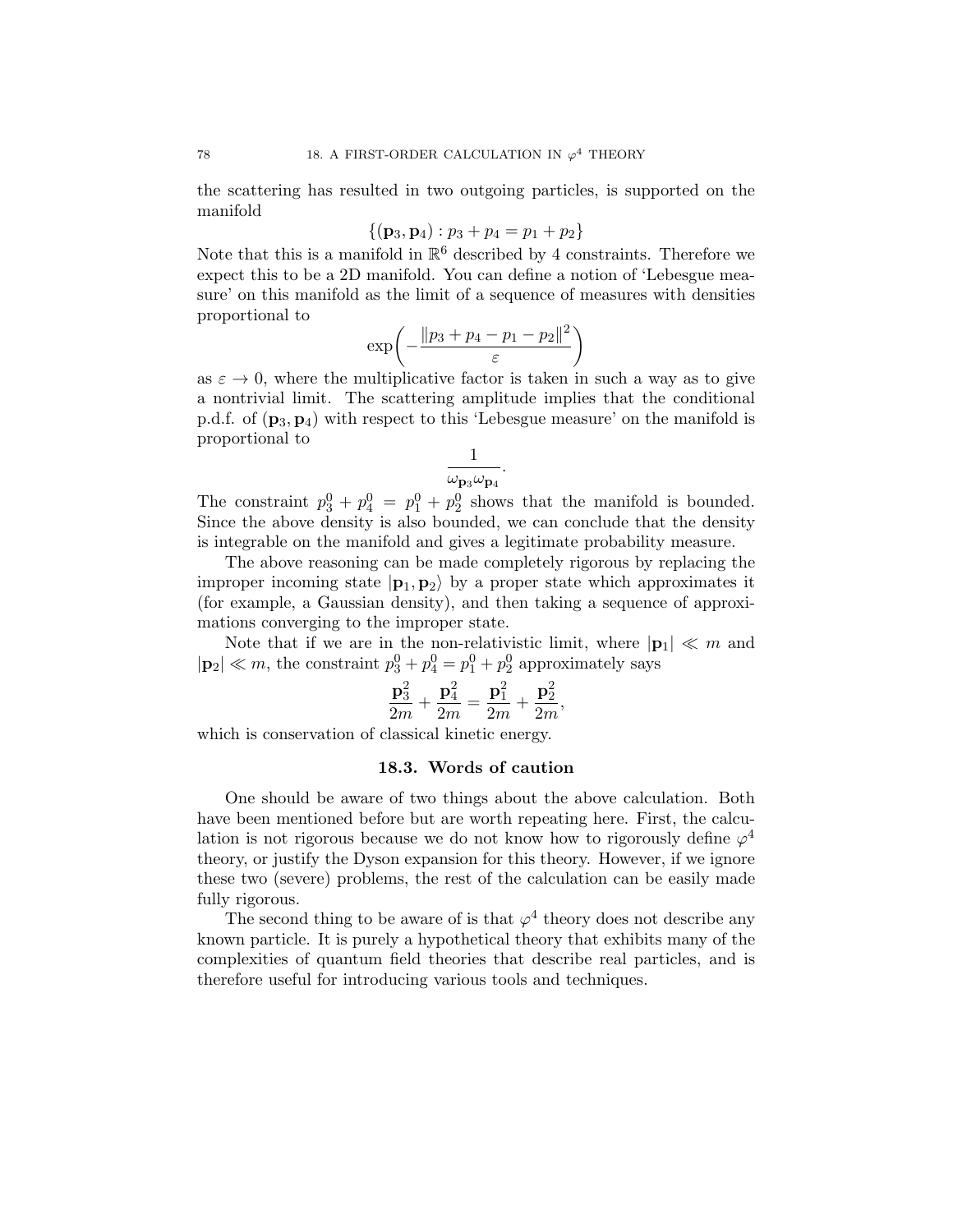# The Feynman propagator

Date: 11/5/2018 Scribe: Jimmy He

# 19.1. Towards a second order calculation in  $\varphi^4$  theory

<span id="page-82-0"></span>Continuing in the setting of the previous lecture, we will now calculate the second order term in the perturbative expansion for

$$
\langle\mathbf{p}_3,\mathbf{p}_4|S|\mathbf{p}_1,\mathbf{p}_2\rangle\,
$$

that is, the term

$$
\frac{(-ig)^2}{2!} \iint d^4x_1 d^4x_2 \langle 0|a(\mathbf{p}_3)a(\mathbf{p}_4) \mathcal{T}(\mathbf{p}(x_1)^4 \mathbf{p}(x_2)^4 \mathbf{p}(x_1) a^\dagger(\mathbf{p}_1) a^\dagger(\mathbf{p}_2)|0 \rangle.
$$

From the theory we developed for Feynman diagrams, we know that we have to first put down vertices corresponding to each  $\mathbf{p}_i$  and  $x_i$ , with 1 and 4 tails respectively, and we have to tie up all tails so that there are no untied tails. Moreover, Wick ordering stipulates that there cannot be self-loops at the  $x_i$ 's. It is not hard to check that the only surviving Feynman diagrams are of the types shown in Figure [19.1.](#page-82-0)



Figure 19.1. All Feynman diagrams appearing in the second order computation for  $\varphi^4$  theory belong to one of the two types displayed above.

There are  $2 \times (4 \times 3) \times (4 \times 3) \times 2$  diagrams of the first type shown in Figure [19.1,](#page-82-0) where the first 2 occurs because  $x_1$  and  $x_2$  can be switched, the  $4 \times 3$  factors occur because we have to choose which tails of  $x_1$  and  $x_2$ should be tied to the incoming and outgoing momenta, and the last 2 occurs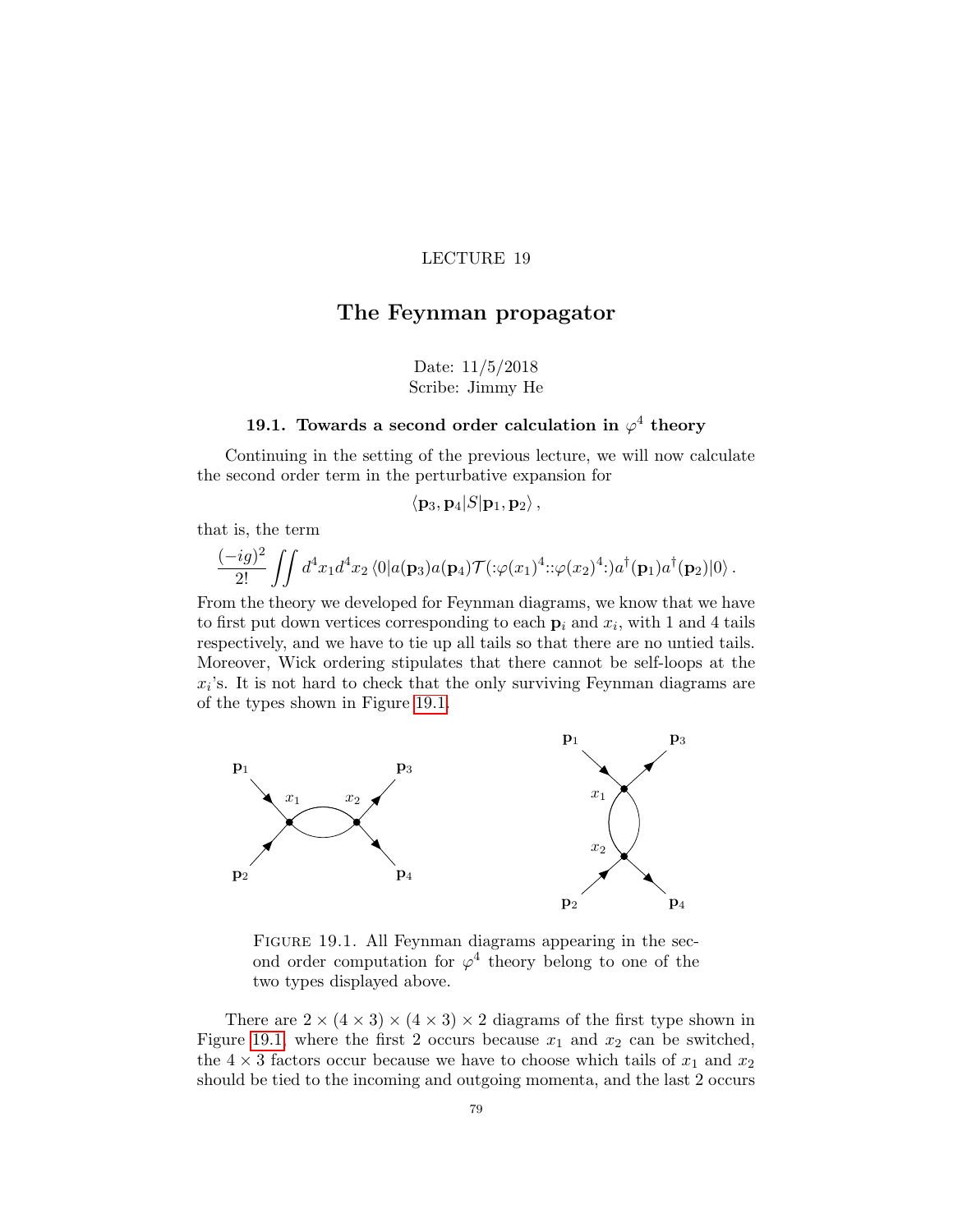because we have decide how to tie the remaining tails of  $x_1$  and  $x_2$  to each other. Similarly, there are  $2 \times (4 \times 3) \times (4 \times 3) \times 2 \times 2$  diagrams of the second type, where the extra factor of 2 comes from being able to switch  $p_3$  and p4. These are called one-loop diagrams because there is only one loop.

Let us analyze the first diagram. This corresponds to the following product of contractions:

$$
\langle 0|\varphi(x_1)a^{\dagger}(\mathbf{p}_1)|0\rangle \langle 0|\varphi(x_1)a^{\dagger}(\mathbf{p}_2)|0\rangle
$$

$$
\cdot (\langle 0|\mathcal{T}\varphi(x_1)\varphi(x_2))|0\rangle)^2 \langle 0|a(\mathbf{p}_3)\varphi(x_2))|0\rangle \langle 0|a(\mathbf{p}_4)\varphi(x_2))|0\rangle.
$$

We already know how to compute all but one of the terms in the above product, because we know that

$$
\langle 0|a(\mathbf{p})\varphi(x)|0\rangle = \frac{1}{\sqrt{2\omega_{\mathbf{p}}}}e^{i(x,p)},
$$
  

$$
\langle 0|\varphi(x)a^{\dagger}(\mathbf{p})|0\rangle = \frac{1}{\sqrt{2\omega_{\mathbf{p}}}}e^{-i(x,p)}.
$$
 (19.1)

<span id="page-83-1"></span>We will now see how to compute  $\langle 0|\mathcal{T}\varphi(x_1)\varphi(x_2)\rangle|0\rangle$ .

### 19.2. The Feynman propagator

DEFINITION 19.1. The Feynman propagator is a tempered distribution on  $\mathbb{R}^{1,3}$  formally defined as

<span id="page-83-0"></span>
$$
\Delta_F(x) = i \int \frac{d^3 \mathbf{p}}{(2\pi)^3 2\omega_{\mathbf{p}}} e^{-i|t|\omega_{\mathbf{p}} + i\mathbf{p}\cdot\mathbf{x}}
$$
(19.2)

where  $x = (t, \mathbf{x})$  and  $\omega_{\mathbf{p}} = \sqrt{\mathbf{p}^2 + m^2}$ .

Note that  $\Delta_F(-x) = \Delta_F(x)$  because when we replace x by  $-x$  in the integral, |t| is unchanged and  $\mathbf{p} \cdot \mathbf{x}$  becomes  $-\mathbf{p} \cdot \mathbf{x}$ , but we can do a change of variable  $\mathbf{p} \mapsto -\mathbf{p}$  to retrieve the original form.

PROPOSITION 19.1. For any  $x_1, x_2 \in \mathbb{R}^{1,3}$ ,  $\langle 0|\mathcal{T}\varphi(x_1)\varphi(x_2)|0\rangle = -i\Delta_F(x_1-x_2).$ 

PROOF. Suppose that  $x_1 = (t_1, \mathbf{x}_1)$  and  $x_2 = (t_2, \mathbf{x}_2)$  with  $t_1 \ge t_2$ . Then  $\langle 0|\mathcal{T}\varphi(x_1)\varphi(x_2)|0\rangle = \langle 0|\varphi(x_1)\varphi(x_2)|0\rangle.$ 

Recall that  $\varphi(x) = A(f_x) + A^{\dagger}(f_x)$  where  $f_x = e^{i(x,p)}$ . Thus by Lemma [17.1,](#page-74-0)

$$
\langle 0|\varphi(x_1)\varphi(x_2)|0\rangle = (f_{x_1}, f_{x_2}) = \int d\lambda_m(p) f_{x_1}(p)^* f_{x_2}(p)
$$

$$
= \int d\lambda_m(p) e^{i(x_2 - x_1, p)}
$$

$$
= \int \frac{d^3 \mathbf{p}}{(2\pi)^3} \frac{1}{2\omega_{\mathbf{p}}} e^{i(x_2 - x_1, p)} = -i\Delta_F(x_1 - x_2).
$$

A similar derivation works if  $t_1 < t_2$ .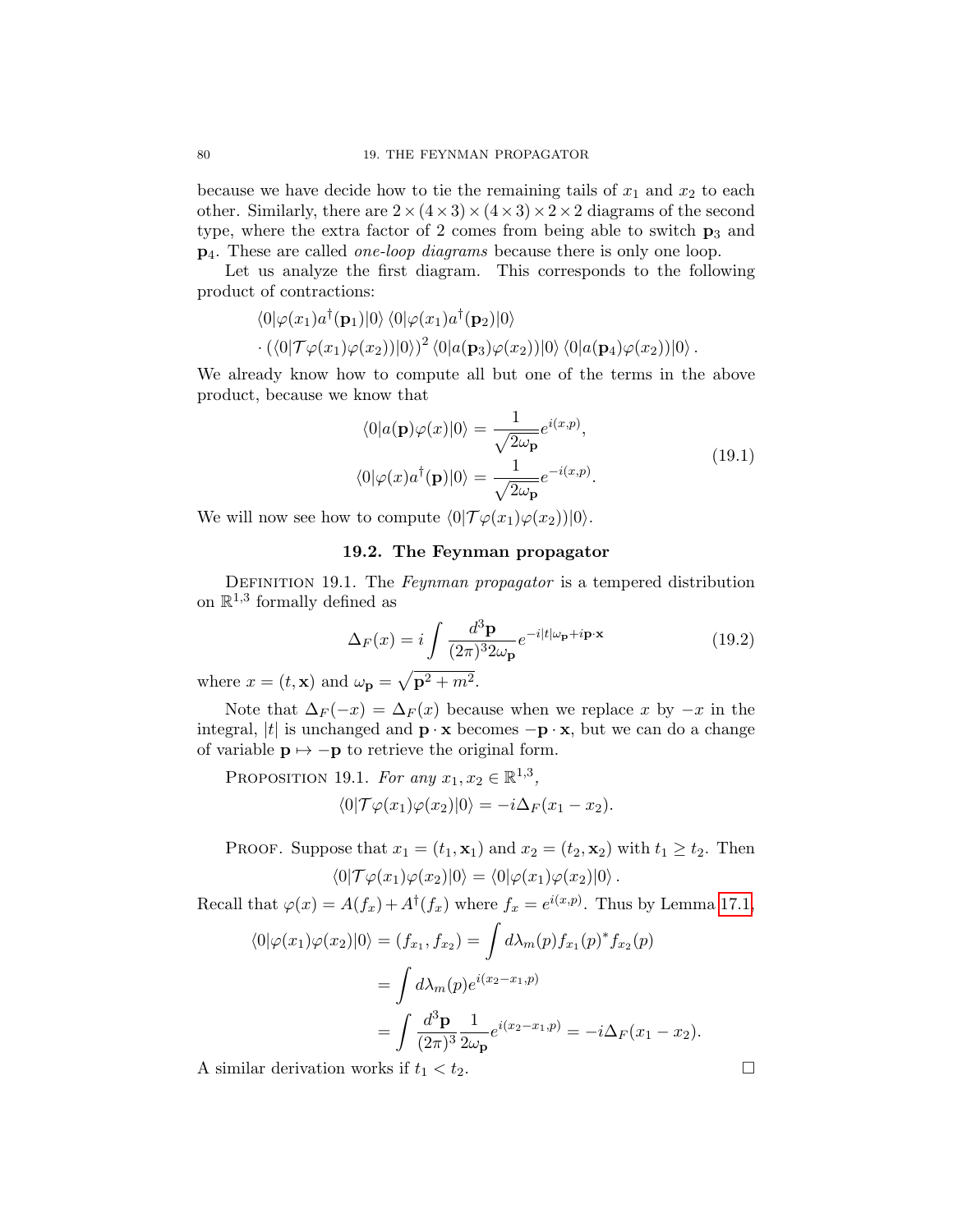#### 19.3. An alternative expression for the Feynman propagator

The form of the Feynman propagator given in [\(19.2\)](#page-83-0) is hard to work with, because of the presence of  $\omega_{\mathbf{p}}$  in the denominator and in the exponent. Fortunately, it has a much friendlier form.

<span id="page-84-0"></span>Lemma 19.1. As a tempered distribution,

$$
\Delta_F(x) = \lim_{\varepsilon \to 0^+} \int_{\mathbb{R}^{1,3}} \frac{d^4 p}{(2\pi)^4} \frac{e^{-i(x,p)}}{-p^2 + m^2 - i\varepsilon}
$$

PROOF. Let  $x = (t, \mathbf{x})$  and let  $p = (p^0, \mathbf{p})$ . We first integrate the right side in  $p^0$ . Recall  $p^2 = (p^0)^2 - \mathbf{p}^2$ . So we want to compute:

$$
\int_{-\infty}^{\infty} \frac{dp^0}{2\pi} \frac{e^{-itp^0}}{-(p^0)^2 + \mathbf{p}^2 + m^2 - i\varepsilon}
$$

Let's write  $z = p^0$  and  $f(z) = -z^2 + \mathbf{p}^2 + m^2 - i\varepsilon$ , so that we have to compute

$$
\int_{-\infty}^{\infty} \frac{dz}{2\pi} \frac{e^{-itz}}{f(z)}.
$$

We will calculate this integral using contour integration. For that, it is important to understand the behavior of the quadratic polynomial  $f$  near its roots. If  $\varepsilon = 0$ , the roots of f are  $\pm \omega_p$ . For  $\varepsilon > 0$ , the roots are  $\pm \omega_{p,\varepsilon}$ , where  $\omega_{\mathbf{p},\varepsilon}$  is slightly below  $\omega_{\mathbf{p}}$  in the complex plane, and  $-\omega_{\mathbf{p},\varepsilon}$  is slightly above  $-\omega_{\mathbf{p}}$ .



FIGURE 19.2. Contours for  $t \geq 0$  and  $t < 0$ .

Suppose that  $t \geq 0$ . Then we take a contour going from  $-R$  to R along the real axis and then back to  $-R$  along a semicircle below the real axis (the left side of Figure [19.3\)](#page-84-0). Since  $t \geq 0$ , we can show that the contribution of the semicircular part approaches 0 as  $R \to \infty$ . If  $t < 0$ , we take the flipped contour going above the real axis (the right side of Figure [19.3\)](#page-84-0). There is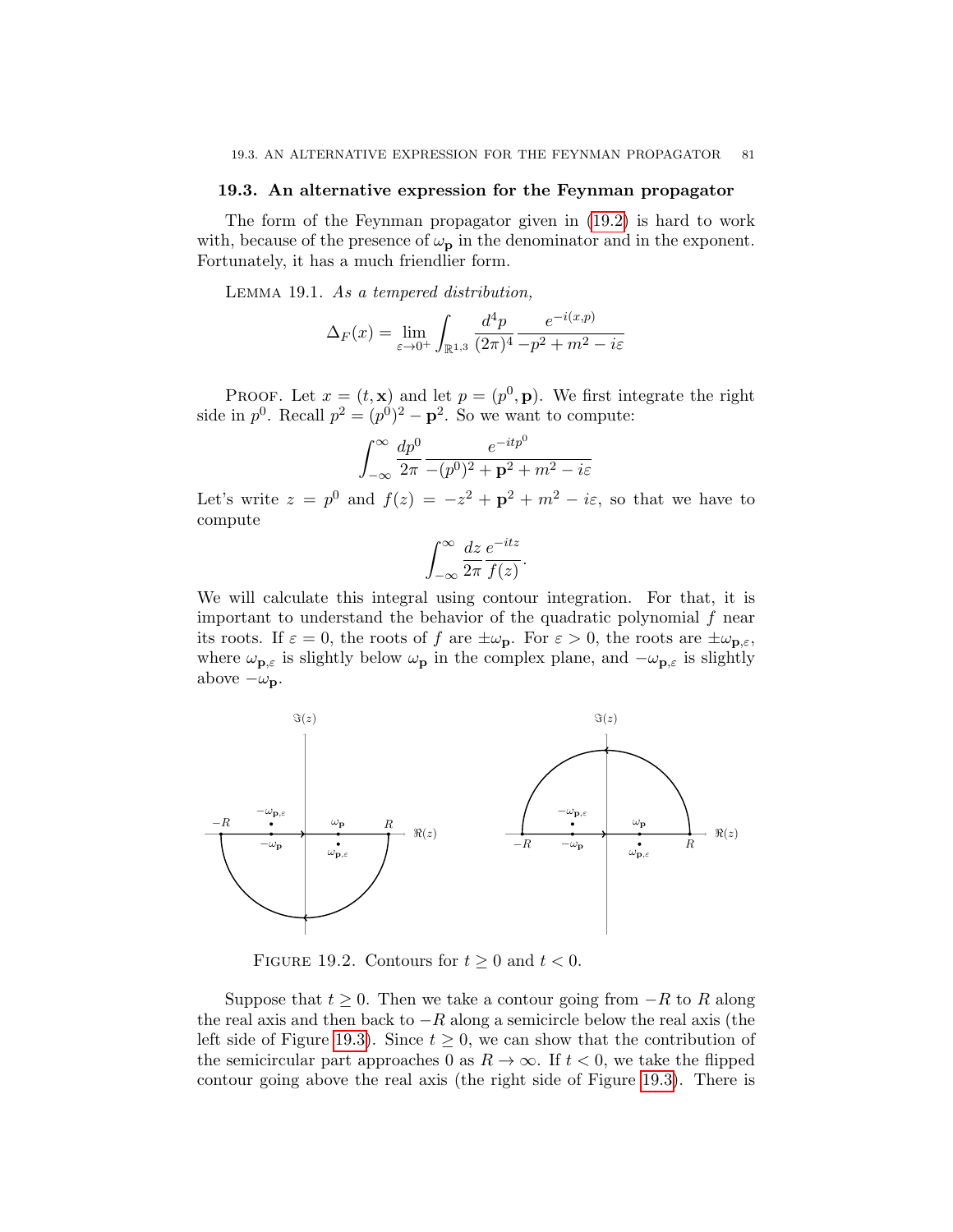only one pole that we have to consider for each case, and the residues for the two poles are

$$
-\frac{e^{-it\omega_{\mathbf{p},\varepsilon}}}{2\omega_{\mathbf{p},\varepsilon}} \quad \text{at } \omega_{\mathbf{p},\varepsilon}, \qquad \qquad \frac{e^{it\omega_{\mathbf{p},\varepsilon}}}{2\omega_{\mathbf{p},\varepsilon}} \quad \text{at } -\omega_{\mathbf{p},\varepsilon}.
$$

So using Cauchy's theorem gives

$$
\int_{-\infty}^{\infty} \frac{dz}{2\pi} \frac{e^{-itz}}{f(z)} = \begin{cases} i(2\omega_{\mathbf{p},\varepsilon})^{-1} e^{-it\omega_{\mathbf{p},\varepsilon}} & \text{if } t \ge 0, \\ i(2\omega_{\mathbf{p},\varepsilon})^{-1} e^{it\omega_{\mathbf{p},\varepsilon}} & \text{if } t < 0. \end{cases}
$$

This completes the proof.  $\hfill \square$ 

# 19.4. Putting it all together

Using Lemma [19.1,](#page-84-0) we get

$$
\langle 0|\mathcal{T}\varphi(x_1)\varphi(x_2)|0\rangle^2 = (-i\Delta_F(x_1 - x_2))^2
$$
  
= 
$$
-\lim_{\varepsilon \to 0^+} \iint \frac{d^4p d^4p'}{(2\pi)^8} \frac{e^{-i(x_1 - x_2, p+p')}}{(-p^2 + m^2 - i\varepsilon)(-p'^2 + m^2 - i\varepsilon)}
$$

Putting this together with [\(19.1\)](#page-83-1), we obtain

$$
\langle 0|\varphi(x_1)a^{\dagger}(\mathbf{p}_1)|0\rangle \langle 0|\varphi(x_1)a^{\dagger}(\mathbf{p}_2)|0\rangle \n\cdot (\langle 0|\mathcal{T}\varphi(x_1)\varphi(x_2))|0\rangle)^2 \langle 0|a(\mathbf{p}_3)\varphi(x_2))|0\rangle \langle 0|a(\mathbf{p}_4)\varphi(x_2))|0\rangle \n= \frac{-1}{\sqrt{16\omega_{\mathbf{p}_1}\omega_{\mathbf{p}_2}\omega_{\mathbf{p}_3}\omega_{\mathbf{p}_4}} \n\cdot \lim_{\varepsilon \to 0^+} \iint \frac{d^4p d^4p'}{(2\pi)^8} \frac{e^{i(x_2, p_3 + p_4 + p + p')}e^{-i(x_1, p_1 + p_2 + p + p')}}{(-p^2 + m^2 - i\varepsilon)(-p'^2 + m^2 - i\varepsilon)}.
$$

We will continue from here in the next lecture.

.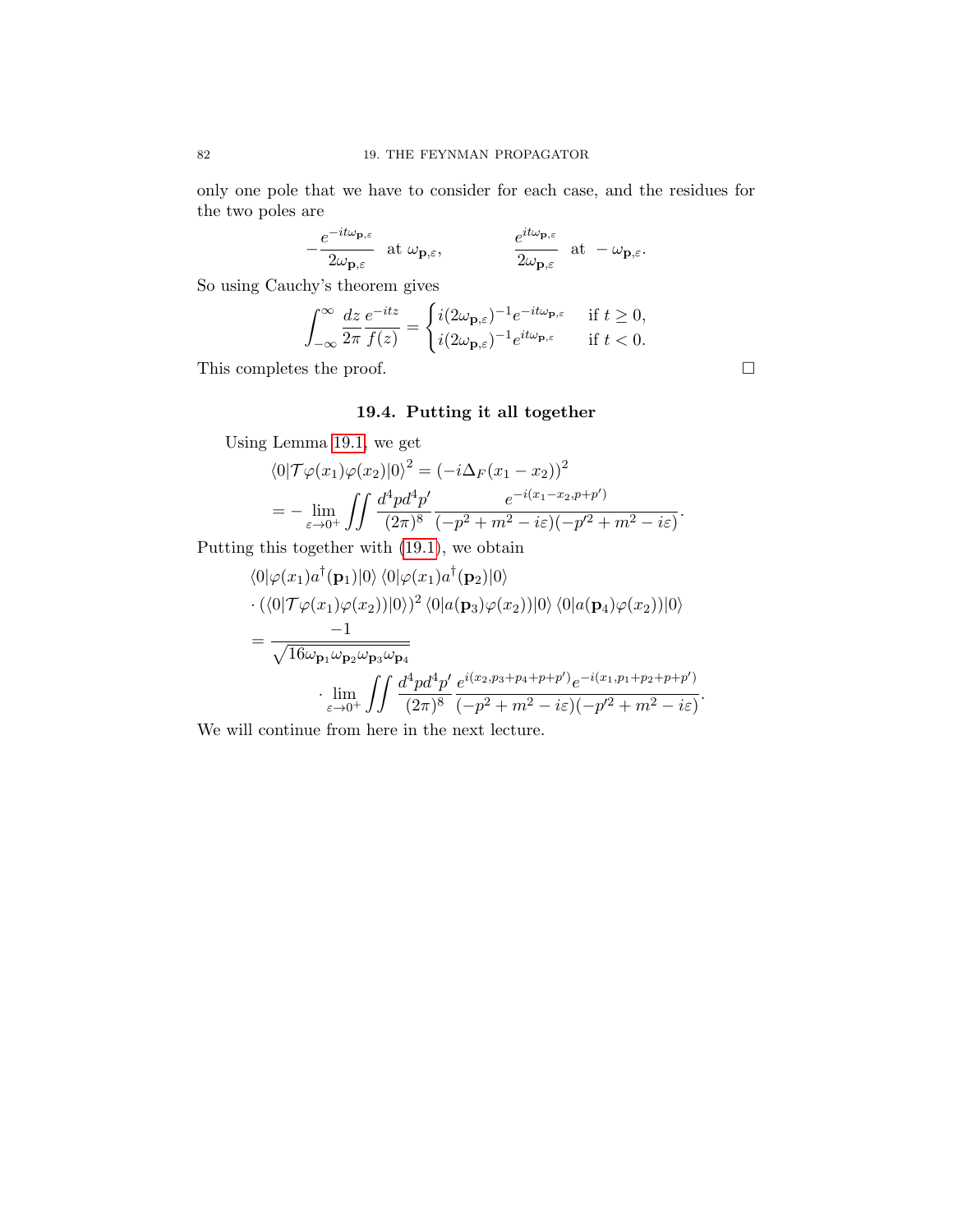# The problem of infinities

# Date: 11/7/2018 Scribe: Sohom Bhattacharya

# 20.1. Completing the second order calculation in  $\varphi^4$  theory

Let us continue from where we stopped in the previous lecture. Recall that we were trying to calculate the second order term in the perturbative expansion for a scattering amplitude in  $\varphi^4$  theory, and we ended up with a term containing the integral

$$
\lim_{\varepsilon \to 0^+} \int \int \frac{d^4 p d^4 p'}{(2\pi)^8} \frac{e^{i(x_2, p_3 + p_4 + p + p')} e^{-i(x_1, p_1 + p_2 + p + p')}}{(-p^2 + m^2 - i\varepsilon)(-(p')^2 + m^2 - i\varepsilon)}.
$$

To get the second order term in the Dyson series, we have to integrate this with respect to  $x_1$  and  $x_2$ . Note that

$$
\iint d^4x_1 d^4x_2 e^{i(x_2, p_3 + p_4 + p + p') - i(x_1, p_1 + p_2 + p + p')}
$$
  
=  $(2\pi)^8 \delta^{(4)}(p_3 + p_4 + p + p') \delta^{(4)}(p_1 + p_2 + p + p').$ 

Recall the identity

$$
\int_{-\infty}^{\infty} \delta(x-z)\delta(y-z)\xi(z)dz = \delta(x-y)\xi(x),
$$

which holds true in higher dimensions also. Using this identity, and exchanging integrals and limits at will, we get

$$
\lim_{\varepsilon \to 0+} \iiint d^4 x_1 d^4 x_2 \int \frac{d^4 p}{(2\pi)^4} \frac{d^4 p'}{(2\pi)^4} \frac{e^{i(x_2, p_3 + p_4 + p + p') - i(x_1, p_1 + p_2 + p + p')}}{(-p^2 + m^2 - i\varepsilon)(-p'^2 + m^2 - i\varepsilon)}
$$
\n
$$
= \lim_{\varepsilon \to 0+} \iint d^4 p d^4 p' \frac{\delta^{(4)}(p_3 + p_4 + p + p') \delta^{(4)}(p_1 + p_2 + p + p')}{(-p^2 + m^2 - i\varepsilon)(-p'^2 + m^2 - i\varepsilon)}
$$
\n
$$
= \lim_{\varepsilon \to 0+} \int d^4 p \frac{\delta^{(4)}(p_3 + p_4 - p_1 - p_2)}{(-p^2 + m^2 - i\varepsilon)(-(-p_1 - p_2 - p)^2 + m^2 - i\varepsilon)},
$$
\nish finally by a change of variable  $p_1, p_2$  yields

which finally by a change of variable  $p \mapsto -p$  yields

$$
\lim_{\varepsilon \to 0+} \int d^4p \frac{\delta^{(4)}(p_3 + p_4 - p_1 - p_2)}{(-p^2 + m^2 - i\varepsilon)(-(p_1 + p_2 - p)^2 + m^2 - i\varepsilon)}.
$$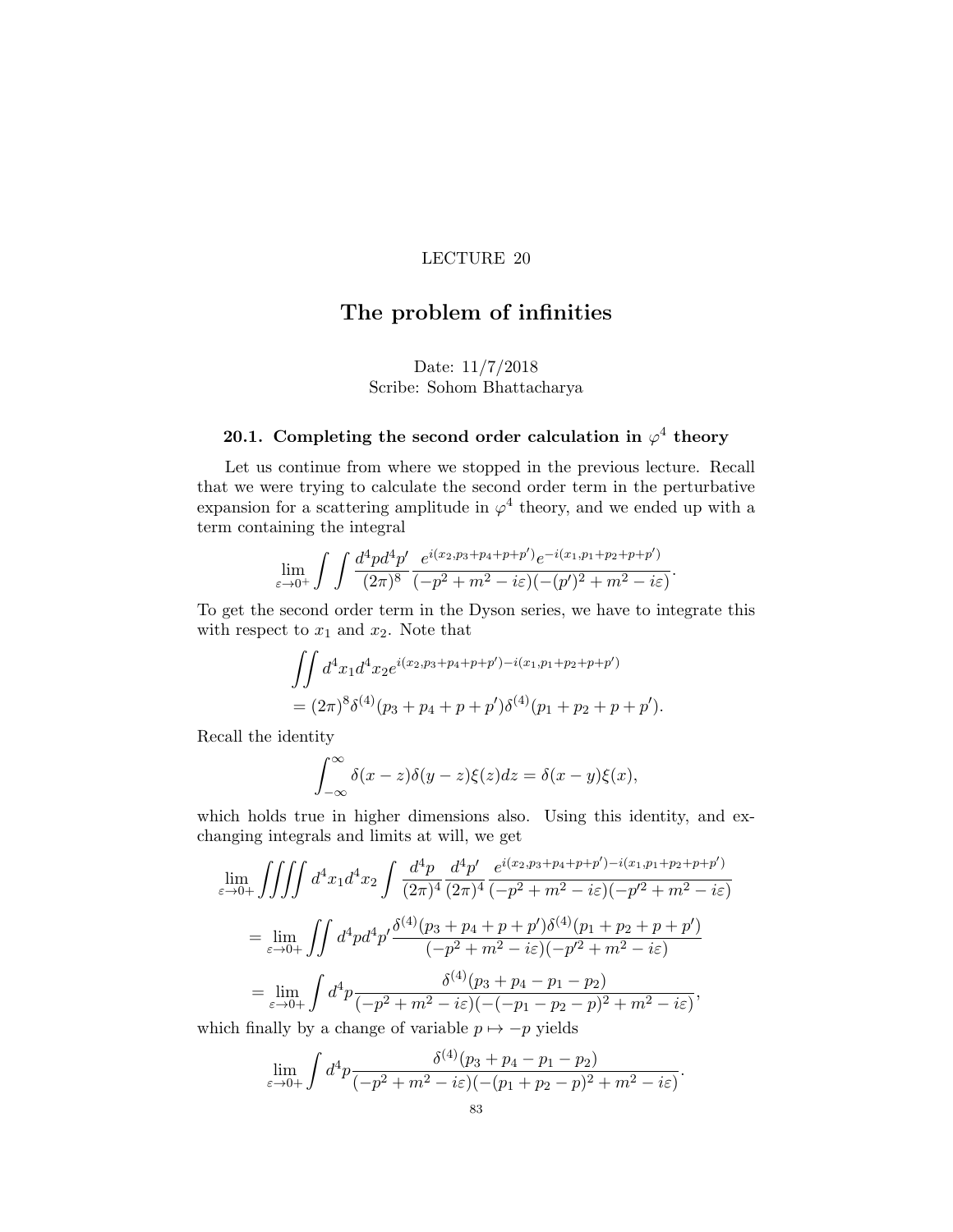Now let

$$
M_1 = \lim_{\varepsilon \to 0+} \int \frac{d^4p}{(2\pi)^4} \frac{1}{(-p^2 + m^2 - i\varepsilon)(-(p_1 + p_2 - p)^2 + m^2 - i\varepsilon)},
$$

which is just the previous expression but without the Dirac delta, and divided by  $(2\pi)^4$ . Recalling the discussion from the previous lecture and the first-order computation we did before, we now see that

$$
\langle \mathbf{p}_3, \mathbf{p}_4 | S | \mathbf{p}_1, \mathbf{p}_2 \rangle
$$
  
=  $(g - ig^2 M + \mathcal{O}(g^3)) \frac{-i(2\pi)^4 \delta^{(4)}(p_3 + p_4 - p_1 - p_2)}{\sqrt{16\omega_{\mathbf{p}_1}\omega_{\mathbf{p}_2}\omega_{\mathbf{p}_3}\omega_{\mathbf{p}_4}}},$  (20.1)

where  $M$  is the sum of several terms like  $M_1$ , multiplied by some appropriate combinatorial factor. (It is not hard to argue that the  $\delta^{(4)}$  and the  $\omega$ 's would occur in every term of the perturbative expansion just as they did in the first and second terms, which allows us to bring the  $\mathcal{O}(g^3)$  term inside the bracket.)

The big issue with the integral defining  $M_1$  is that the integrand decays like  $||p||^{-4}$  as  $||p|| \to \infty$  and this makes the integral divergent. This is the simplest instance of the 'problem of infinities' in quantum field theory.

#### <span id="page-87-0"></span>20.2. The idea of renormalization

<span id="page-87-1"></span>The quantity we are interested in is  $g - ig^2 M$ . The theory gives M as a divergent integral. However, experiment gives  $M$  as a finite quantity (strictly speaking, not in  $\varphi^4$  theory, but in models that represent real phenomena). Therefore, obviously there is something wrong with the theory. The optimistic viewpoint is that the theory is approximately correct, which means that the integral which diverged must be replaced with an integral which converges by multiplying the integrand by a cutoff function, which is given by nature but unknown to us. For example, in our context, this means that M should be replaced by something like

$$
\widetilde{M} = \lim_{\varepsilon \to 0+} \int \frac{d^4 p}{(2\pi)^4} \frac{\theta(\mathbf{p})}{(-p^2 + m^2 - i\varepsilon)(-(p_1 + p_2 - p)^2 + m^2 - i\varepsilon)} + \text{other similar terms},
$$

where  $\theta(\mathbf{p})$  is a function that always takes values between 0 and 1, satisfies  $\theta(\mathbf{p}) = 1$  when  $|\mathbf{p}| \leq R$  for some large R, and decays fast enough in the region  $|\mathbf{p}| > R$  so that the integral converges. Further, we assume that g is so small that we can effectively treat  $M$  as a large but fixed value while working out the perturbative expansion in  $g$ . Thus, terms like  $\mathcal{O}(g^k)$  may implicitly contain powers of quantities like  $M$ .

The problem is that we do not know the cutoff function  $\theta$  that is provided by nature. This hurdle is overcome as follows, which is the main idea in renormalization. Suppose that we can observe the value of  $\widetilde{M}$  for certain values  $\mathbf{p}_1^*$ ,  $\mathbf{p}_2^*$ ,  $\mathbf{p}_3^*$ ,  $\mathbf{p}_4^*$  of the incoming and outgoing momenta. For example,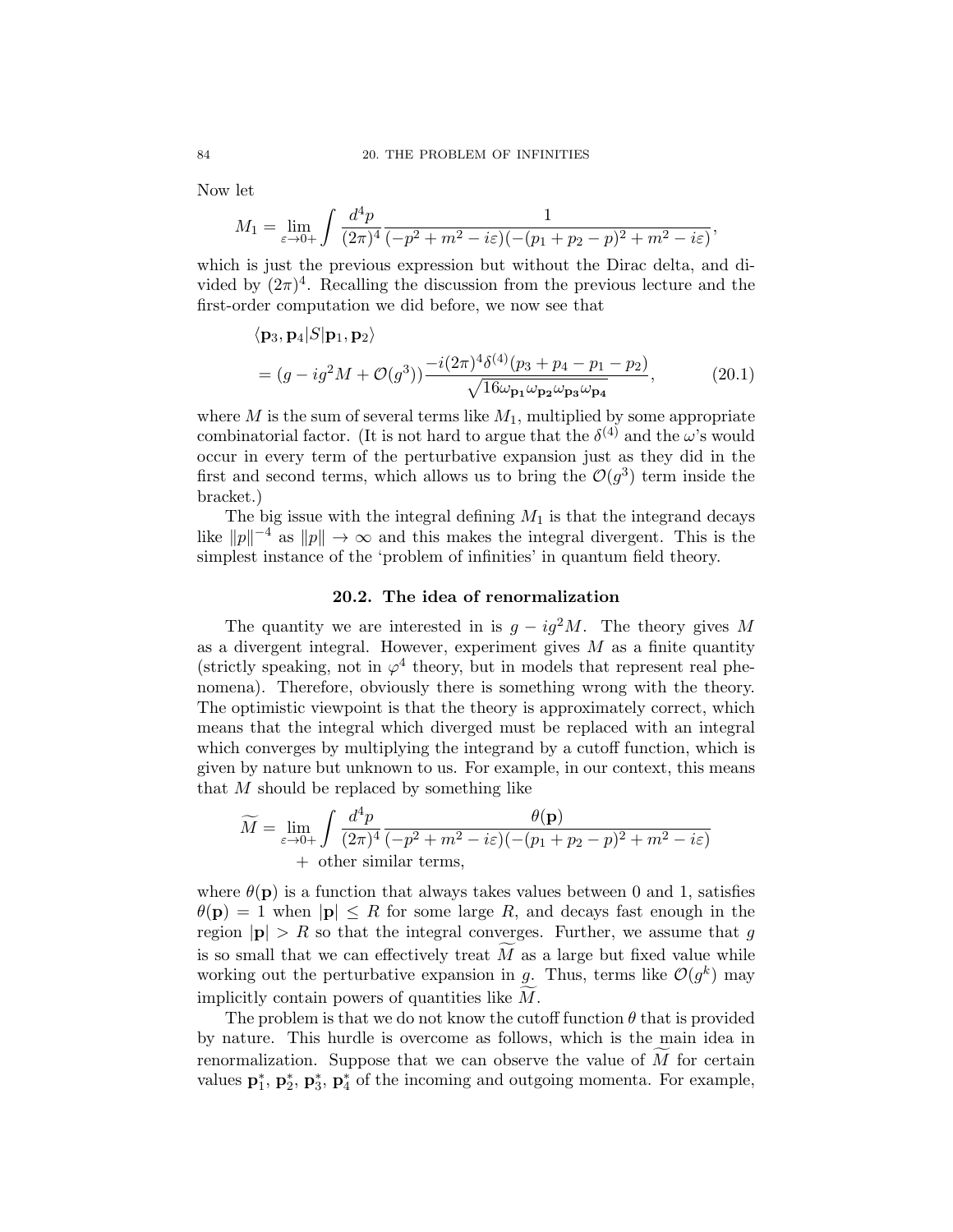they may all be close to  $(m, 0, 0, 0)$ , which is the non-relativistic scenario realized in a laboratory experiment. Call this value  $\widetilde{M}^*$ . Then the theory will allow you to calculate M for any  $p_1$ ,  $p_2$ ,  $p_3$ ,  $p_4$ , even if you do not know the cutoff function or the coupling constant, through a process called renormalization. This is roughly described as follows, for the problem that we are discussing.

For the laboratory values  $\mathbf{p}_1^*, \mathbf{p}_2^*, \mathbf{p}_3^*, \mathbf{p}_4^*$ , suppose that the true observed amplitude is

$$
A_* \frac{-i(2\pi)^4 \delta^{(4)}(p_3^*+p_4^*-p_1^*-p_2^*)}{\sqrt{16\omega_{\mathbf{p}_1^*}\omega_{\mathbf{p}_2^*}\omega_{\mathbf{p}_3^*}\omega_{\mathbf{p}_4^*}}}.
$$

(Here we assume that  $p_3^* + p_4^* - p_1^* - p_2^* = 0$ , so that  $A_*$  can be measured.) Then by  $(20.1)$ ,

<span id="page-88-0"></span>
$$
A_* = g - ig^2 \widetilde{M}^* + \mathcal{O}(g^3),\tag{20.2}
$$

where  $\widetilde{M}^*$  is the value of  $\widetilde{M}$  in the laboratory setting. Also, for our given p1, p2, p3, p4,

$$
\langle \mathbf{p}_3, \mathbf{p}_4 | S | \mathbf{p}_1, \mathbf{p}_2 \rangle = A \frac{-i(2\pi)^4 \delta^{(4)}(p_3 + p_4 - p_1 - p_2)}{\sqrt{16\omega_{\mathbf{p}_1}\omega_{\mathbf{p}_2}\omega_{\mathbf{p}_3}\omega_{\mathbf{p}_4}}},
$$

where

<span id="page-88-3"></span>
$$
A = g - ig^2 \widetilde{M} + \mathcal{O}(g^3). \tag{20.3}
$$

The quantity A is our main object of interest, which we cannot evaluate if we do not know the cutoff function  $\theta$ . We will now argue that in fact we can approximately evaluate A even if do not know  $\theta$ , purely using the amplitude  $A_*$  observed in the laboratory. To see this, first note that by  $(20.2)$ ,

$$
g = A_* + ig^2 \widetilde{M}^* + \mathcal{O}(g^3). \tag{20.4}
$$

Next, note that since  $A_* = \mathcal{O}(g)$ , squaring the equation [\(20.2\)](#page-88-0) we obtain

<span id="page-88-4"></span><span id="page-88-2"></span><span id="page-88-1"></span>
$$
g^2 = A_*^2 + \mathcal{O}(g^3). \tag{20.5}
$$

Substituting the values of g and  $g^2$  from [\(20.4\)](#page-88-1) and [\(20.5\)](#page-88-2) into [\(20.3\)](#page-88-3), we get

$$
A = A_* + ig^2 \widetilde{M}^* - ig^2 \widetilde{M} + \mathcal{O}(g^3)
$$
  
=  $A_* - i A_*^2 (\widetilde{M} - \widetilde{M}^*) + \mathcal{O}(g^3)$ . (20.6)

It turns out that if the cutoff function  $\theta$  satisfies  $\theta(\mathbf{p}) \in [0,1]$  for all p,  $\theta(\mathbf{p}) = 1$  for  $|\mathbf{p}| \leq R$ , and decays fast enough the region  $|\mathbf{p}| > R$ , then the limit

$$
L := \lim_{R \to \infty} (\widetilde{M} - \widetilde{M}^*)
$$

exists and is finite, irrespective of how  $\theta$  varies with R, as long as it satisfies the above constraints. (We will prove this in the next couple of lectures.) We can then substitute L for  $\widetilde{M} - \widetilde{M}^*$  in [\(20.6\)](#page-88-4) to get an approximate value of A in terms of  $A_*$ , with  $\mathcal{O}(g^3)$  error. This is the key idea in perturbative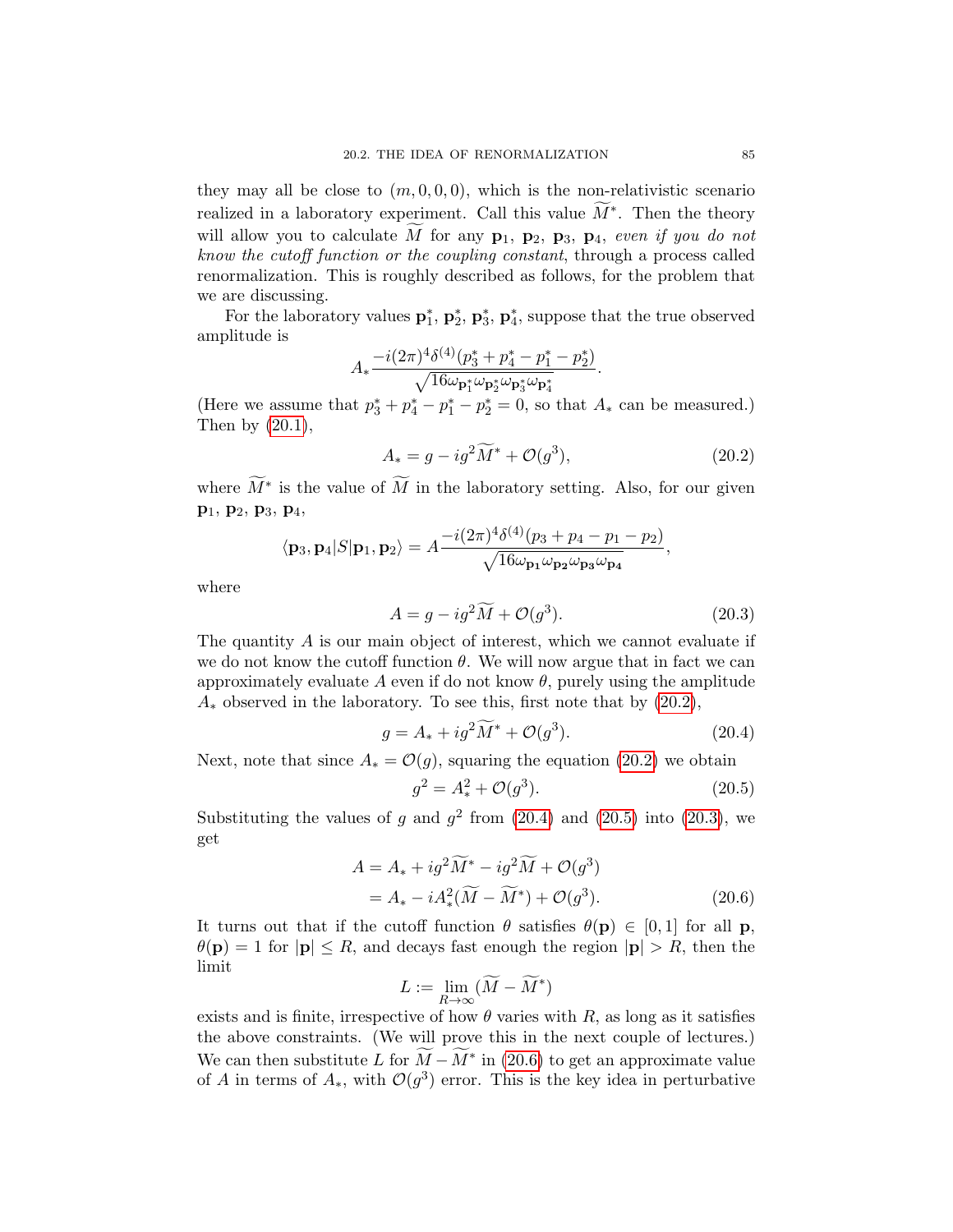renormalization, which becomes harder to manage for higher orders of perturbation theory. If, however, it can be done for all orders, the theory is called 'perturbatively renormalizable'.

Note that the above calculation was slightly complicated because we wanted to get an approximation for A solely in terms of  $A_*$ , and not using any information about  $\theta$  or g. If we know  $g$ , then the problem becomes easier, because we can simply approximate  $\widetilde{M}$  by  $L + \widetilde{M}^*$  in [\(20.3\)](#page-88-3).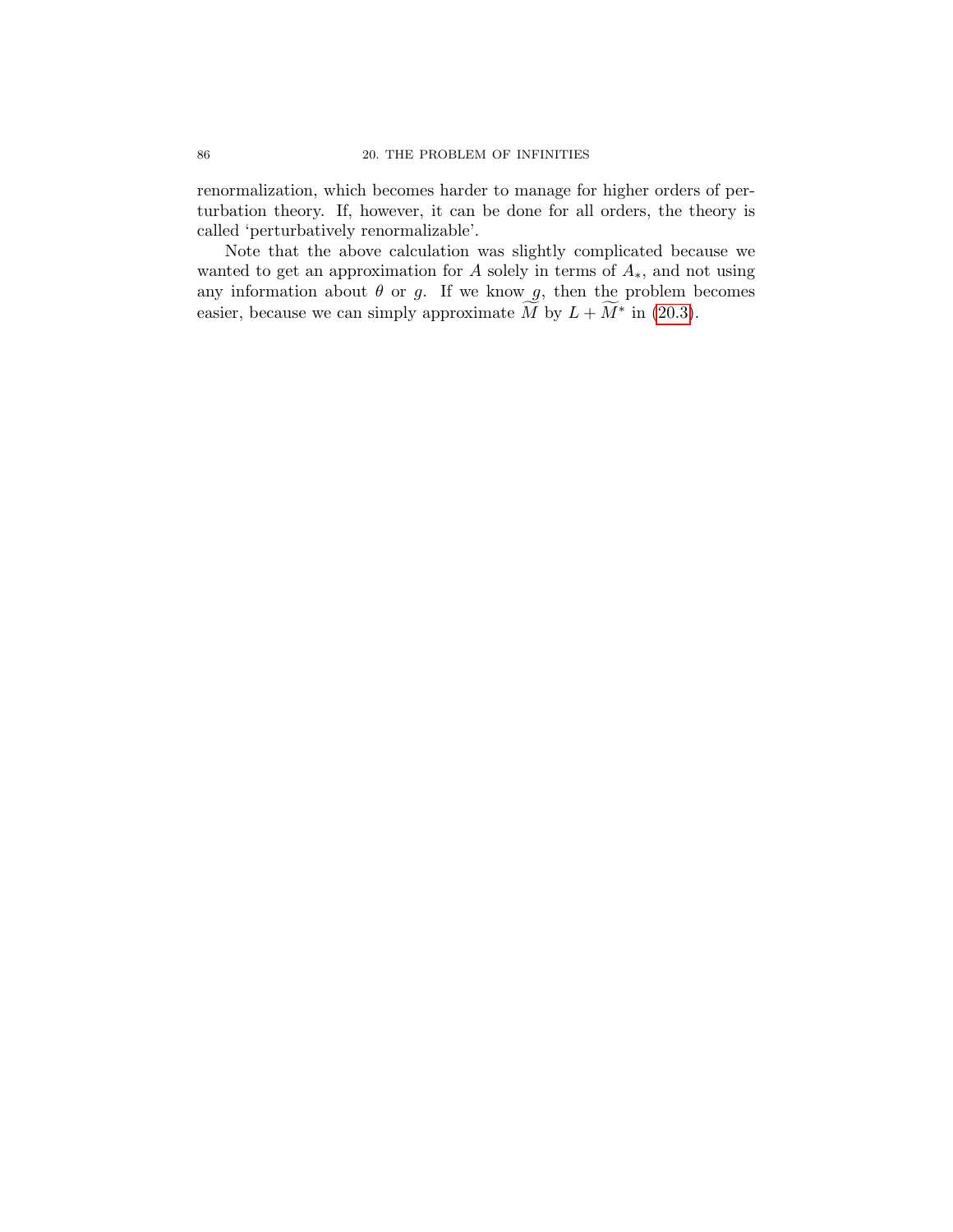# One-loop renormalization in  $\varphi^4$  theory

Date: 11/9/2018 Scribe: Laura Lyman

#### 21.1. A toy example

Recall the basic idea of renormalization from the previous lecture: Suppose that we want to carry out a calculation for a physical system, where we input some quantity a, where  $\alpha$  can be a vector or scalar (e.g. the 4-tuple of incoming and outgoing momenta  $\mathbf{p}_1$ ,  $\mathbf{p}_2$ ,  $\mathbf{p}_3$ ,  $\mathbf{p}_4$ , as considered in the previous lecture), and the output is a scalar  $f(a)$  (e.g. the probability amplitude  $\langle \mathbf{p}_3, \mathbf{p}_4 | S | \mathbf{p}_1, \mathbf{p}_2 \rangle$ . As seen in the previous lecture, sometimes the theory will yield a prediction for  $f(a)$  in terms of divergent integrals. However the observed value of  $f(a)$  is finite. The optimistic viewpoint is that the theory is approximately correct, in the sense that the divergent integrals should be replaced with integrals with some cutoffs (regularized versions). Nature provides the cutoff function  $\theta$ , but it is unknown to us. The solution to this obstacle is that we can still approximately recover  $f(a)$  if we know  $f(a')$  for any single  $a'$  even if  $\theta$  is unknown. When this can be done for all orders of perturbation theory, the theory is called perturbatively renormalizable.

To understand the situation, consider the following toy example. Suppose that the input quantity is some number  $a > 0$ , and the output predicted by theory is

$$
f_{theory}(a) = \int_0^\infty \frac{dx}{x+a} = \infty.
$$

However, suppose that the experimentally observed output  $f(a)$  is always finite. To resolve this discrepancy, assume that the theory is approximately correct, in the sense that the true  $f(a)$  is given by

$$
f(a) = \int_0^\infty \frac{\theta(x) \, dx}{x + a}
$$

where  $\theta$  is a function such that  $\theta(x) \in [0,1]$  for all  $x, \theta(x) = 1$  when  $x \leq R$ for some large  $R \in \mathbb{R}$ , and  $\theta$  decays sufficiently fast in the region  $x > R$  so that the integral converges. Then

$$
f(a) - f(a') = \int_0^\infty \frac{\theta(x)(a'-a) dx}{(x+a)(x+a')} = \int_0^\infty \frac{dx(a-a')}{(x+a)(x+a')} + \mathcal{O}(1/R).
$$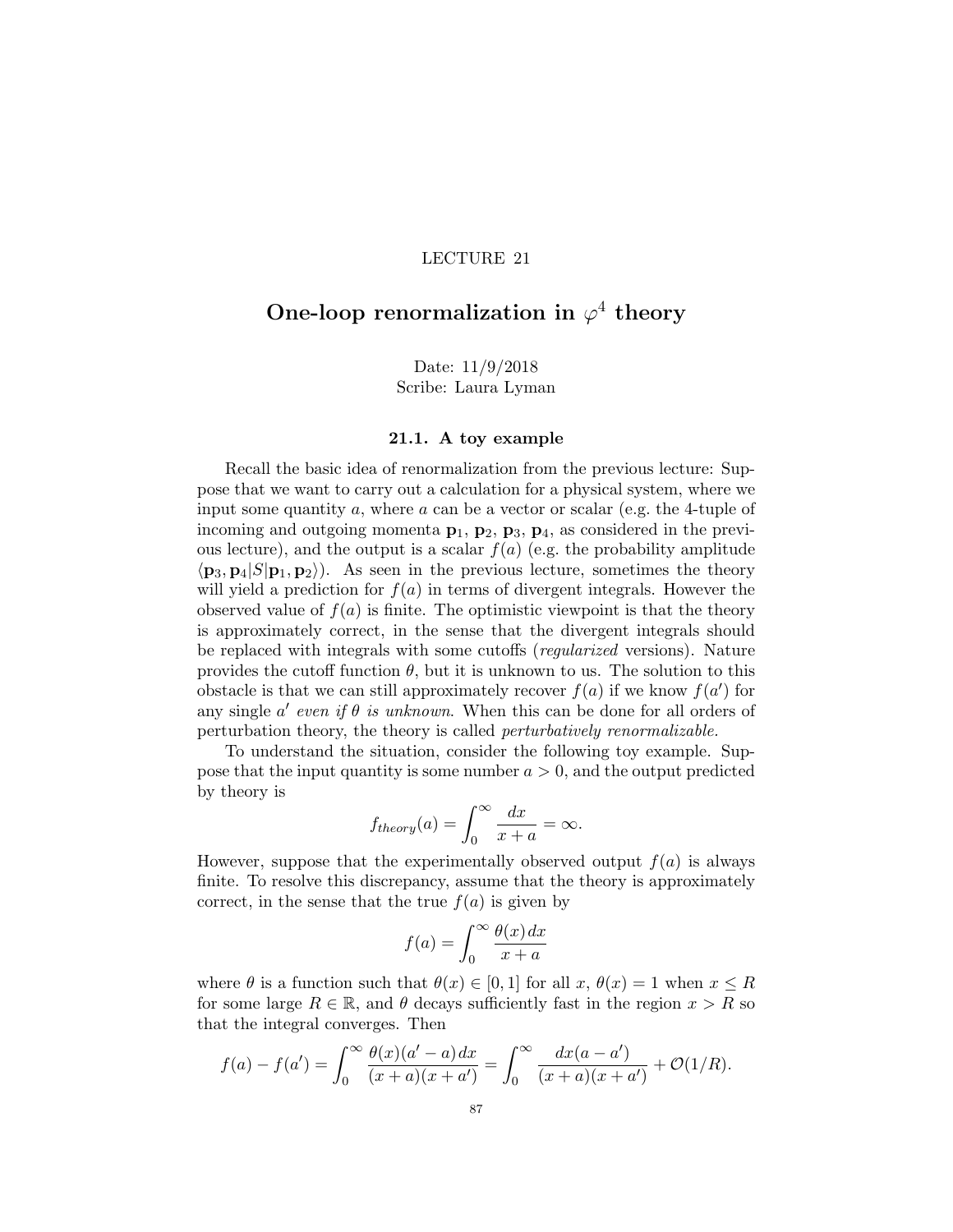Thus, we can approximately recover  $f(a)$  for any a if we observe the value of  $f(a')$  for some a', even if we do not know  $\theta$ .

### 21.2. Main result

Recall that we were trying to calculate the second order term in the Dyson expansion of

$$
\langle \mathbf{p_3}, \mathbf{p_4}|S|\mathbf{p_1}, \mathbf{p_2}\rangle.
$$

There were no divergent integrals in the first order term. However, in the second order, each Feynman diagram had a single loop, which gave divergent integrals like

$$
\lim_{\varepsilon \to 0^+} \int \frac{d^4 p}{(2\pi)^4} \frac{1}{(-p^2 + m^2 - i\varepsilon)((-(w-p)^2 + m^2 - i\varepsilon))}
$$

where  $w = p_1 + p_2$ . Let us therefore assume that the "true" value is

$$
U(w,\theta) := \lim_{\varepsilon \to 0^+} \int \frac{d^4p}{(2\pi)^4} \frac{\theta(\mathbf{p})}{(-p^2 + m^2 - i\varepsilon)(-(w-p)^2 + m^2 - i\varepsilon)}
$$

where  $\theta : \mathbb{R}^3 \to [0, 1]$  is a function such that  $\theta(\mathbf{p}) = 1$  when  $|\mathbf{p}| \leq R$ , and  $\theta$ decays sufficiently fast in the region  $|\mathbf{p}| > R$ . The following theorem shows that the above integral can be approximately computed for any  $w$  if we know its value at a single  $w'$ , even if we do not know  $\theta$ .

<span id="page-91-0"></span>THEOREM 21.1 (One-loop renormalization). For any  $w, w' \in \mathbb{R}^{1,3}$ 

$$
\lim_{R\to\infty}(U(w,\theta)-U(w',\theta))
$$

exists, is finite, and depends only on  $(w, w')$ . Here we assume that  $\theta$  varies with R in such a way that we always have  $\theta(\mathbf{p}) = 1$  for  $|\mathbf{p}| \leq R$ .

Why is the situation of Theorem [21.1](#page-91-0) harder to analyze than the toy example discussed above? The difference is that terms like  $-p^2 + m^2$  in the denominator introduce infinite manifolds of singularities as  $\varepsilon \to 0$ . To get rid of such singularities, we need two technical tools.

LEMMA 21.1 (Feynman parameter). Suppose that  $A, B \in \mathbb{C}$  are such that the line segment joining A and B in the complex plane does not pass through 0. Then

$$
\frac{1}{AB} = \int_0^1 du \frac{1}{(Au + B(1 - u))^2}.
$$

(Here u is called a Feynman parameter.)

PROOF. Note that

$$
\frac{d}{du}\left[\frac{1}{(B-A)(Au+B(1-u))}\right] = \frac{1}{(Au+B(1-u))^{2}},
$$

and substitute above.  $\hfill \square$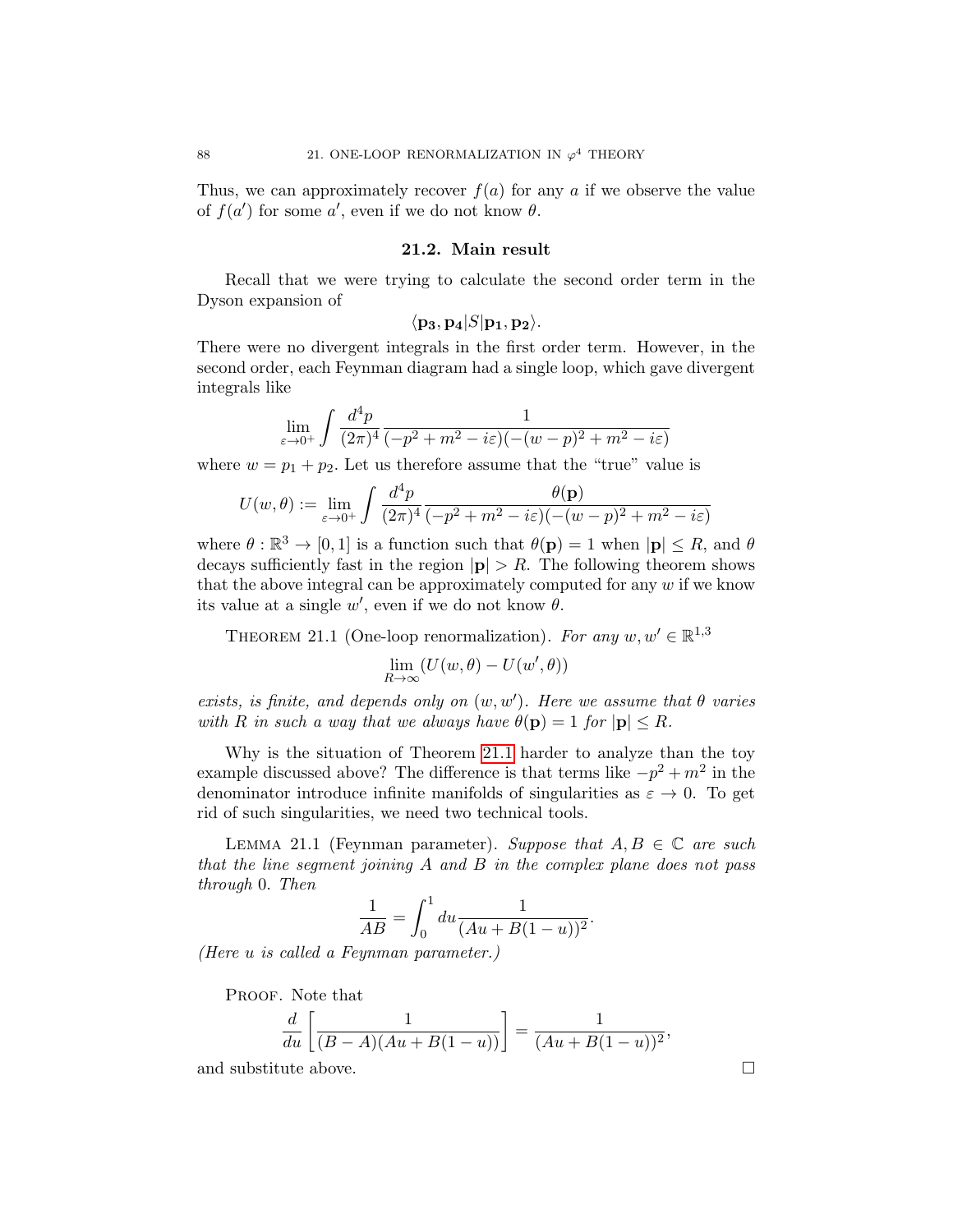<span id="page-92-1"></span>LEMMA 21.2 (Wick rotation). Suppose that  $f : \mathbb{C} \to \mathbb{C}$  is a holomorphic function which has no poles in the region  $\{x + iy : xy \ge 0\}$ . Furthermore, suppose that  $|f(z)| \leq C|z|^{-1-\varepsilon}$  in this region for some  $C < \infty$  and  $\varepsilon > 0$ . Then

$$
\int_{-\infty}^{\infty} dx f(x) = i \int_{-\infty}^{\infty} dx f(ix).
$$

PROOF. To see this, consider the following contour. Starting from the origin, traverse the blue path and then the red path in Figure [21.1.](#page-92-0)



<span id="page-92-0"></span>FIGURE 21.1. Contour traversed from the origin first along the blue path and then along the red path.

Note that  $f$  has no poles enclosed by this contour. The decay condition implies that the integral contribution on the circular arcs tends to 0 as  $R \to \infty$ . Thus, the result follows by Cauchy's theorem and taking  $R \to \infty$ .  $\infty$ . Thus, the result follows by Cauchy's theorem and taking  $R \to \infty$ .

<span id="page-92-2"></span>COROLLARY 21.1. For any 
$$
\alpha > 0
$$
,  $E \in \mathbb{R}$ , and  $\varepsilon > 0$ ,  

$$
\int_{-\infty}^{\infty} dx \frac{1}{(-\alpha x^2 + E - i\varepsilon)^2} = i \int_{-\infty}^{\infty} dx \frac{1}{(\alpha x^2 + E - i\varepsilon)^2}
$$

PROOF. Since  $\varepsilon > 0$ , it is easy to see that the integrals are both welldefined and finite. Let

.

$$
f(z) = \frac{1}{(-\alpha z^2 + E - i\varepsilon)^2}.
$$

Then there is some constant C such that  $|f(z)| \leq C|z|^{-2}$  for all  $|z|$ . Moreover, observe that

$$
-\alpha z^2 = -\alpha(x^2 - y^2 + 2ixy) = -\alpha(x^2 - y^2) - 2i\alpha xy.
$$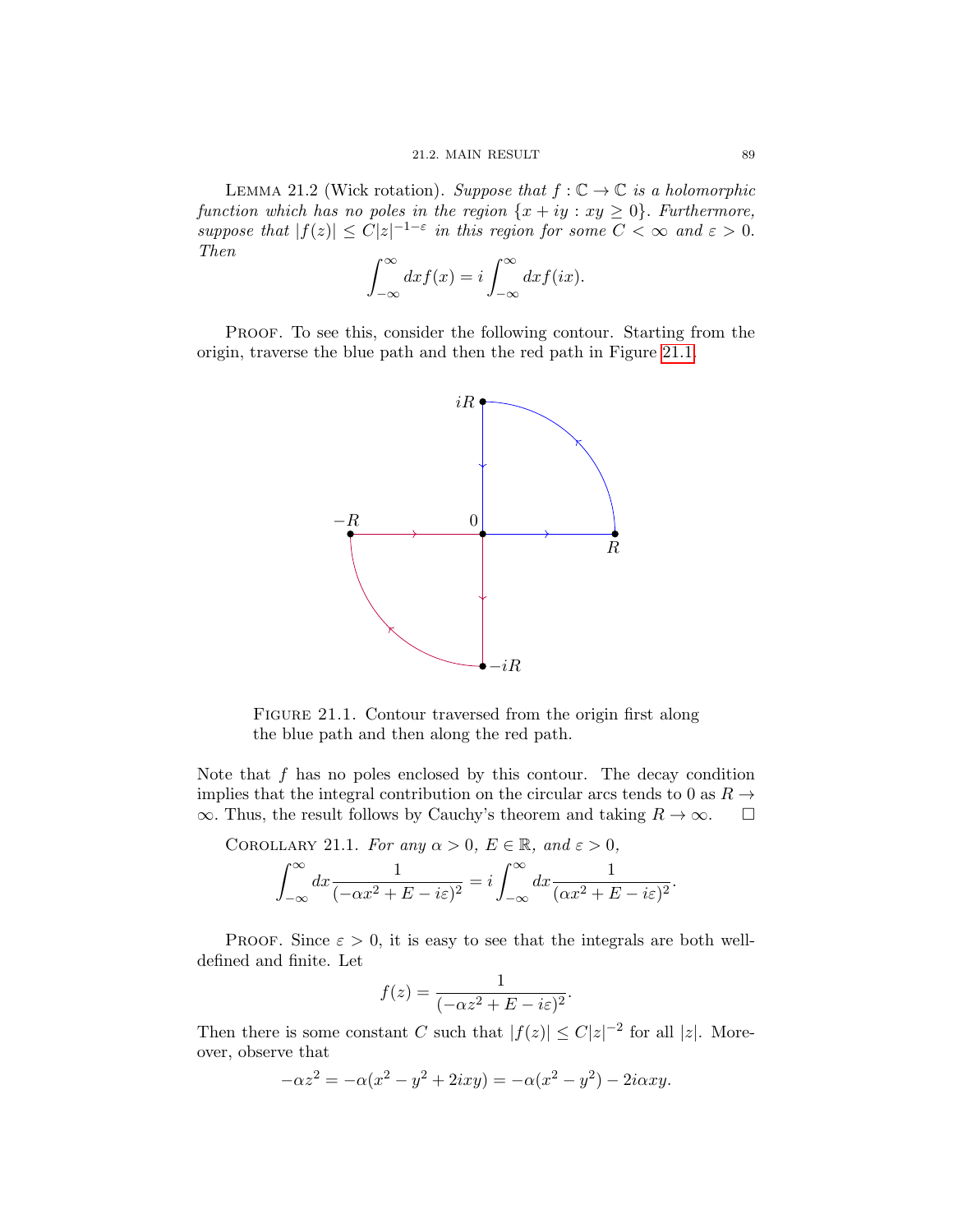So if  $xy \ge 0$ , then  $\Im(-\alpha z^2) \le 0$ , and therefore  $-\alpha z^2 + E - i\varepsilon \ne 0$ . Thus we can apply Wick rotation (Lemma [21.2\)](#page-92-1) and obtain the desired result.  $\Box$ 

# 21.3. Towards the proof of the main result

Let us now apply the above techniques to  $U(w, \theta)$  to start the proof of Theorem [21.1.](#page-91-0) First observe that by the Feynman parameter trick,

$$
U(w,\theta) = \lim_{\varepsilon \to 0^+} \int \frac{d^4 p}{(2\pi)^4} \frac{\theta(\mathbf{p})}{-(p^2 + m^2 - i\varepsilon)(-(w - p)^2 + m^2 - i\varepsilon)} = \lim_{\varepsilon \to 0^+} \int_0^1 du \int \frac{d^4 p}{(2\pi)^4} \frac{\theta(\mathbf{p})}{(-(w - p)^2 u - p^2 (1 - u) + m^2 - i\varepsilon)^2}.
$$

By the change of variable  $p \to p + uw$ , this equals

$$
= \lim_{\varepsilon \to 0^+} \int_0^1 du \int \frac{d^4 p}{(2\pi)^4} \frac{\theta(\mathbf{p} + u\mathbf{w})}{(-p^2 - u(1 - u)w^2 + m^2 - i\varepsilon)^2}.
$$

Let us first integrate in  $p^0$ , fixing u and **p**. By Wick rotation (Corollary [21.1\)](#page-92-2), we get

$$
\int_{-\infty}^{\infty} \frac{dp^0}{2\pi} \frac{1}{(-(p^0)^2 + p^2 - u(1 - u)w^2 + m^2 - i\varepsilon)^2}
$$
  
=  $i \int_{-\infty}^{\infty} \frac{dp^0}{2\pi} \frac{1}{(\|p\|^2 - u(1 - u)w^2 + m^2 - i\varepsilon)^2},$ 

where  $||p||$  is the Euclidean norm of p. Thus,

$$
U(w,\theta) = i \lim_{\varepsilon \to 0^+} \int_0^1 du \int \frac{d^4p}{(2\pi)^4} \frac{\theta(\mathbf{p} + u\mathbf{w})}{(||p||^2 - u(1-u)w^2 + m^2 - i\varepsilon)^2}.
$$

Let us now write

$$
U(w, \theta) = U_1(w, \theta) + U_2(w, \theta)
$$

where  $U_1$  is the integral over  $||p|| \leq R/2$  and  $U_2$  is the rest of the integral.

LEMMA 21.3. If  $R$  is sufficiently large, we have

$$
U_1(w,\theta) = \frac{i}{16\pi^2} \int_0^1 du A(u),
$$

where

$$
A(u) = \log((R/2)^2 - u(1-u)w^2 + m^2) - \log(-u(1-u)w^2 + m^2)
$$

$$
- \frac{(R/2)^2}{(R/2)^2 - u(1-u)w^2 + m^2},
$$

where we use the convention  $\log(-x) = \log x - i\pi$  for  $x > 0$ .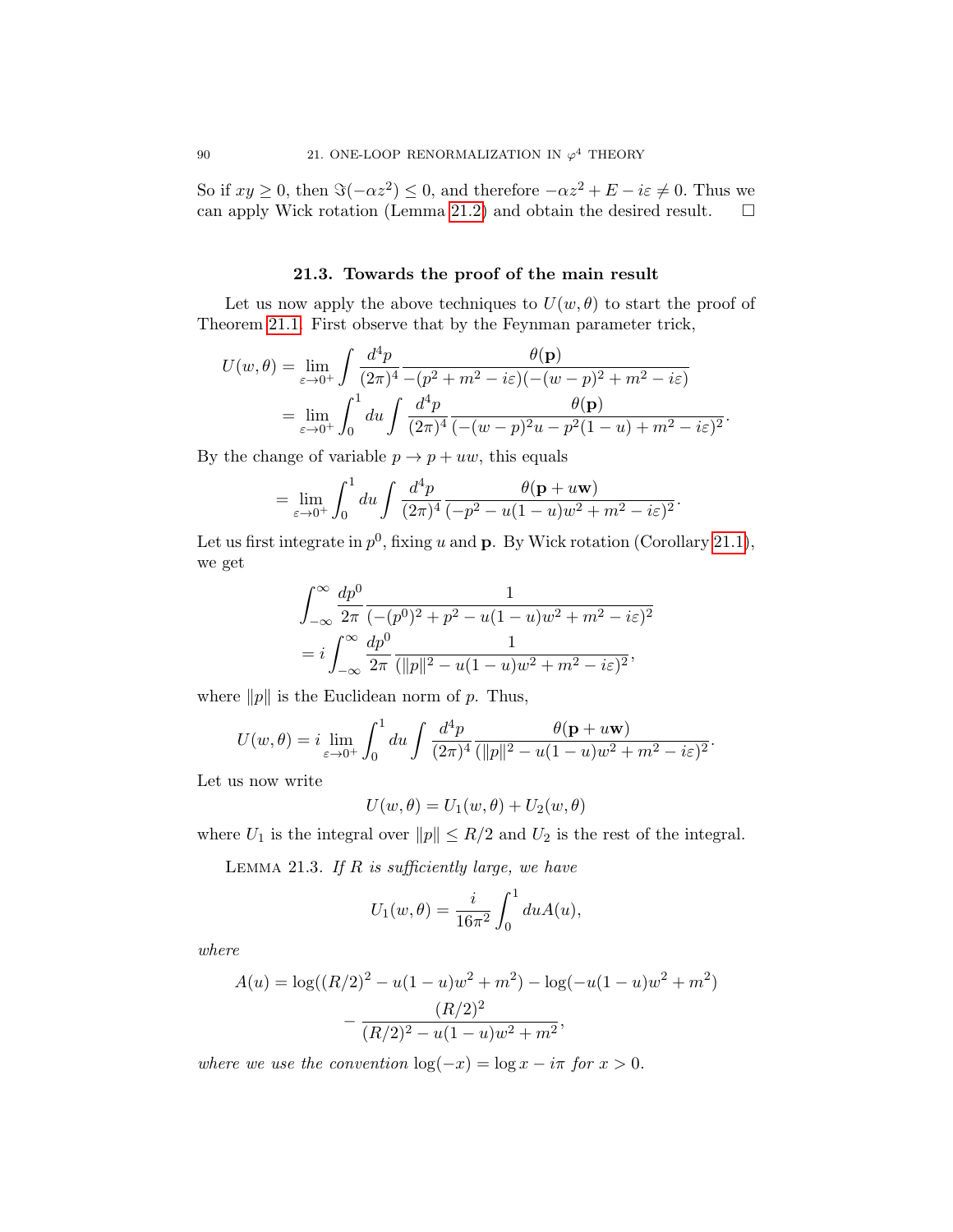PROOF. If R is sufficiently large, note that  $\theta(\mathbf{p}+u\mathbf{w})=1$  for any p such that  $||p|| \le R/2$ , and any  $u \in [0, 1]$ . Thus, letting  $C = -u(1-u)w^2 + m^2 - i\varepsilon$ and using polar coordinates, we get

$$
U_1(w,\theta) = i \lim_{\varepsilon \to 0^+} \int_0^1 du \int_{\|p\| \le R/2} \frac{d^4 p}{(2\pi)^4} \frac{1}{(\|p\|^2 + C)^2}
$$
  
= 
$$
\lim_{\varepsilon \to 0^+} \frac{i}{16\pi^4} \int_0^1 du \ (2\pi^2) \int_0^{R/2} \frac{r^3 dr}{(r^2 + C)^2}.
$$

Now

$$
\int_0^{R/2} \frac{r^3 dr}{(r^2 + C)^2} = \int_0^{R/2} \frac{r dr}{r^2 + C} - C \int_0^{R/2} \frac{r dr}{(r^2 + C)^2}
$$
  
=  $\frac{1}{2} \left[ \log((R/2)^2 + C) - \log C \right] + \frac{C}{2} \left[ \frac{1}{(R/2)^2 + C} - \frac{1}{C} \right]$   
=  $\frac{1}{2} \left[ \log((R/2)^2 + C) - \log C - \frac{(R/2)^2}{(R/2)^2 + C} \right],$ 

where we use the branch of the logarithm that is defined on  $\mathbb{C} \setminus (-\infty, 0]$ .<br>Now sending  $\varepsilon \to 0^+$  in the definition of C completes the proof. Now sending  $\varepsilon \to 0^+$  in the definition of C completes the proof.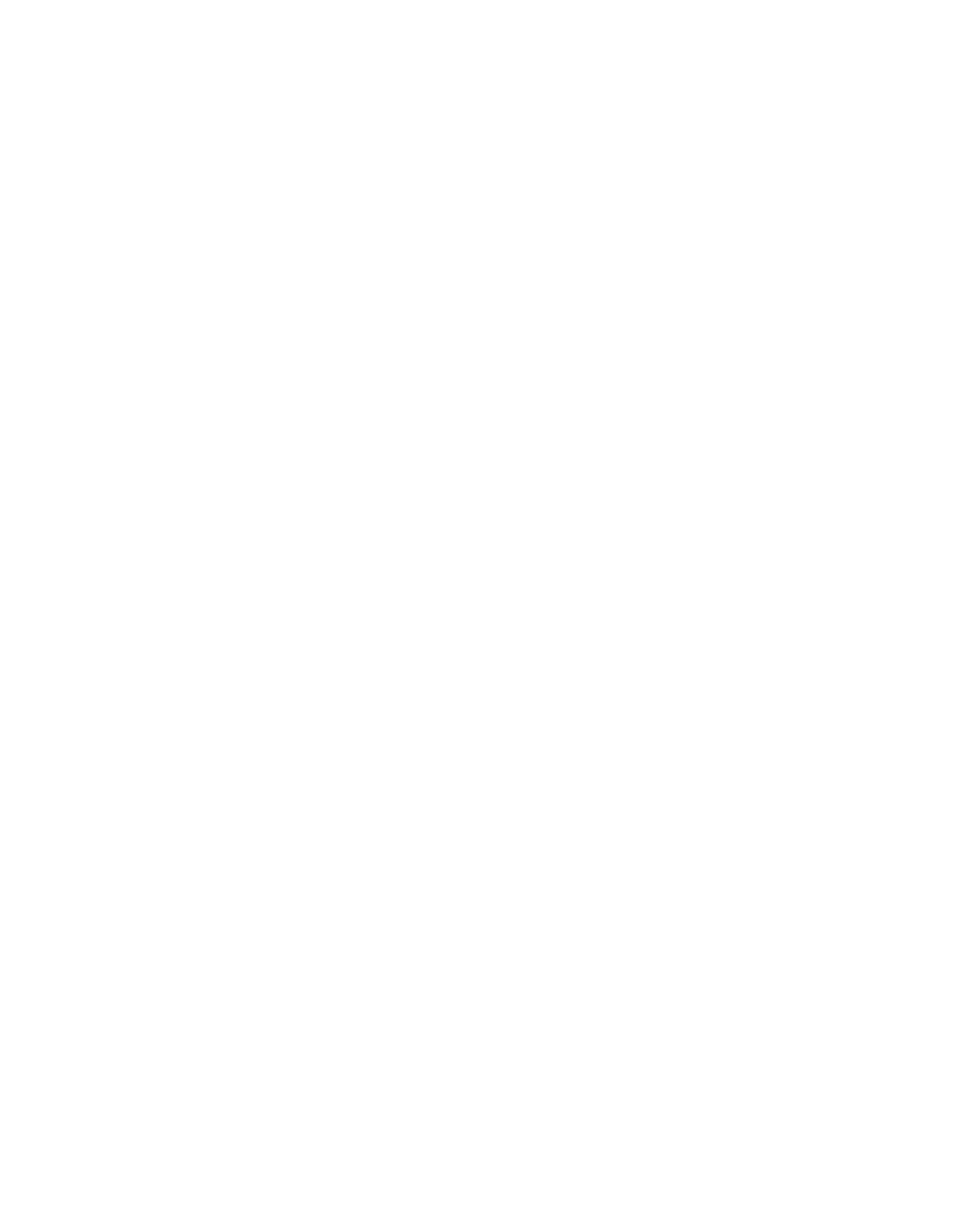# A glimpse at two-loop renormalization

Date: 11/12/2018 Scribe: Lingxiao Li

### 22.1. Finishing the proof for one-loop renormalization

In this lecture we will first complete the proof of Theorem [21.1.](#page-91-0) Recall the quantity  $U(w, \theta)$  from the previous lecture and the decomposition  $U =$  $U_1+U_2$ . From the expression we obtained for  $U_1(w, \theta)$ , it is easy to see that

$$
\lim_{R \to \infty} (U_1(w, \theta) - U_1(w', \theta)) = L(w) - L(w'),
$$

where

$$
L(w) = \frac{-i}{16\pi^2} \int_0^1 du \log(m^2 - u(1 - u)w^2).
$$

As before, here we use the convention that  $\log(-x) = \log x - i\pi$  when  $x > 0$ . Our next step is to prove the following lemma.

<span id="page-96-0"></span>Lemma 22.1.

$$
\lim_{R \to \infty} (U_2(w, \theta) - U_2(w', \theta)) = 0.
$$

This will imply Theorem [21.1,](#page-91-0) and will moreover prove that

$$
\lim_{R \to \infty} (U(w, \theta) - U(w', \theta)) = L(w) - L(w').
$$

PROOF OF LEMMA [22.1](#page-96-0). By definition, we have

$$
U_2(w,\theta) = i \lim_{\varepsilon \to 0^+} \int_0^1 du \int_{\|p\| \ge R/2} \frac{d^4 p}{(2\pi)^4} \frac{\theta(\mathbf{p} + u\mathbf{w})}{(\|p\|^2 - u(1-u)w^2 + m^2 - i\varepsilon)^2}.
$$

If  $||p||$  is sufficiently large (by letting R be large), the denominator in the integrand will be far away from 0, so we can interchange limit and integrals and send  $\varepsilon \to 0$  to get

$$
U_2(w,\theta) = i \int_0^1 du \int_{\|p\| \ge R/2} \frac{d^4 p}{(2\pi)^4} \frac{\theta(\mathbf{p} + u\mathbf{w})}{(\|p\|^2 - u(1 - u)w^2 + m^2)^2}
$$
  
=  $i \int_0^1 du \int_{\|p - uw\| \ge R/2} \frac{d^4 p}{(2\pi)^4} \frac{\theta(\mathbf{p})}{(\|p - uw\|^2 - u(1 - u)w^2 + m^2)^2},$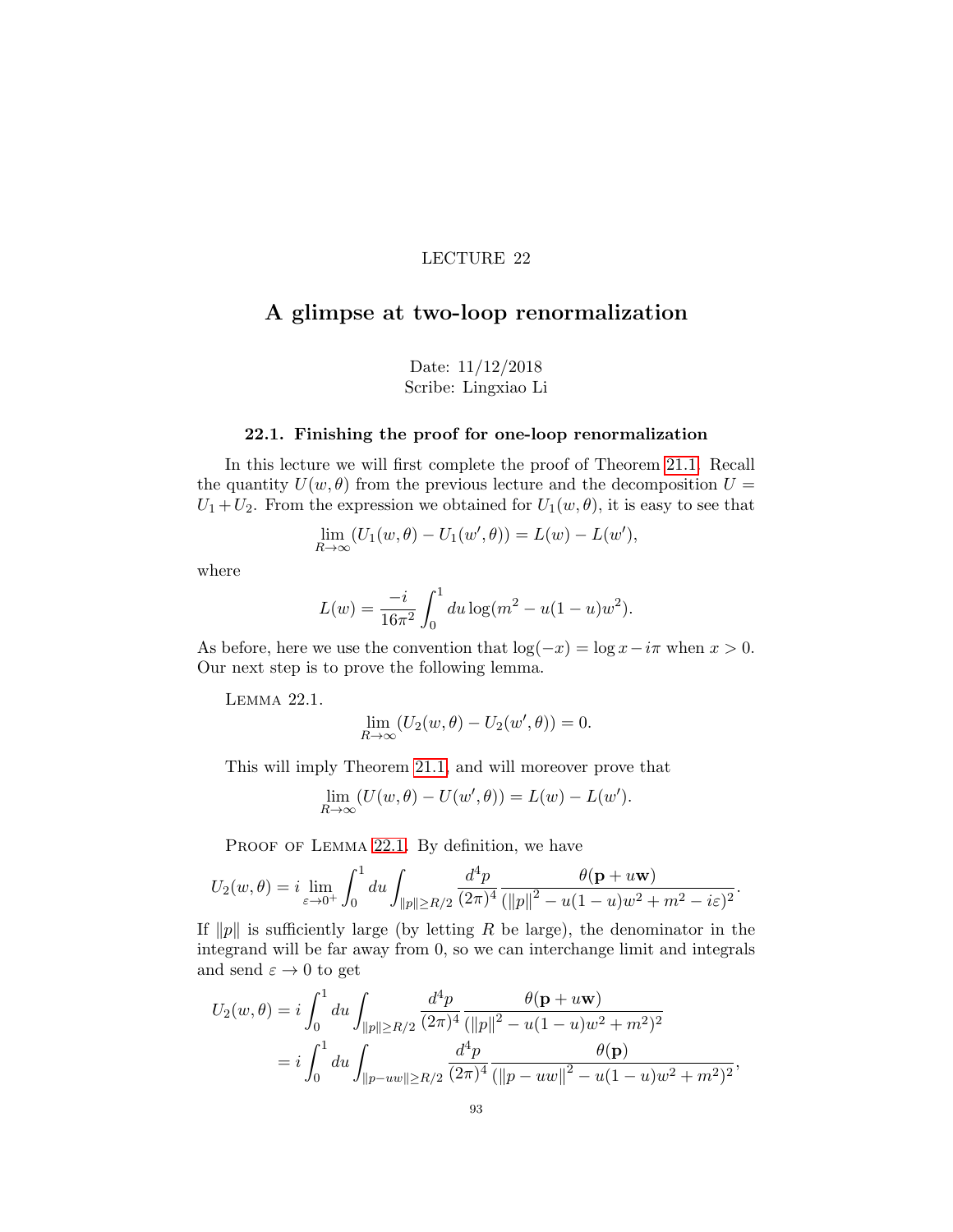where the last step follows by the change of variable  $p \mapsto p - uw$ . Let us further split the integral as

$$
U_3(w,\theta) = i \int_0^1 du \int_{\|p\| \ge R/2} \frac{d^4p}{(2\pi)^4} \frac{\theta(\mathbf{p})}{(\|p - uw\|^2 - u(1 - u)w^2 + m^2)^2},
$$

and  $U_4(w, \theta) = U_2(w, \theta) - U_3(w, \theta)$ . Let  $\Delta(w, R)$  be the symmetric difference of the regions  $\{p : ||p|| \ge R/2\}$  and  $\{p : ||p - uw|| \ge R/2\}$ . Since  $\theta \in [0, 1]$ everywhere, it follows that

$$
|U_4(w,\theta)| \leq \int_0^1 du \int_{\Delta(w,R)} \frac{d^4p}{(2\pi)^4} \frac{1}{(\|p - uw\|^2 - u(1 - u)w^2 + m^2)^2}.
$$

Since  $Vol(\Delta(w,R)) = \mathcal{O}(R^3)$  and the integrand in the above display is of order  $R^{-4}$  in  $\Delta(w, R)$ , it follows that  $|U_4(w, \theta)| = \mathcal{O}(R^{-1})$  as  $R \to \infty$ . So to complete the proof of the lemma, it remains to show that

$$
\lim_{R \to \infty} (U_4(w, \theta) - U_4(w', \theta)) = 0.
$$

To prove this, note that

$$
|U_4(w, \theta) - U_4(w', \theta)| \le \int_0^1 du \int_{\|p\| \ge R/2} \frac{d^4 p}{(2\pi)^4} |\theta(\mathbf{p}) F(p, u, w, w')|
$$
  

$$
\le \int_0^1 du \int_{\|p\| \ge R/2} \frac{d^4 p}{(2\pi)^4} |F(p, u, w, w')|,
$$

where

$$
F(p, u, w, w') = \frac{1}{(\|p\|^2 - u(1 - u)w^2 + m^2)^2} - \frac{1}{(\|p\|^2 - u(1 - u)w^2 + m^2)^2}.
$$

It is easy to see that there is some  $R_0$  and some  $C$ , depending only on  $m$ , w and w', such that  $|F(p, u, w, w')| \leq C ||p||^{-5}$  whenever  $||p|| \geq R_0$ . Thus,

$$
\lim_{R \to \infty} |U_4(w, \theta) - U_4(w', \theta)| \le \lim_{R \to \infty} \int_0^1 du \int_{\|p\| \ge R/2} \frac{d^4 p}{(2\pi)^4} C \|p\|^{-5} = 0.
$$

This completes the proof of the lemma and hence of Theorem [21.1.](#page-91-0)  $\Box$ 

# 22.2. Wick ordering as a form of renormalization

Suppose we use  $\varphi(x)^4$  in the Hamiltonian of  $\varphi^4$  theory instead of : $\varphi(x)^4$ . Then we will end up getting many more exploding integrals, like the ones here, even in the first order of perturbation theory. But after renormalization, all these infinities will cancel out, and we will get exactly the same predictions as we did in the Wick ordered version. Hence Wick ordering is like a 'preemptive' renormalization.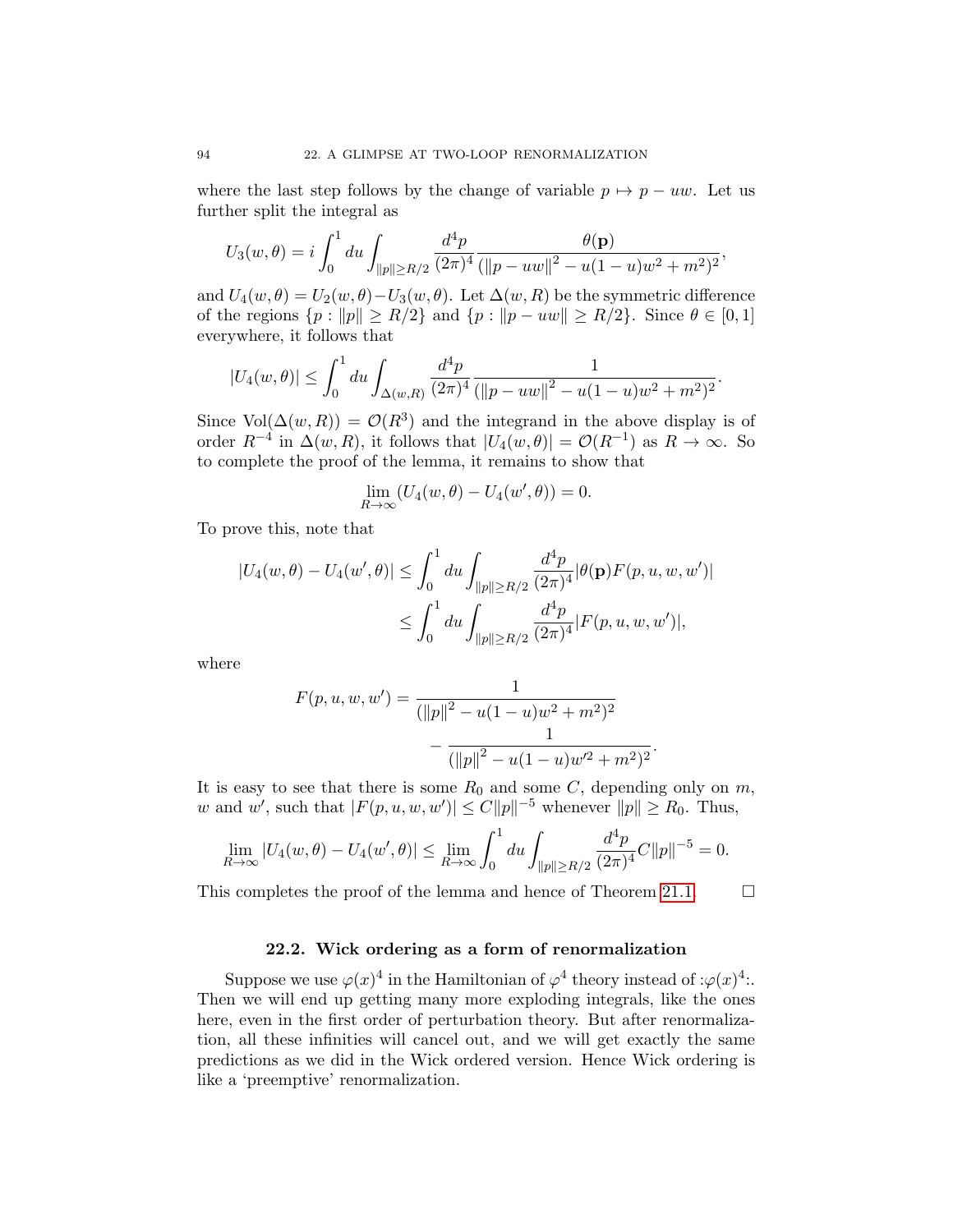#### 22.3. The counterterm method

The counterterm method is a different (and more conventional) approach for doing the same calculations that we did above. The counterterm method involves the following:

- Assume a form of the cutoff.
- Reparametrize the model parameters (in our case, only  $g$ ) depending on the cutoff and express the new Hamiltonian as the old Hamiltonian plus some extra terms involving the new parameters, which are called counterterms.
- The reparametrization should be done in such a way that the results of the calculations automatically appear in renormalized form.

To clarify the above ideas, let us consider the example of one-loop renormalization in  $\varphi^4$  theory. Fix a cutoff and recall the quantities M and  $M^*$ that appeared in our calculations in Section [20.2.](#page-87-1) Let us reparametrize our 'bare' coupling constant g as

$$
g = g_r + ig_r^2 \widetilde{M}^*,
$$

where  $g_r$  is a new parameter, and the subscript r stands for 'renormalized'. Then notice that our quantity of interest from Section [20.2](#page-87-1) is

$$
g - ig^2 \widetilde{M} + \mathcal{O}(g^3) = (g_r + ig_r^2 \widetilde{M}^*) - i(g_r + ig_r^2 \widetilde{M}^*)^2 \widetilde{M}
$$
  
=  $g_r - ig_r^2 (\widetilde{M} - \widetilde{M}^*) + \mathcal{O}(g_r^3)$ .

By Theorem [21.1,](#page-91-0) we now know that  $\widetilde{M} - \widetilde{M}^*$  approaches a finite limit as the cutoff is removed. Thus, when the bare coupling parameter  $q$  is reparametrized in terms of the renormalized parameter  $g_r$ , there are no infinities in the second order of perturbation theory. This reparametrization is conventionally described by saying that we add the counterterm  $\frac{1}{4!}ig_r^2\widetilde{M}^*\colon\varphi(x)^4$ : to the interaction Hamiltonian density  $\frac{1}{4!}g_r:\varphi(x)^4$ . Note that the counterterm depends on the choice of the cutoff, as well the choice of the momenta  $\mathbf{p}_1^*, \mathbf{p}_2^*, \mathbf{p}_3^*, \mathbf{p}_4^*$  that we chose for our hypothetical laboratory experiment in Section [20.2.](#page-87-1)

#### 22.4. A glimpse at two-loop renormalization

For the third order of perturbation in  $\varphi^4$  theory, we will end up with an expression like

$$
\langle \mathbf{p}_3, \mathbf{p}_4 | S | \mathbf{p}_1, \mathbf{p}_2 \rangle
$$
  
=  $(g - ig^2 M_2 + g^3 M_3 + \mathcal{O}(g^4)) \frac{-i(2\pi)^4 \delta^{(4)}(p_3 + p_4 - p_1 - p_2)}{\sqrt{16\omega_{\mathbf{p}_1}\omega_{\mathbf{p}_1}\omega_{\mathbf{p}_3}\omega_{\mathbf{p}_4}}},$ 

where  $M_2$  and  $M_3$  are expressed as sums of divergent integrals. As in Section [20.2,](#page-87-1) we assume that these are only approximations, and the true values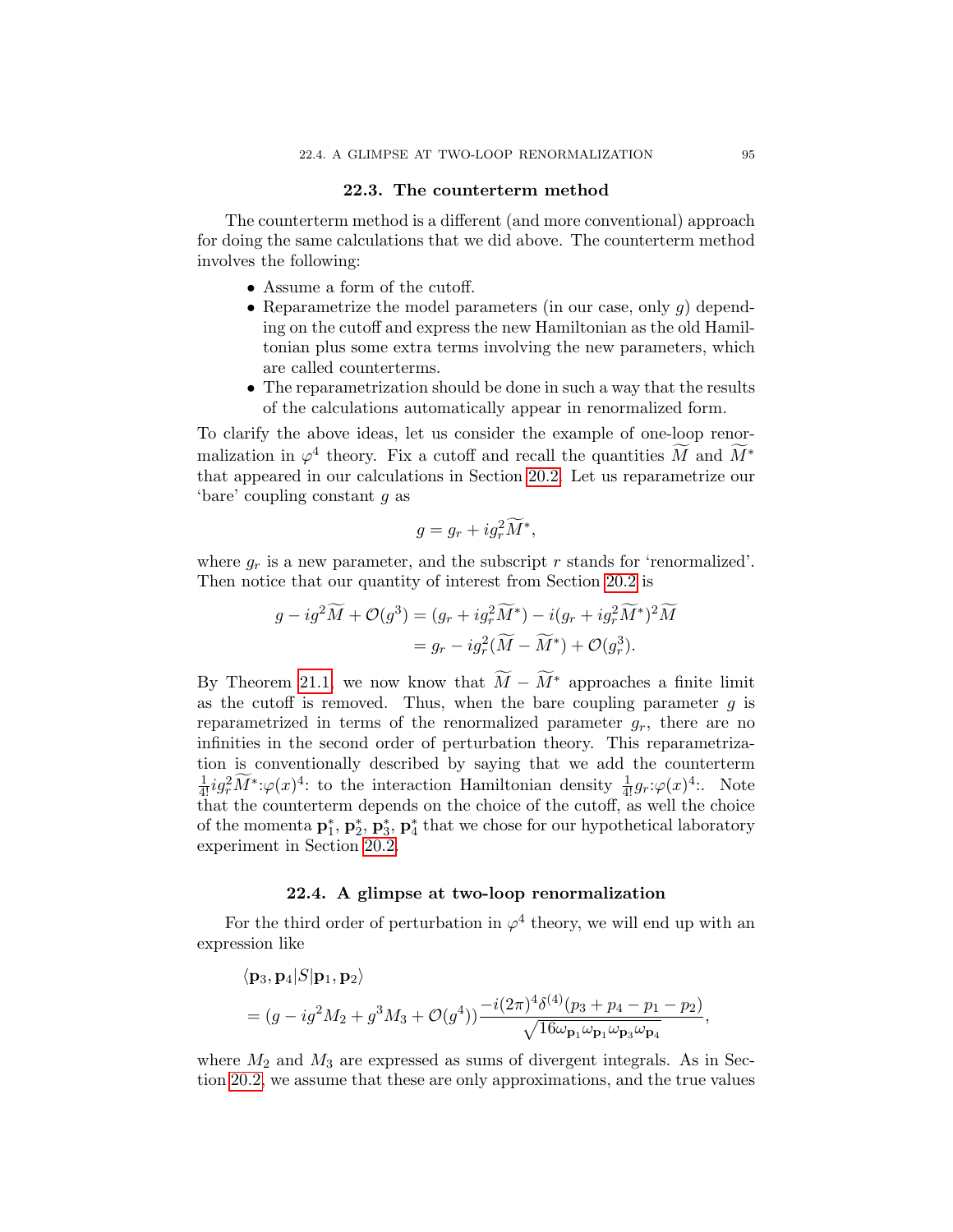are  $\widetilde{M}_2$  and  $\widetilde{M}_3$ , obtained by cutting off the divergent integrals in some suitable way. We are interested in evaluating the amplitude

<span id="page-99-5"></span><span id="page-99-0"></span>
$$
A = g - ig^2 \widetilde{M}_2 + g^3 \widetilde{M}_3 + \mathcal{O}(g^4). \tag{22.1}
$$

Suppose that  $A_*$  is the laboratory value of this amplitude, for incoming and outgoing momenta  $\mathbf{p}_1^*, \, \mathbf{p}_2^*, \, \mathbf{p}_3^*, \, \mathbf{p}_4^*.$  Express  $A_*$  as

$$
A_* = g - ig^2 \widetilde{M}_2^* + g^3 \widetilde{M}_3^* + \mathcal{O}(g^4). \tag{22.2}
$$

Then how can we recover A from  $A_*$ ? Recall that in one-loop renormalization, we got

$$
A = A_* - iA_*^2(\widetilde{M}_2 - \widetilde{M}_2^*) + \mathcal{O}(g^3),
$$

and then we showed that  $\widetilde{M}_2 - \widetilde{M}_2^*$  has a finite limit as the cutoff is removed. The story for two-loop renormalization is quite a bit more complicated. First, note that by [\(22.2\)](#page-99-0),

$$
g = A_* + ig^2 \widetilde{M}_2^* - g^3 \widetilde{M}_3^* + \mathcal{O}(g^4)
$$
 (22.3)

Squaring both sides, and using the fact that  $A_* = \mathcal{O}(q)$ , we get

<span id="page-99-1"></span>
$$
g^{2} = A_{*}^{2} + 2ig^{2} A_{*} \widetilde{M}_{2}^{*} + \mathcal{O}(g^{4}).
$$

The above expression shows, in particular, that  $g^2 = A_*^2 + \mathcal{O}(g^3)$ . Plugging this in place of the  $g^2$  on the right and using  $A_* = \mathcal{O}(g)$  gives

$$
g^2 = A_*^2 + 2iA_*^3 \widetilde{M}_2^* + \mathcal{O}(g^4). \tag{22.4}
$$

Cubing both sides of [\(22.3\)](#page-99-1) and again using  $A_* = \mathcal{O}(g)$ , we have

<span id="page-99-4"></span><span id="page-99-3"></span><span id="page-99-2"></span>
$$
g^3 = A_*^3 + \mathcal{O}(g^4). \tag{22.5}
$$

Using the values of  $g^2$  and  $g^3$  from [\(22.4\)](#page-99-2) and [\(22.5\)](#page-99-3) in [\(22.3\)](#page-99-1) gives

$$
g = A_* + iA_*^2 \widetilde{M}_2^* - A_*^3 (2(\widetilde{M}_2^*)^2 + \widetilde{M}_3^*) + \mathcal{O}(g^4). \tag{22.6}
$$

Plugging in the values of g,  $g^2$  and  $g^3$  obtained in [\(22.6\)](#page-99-4), [\(22.4\)](#page-99-2) and [\(22.5\)](#page-99-3) into equation [\(22.1\)](#page-99-5), we get

$$
A = A_* + iA_*^2 \widetilde{M}_2^* - A_*^3 (2(\widetilde{M}_2^*)^2 + \widetilde{M}_3^*)
$$
  
\t\t\t
$$
- i(A_*^2 + 2iA_*^3 \widetilde{M}_2^*) \widetilde{M}_2 + A_*^3 \widetilde{M}_3 + \mathcal{O}(g^4)
$$
  
\t\t\t
$$
= A_* - iA_*^2 (\widetilde{M}_2 - \widetilde{M}_2^*) + A_*^3 (\widetilde{M}_3 - \widetilde{M}_3^* + 2\widetilde{M}_2^* (\widetilde{M}_2 - \widetilde{M}_2^*)) + \mathcal{O}(g^4).
$$

Therefore, for renormalizability, we need that as the cutoff is removed, both  $\widetilde{M}_2 - \widetilde{M}_2^*$  and  $\widetilde{M}_3 - \widetilde{M}_3^* + 2\widetilde{M}_2^*(\widetilde{M}_2 - \widetilde{M}_2^*)$  converge to finite limits. The first one we already know, and this is true for the second one also, but much more complicated. We will not attempt to prove it. We end with the remark that the convergence of a quantity as complicated as  $\widetilde{M}_3 - \widetilde{M}_3^* + 2\widetilde{M}_2^*(\widetilde{M}_2 - \widetilde{M}_2^*)$ to a finite limit as the cutoff is removed indicates that something deeper is going on. Indeed, more is true:  $\varphi^4$  theory is renormalizable in every order of perturbation theory. However, we do not have the time to prove that in this course.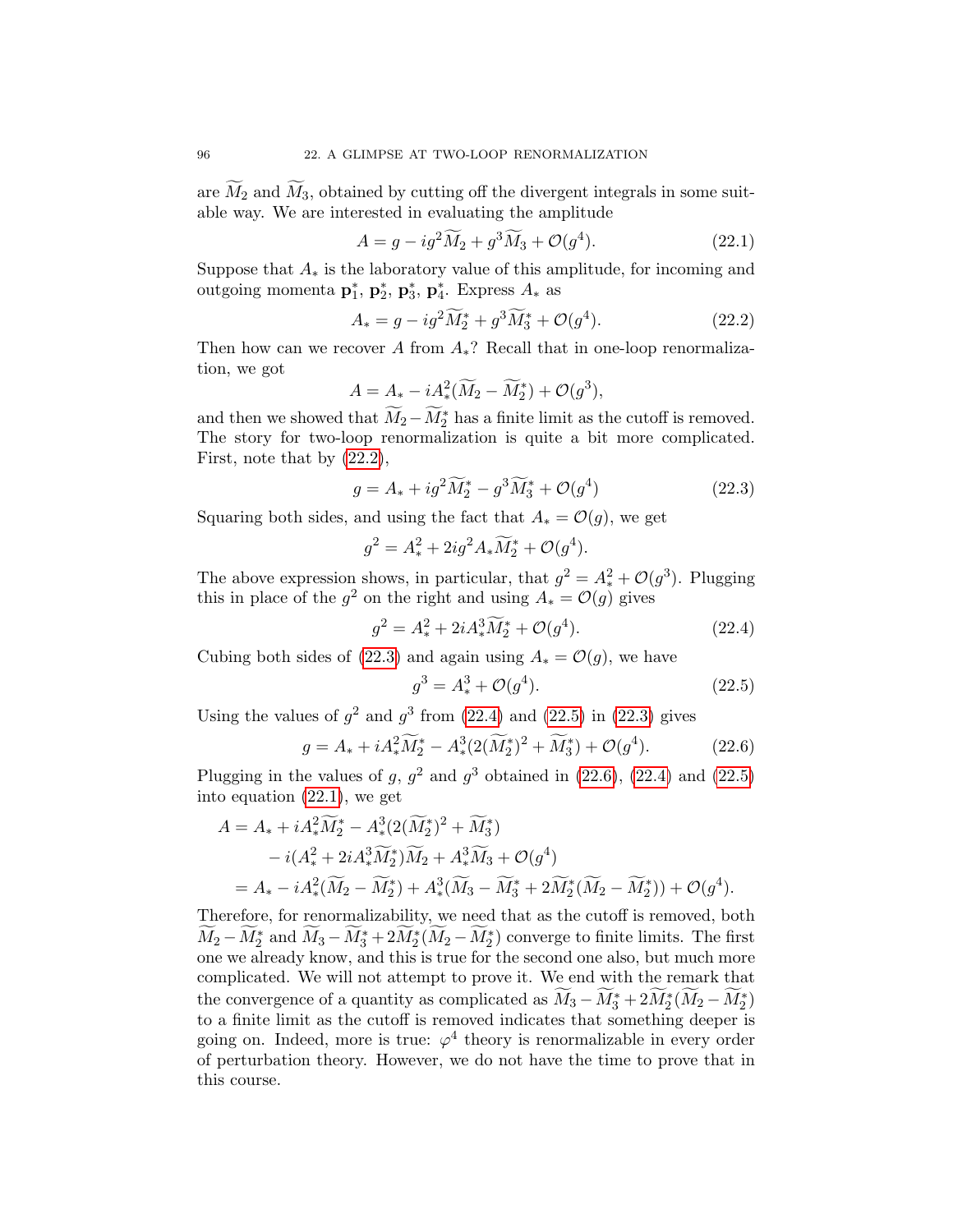### 22.5. Counterterms for two-loop renormalization

Instead of the relatively complicated derivation above, we could have also used the counterterm method for two-loop renormalization in  $\varphi^4$  theory. The proper way to use the counterterm method for this purpose is to reparametrize g as

$$
g = g_r + ig_r^2 \widetilde{M}_2^* - g_r^3 (\widetilde{M}_3^* + 2(\widetilde{M}_2^*)^2).
$$

Indeed, an easy verification shows that plugging the above into [\(22.1\)](#page-99-5) gives

$$
A = g_r - ig_r^2(\widetilde{M}_2 - \widetilde{M}_2^*) + g_r^3(\widetilde{M}_3 - \widetilde{M}_3^* + 2\widetilde{M}_2^*(\widetilde{M}_2 - \widetilde{M}_2^*)) + \mathcal{O}(g_r^4).
$$

Thus, if we accept out previous claim that  $\widetilde{M}_3 - \widetilde{M}_3^* + 2\widetilde{M}_2^*(\widetilde{M}_2 - \widetilde{M}_2^*)$ converges to a finite limit as the cutoff is removed, then there are no infinities in the third order of perturbation theory for  $\varphi^4$  theory after adding the counterterms  $\frac{1}{4!} ig_r^2 \widetilde{M}_2^* : \varphi(x)^4$ : and  $-\frac{1}{4!} g_r^3 \widetilde{M}_3 - \widetilde{M}_3^* + 2 \widetilde{M}_2^* (\widetilde{M}_2 - \widetilde{M}_2^*) : \varphi(x)^4$ : to the the interaction Hamiltonian density  $\frac{1}{4!}g_r:\varphi(x)^4$ .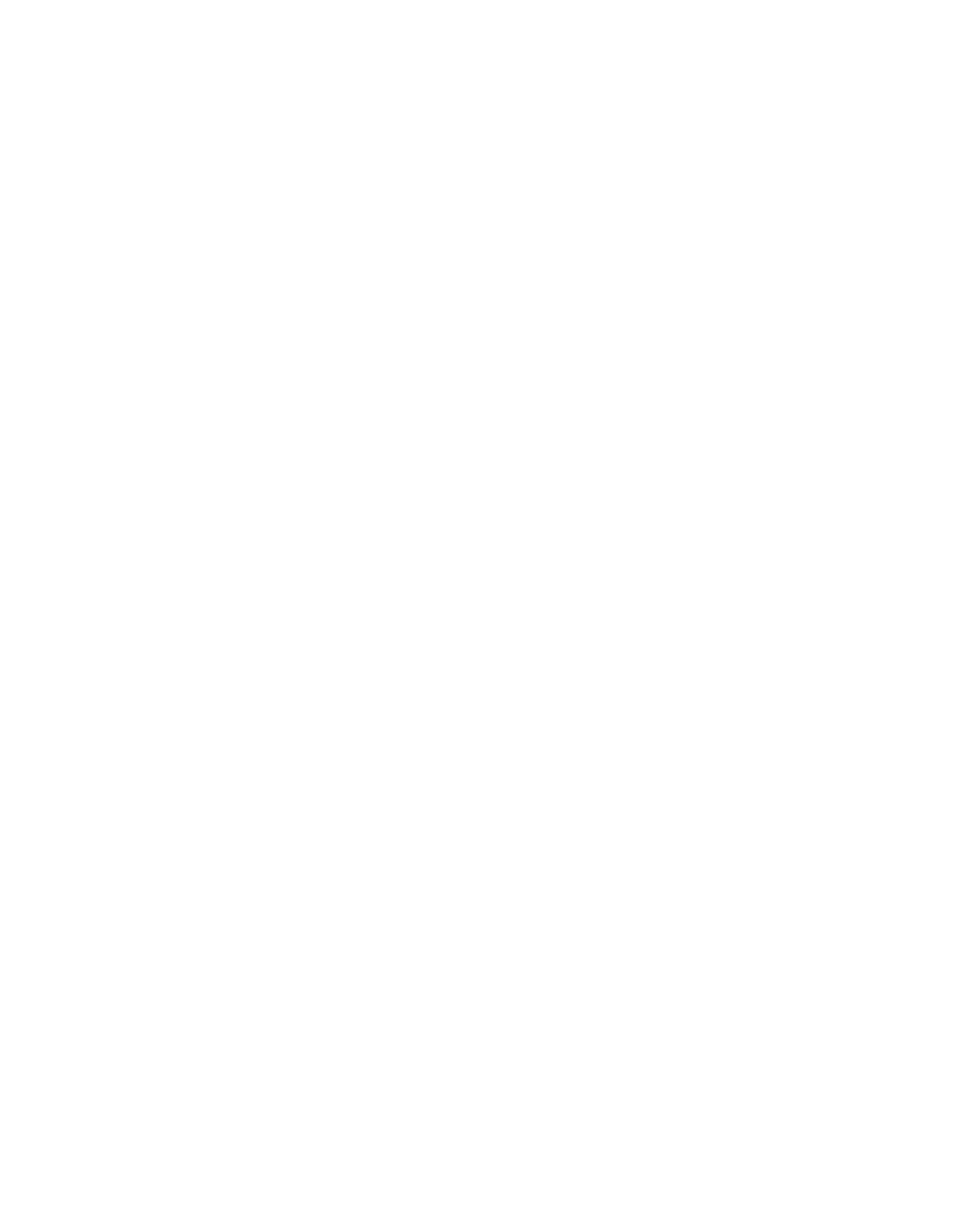# The model for free photons

# Date: 11/14/2018 Scribe: Alex Dunlap

#### 23.1. Photons

Photons are massless particles moving at the speed of light. In this lecture we will construct a model for free photons. This is a real model that is used in physics.

Recall that the four-momentum of a particle with mass  $m$  and velocity v (in some coordinate system) is the vector

<span id="page-102-0"></span>
$$
p = \left(\frac{m}{\sqrt{1 - \mathbf{v}^2}}, \frac{m\mathbf{v}}{\sqrt{1 - \mathbf{v}^2}}\right).
$$
 (23.1)

For photons,  $m = 0$  and  $|v| = 1$ , so we get  $0/0$  in [\(23.1\)](#page-102-0). However, we also know that the four-momentum of a particle of mass m satisfies  $p^2 = m^2$ , so that  $p \in X_m$ . There is no problem in defining the manifold

$$
X_0 = \{p : p^2 = 0, p^0 \ge 0\}.
$$

(This is just the surface of a cone in  $\mathbb{R}^{1,3}$ .) So we can hypothesize that photons also have four-momenta, which belong to  $X_0$ . The manifold  $X_0$ comes equipped with the Lorentz-invariant measure  $\lambda_0$ , defined as before. We will later use the fact that  $\lambda_0$  has no point masses.

It is a physical fact the four-momentum is not the only quantity that characterizes a photon. A photon also has some internal degrees of freedom, called *spin*. Therefore it does not suffice to take  $L^2(X_0, d\lambda_0)$  to be the Hilbert space for photons. Constructing the Hilbert space for photons is a slightly complicated affair, which we now carry out.

#### 23.2. The Gupta–Bleuler construction

The procedure for constructing the Hilbert space for photons is called the Gupta–Bleuler quantization. It goes as follows. Start with the vector space of all  $f: X_0 \to \mathbb{C}^4$  such that each coordinate of f is in  $L^2(X_0, d\lambda_0)$ , which is denoted by  $L^2(X_0, d\lambda_0, \mathbb{C}^4)$ . We will simply call this space  $\mathcal{H}$ . (This is not the final Hilbert space, but we'll use it.) For  $w, z \in \mathbb{C}^4$ , define the Minkowski inner product

$$
(w, z) = (w0) * z0 - (w1) * z1 - (w2) * z2 - (w3) * z3.
$$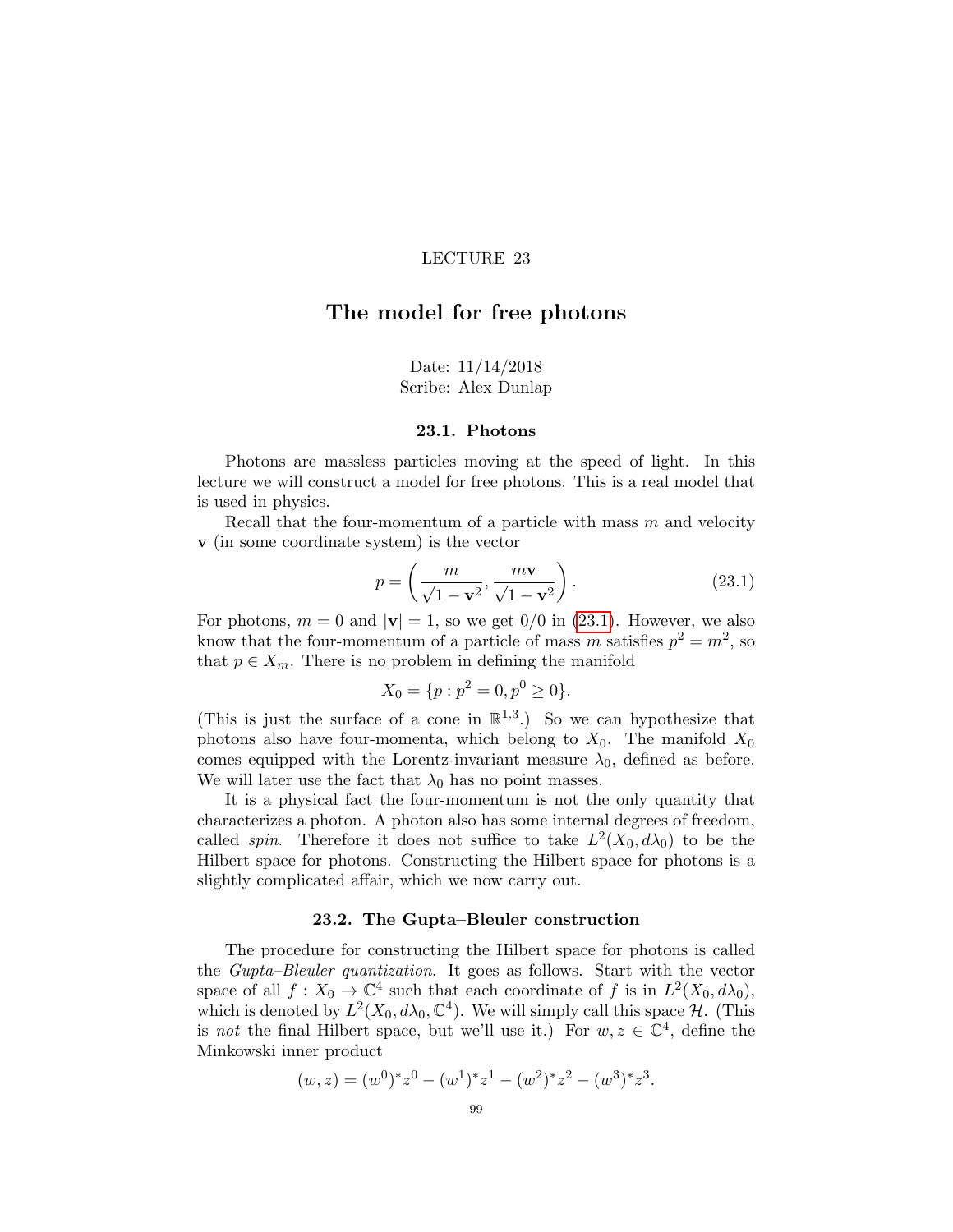If  $\Lambda \in SO^{\uparrow}(1,3)$ , define  $\Lambda z$  as expected: if  $z \in \mathbb{C}^4$  equals  $x + iy$ , with  $x, y \in$  $\mathbb{R}^4$ , then let  $\Lambda z = \Lambda x + i \Lambda y$ . It is simple to check that  $(\Lambda z, \Lambda w) = (z, w)$ . For  $\xi, \psi \in \mathcal{H}$ , define

<span id="page-103-0"></span>
$$
(\xi, \psi) = -\int d\lambda_0(p) \left(\xi(p), \psi(p)\right). \tag{23.2}
$$

This defines a sesquilinear form on  $H$ , but it is not positive-definite. To extract a subspace on which this form is positive semidefinite, define

$$
\mathcal{H}' = \{ \xi \in \mathcal{H} : (p, \xi(p)) = 0 \text{ for } \lambda_0 \text{-a.e. } p \}.
$$

Lemma 23.1. The inner product defined in [\(23.2\)](#page-103-0) is positive semidefinite on  $\mathcal{H}'$ .

PROOF. Take any  $\xi \in \mathcal{H}'$ . Suppose that p is a point so that  $(p, \xi(p)) = 0$ , and  $p \neq 0$ . Write

$$
p = (p^0, \mathbf{p}) = (p^0, p^1, p^2, p^3).
$$

Since  $p \in X_0$ , we have

$$
(p_0)^2 = (p^1)^2 + (p^2)^2 + (p^3)^2.
$$

Also,  $p \neq 0$ . So  $p^0 > 0$  and  $p \neq 0$ . Let  $A \in SO(3)$  be such that  $A\mathbf{p} = (0, 0, a)$ for some a. Since A is a rotation,  $|a| = |p|$ . Moreover, we can arrange it so that  $a = |\mathbf{p}| = p^0$ . Let

$$
\Lambda = \begin{pmatrix} 1 & 0 \\ 0 & A \end{pmatrix} \in SO^{\uparrow}(1,3).
$$

Let  $x = \xi(p)$ , and let  $z = \Lambda x$ . Note that  $\Lambda p = (p^0, 0, 0, p^0)$ . Thus,

$$
(p, x) = (\Lambda p, \Lambda x) = (\Lambda p, z) = p^{0}(z^{0} - z^{3}).
$$

But we know that

$$
(p, x) = (p, \xi(p)) = 0,
$$

and  $p^0 > 0$ . Therefore,  $z^0 = z^3$ . Then

$$
(\xi(p), \xi(p)) = (z, z) = (z^0)^2 - (z^1)^2 - (z^2)^2 - (z^3)^2 = -(z^1)^2 - (z^2)^2 \le 0.
$$

Therefore,  $(\xi, \xi) \ge 0$ , using that  $\lambda_0$  has no point mass at 0. This completes the proof of the lemma. the proof of the lemma.

Having defined  $\mathcal{H}'$ , define  $\mathcal{H}_{null} = {\xi \in \mathcal{H}' : (\xi, \xi) = 0}.$  Define  $\mathcal{H}_{phys} =$  $\mathcal{H}/\mathcal{H}_{null}$ . Then  $\mathcal{H}_{phys}$  is a Hilbert space under the Minkowski inner product. One can also check that it is complete. This is the Hilbert space for a single photon. For arbitrary numbers of photons, we take the bosonic Fock space of  $\mathcal{H}_{phys}$ .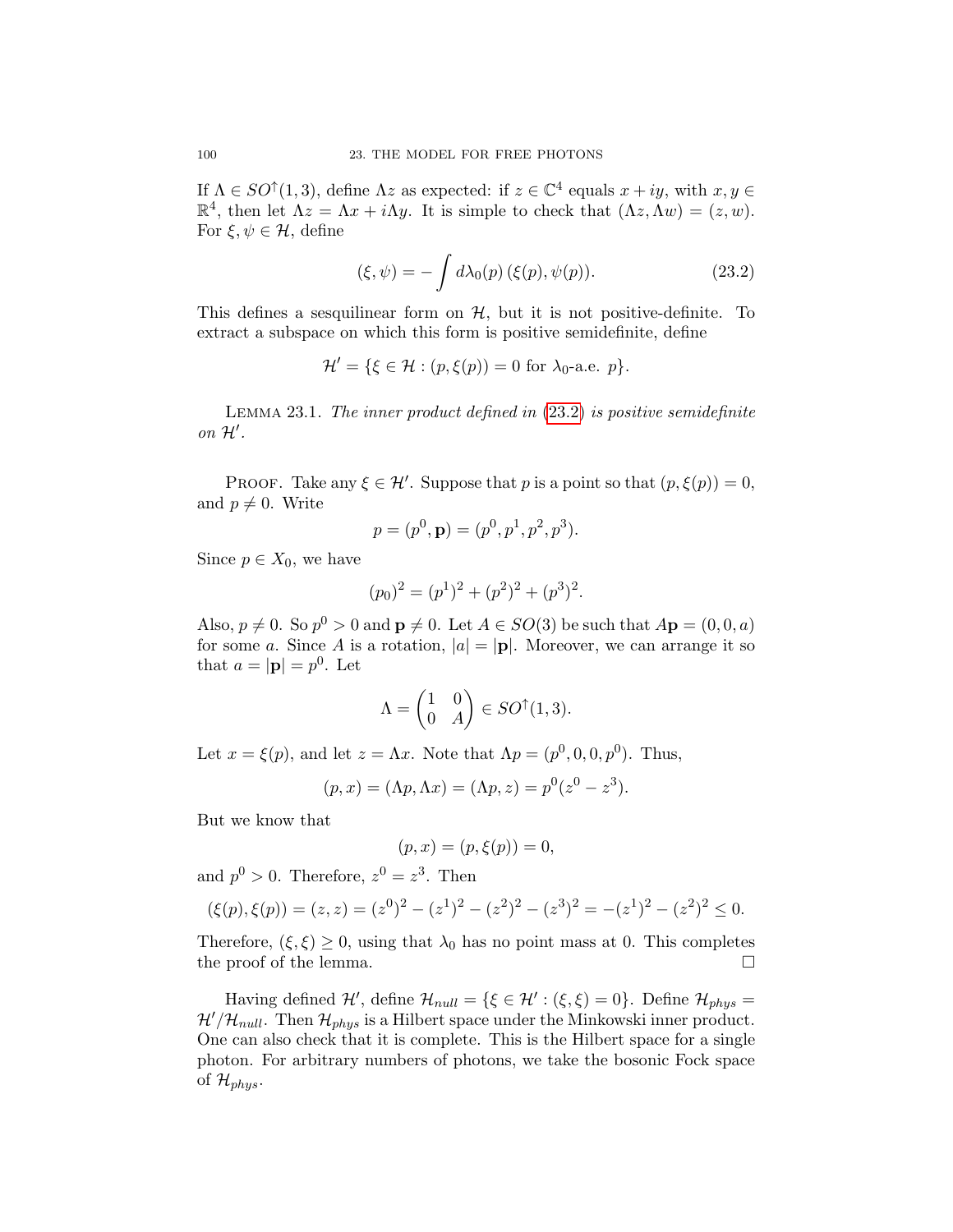#### 23.3. The representation for a free photon

Having defined the Hilbert space, it remains to define the representation of the Poincar´e group that describes the spacetime trajectory of a photon. Recall that in quantum field theory, the full spacetime description of a system is given by a state in a Hilbert space. Recall also the definition of the Poincaré group  $\mathcal{P} = \mathbb{R}^{1,3} \rtimes SO^{\uparrow}(1,3)$ , which is the group of symmetries of  $\mathbb{R}^{1,3}$ . The action is of  $(a, A) \in \mathcal{P}$  on a point  $x \in \mathbb{R}^{1,3}$  is  $(a, A)x = a + Ax$ . Finally, recall the postulate that for any quantum system, there is a strongly continuous unitary representation  $U$  of  $\mathcal P$  in the Hilbert space for the system, such that if an observer sees the system in state  $\psi$ , then in the different coordinate system obtained by the action of  $(a, A)$ , the system appears to be in state  $U(a, A)\psi$ .

The representation U of  $P$  in  $\mathcal{H}_{phys}$  that describes the evolution of a free photon is defined as follows. For  $\psi \in \mathcal{H}$ , define

$$
(U(a, A)\psi)(p) = e^{i(a,p)}A\psi(A^{-1}p).
$$

It is easy to check that this is a representation of  $P$  in  $H$ . Moreover, it is easy to check that  $U(a, A)$  maps  $\mathcal{H}'$  into  $\mathcal{H}'$ , and moreover it descends to a representation in  $\mathcal{H}_{phys}$ . To prove the first claim, note that since  $\lambda_0$  is Lorentz-invariant and  $(p, \psi(p)) = 0$  for  $\lambda_0$ -a.e. p for any  $\psi \in \mathcal{H}'$ ,

$$
\int d\lambda_0(p) (p, U(a, A)\psi(p)) = \int d\lambda_0(p) (p, e^{i(a,p)} A\psi(A^{-1}p))
$$
  
= 
$$
\int d\lambda_0(p) e^{i(a,p)} \underbrace{(A^{-1}p, \psi(A^{-1}p))}_{= 0 \text{ for } \lambda_0\text{-a.e. } p}
$$
  
= 0.

The proof of the second claim follows by showing that  $U(a, A)$  maps  $\mathcal{H}_{null}$ into  $\mathcal{H}_{null}$  in a similar manner. Thus, U is a representation of P in  $\mathcal{H}_{phys}$ . Moreover,  $U$  is a unitary representation:

$$
(U(a, A)\psi, U(a, A)\xi) = -\int d\lambda_0(p) (e^{i(a,p)} A\psi(A^{-1}p), e^{i(a,p)} A\xi(A^{-1}p))
$$
  
=  $-\int d\lambda_0(p) (A\psi(A^{-1}p), A\xi(A^{-1}p))$   
=  $-\int d\lambda_0(p) (\psi(A^{-1}p), \xi(A^{-1}p))$   
=  $-\int d\lambda_0(p) (\psi(p), \xi(p))$   
=  $(\psi, \xi),$ 

where in the third equality, we used the fact that the inner product is Lorentz-invariant, and in the fourth inequality, we used the fact that  $\lambda_0$ is Lorentz-invariant.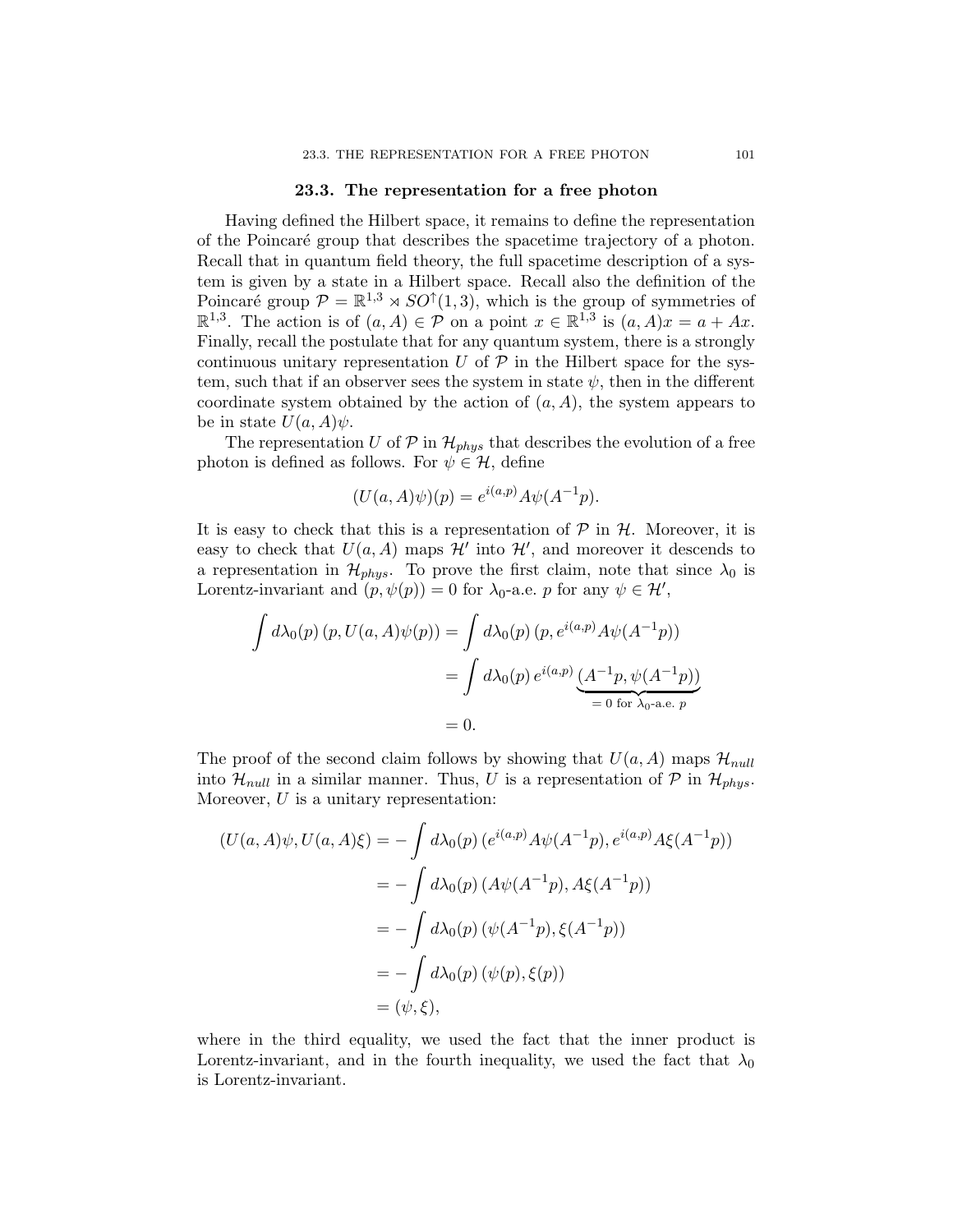# 23.4. The quantized electromagnetic four-potential

Just as we had the massive free field associated with our massive scalar boson, there is a field associated with photons. It's called the electromagnetic four-potential. Consider our original  $\mathcal{H} = L^2(X_0, d\lambda_0, \mathbb{C}^4)$  with the Euclidean inner product, defined as

$$
(\xi, \psi)_E := \int d\lambda_0(p) \sum_{\mu=0}^3 \xi^{\mu}(p)^* \psi^{\mu}(p).
$$

Then  $H$  is a Hilbert space under this inner product. Consider the Fock space  $\beta$  of this Hilbert space, and our familiar operator-valued distributions  $A$  and  $A^{\dagger}$ . Define two other operators B and  $B^{\dagger}$  as follows. Recall the matrix  $\eta$ defined in [\(9.1\)](#page-40-0). Then for any  $\xi = (\xi^0, \xi^1, \xi^2, \xi^3) \in \mathcal{H}$ , we can naturally define  $\eta \xi = (\xi^0, -\xi^1, -\xi^2, -\xi^3)$ . Let

$$
B(\xi) = A(-\eta \xi),
$$
  

$$
B^{\dagger}(\xi) = A^{\dagger}(\xi).
$$

Then B,  $B^{\dagger}$  are also operator-valued distributions on H, and they have the properties that

$$
[B(\xi), B(\psi)] = [B^{\dagger}(\xi), B^{\dagger}(\psi)] = 0,
$$
  
\n
$$
[B(\xi), B^{\dagger}(\psi)] = \underbrace{(\xi, \psi)}_{\text{our inner product}} 1.
$$

This is because

$$
[B(\xi), B^{\dagger}(\psi)] = [A(-\eta \xi), A^{\dagger}(\psi)] = (-\eta \xi, \psi)_E 1 = (\xi, \psi) 1.
$$
  
For  $f \in \mathcal{S}(\mathbb{R}^4)$ ,  $\mu = 0, 1, 2, 3$ , define

$$
A_{\mu}(f) = B(\hat{f}e_{\mu}) + B^{\dagger}(\hat{f}e_{\mu}),
$$

where  $e_{\mu}$  is the  $\mu$ th standard basis vector and  $\hat{f}$  is the Fourier transform of f on  $\mathbb{R}^{1,3}$ , restricted to  $X_0$ . The 4-tuple  $A = (A_0, A_1, A_2, A_3)$  is called the quantized electromagnetic four-potential. Each  $A_{\mu}$  is an operator-valued distribution that takes  $f \in \mathscr{S}(\mathbb{R}^4)$  to a linear operator  $A_\mu(f)$  on  $\mathcal{B}_0$ , where  $\mathcal{B}_0$  is our familiar dense subspace of the Fock space  $\mathcal{B}$ .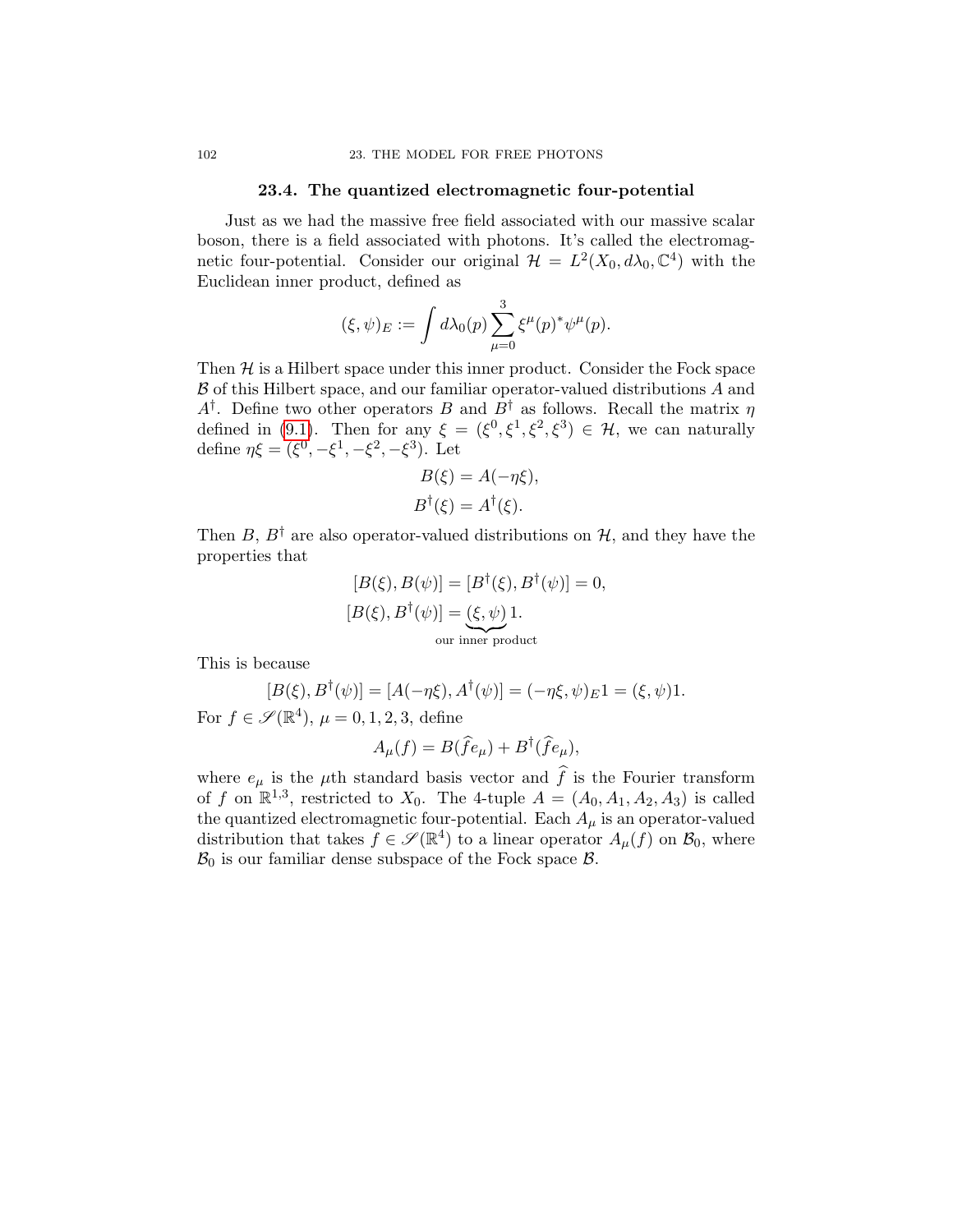# The electromagnetic field

Date: 11/26/2018 Scribe: Jae Hee Lee

#### 24.1. Relationship between the two Hilbert spaces

Recall the spaces  $\mathcal{H}, \mathcal{H}'$  and  $\mathcal{H}_{phys}$  from the previous lecture. The space  $\mathcal{H}_{phys}$  is the Hilbert space for photons, whereas the quantized electromagnetic four-potential A was defined on  $H$ . Recall that  $H$  carries the Euclidean inner product, while the inner product on  $\mathcal{H}_{phys}$  is derived from the Minkowski inner product on  $\mathcal{H}'$ . So how are the two Hilbert spaces related? More importantly, how does the electromagnetic four-potential act on the bosonic Fock space for photons? This happens as follows.

Let  $\beta$  be the bosonic Fock space of  $\mathcal H$  and let  $\beta'$  be the bosonic Fock space of  $\mathcal{H}'$  (all under the Euclidean inner product). Then  $\mathcal{B}'$  is a closed subspace of  $\beta$ . The Minkowski sesquilinear form and the Minkowski norm on  $\mathcal{H}'$  extends to  $\mathcal{B}'$  in the following way. We first define on the simple tensors

$$
(\xi_1 \otimes \cdots \otimes \xi_n, \psi_1 \otimes \cdots \otimes \xi_n) = \prod_{i=1}^n (\xi_i, \psi_i),
$$

and use linearity and the inequality

$$
\|\xi\| = \sqrt{(\xi, \xi)} \le \|\xi\|_E \quad \text{for } \xi \in \mathcal{H}'
$$

to extend this to  $\mathcal{B}'$ . Note that the expression  $\sqrt{(\xi,\xi)}$  makes sense because the Minkowski form is nonnegative on  $\mathcal{H}'.$  Next, we define

$$
\mathcal{B}_{null} := \{ \psi \in \mathcal{B}' : ||\psi|| = 0 \},\
$$

which is a closed subspace of  $\mathcal{B}',$  and correspondingly define

$$
\mathcal{B}_{phys}=\mathcal{B}'/\mathcal{B}_{null}.
$$

Note that  $\mathcal{B}_{phys}$  is equipped with the Euclidean inner product.

One can show that there is a canonical Hilbert space isomorphism between  $\mathcal{B}_{phys}$  and the bosonic Fock space of  $\mathcal{H}_{phys}$  (which was constructed using the Minkowski inner product). The construction of this isomorphism, however, is slightly involved.

The upshot is that we can now completely forget about the Minkowski norm and always work with  $\mathcal{B}_{phys}$  with the Euclidean inner product as the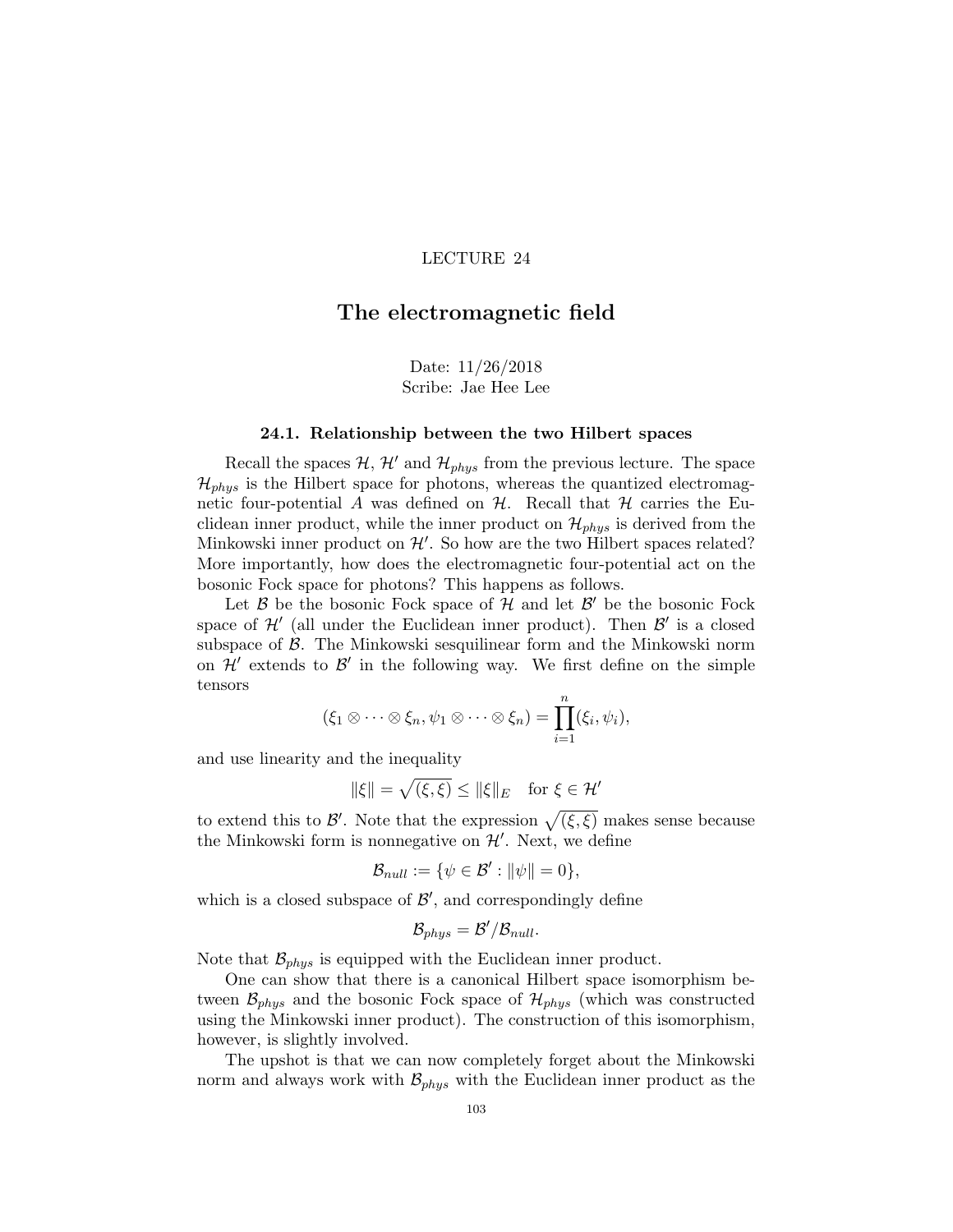bosonic Fock space for photons. In future calculations for quantum electrodynamics, we will simply work with the bosonic Fock space  $\beta$  of the Hilbert space  $\mathcal{H}$ , and the operator-valued distributions  $(A_\mu)_{0 \leq \mu \leq 3}$  acting on this space.

#### 24.2. Action of the electromagnetic four-potential

Recall that for  $f \in \mathscr{S}(\mathbb{R}^4)$  and  $0 \leq \mu \leq 3$ , the operator  $A_{\mu}(f)$  acts on  $\mathcal{B}$ . However, it is not clear if it defines an operator on the quotient space  $\mathcal{B}_{phys}$ . In particular this is because we don't know if  $B_{null}$  gets sent into  $B_{null}$  by these operators.

In fact, this is *not true* for the  $A_\mu$ 's. What is true, yet, is that certain linear combinations of  $A_\mu$ 's are well-defined on  $\mathcal{B}_{phys}$ . For example, define

$$
F_{\mu\nu} := \partial_{\mu} A_{\nu} - \partial_{\nu} A_{\mu},
$$

where  $\partial_{\mu}$  denotes the partial derivative  $\partial/\partial x^{\mu}$ . Then it turns out that for any  $f \in \mathscr{S}(\mathbb{R}^4)$ ,  $F_{\mu\nu}(f)$  is a well-defined operator on  $\mathcal{B}_{\text{phys}}$ . The array  $F = (F_{\mu\nu})_{0 \leq \mu,\nu \leq 3}$  of operator-valued distributions is known as the **electro**magnetic field, for reasons that will be clear in the next section.

Another example of a class of operators that act on  $\mathcal{B}_{phys}$  is the following. Suppose that  $f_0, f_1, f_2, f_3 \in \mathscr{S}(\mathbb{R}^4)$  satisfy

$$
\partial_0 f_0 - \partial_1 f_1 - \partial_2 f_2 - \partial_3 f_3 \equiv 0.
$$

Then it can be shown that

$$
A_0(f_0) - A_1(f_1) - A_2(f_2) - A_3(f_3)
$$
\n(24.1)

acts on  $\mathcal{B}_{phys}$ .

The physical meaning of the above discussion is the following. The electromagnetic four-potential A is not directly observable; it is only an abstract object. The things that we can observe are exactly those operators that are defined on  $\mathcal{B}_{phys}$ .

#### 24.3. Classical (Maxwell) theory of electromagnetism

Let us recall the classical theory of electromagnetism. In Maxwell's formulation, we are given two time-dependent vector fields on our physical space, the electric field

$$
\mathbf{E}:\mathbb{R}^{1,3}\to\mathbb{R}^3
$$

and the magnetic field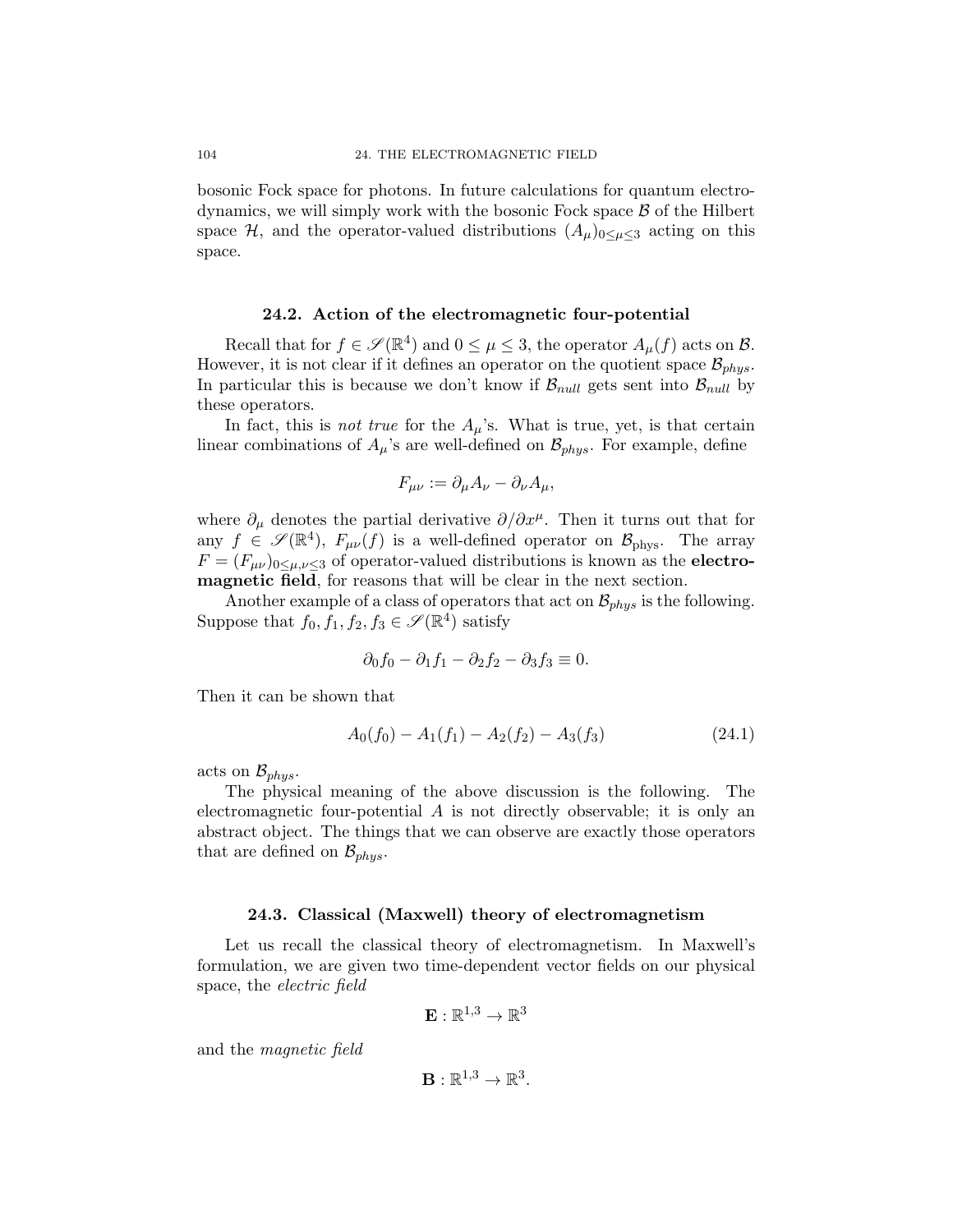The evolution of these fields is governed by the Maxwell equations, which we write in the units where  $c = 1$ :

<span id="page-108-2"></span><span id="page-108-1"></span><span id="page-108-0"></span>
$$
\nabla \cdot \mathbf{E} = 4\pi \rho \tag{24.2}
$$

$$
\nabla \cdot \mathbf{B} = 0 \tag{24.3}
$$

$$
\nabla \times \mathbf{E} = -\frac{\partial \mathbf{B}}{\partial t}
$$
 (24.4)

<span id="page-108-3"></span>
$$
\nabla \times \mathbf{B} = 4\pi \mathbf{J} + \frac{\partial \mathbf{E}}{\partial t}
$$
 (24.5)

where  $\rho$  is the charge density (charge per unit volume) and **J** is the current density (current per unit area). In particular by knowing both  $\rho$  and **J** we may determine the evolution of the electric and magnetic fields.

In the absence of electrons, we have  $\rho \equiv 0$  and  $\mathbf{J} \equiv 0$ . The equations that we get in this situation are known as 'Maxwell's equations in the vacuum'. A class of solutions of Maxwell's equations in the vacuum can be constructed as follows. Take any smooth vector field

$$
A: \mathbb{R}^{1,3} \to \mathbb{R}^4
$$
,  $A = (A_0, A_1, A_2, A_3)$ 

and define the *classical electromagnetic field*  $F = (F_{\mu\nu})_{0 \le \mu,\nu \le 3}$  as

$$
F_{\mu\nu} = \partial_{\mu}A_{\nu} - \partial_{\nu}A_{\mu}.
$$

Given  $F$ , define two vector fields **E** and **B** as

$$
F = \begin{pmatrix} 0 & E_x & E_y & E_z \\ -E_x & 0 & -B_z & B_y \\ -E_y & B_z & 0 & -B_x \\ E_z & -B_y & B_x & 0 \end{pmatrix}.
$$

Then from the definition of  $F$ , one gets the "Bianchi identity"

$$
\partial_{\lambda} F_{\mu\nu} + \partial_{\mu} F_{\nu\lambda} + \partial_{\nu} F_{\lambda\mu} = 0 \quad \forall \lambda, \mu, \nu
$$

which implies equation [\(24.3\)](#page-108-0) and [\(24.4\)](#page-108-1) of the Maxwell equations in the vacuum. If we further assume that  $A$  satisfies the "equation of evolution"

<span id="page-108-4"></span>
$$
\partial_0 F_{0\nu} - \partial_1 F_{1\nu} - \partial_2 F_{2\nu} - \partial_3 F_{3\nu} = 0 \quad \forall \nu.
$$
 (24.6)

we recover equations [\(24.2\)](#page-108-2) and [\(24.5\)](#page-108-3) of the Maxwell equations in the vacuum.

Now it turns out that any solution of Maxwell's equations in the vacuum is representable in the above manner. The vector field A is known as the classical electromagnetic four-potential. However, given  $E$  and  $B$ , the field A is not unique; for any smooth  $\lambda : \mathbb{R}^{1,3} \to \mathbb{R}$  (a gauge transformation),

$$
A'_{\mu}(x) = A_{\mu}(x) + \partial_{\mu}\lambda(x)
$$

also yields the same  $E$  and  $B$ . In fact, this describes the set of all solutions for given  $E$  and  $B$ . The procedure for choosing a unique representative is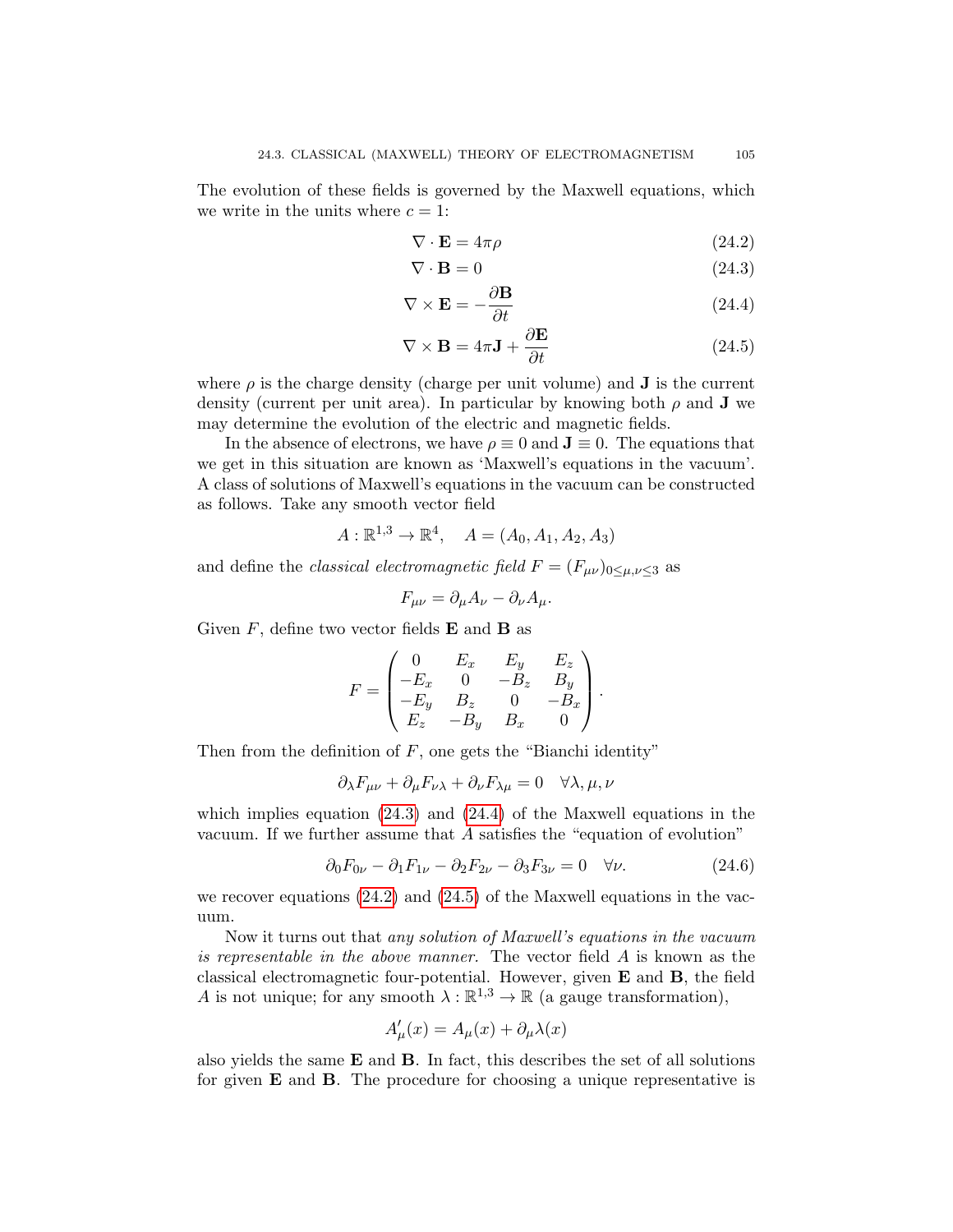called gauge fixing. There are many ways to do this, but one way is to impose the Lorenz gauge condition,

$$
\partial_0 A_0 - \partial_1 A_1 - \partial_2 A_2 - \partial_3 A_3 \equiv 0.
$$

(Note that this 'Lorenz' without a 't' — not the same as the Lorentz in Lorentz transforms.)

### 24.4. From classical to quantized

The quantized electromagnetic four-potential  $A = (A_\mu)_{0 \leq \mu \leq 3}$  that we defined using the Gupta–Bleuler approach is a quantization of the classical electromagnetic four-potential, in the sense that it satisfies the vacuum Maxwell equations formally. Moreover, it also satisfies the Lorenz gauge condition, in the sense that for any  $f \in \mathscr{S}(\mathbb{R}^4)$ ,

$$
\partial_0 A_0(f) - \partial_1 A_1(f) - \partial_2 A_2(f) - \partial_3 A_3(f) = 0
$$

as an operator on  $\mathcal{B}_{phys}$ .

## 24.5. A note on the Einstein convention

Many of the expressions in this lecture could have been written much more compactly using Einstein's conventions for special relativity. In particular, there are two important rules:

- If we have a 4-tuple of objects  $(a_{\mu})_{0 \leq \mu \leq 3}$ , then raising  $\mu$  changes the sign of the last three. That is,  $a^0 = a_0$ , but  $a^1 = -a_1$ ,  $a^2 = -a_2$ , and  $a^3 = -a_3$ . If the indices were raised to begin with, the lowering them has the same effect. For example, we can raise the indices on  $\partial_{\mu}$  to get  $\partial^{\mu}$ .
- If an index is repeated within the same term, that indicates that we have to sum over that index. For example,

$$
\partial^{\mu}A_{\mu} = \sum_{\mu=0}^{3} \partial^{\mu}A_{\mu} = \partial_{0}A_{0} - \partial_{1}A_{1} - \partial_{2}A_{2} - \partial_{3}A_{3}.
$$

Thus, for example, the Lorenz gauge condition can be compactly written as  $\partial^{\mu} A_{\mu} = 0$ . Similarly, the equation of motion [\(24.6\)](#page-108-4) can be written as  $\partial^{\mu}F_{\mu\nu} = 0$  for each  $\nu$ . The expression [\(24.1\)](#page-107-0) becomes  $A_{\mu}(f^{\mu})$ . The Minkowski inner product between  $x, y \in \mathbb{R}^{1,3}$  is  $x^{\mu}y_{\mu}$ .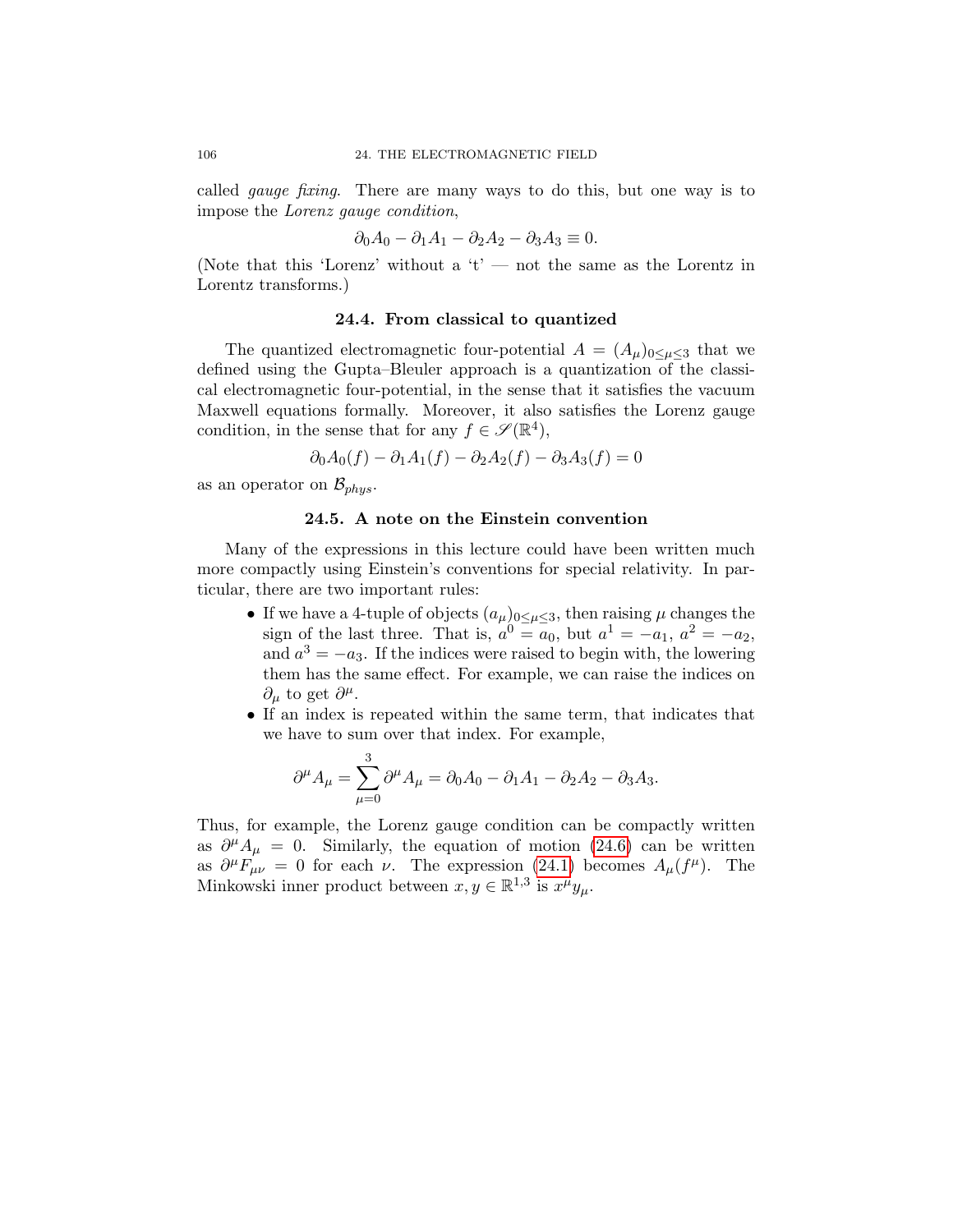# The model for free electrons

Date: 11/28/2018 Scribe: Kevin Yang

#### 25.1. Projective representations

Today, we will construct a model for electrons that also applies for positrons and several other types of particles. Let  $m$  equal the rest mass of the electron. Let  $\mathcal{H} = L^2(X_m, d\lambda_m, \mathbb{C}^2)$  be the space of  $\mathbb{C}^2$ -valued  $L^2$ functions on the manifold  $X_m$  under the measure  $d\lambda_m$ . The spacetime state of an electron is described by an element of this space. There are two basic questions to answer before we proceed any further:

- (1) What is the inner product on this space?
- (2) What is the representation of the Poincaré group,  $\mathcal{P}$ ?

To answer the second question, we need to modify the fifth postulate of quantum field theory stated in Lecture [11.](#page-46-0) Recall that this postulate states that if a system looks like it is in state  $\psi \in \mathcal{H}$  in some choice of coordinate system, then upon changing the coordinate system by some  $(a, A) \in \mathcal{P}$ , the system looks like it is in the state  $U(a, A)\psi$ , where U is some unitary representation of  $\mathcal P$  in  $\mathcal H$ . The representation property ensures that  $U((a, A)(b, B)) = U(a, A)U(b, B)$ , meaning that two successive changes of coordinate system amount to one composite change, and unitarity ensures that normalized states are sent to normalized states (conservation of probability). Now note that expectations of observables under a state  $\psi$  are invariant under multiplication of the state by a phase  $\alpha \in \mathbb{C}$ ,  $|\alpha| = 1$ . Thus, we do not really need  $U$  two a unitary representation; it suffices that  $U$  is unitary and is a projective representation, meaning that

$$
U((a, A), (b, B)) = r(a, A, b, B)U(a, A)U(b, B),
$$

where  $r(a, A, b, B) \in \mathbb{C}$  and  $|r(a, A, b, B)| = 1$ .

## 25.2. The representation for electrons

Let  $SL(2,\mathbb{C})$  be the group of  $2\times 2$  complex matrices of determinant 1. For any point  $x \in \mathbb{R}^{1,3}$ , define the matrix

$$
M(x) = \begin{pmatrix} x^0 + x^3 & x^1 - ix^2 \\ x^1 + ix^2 & x^0 - x^3 \end{pmatrix}.
$$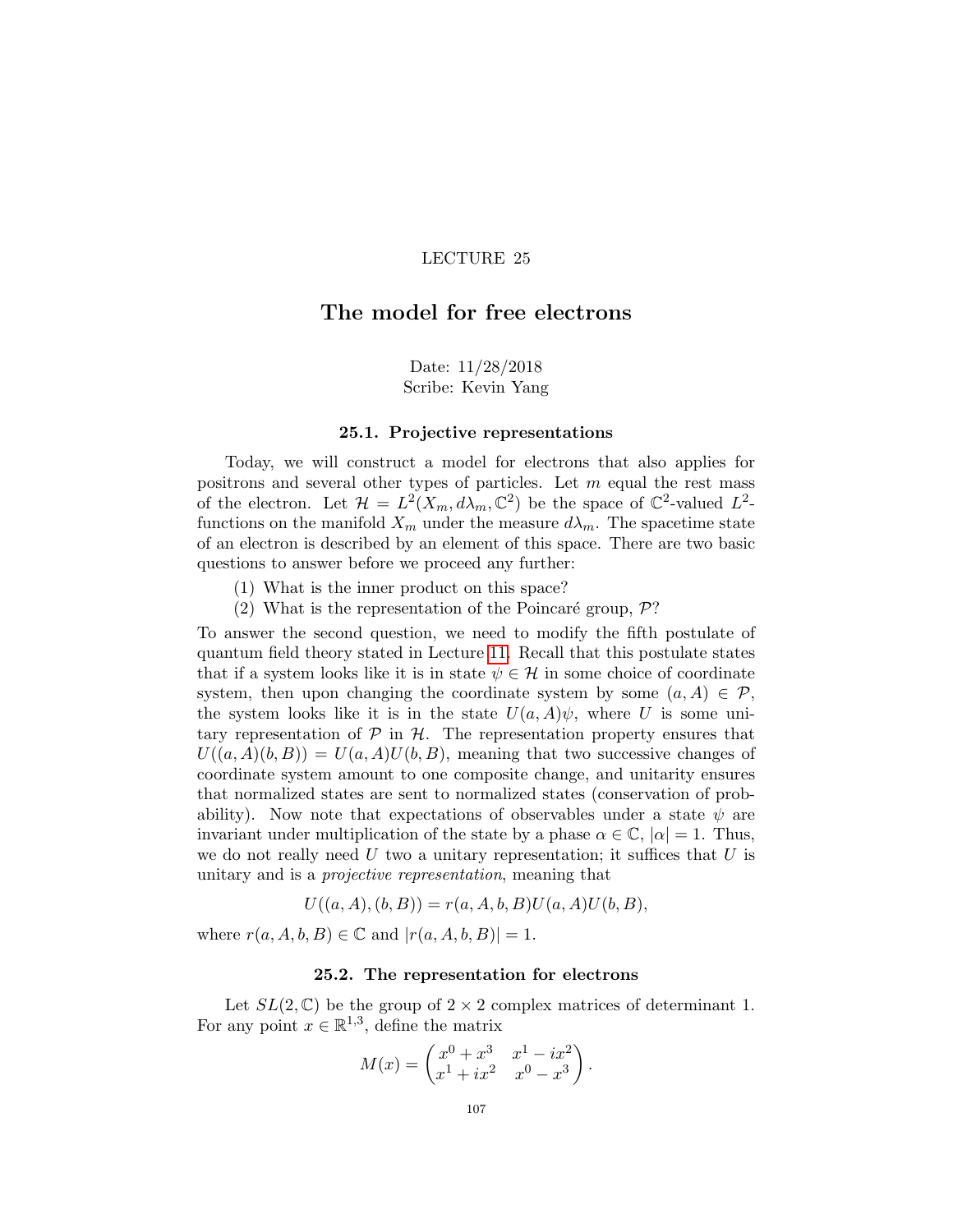One can check the above definition provides a bijection between  $\mathbb{R}^{1,3}$  and the space of  $2 \times 2$ -complex Hermitian matrices. Moreover,

$$
\det M(x) = (x, x),
$$

where the bracket on the right is the Minkowski inner product.

Now take any  $A \in SL(2,\mathbb{C})$ . Then for any  $x \in \mathbb{R}^{1,3}$ , the matrix  $AM(x)A^{\dagger}$  is again a 2 × 2 complex Hermitian matrix. Define  $\kappa(A)(x)$  to be the unique  $y \in \mathbb{R}^{1,3}$  such that

$$
M(y) = AM(x)A^{\dagger}.
$$

The following facts about  $\kappa$  are not hard to prove:

- For any  $A \in SL(2, \mathbb{C}), \kappa(A)$  is a linear map on  $\mathbb{R}^{1,3}$ .
- $\kappa$  is a 2-to-1 surjective homomorphism from  $SL(2,\mathbb{C})$  onto  $SO^{\uparrow}(1,3)$ .
- $\kappa(A) = \kappa(B)$  if and only if either  $A = B$  or  $A = -B$ . (We will henceforth write this as  $A = \pm B$ .)
- $\kappa(A^{\dagger}) = \kappa(A)^{\dagger}$ , where  $M^{\dagger}$  denotes the conjugate transpose of a matrix M.

By the second property listed above, there are many maps  $\rho: SO^{\uparrow}(1,3) \rightarrow$  $SL(2,\mathbb{C})$  such that  $\kappa \circ \varrho$  is the identity on  $SO^{\uparrow}(1,3)$ . Moreover, any such  $\varrho$ satisfies  $\varrho(AB) = \pm \varrho(A)\varrho(B)$ . It turns out that due to algebraic constraints, we cannot choose  $\rho$  to be a homomorphism. The fourth property implies that  $\varrho(A^{\dagger}) = \pm \varrho(A)^{\dagger}$ .

#### 25.3. Constructing the inner product

We assume that nature provides a  $\rho$  as above so that the projective representation of  $SO^{\uparrow}(1,3)$  in the space  $\mathcal{H} = L^2(X_m, d\lambda_m, \mathbb{C}^2)$  is given by

$$
(U(a, A)\psi)(p) = e^{i(a,p)} \varrho(A)\psi(A^{-1}p).
$$

One can check that this is inded a projective representation. To prove that the above representation is unitary, we first have to define the inner product. We now build the inner product on H. Let  $p^* = (m, 0, 0, 0) \in X_m$  denote a distinguished element of the manifold  $X_m$ . The action of  $SO^{\uparrow}(1,3)$  on  $X_m$ is transitive, so for any  $p \in X_m$  there are maps taking  $p^*$  to p. If A, B are any such maps, then they are related by a spatial rotation:

$$
A = BR, \quad R = \begin{pmatrix} 1 & 0 \\ 0 & Q \end{pmatrix}, \quad Q \in SO(3).
$$

In words, R fixes time and acts by rotation on the spatial variables. It turns out that there exists a standard way to choose a unique element from the class of all such maps taking  $p^*$  to p. Precisely, for any  $p \in X_m$  there exists a unique positive-definite  $V_p \in SL(2,\mathbb{C})$  such that  $\kappa(V_p)(p^*) = p$ . The uniqueness is provided by the positive-definite constraint. In the physics literature, the map  $\kappa(V_p)$  is known as the "pure boost" that takes  $p^*$  to p.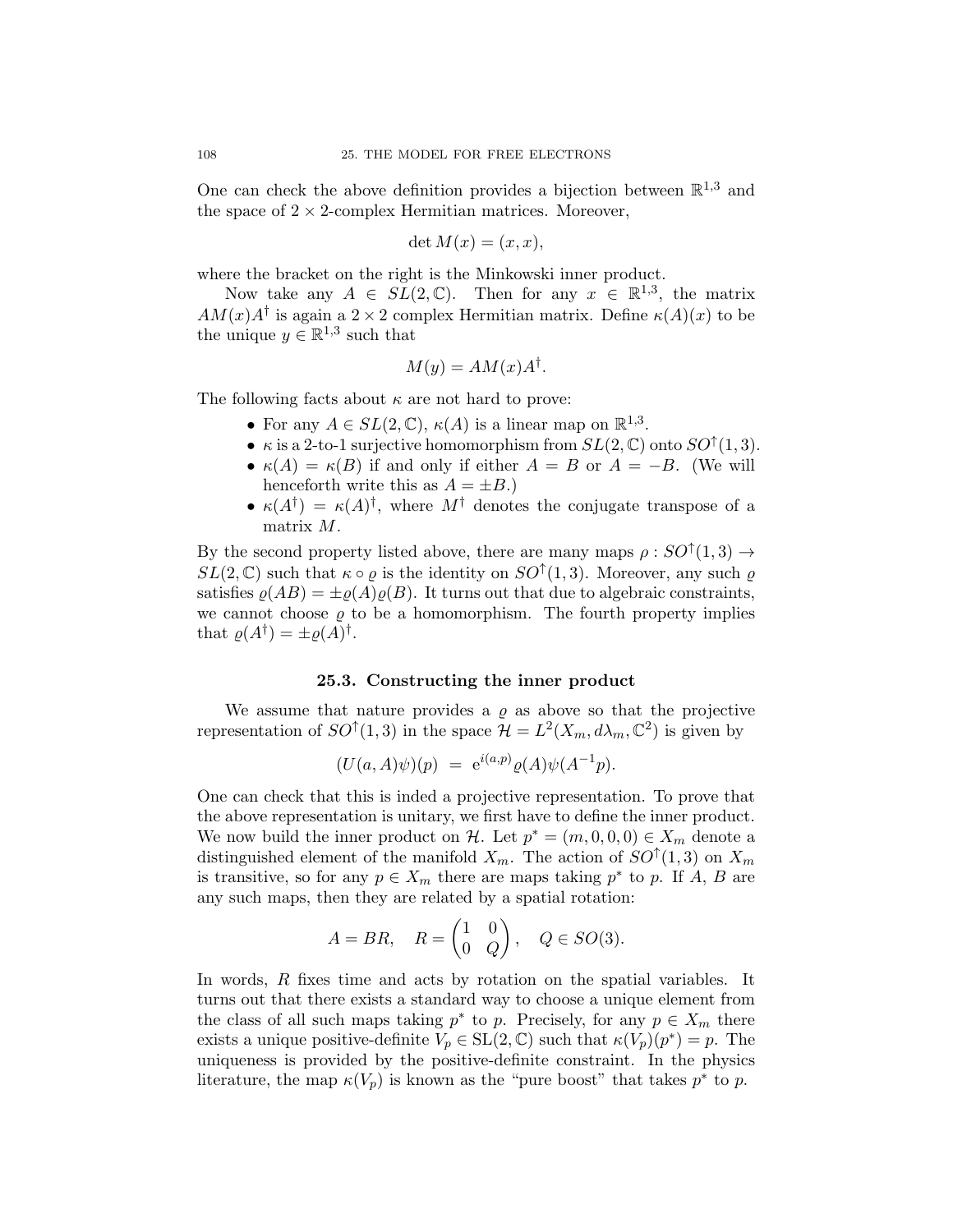With this machinery in place, we may now define the following inner product on  $\mathcal{H}$ :

$$
(\psi, \varphi) := \int_{X_m} d\lambda_m(p) \psi(p)^\dagger V_p^{-2} \varphi(p), \quad \psi, \varphi \in \mathcal{L}^2(X_m, d\lambda_m, \mathbb{C}^2).
$$

It is not difficult to verify that  $H$  is indeed a Hilbert space under this inner product. We now need to check that, under this inner product, the projective representation  $U$  is unitary. To this end, we first note

$$
(U(a, A)\psi)(p)^{\dagger}V_p^{-2}(U(a, A)\varphi)(p) = \psi(A^{-1}p)^{\dagger}\varrho(A)^{\dagger}V_p^{-2}\varrho(A)\varphi(A^{-1}p).
$$

Integrating the right side with respect to  $d\lambda_m$  on  $X_m$ , we get

$$
(U(a, A)\psi, U(a, A)\varphi) = \int_{X_m} d\lambda_m(p) \psi(p)^\dagger \varrho(A)^\dagger V_{Ap}^{-2} \varrho(A) \varphi(p)
$$

by the Lorentz invariance of  $d\lambda_m$ . It now remains to prove the following identity.

LEMMA 25.1. For any  $A$  and  $p$ ,

$$
\varrho(A)^\dagger V_{Ap}^{-2} \varrho(A) = V_p^{-2}.
$$

PROOF. Since  $\kappa$  is a homomorphism, we know

$$
\kappa(V_{Ap}^{-1}\varrho(A)) = \kappa(V_{Ap}^{-1})\kappa(\varrho(A)) = \kappa(V_{Ap})^{-1}A.
$$

By definition of  $V$ , we know

$$
A^{-1} \kappa (V_{Ap}) p^* = A^{-1} A p = p.
$$

Thus,  $A^{-1}\kappa(V_{Ap}) = \kappa(V_p)R$  for some spatial rotation R. Applying  $\varrho$  to both sides, we get

$$
\varrho(A)^{-1}V_{Ap} = \pm V_p \varrho(R).
$$

This, in turn, implies

$$
\varrho(A)^{\dagger} V_{Ap}^{-2} \varrho(A) = V_p^{-1} (\varrho(R)^{-1})^{\dagger} \varrho(R)^{-1} V_p^{-1} = \pm V_p^{-2},
$$

since  $\varrho(R)\varrho(R)^{\dagger} = \pm \varrho(RR^{\dagger}) = \pm I$ . But  $\varrho(A)^{\dagger}V_{Ap}^{-2}\varrho(A)$  and  $V_p^{-2}$  are both positive definite matrices, and therefore they must be equal. This completes the proof.  $\Box$ 

#### 25.4. Fermionic Fock Space

We have now built the state space for a single electron. Because electrons are fermionic in nature, to build the state space for  $n$  electrons we need to build a fermonic Fock space instead of the bosonic Fock space. This is defined as follows.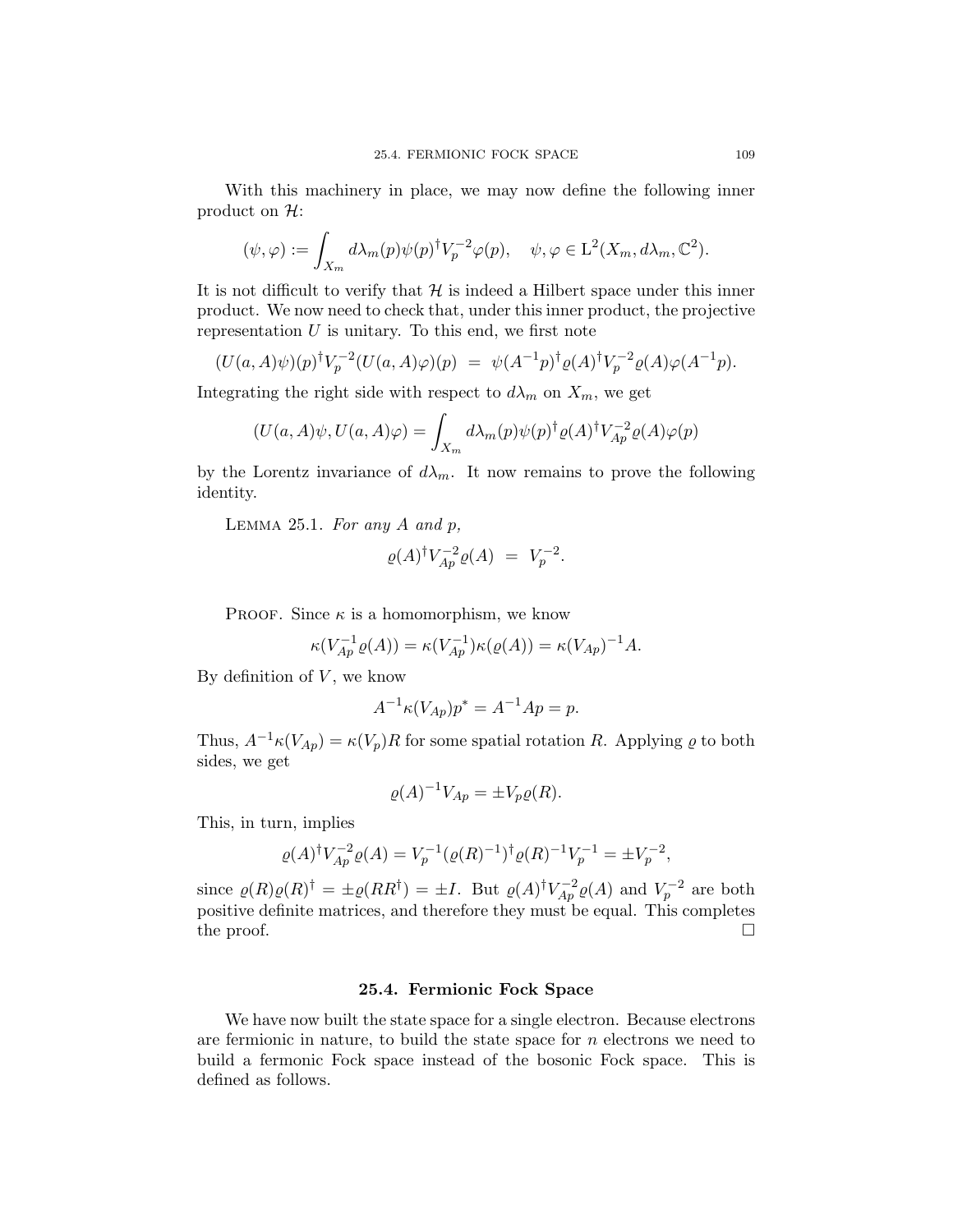Let  $H$  denote the Hilbert space for a single fermionic particle. Let  ${e_j}_{j=1}^{\infty}$  be an orthonormal basis of H. The appropriate state space for n such particles is

$$
\mathcal{H}_{anti}^{\otimes n} = \left\{ \sum_{i_1,\dots,i_n \ge 1} \alpha_{i_1,\dots,i_n} e_{i_1} \otimes \dots \otimes e_{i_n} : \ \forall \sigma \in S_n, \right.
$$

$$
\alpha_{i_{\sigma(1)},\dots,i_{\sigma(n)}} = \text{sign}(\sigma) \alpha_{i_1,\dots,i_n} \right\}.
$$

With  $\alpha_{i_1,\dots,i_n}$  as above, note that  $\alpha_{i_1,\dots,i_n} = 0$  if  $i_1,\dots,i_n$  are not distinct indices. Indeed, if we had a pair of repeated indices, the transposition swapping their positions would preserve the index-tuple. Since transpositions are odd, this would imply  $\alpha_{i_1,\dots,i_n} = -\alpha_{i_1,\dots,i_n}$ .

Like the bosonic versions, these spaces are actually basis-independent. We now define

$$
\mathcal{F}_0=\bigoplus_{n=0}^\infty \mathcal{H}_{anti}^{\otimes n},
$$

and let  $\mathcal F$  denote the closure of  $\mathcal F_0$  under the natural inner product. In the context of electrons, we will take  $\mathcal{H} = L^2(X_m, d\lambda_m, \mathbb{C}^2)$ , and the state space for arbitrary numbers of electrons to be the fermionic Fock space of  $\mathcal{H}$ .

We conclude with a simple example. If  $\mathcal{H} = L^2(\mathbb{R})$ , then the fermionic Fock space of  $n$  particles is

$$
\mathcal{H}_{anti}^{\otimes n} = \left\{ f \in L^{2}(\mathbb{R}^{n}) : f(x_{\sigma(1)}, \dots, x_{\sigma(n)}) = \text{sign}(\sigma) f(x_{1}, \dots, x_{n}),
$$
  

$$
\forall x \in \mathbb{R}^{n}, \forall \sigma \in S_{n} \right\}.
$$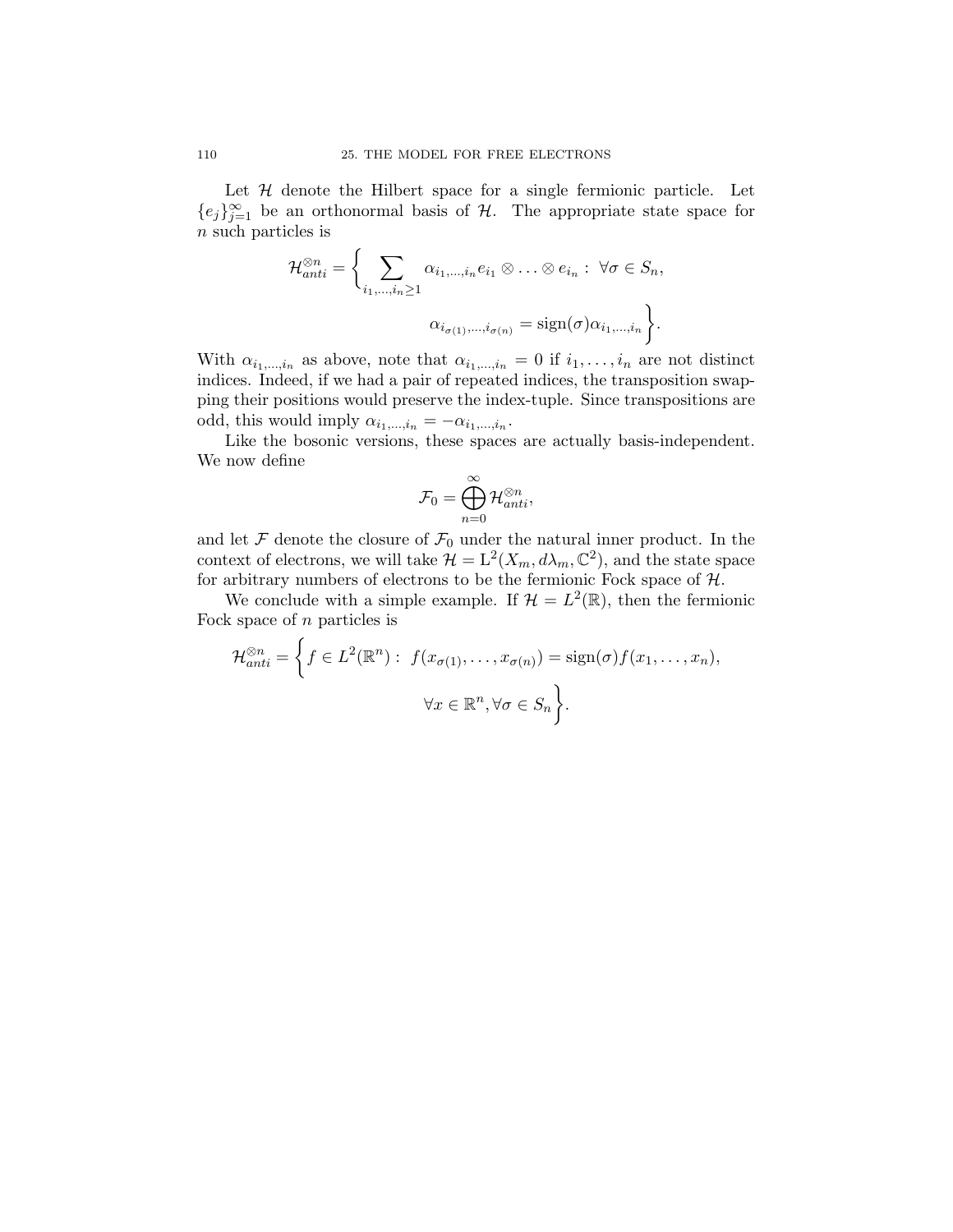# The Dirac field

## Date: 11/30/2018 Scribe: Cole Graham

## 26.1. A basis for fermionic Fock space

Given an orthonormal basis  $e_1, e_2, \ldots$  of  $H$ , we can form an orthonormal basis for  $\mathcal{H}^{\otimes n}_{anti}$  from elements of the form

$$
\frac{1}{\sqrt{n!}}\sum_{\sigma\in S_n} \operatorname{sgn}(\sigma) e_{i_{\sigma(1)}} \otimes \cdots \otimes e_{i_{\sigma(n)}},
$$

where  $i_1 < i_2 < \cdots < i_n$ . We denote this element by  $|n_1, n_2, \ldots\rangle$ , where

$$
n_j = \begin{cases} 1 & \text{if } j \in \{i_1, \dots, i_n\}, \\ 0 & \text{otherwise.} \end{cases}
$$

We may interpret the multi-particle state  $|n_1,...\rangle$  as n particles in states  $e_{i_1}, \ldots, e_{i_n}$ . As remarked in the previous lecture, the antisymmetry forbids occupation numbers above 1. This is the Pauli exclusion principle: two identical fermions cannot simultaneously occupy the same state.

From the above discussion, we have that

$$
\left\{ |n_1, n_2, \ldots \rangle : n_i \in \{0, 1\} \text{ and } \sum_i n_i = n \right\}
$$

is an orthonormal basis for  $\mathcal{H}_{anti}^{\otimes n}$ . Allowing n to vary in  $\mathbb{Z}_{\geq 0}$ , we obtain an orthonormal basis for the fermionic Fock space  $\mathcal{F}$ :

$$
\left\{ |n_1, n_2, \ldots \rangle : n_i \in \{0, 1\} \text{ and } \sum_i n_i < \infty \right\}.
$$

### 26.2. Creation and annihilation operators on  $\mathcal F$

We begin by defining creation and annihilation operators relative to a fixed orthonormal basis  $\{e_i\}$  of H. For each  $k \geq 1$ , define the creation operator  $a_k^{\dagger}$ <sup>†</sup><sub>k</sub> as follows. Let  $\psi = |n_1, n_2, \ldots \rangle$ . If  $n_k = 1$ , let  $a_k^{\dagger} \psi = 0$ , where 0 denotes the zero of the vector space  $\mathcal{F}$ , not the vacuum state. If instead  $n_k = 0$ , let

$$
a_k^{\dagger} \psi = (-1)^m |n_1, \ldots, n_{k-1}, 1, n_{k+1}, \ldots \rangle,
$$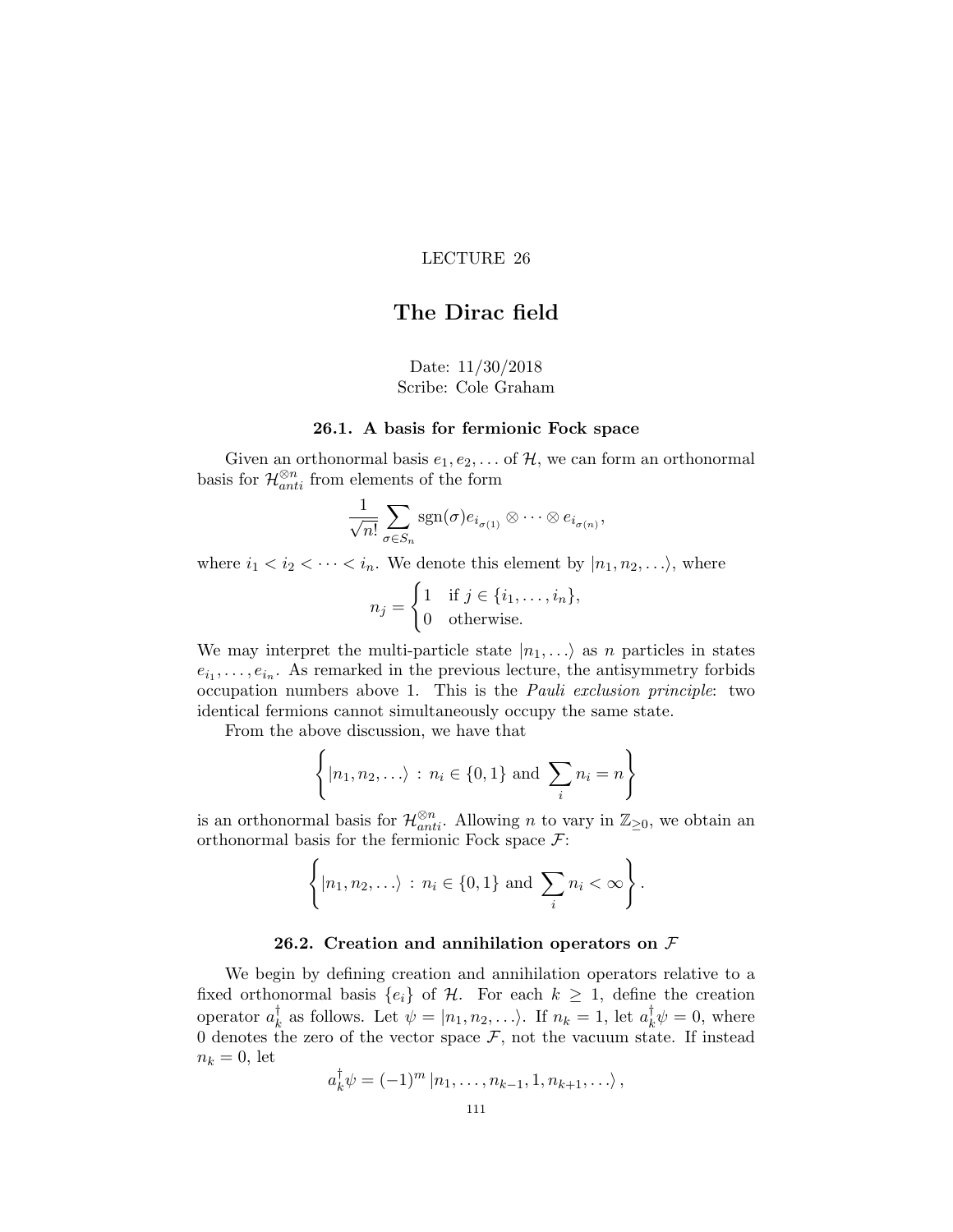where

$$
m := #\{1 \le i < k : n_i = 1\} = \sum_{i=1}^{k-1} n_i.
$$

REMARK 26.1. If  $\psi = |0,0,\ldots\rangle$  is the vacuum state,  $a_k^{\dagger} \psi$  is the state with one particle in state  $e_k$ , as expected.

We also have an annihilation operator  $a_k$ . If  $n_k = 0$ , let  $a_k \psi = 0$ . If instead  $n_k = 1$ , let

$$
a_k \psi = (-1)^m |n_1, \dots, n_{k-1}, 0, n_{k+1}, \dots \rangle,
$$

with m as above. The sign correction  $(-1)^m$  will ensure simpler formulæ in the sequel.

We now define continuous versions of  $a_k^{\dagger}$  $\frac{1}{k}$  and  $a_k$ . We want maps  $A^{\dagger}$  and A from H into  $\mathscr{L}(\mathcal{F}_0,\mathcal{F})$ , where  $\mathscr{L}(\mathcal{F}_0,\mathcal{F})$  denotes the space of linear maps from  $\mathcal{F}_0$  to  $\mathcal{F}$ . Given  $f \in \mathcal{H}$ , write

$$
f = \sum_{k=1}^{\infty} \alpha_k e_k
$$

and define

$$
A^{\dagger}(f)\psi := \sum_{k} \alpha_{k} a_{k}^{\dagger} \psi, \quad A(f)\psi := \sum_{k} \alpha_{k}^{*} a_{k} \psi.
$$

REMARK 26.2. Although we do not show it here,  $A^{\dagger}$ , A are basis independent. That is, they do not depend on the choice of basis  $\{e_i\}$  for  $\mathcal{H}$ .

We can easily check the following *anticommutation* relations:

$$
\{a_k, a_\ell^\dagger\} = \delta_{k,\ell} 1, \quad \{a_k^\dagger, a_\ell^\dagger\} = 0, \quad \{a_k, a_\ell\} = 0 \quad \text{for all } k,\ell \in \mathbb{N}.
$$

Here  $\{A, B\} \coloneqq AB + BA$  is the anticommutator of A and B. These relations imply

$$
\{A(\xi), A^{\dagger}(\eta)\} = (\xi, \eta)1, \quad \{A^{\dagger}(\xi), A^{\dagger}(\eta)\} = 0, \quad \{A(\xi), A(\eta)\} = 0
$$

for all  $\xi, \eta \in \mathcal{H}$ .

 $\mathbf{r}$ 

Now if U is a unitary operator on  $\mathcal{H}$ , it has a natural extension to  $\mathcal{F}$  (by acting on each factor in an elementary tensor). As in the bosonic case, we have

$$
UA(\xi)U^{-1} = A(U\xi) \quad \text{and} \quad UA^{\dagger}(\xi)U^{-1} = A^{\dagger}(U\xi) \quad \text{for all } \xi \in \mathcal{H}.
$$

An analog of Wick's theorem holds in the fermionic case, with one wrinkle: the resulting sum is signed.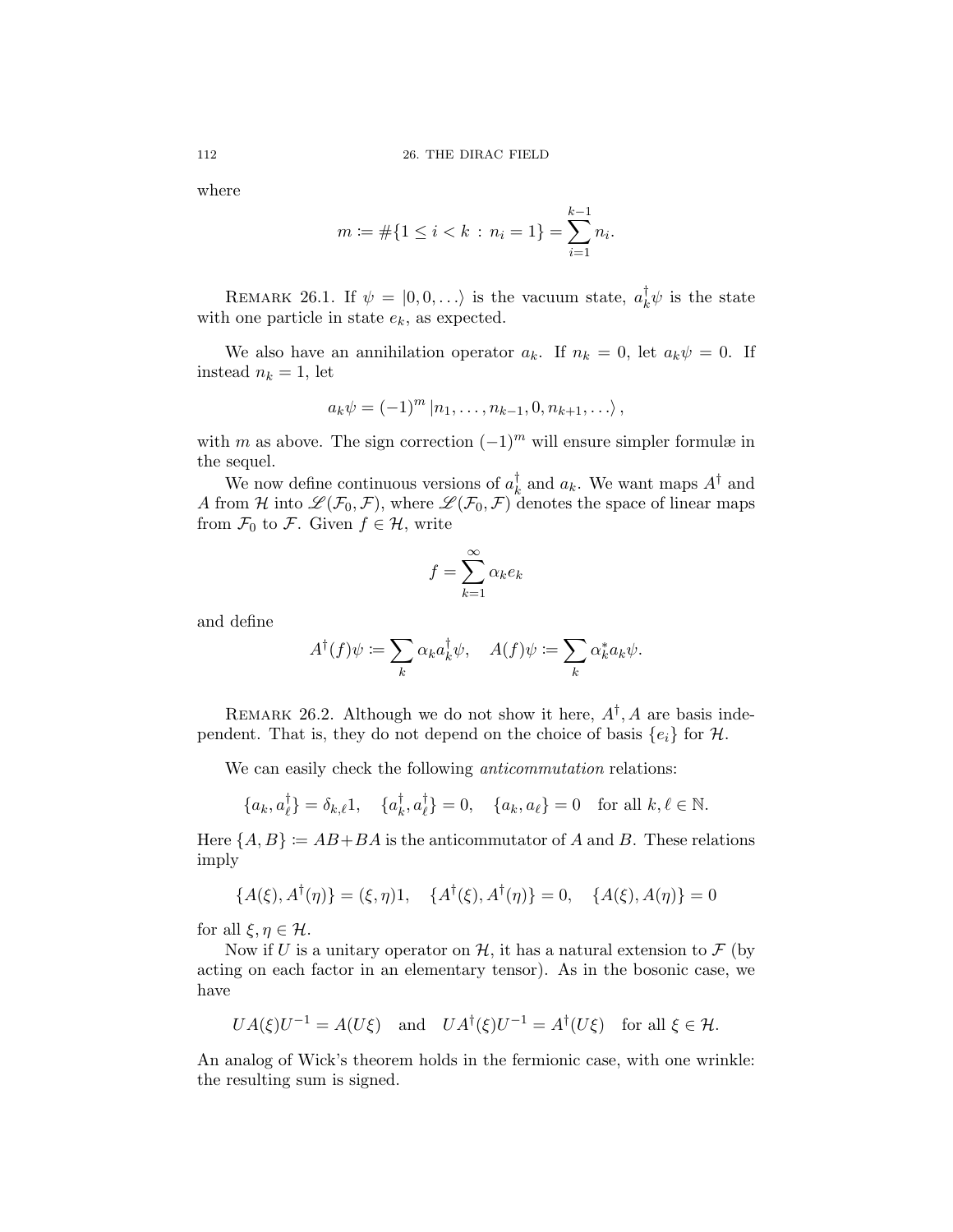### 26.3. The Dirac field

Recall that massive scalar bosons have a corresponding free field, and photons the electromagnetic field. We now define the Dirac field associated to electrons (and all spin- $\frac{1}{2}$  particles).

Let  $m$  denote the mass of the electron. In the last lecture, we defined the single-electron state-space  $\mathcal{H} = L^2(X_m, d\lambda_m, \mathbb{C}^2)$ , and endowed it with an inner product based on our projective representation of the Poincaré group. Let F denote the fermionic Fock space corresponding to  $H$ , and let  $e_1, e_2$ denote the standard basis vectors of  $\mathbb{C}^2$ .

We will formally define operator-valued distributions  $a^{\dagger}(p, s)$  and  $a(p, s)$ for  $p \in X_m$  and  $s \in \{1, 2\}$ . For  $\xi \in L^2(X_m, d\lambda_m)$ , we say

$$
A^{\dagger}(\xi e_s) = \int_{X_m} d\lambda_m(p) \xi(p) a^{\dagger}(p, s)
$$

$$
A(\xi e_s) = \int_{X_m} d\lambda_m(p) \xi(p)^* a(p, s).
$$

Thus formally

$$
a^{\dagger}(p, s) = A^{\dagger}(\delta_p e_s)
$$
 and  $a(p, s) = A(\delta_p e_s)$ .

This is wholly analogous to the case of scalar bosons.

Recall that  $X_m$  is parameterized by  $\mathbf{p} \in \mathbb{R}^3$  with  $p = (p^0, \mathbf{p})$  and  $p^0 =$  $\omega_{\mathbf{p}} \coloneqq \sqrt{m^2 + \mathbf{p}^2}$ . We define

$$
a^{\dagger}(\mathbf{p},s) := \frac{a^{\dagger}(p,s)}{\sqrt{2\omega_{\mathbf{p}}}}
$$
 and  $a(\mathbf{p},s) := \frac{a(p,s)}{\sqrt{2\omega_{\mathbf{p}}}}$ .

Then we can check that

$$
\{a(\mathbf{p},s),a^{\dagger}(\mathbf{p}',s')\}=(2\pi)^3\delta^{(3)}(\mathbf{p}-\mathbf{p}')\delta_{s,s'}1,
$$

and all other anticommutators vanish. Again, these are much like the commutator relations in the scalar boson case.

Now recall our distinguished element  $p^* = (m, 0, 0, 0) \in X_m$ . For each  $p \in X_m$ , recall that there is a unique positive-definite  $V_p \in SL(2,\mathbb{C})$  such that

$$
\kappa(V_p)p^* = p.
$$

Here  $\kappa: SL(2, \mathbb{C}) \to SO^{\uparrow}(1, 3)$  denotes the double-cover defined in the previous lecture. The transformation  $\kappa(V_p)$  is the "pure boost" that takes  $p^*$ to p. Define  $S_p \in GL(4,\mathbb{C})$  by

$$
S_p \coloneqq \begin{pmatrix} (V_p^\dagger)^{-1} & 0 \\ 0 & V_p \end{pmatrix}.
$$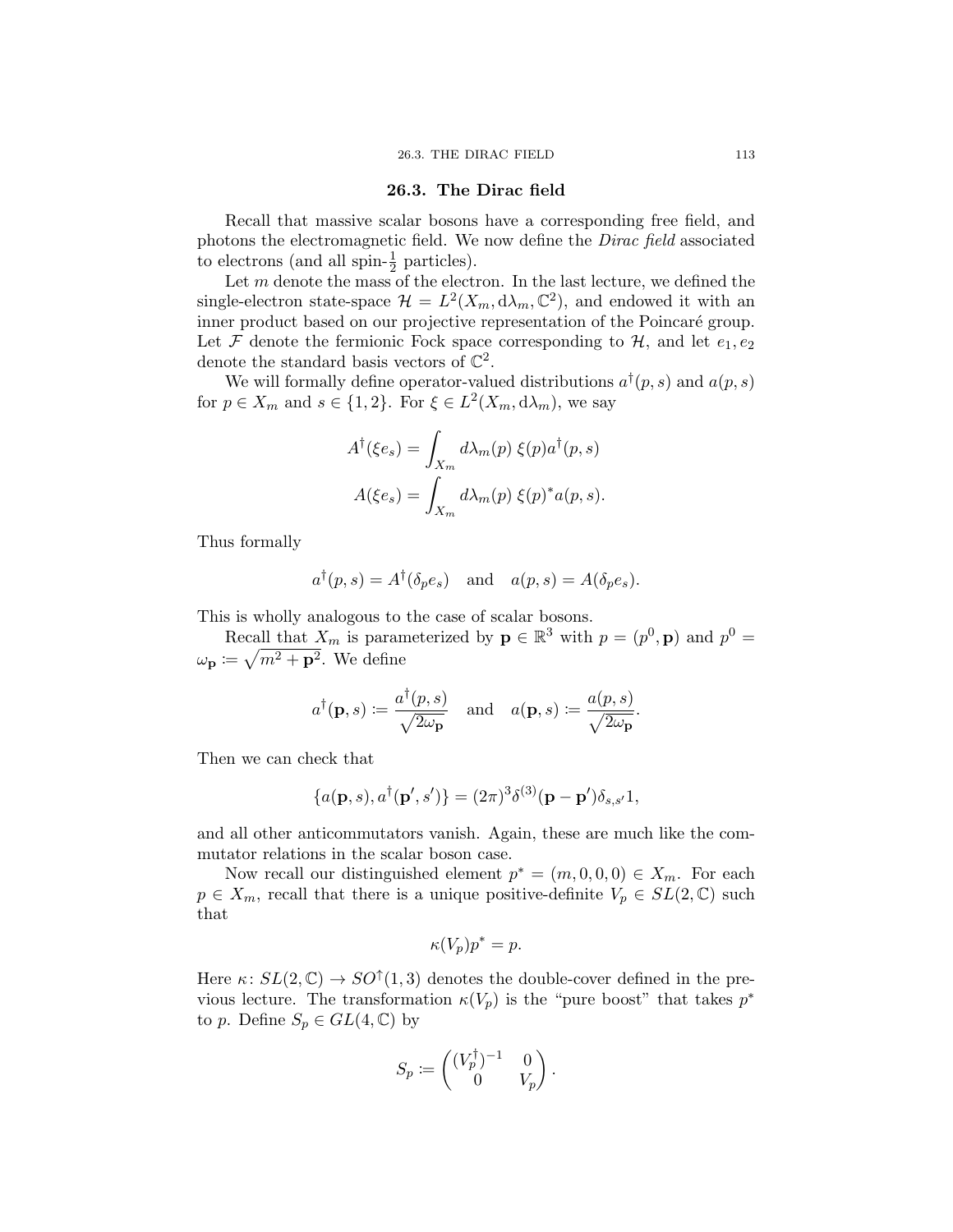Also, define a basis  $\{f_1, f_2, f_1', f_2'\}$  of  $\mathbb{C}^4$ :

$$
f_1 := \begin{pmatrix} 1 \\ 0 \\ 1 \\ 0 \end{pmatrix}, \quad f_2 := \begin{pmatrix} 0 \\ 1 \\ 0 \\ 1 \end{pmatrix}, \quad f_1' := \begin{pmatrix} 1 \\ 0 \\ -1 \\ 0 \end{pmatrix}, \quad f_2' := \begin{pmatrix} 0 \\ 1 \\ 0 \\ -1 \end{pmatrix}.
$$

Finally, define

<span id="page-117-1"></span>
$$
u(\mathbf{p}, s) \coloneqq S_p f_s \quad \text{and} \quad v(\mathbf{p}, s) \coloneqq S_p f'_s. \tag{26.1}
$$

Let  $u_k, v_k$  denote the components of  $u, v$  for  $k \in \{1, 2, 3, 4\}.$ 

We have defined  $\mathcal F$  to be the fermionic Fock space for electrons. Construct an identical copy  $\mathcal{F}'$  for positrons. Then let  $\mathcal{G} := \mathcal{F} \otimes \mathcal{F}'$  denote the joint electron-positron space. Let  $b^{\dagger}$  and b denote the analogs of  $a^{\dagger}$  and a on  $\mathscr{F}'$ . Note that any operator C on F extends uniquely to G via

$$
C(f\otimes f')\coloneqq Cf\otimes f'.
$$

Operators likewise extend from  $\mathcal{F}'$  to  $\mathcal{G}$ .

For each  $k \in \{1, 2, 3, 4\}$ , we formally define an operator-valued distribution  $\psi_k$  on  $\mathbb{R}^{1,3}$  as

$$
\psi_k(x) := \sum_{s=1}^2 \int_{\mathbb{R}^3} \frac{d^3 \mathbf{p}}{(2\pi)^3} \frac{\sqrt{m}}{\sqrt{2\omega_{\mathbf{p}}}} \left[ e^{-i(x,p)} u_k(\mathbf{p}, s) a(\mathbf{p}, s) + e^{i(x,p)} v_k(\mathbf{p}, s) b^{\dagger}(\mathbf{p}, s) \right].
$$
\n(26.2)

We then form the 4-tuple of operator valued distributions

<span id="page-117-0"></span>
$$
\psi(x) \coloneqq \begin{pmatrix} \psi_1(x) \\ \psi_2(x) \\ \psi_3(x) \\ \psi_4(x) \end{pmatrix}.
$$

We should consider how  $\psi$  differs from the free field  $\varphi$ . Of course  $\psi$  has four components, sums over the two spins  $s = 1, 2$ , and involves factors u and v from the projective representation. Most importantly, however,  $\psi$  involves a and  $b^{\dagger}$  rather than simply a and  $a^{\dagger}$ . Early attempts to treat electrons ran into inconsistencies when using just  $\mathcal F$ . Dirac had the insight to add an extra Fock space  $\mathcal{F}'$ , which resolved all difficulties in the theory. Indeed, the strength of the theory led Dirac to predict the existence of the positron before its experimental discovery.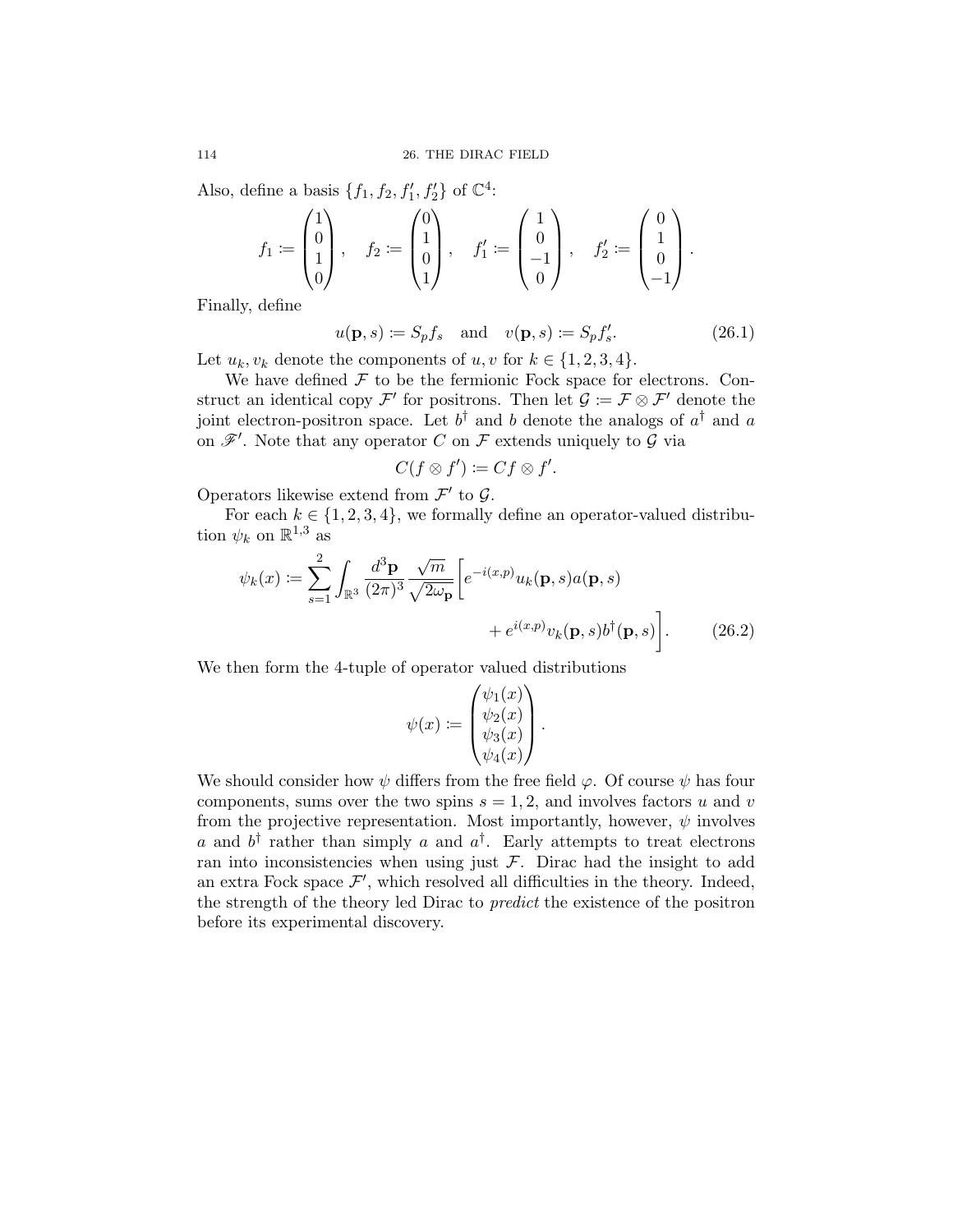# Introduction to quantum electrodynamics

Date: 12/3/2018 Scribe: Yang Liu

## 27.1. Pauli and Dirac matrices

The Pauli matrices are the following four  $2 \times 2$  matrices:

$$
\sigma_0 = \begin{pmatrix} 1 & 0 \\ 0 & 1 \end{pmatrix}, \ \sigma_1 = \begin{pmatrix} 0 & 1 \\ 1 & 0 \end{pmatrix}, \ \sigma_2 = \begin{pmatrix} 0 & -i \\ i & 0 \end{pmatrix}, \ \sigma_3 = \begin{pmatrix} 1 & 0 \\ 0 & 1 \end{pmatrix}.
$$

The Dirac matrices, defined using Pauli matrices, are the following four  $4 \times 4$ matrices:

$$
\gamma^0 = \begin{pmatrix} \sigma_0 & 0 \\ 0 & -\sigma_0 \end{pmatrix}, \ \gamma^1 = \begin{pmatrix} 0 & \sigma_1 \\ -\sigma_1 & 0 \end{pmatrix}, \ \gamma^2 = \begin{pmatrix} 0 & \sigma_2 \\ -\sigma_2 & 0 \end{pmatrix}, \ \gamma^3 = \begin{pmatrix} 0 & \sigma_3 \\ -\sigma_3 & 0 \end{pmatrix}.
$$

The *Dirac adjoint* of any column vector  $x \in \mathbb{R}^4$  is the row vector

$$
\overline{x} := x^{\dagger} \gamma^0,
$$

where  $x^{\dagger}$  is the conjugate transpose of x. The definition extends to the Dirac field  $\psi$ , whose Dirac adjoint  $\overline{\psi}$  is defined as

$$
\overline{\psi} := \psi^{\dagger} \gamma^{0}.
$$

Note that  $\overline{\psi}$  is a  $1 \times 4$  row vector of operator valued distributions.

## 27.2. The interaction Hamiltonian for QED

Recall the fermionic Fock spaces  $\mathcal F$  and  $\mathcal F'$  for electrons and positrons, and the projective unitary representation of the Poincaré group associated with free evolution on these Fock spaces. Recall also the Hilbert space  $\mathcal{H} =$  $L^2(X_0, d\lambda_0, \mathbb{C}^4)$  with Euclidean inner product, and its bosonic Fock space B, on which we defined the electromagnetic four-potential  $A = (A_{\mu})_{0 \leq \mu \leq 3}$ . Finally, recall the unitary representation of the Poincaré group on this space that was used to describe free evolution of photons.

Let  $\mathcal{R} = \mathcal{B} \otimes \mathcal{F} \otimes \mathcal{F}'$ . The above discussion implies that there is a natural free evolution Hamiltonian  $H_0$  on this tensor product space, which represents free evolution in each of the component spaces. Quantum electrodynamics, which is the model of photons, electrons and positrons evolving in time by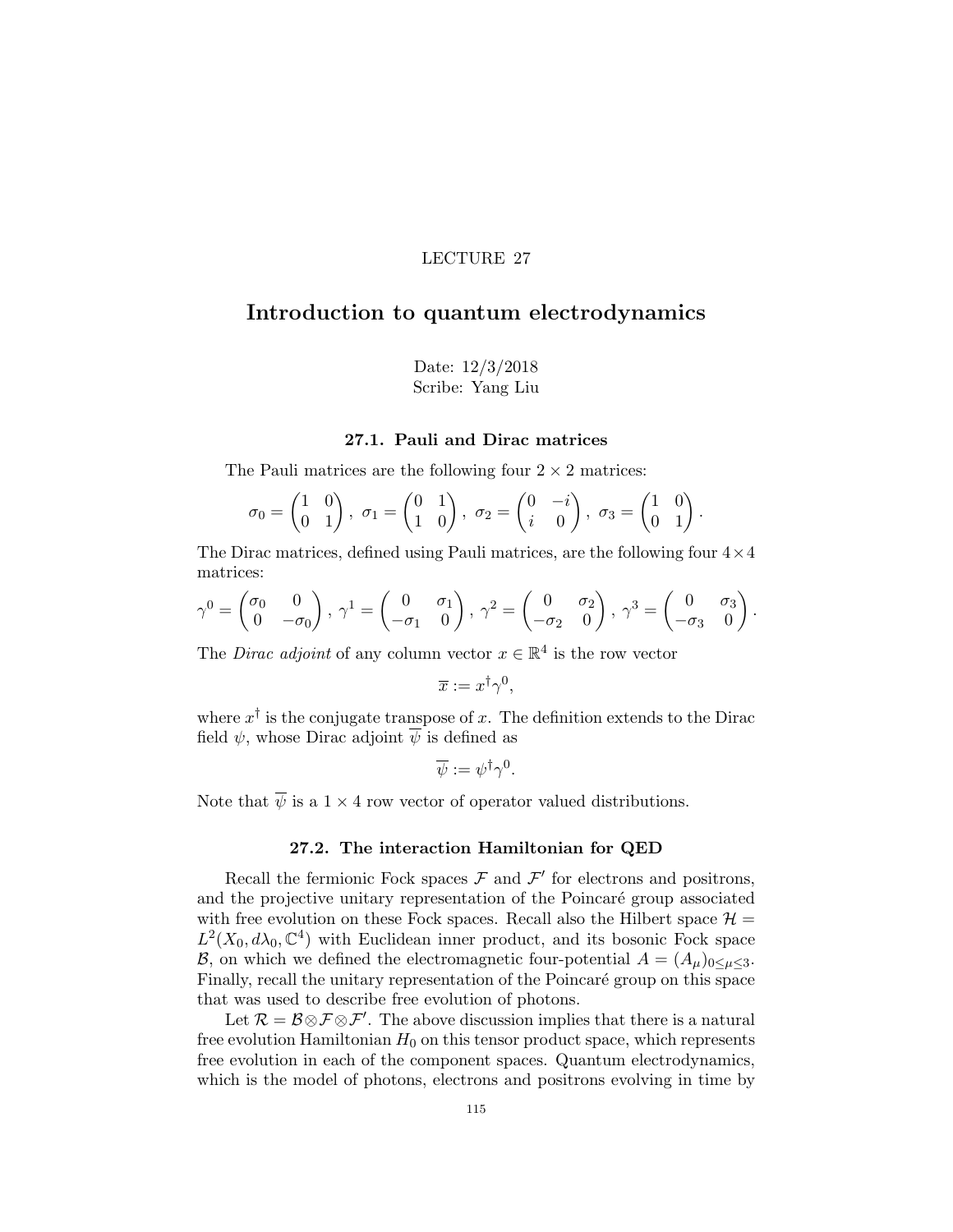interacting with each other, is described by a Hamiltonian  $H = H_0 + H_I$ , where  $H_I$  is the following interaction Hamiltonian:

<span id="page-119-0"></span>
$$
H_I = e \sum_{\mu=0}^{3} \int d^3 \mathbf{x} : \overline{\psi}(0, \mathbf{x}) \gamma^{\mu} \psi(0, \mathbf{x}) A_{\mu}(0, \mathbf{x}); \qquad (27.1)
$$

where  $\therefore$  denotes Wick ordering. The constant e is given by

$$
e:=\sqrt{4\pi\alpha},
$$

where  $\alpha \approx 1/137$  is a dimensionless constant known as the *fine structure constant.* As always, we are working in units where  $\hbar = c = 1$ .

This has the usual mathematical ambiguities. For example,  $H_I$  is not really defined as an operator on our Hilbert space R. But as before, we will pretend that it is, and carry on with our perturbative calculations based on the Dyson series expansion.

## 27.3. Perturbative calculations

We will now briefly see how to do perturbative calculations in this theory, without going into details (which would require much more time than we have left in this course). Consider the following scattering example. We have two incoming electrons with momenta  $\mathbf{p}_1, \mathbf{p}_2$  and spins  $s_1, s_2$ . We want to compute the probability amplitude of getting two outgoing electrons with momenta  $\mathbf{p}_3, \mathbf{p}_4$  and spins  $s_3, s_4$ .

As always, the incoming and outgoing states can be written using the creation operators. Specifically, we can write the incoming state as

$$
a^{\dagger}(\mathbf{p}_1,s_1)a^{\dagger}(\mathbf{p}_2,s_2)|0\rangle
$$

and the outgoing state as

$$
a^{\dagger}(\mathbf{p}_3, s_3)a^{\dagger}(\mathbf{p}_4, s_4)|0\rangle.
$$

The scattering amplitude

$$
\langle 0|a(\mathbf{p}_3,s_3)a(\mathbf{p}_4,s_4)Sa^\dagger(\mathbf{p}_1,s_1)a^\dagger(\mathbf{p}_2,s_2)|0\rangle
$$

is defined as usual, where  $S$  is the scattering operator.

We can do the usual Dyson expansion. Suppose that  $\mathbf{p}_1, \mathbf{p}_2, \mathbf{p}_3, \mathbf{p}_4$  are distinct, so that there is no zeroth order term. For the higher terms, we need to work with a Hamiltonian density. The formula [\(27.1\)](#page-119-0) suggests that the Hamiltonian density should be

$$
\mathcal{H}(x) = e \sum_{\mu=0}^{3} \overline{\psi}(x) \gamma^{\mu} \psi(x) A_{\mu}(x) \dots
$$

Indeed, it can be easily verified that  $H$  satisfies the conditions required for Hamiltonian densities discussed in Lecture [16.](#page-68-0) Since there is no coupling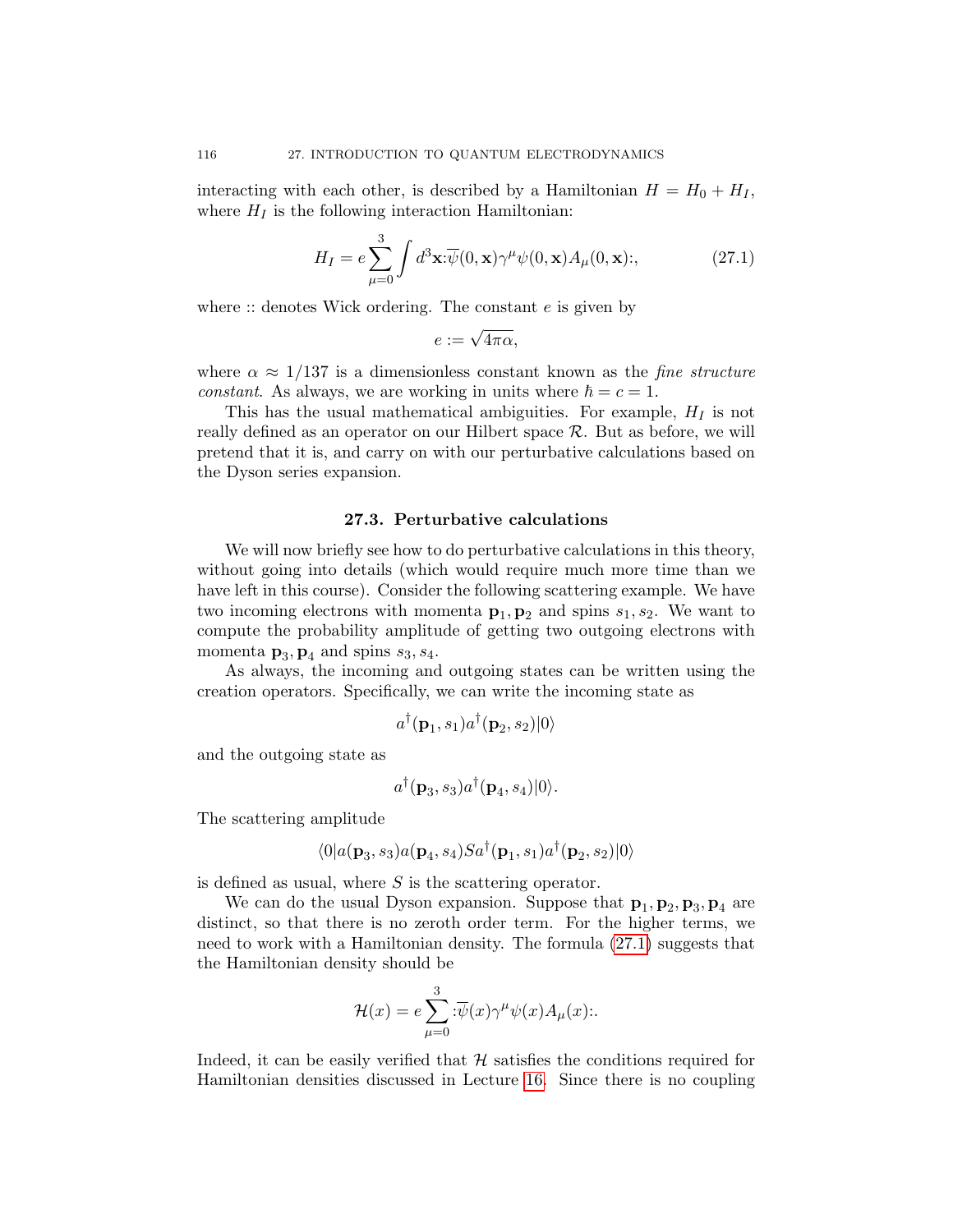constant, the nth term in the Dyson expansion can be written as

$$
\frac{(-i)^n}{n!} \int \dots \int dx_1^4 \dots dx_n^4 \langle 0 | a(\mathbf{p}_3, s_3) a(\mathbf{p}_4, s_4) \cdot \mathcal{T} \mathcal{H}(x_1) \mathcal{H}(x_2) \dots \mathcal{H}(x_n) a^\dagger(\mathbf{p}_1, s_1) a^\dagger(\mathbf{p}_2, s_2) | 0 \rangle, \quad (27.2)
$$

where  $H$  is the Hamiltonian density defined above.

#### <span id="page-120-0"></span>27.4. Feynman diagrams for quantum electrodynamics

Note that the integrand in [\(27.2\)](#page-120-0) is a linear combination of many terms of the form

$$
\langle 0|a(\mathbf{p}_3,s_3)a(\mathbf{p}_4,s_4)\mathcal{T}(\mathbf{:\overline{\psi}}_{j_1}(x_1)\psi_{k_1}(x_1)A_{\mu_1}(x_1)\mathbf{:\cdots}\cdots\mathbf{:\overline{\psi}}_{j_n}(x_n)\psi_{k_n}(x_n)A_{\mu_n}(x_n)\mathbf{:\rangle}a^{\dagger}(\mathbf{p}_1,s_1)a^{\dagger}(\mathbf{p}_2,s_2)|0\rangle.
$$
 (27.3)

As in  $\varphi^4$  theory, we can apply Wick's theorem to [\(27.3\)](#page-120-1). Using the fact that we have commutation/anticommutation relations for all of the creation and annihilation operators on  $\mathcal{B}, \mathcal{F}, \mathcal{F}'$ , and that  $\psi$ ,  $A_{\mu}$  are defined in terms of these creation and annihilation operators, we know (in principle) how to compute quantities such as

<span id="page-120-1"></span>
$$
\langle 0|\mathcal{T}\psi_j(x)\psi_k(y)|0\rangle, \ \langle 0|\mathcal{T}A_\mu(x)A_\nu(y)|0\rangle, \text{ etc.}
$$

(We will see details of this in the next lecture.) Therefore, our goal now is to understand how to draw and analyze Feynman diagrams for quantum electrodynamics.

As before, each operator in [\(27.3\)](#page-120-1) is represented by a node with a single edge hanging out. The slight difference is that the lines for the  $A_\mu(x)$ 's are wavy instead of straight. Again, as before, we simplify matters by fusing the three nodes corresponding to each  $x_i$  into a single node, which is simply labeled as  $x_i$ . Therefore, this node has two straight lines and one wavy line coming out of it. Such nodes are called internal nodes. The nodes corresponding to incoming and outgoing particles are called external nodes. Figure [27.1](#page-120-2) shows all nodes and lines appearing in the first order of perturbation theory. Since there is an odd number of lines in the diagram shown in



<span id="page-120-2"></span>Figure 27.1. Vertices and edges for one internal node and four external nodes, occurring in the first term of the perturbation series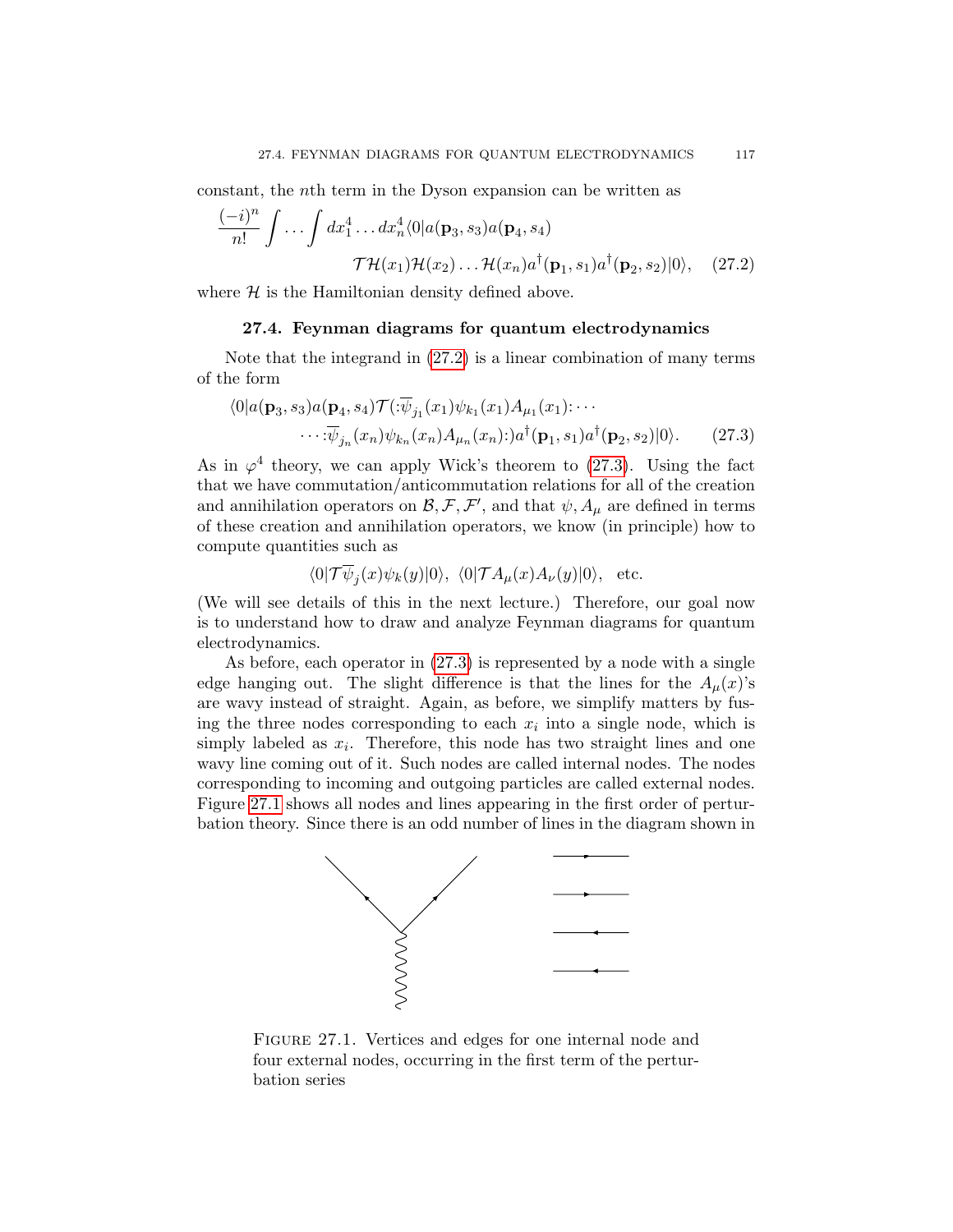Figure [27.1,](#page-120-2) it is impossible to tie them without leaving at least one untied line. Therefore the first-order term is zero.

Let us next look at the second order term. The set of all nodes and lines for this term is shown in Figure [27.2.](#page-121-0) In this case it is in fact possible to



<span id="page-121-0"></span>FIGURE 27.2. Vertices and edges for two internal nodes and four external nodes, occurring in the second term of the perturbation series

tie up all lines so that no line remains untied. The Wick ordering in the Hamiltonian density ensures that diagrams with self-loops at internal nodes do not contribute. A typical example of a contributing diagram is shown in Figure [27.3.](#page-121-1) Physically, it corresponds to two incoming electrons exchanging a photon and scattering into two outgoing electrons.



<span id="page-121-1"></span>FIGURE 27.3. Example of a matching of 6 lines: 4 corresponding to electrons and 2 to photons

In fact, this is the only kind of diagram that contributes. The reason is as follows. From all the considerations mentioned above, the other kind of diagram that could have contributed are diagrams where the two incoming electron lines meet at one internal node, and the two outgoing electron lines meet at the other internal node. However, such diagrams give zero contribution, because

$$
\langle 0|a(\mathbf{p},s)\psi_k(x)|0\rangle = 0
$$

for any **p**, *s*, *k* and *x*, as is apparent from the definition [\(26.2\)](#page-117-0) of  $\psi_k(x)$  and the facts that  $\langle a(\mathbf{p}, s)a(\mathbf{p}', s')|0\rangle = 0$  and  $\langle 0|a(\mathbf{p}, s)b^{\dagger}(\mathbf{p}', s')|0\rangle = 0$  for any  $\mathbf{p}, s, \mathbf{p}'$  and s'.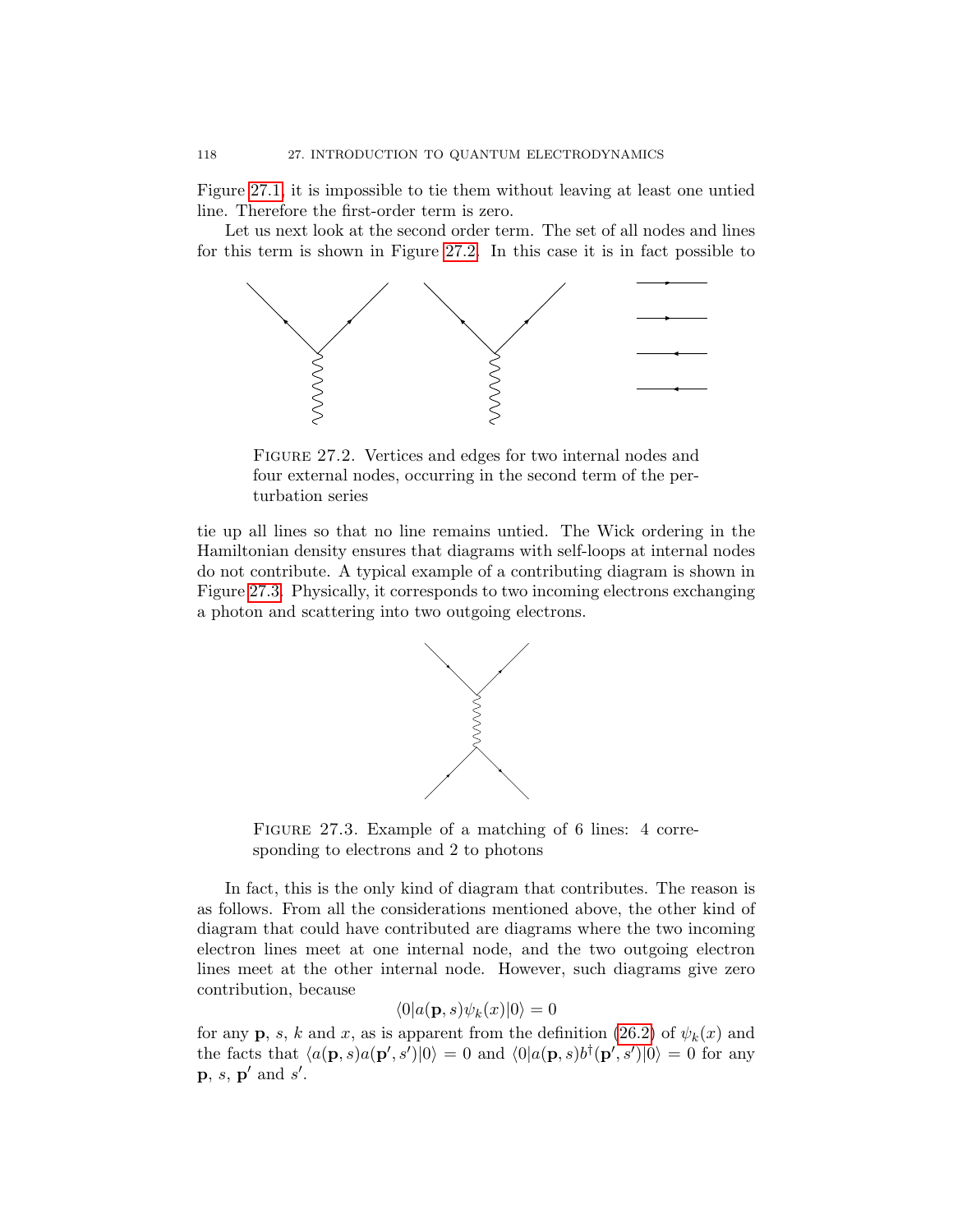# Electron scattering

<span id="page-122-0"></span>Date: 12/5/2018 Scribe: Cyrus Reza

#### 28.1. The Dirac propagator

In this lecture, we will briefly outline a calculation in QED without going into the details of all the steps. Recall that we are trying to compute the second order term in the Dyson expansion for the scattering amplitude

$$
\langle 0|a(\mathbf{p}_3,s_3)a(\mathbf{p}_4,s_4)Sa^\dagger(\mathbf{p}_1,s_1)a^\dagger(\mathbf{p}_2,s_2)|0\rangle \qquad (28.1)
$$

of getting two outgoing electrons with momenta  $\mathbf{p}_3$ ,  $\mathbf{p}_4$  and spins  $s_3$ ,  $s_4$ , from two incoming electrons with momenta  $p_1$ ,  $p_2$  and spins  $s_1$ ,  $s_2$ . We have argued that the only type of Feynman diagram that contributes to this calculation are diagrams of the type shown in Figure [27.3.](#page-121-1)

To compute the contribution of any internal line in QED, we need to calculate two kinds of propagators in QED, akin to the Feynman propagator appearing in  $\varphi^4$  scalar field theory. Recall that the Feynman propagator for a particle of mass  $m$  is given by

$$
\Delta_{F,m}(x) = \lim_{\varepsilon \to 0} \int \frac{d^4 p}{(2\pi)^4} \frac{e^{-i(x,p)}}{-p^2 + m^2 - i\varepsilon}.
$$

(We were writing it earlier as  $\Delta_F$ , but we will need to be explicit about m here.) The *Dirac propagator* is a  $4 \times 4$  array of Schwartz distributions, defined as

$$
\Delta_D(x) = \sum_{\mu=0}^3 (i \partial_\mu \Delta_{F,m}(x)) \gamma^\mu + m \Delta_{F,m}(x) I,
$$

where  $\gamma^{\mu}$  are the Dirac matrices defined in the previous lecture, and I is the  $4 \times 4$  identity matrix. The Dirac propagator appears in QED calculations in the following way. For any  $1 \leq j, k \leq 4$ ,

$$
\langle 0|\mathcal{T}\psi_j(x_1)\overline{\psi}_k(x_2)|0\rangle = -\langle 0|\mathcal{T}\overline{\psi}_j(x_1)\psi_k(x_2)|0\rangle = -i(\Delta_D(x_1-x_2))_{jk}.
$$

This kind of internal line does not, however, appear in Figure [27.3,](#page-121-1) but do appear in higher orders of perturbation theory.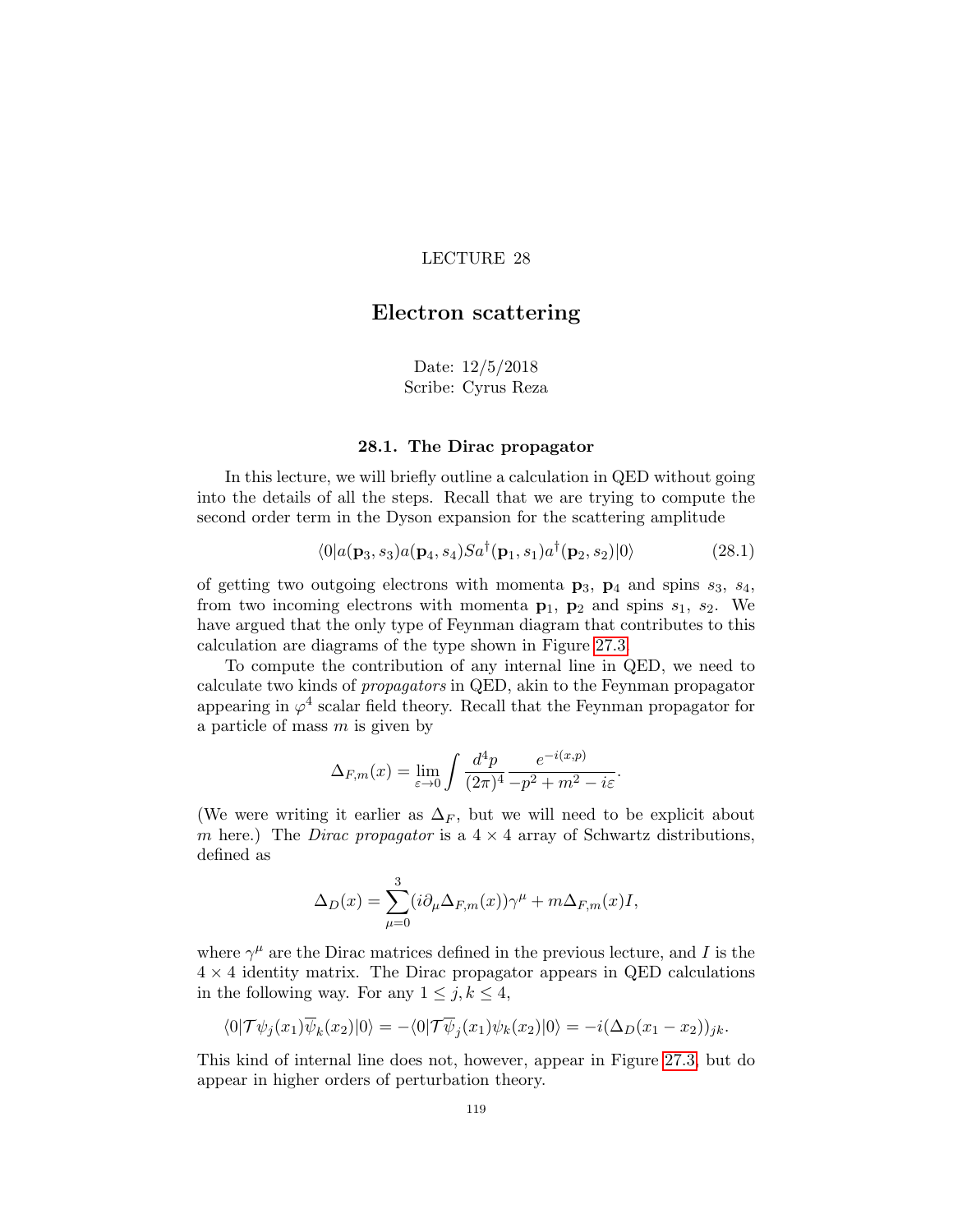#### 28.2. The photon propagator

The photon propagator  $\Delta_{\mu\nu}$ , for  $0 \leq \mu, \nu \leq 3$ , is defined as

$$
\Delta_{\mu\nu}(x) = -\eta_{\mu\nu}\Delta_{F,0}(x),
$$

where  $\Delta_{F,0}$  is the Feynman propagator with  $m = 0$ , and as usual,

$$
\eta = \begin{pmatrix} 1 & 0 & 0 & 0 \\ 0 & -1 & 0 & 0 \\ 0 & 0 & -1 & 0 \\ 0 & 0 & 0 & -1 \end{pmatrix}.
$$

The photon propagator appears in QED calculations in the following way. For any  $0 \leq \mu, \nu \leq 3$ ,

$$
\langle 0| \mathcal{T} A_{\mu}(x_1) A_{\nu}(x_2) |0\rangle = -i \Delta_{\mu\nu}(x_1 - x_2).
$$

## 28.3. Second order term in electron scattering

The Dirac propagator and the photon propagator allow us to calculate the contributions of the internal lines in Feynman diagrams for QED. Contributions from external lines, which are of the form  $\langle 0 | \psi_k(x) a^{\dagger}(\mathbf{p}, s) | 0 \rangle$ , etc., can be calculated using commutation relations for the creation and annihilation operators. Without going into details, let us just mention that the end result of such calculations show that the second order term in the Dyson expansion of [\(28.1\)](#page-122-0) is

$$
\sum_{\mu,\nu=0}^3 \frac{im^2e^2}{\sqrt{16\omega_{\mathbf{p}_1}\omega_{\mathbf{p}_2}\omega_{\mathbf{p}_3}\omega_{\mathbf{p}_4}}} \overline{u}(\mathbf{p}_3,s_3)\gamma^{\mu}u(\mathbf{p}_1,s_1)\frac{\eta_{\mu\nu}}{(p_3-p_1)^2}\overline{u}(\mathbf{p}_4,s_4)\gamma^{\nu}u(\mathbf{p}_2,s_2) + \text{similar terms},
$$

where  $\overline{u}(\mathbf{p},s)$  is the Dirac adjoint of the vector  $u(\mathbf{p},s)$  defined in [\(26.1\)](#page-117-1), and the "similar terms" are obtained by exchanging  $\mathbf{p}_3$  with  $\mathbf{p}_4$ , and  $\mathbf{p}_1$  with  $\mathbf{p}_2$ .

## 28.4. The non-relativistic limit

Let us now consider the non-relativistic limit of the scattering amplitude computed above, that is, where  $|\mathbf{p}_i| \ll 1$  for each i. In this situation, we have  $\omega_{\mathbf{p}_i} \approx m$  for each *i*. We also have

$$
(p_3 - p_1)^2 = (p_3^0 - p_1^0)^2 - (\mathbf{p}_3 - \mathbf{p}_2)^2,
$$

and

$$
p_i^0 = \sqrt{m^2 + \mathbf{p}_i^2} \approx m + \frac{\mathbf{p}_i^2}{m},
$$

which implies that

$$
(p_3-p_1)^2 = -(\mathbf{p}_3-\mathbf{p}_1)^2(1+o(1)).
$$

Lastly,

$$
\overline{u}(\mathbf{p},s)\gamma^{\mu}u(\mathbf{p}',s')\approx\overline{u}(\mathbf{0},s)\gamma^{\mu}u(\mathbf{0},s'),
$$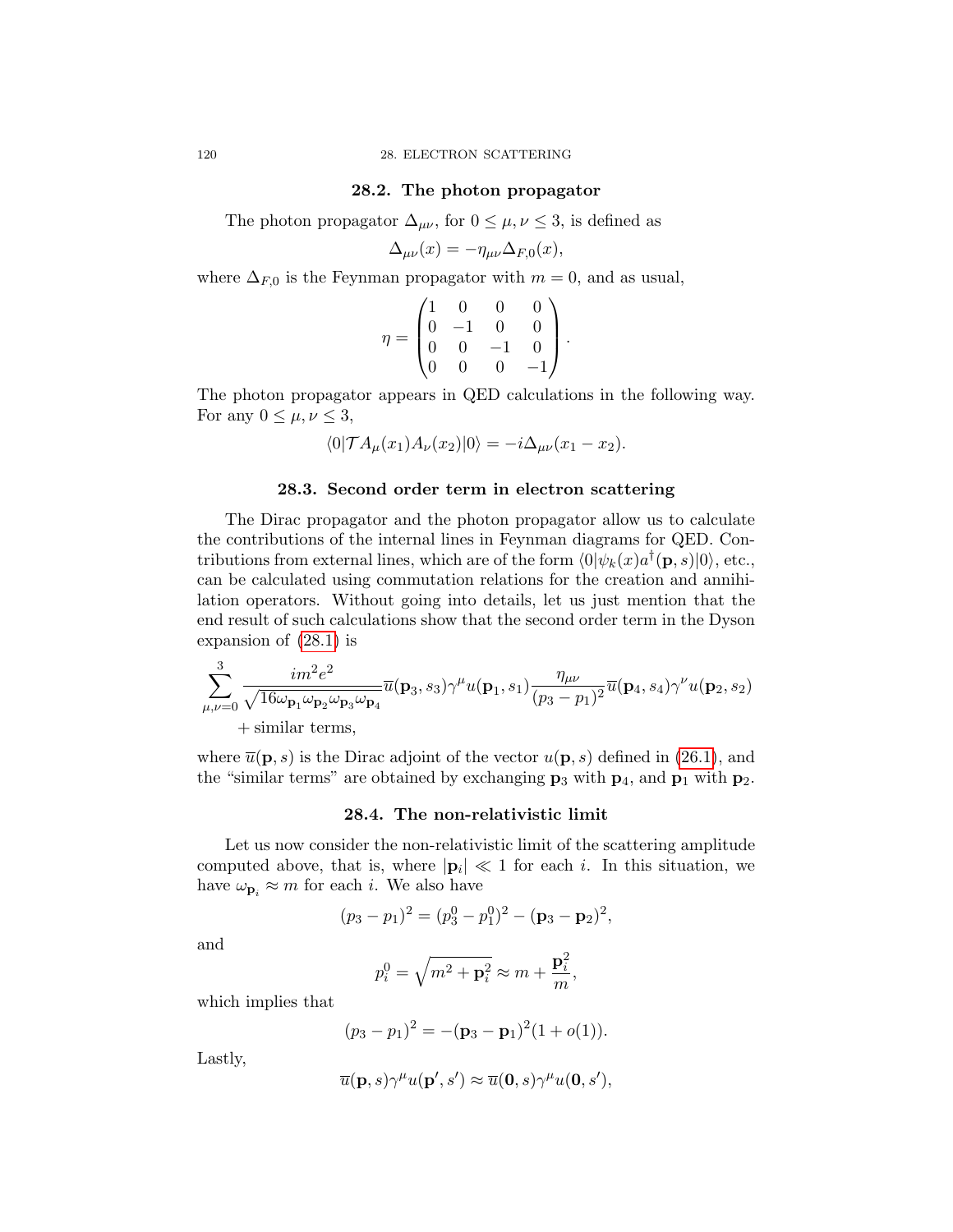and the right side, when summed over  $\mu$ , gives  $2\delta_{s,s}$ . Therefore in the non-relativistic limit, the second order term in the scattering amplitude is approximately equal to

$$
\frac{-ie^2}{(\mathbf{p}_3 - \mathbf{p}_1)^2} \delta_{s_1, s_3} \delta_{s_2, s_4} (2\pi)^4 \delta^{(4)}(p_3 + p_4 - p_1 - p_2) + \text{similar terms.}
$$

The function  $V : \mathbb{R}^3 \to \mathbb{R}$  whose Fourier transform is

$$
\widehat{V}(p) = \frac{1}{\mathbf{p}^2}
$$

is the function

$$
V(x) = \frac{1}{4\pi|\mathbf{x}|}.
$$

This indicates that if we assumed a non-relativistic quantum mechanical model for electrons and used the Coulomb potential to model the repulsion between electrons, we would have ended up with the same scattering amplitude. Thus, the Coulomb potential arises naturally in the non-relativistic limit of QED.

#### 28.5. Anomalous magnetic moment of the electron

The anomalous magnetic moment of the electron is a dimensionless quantity, predicted to be equal to 1 by non-relativistic quantum mechanics  $(\hbar = c = 1)$ . The experimental value deviates slightly from this prediction. Currently, the experimentally determined value, up to ten places of decimal, is the following:

### $1.001$  159 652 180 73( $\pm$ 28).

It is one of the great successes of QED that it gives a much more accurate prediction for this quantity. The theoretical value, when calculated using second order perturbation theory, already gives

1.001 161 4.

However, when one goes to fifth order of perturbation theory, one gets

## $1.001$  159 652 181 643( $\pm 764$ ),

which is a truly astonishing match with experiment, unparalleled in all of science.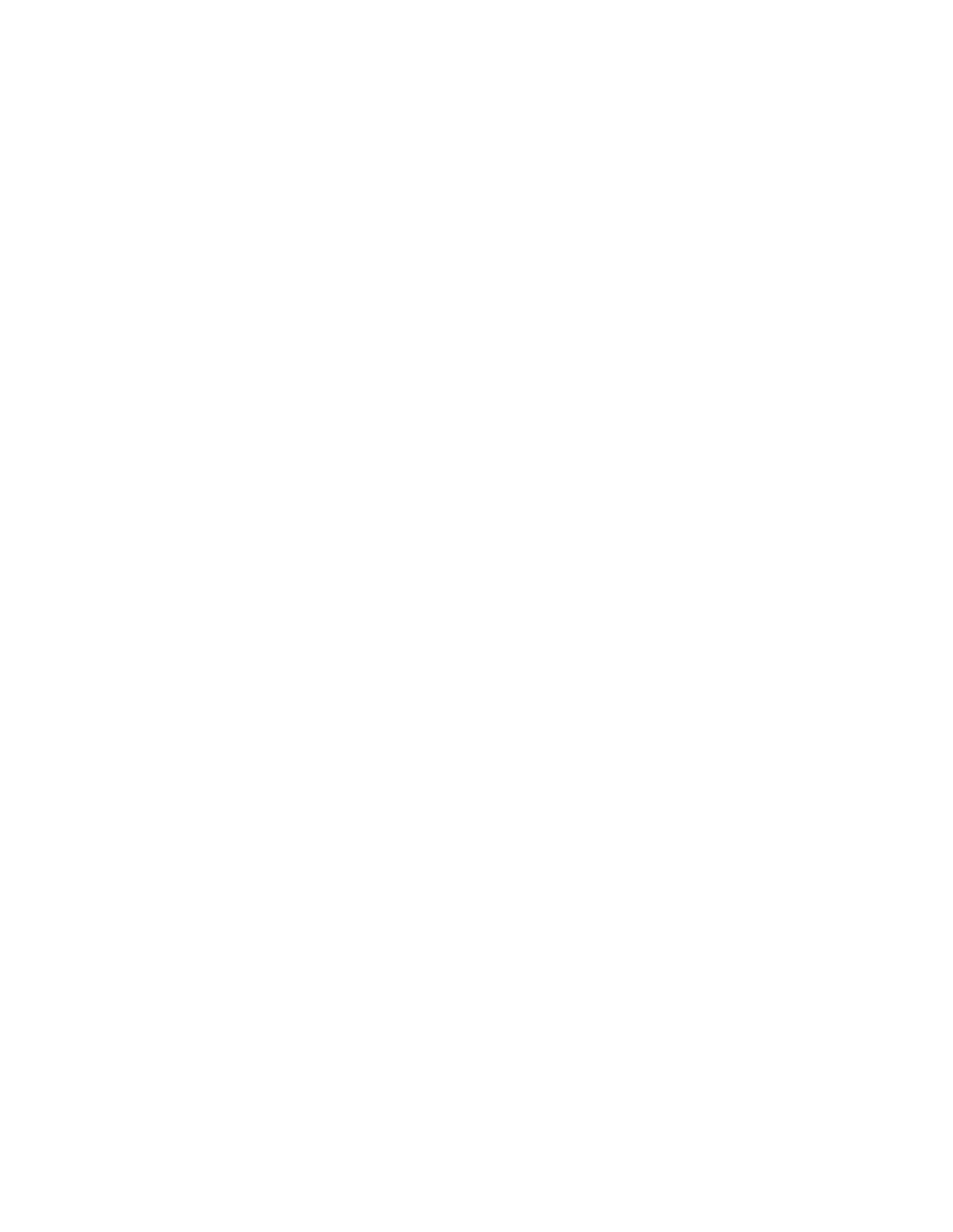# The Wightman axioms

Date: 12/7/2018 Scribe: Chenyang Zhong

### 29.1. Interacting quantum fields

Until now, we have only worked with free fields, and scattering amplitudes computed using free fields. There are, however, important objects known as interacting quantum fields that are more complicated than free fields. Let us now see the simplest example of an interacting quantum field. Recall  $\varphi^4$  theory. We have the Hilbert space  $\mathcal{H} = L^2(X_m, d\lambda_m)$  and the scalar free field  $\varphi$ . In this lecture, we will denote the free field by  $\varphi^{free}$ , to distinguish it from the interacting field  $\varphi$  that we are going to define below.

Recall the Hamiltonian  $H = H_0 + gH_I$ , where  $H_0$  is the Hamiltonian of free evolution, and

$$
H_I = \frac{1}{4!} \int d^3 \mathbf{x} \, \varphi^{free}(0, \mathbf{x})^4.
$$

The *interacting field*  $\varphi$  defined by the Hamiltonian H is

$$
\varphi(t, \mathbf{x}) := e^{itH} \varphi^{free}(0, \mathbf{x}) e^{-itH}.
$$

In particular,  $\varphi(0, \mathbf{x}) = \varphi^{free}(0, \mathbf{x})$ . In other words, the interacting field starts off as  $\varphi^{free}$  at time zero, but then evolves according to the Hamiltonian H instead of  $H_0$  (in the Heisenberg picture of evolution of operators). In contrast, the free field evolves as

$$
\varphi^{free}(t, \mathbf{x}) = e^{itH_0} \varphi^{free}(0, \mathbf{x}) e^{-itH_0},
$$

a fact that we have noted before.

Note that the definition of  $\varphi$  does not make mathematical sense, since H is not a mathematically well-defined operator on  $H$ . The rigorous definition of interacting quantum fields is one of the major open questions in mathematical physics. We will discuss one approach to the solution of this question below.

## 29.2. Green's functions

Suppose that  $H$  is indeed a well-define operator (possibly on a space that is different than  $\mathcal{H}$ ), and that it has a unique ground state (i.e. an eigenstate with minimum eigenvalue)  $\Omega$ . This is called the vacuum state of the theory.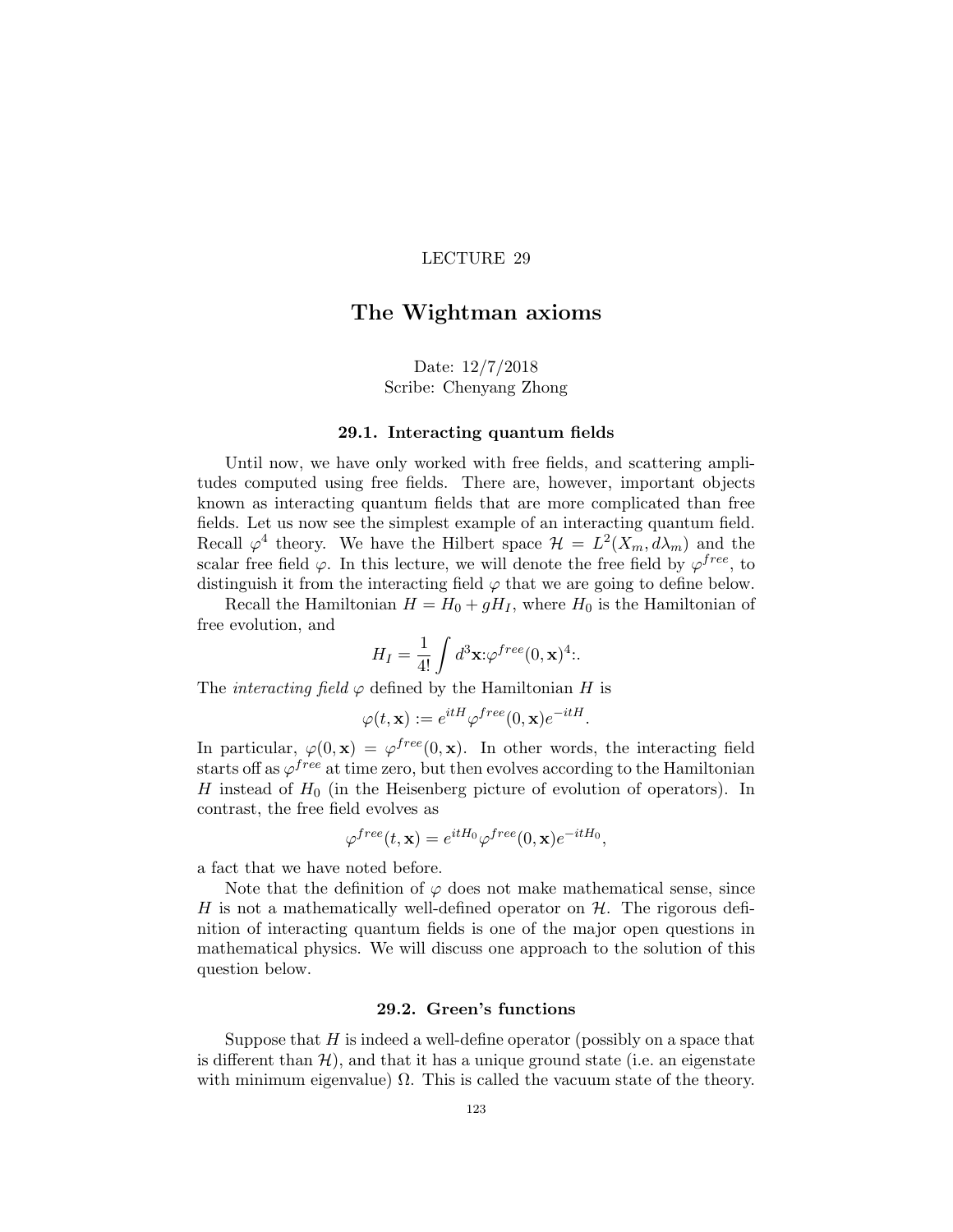Note that  $\Omega \neq \{0\}$ . The Green's functions (or Schwinger functions) for the theory are defined, for each  $n$ , as

$$
G(x_1, \ldots, x_n) = \langle \Omega | \mathcal{T} \varphi(x_1) \cdots \varphi(x_n) | \Omega \rangle \tag{29.1}
$$

where  $x_1, \ldots, x_n \in \mathbb{R}^{1,3}$ .

Typically, G is expected to be a distribution rather than a function. It turns out that the Green's functions contain much more information than scattering amplitudes. In particular, scattering amplitudes can be recovered from the Green's functions using the LSZ (Lehmann–Symanzik– Zimmermann) formula. The Green's functions for an interacting theory are computed using the free field and the Gell-Mann–Low theorem.

## 29.3. The Wightman axioms

<span id="page-127-0"></span>The Wightman axioms give a framework for rigorously defining interacting quantum field theories. The axioms are designed to ensure that there are no physical inconsistencies. Let us only consider the axioms for bosonic scalar fields for now.

**Axiom 1.** There exists a Hilbert space  $\mathcal{H}$  whose elements represent the possible states of the quantum system under consideration, and a unitary representation U of  $P$  in  $H$ . (We do not need "projective" because we are dealing with scalar fields.) There is one further assumption about  $U$ , and it needs a bit of preparation to state. Note that  $(U(a, 1))_{a \in \mathbb{R}^{1,3}}$  is a commuting family of unitary operators. Therefore by the spectral theorem, we have that

$$
U(a, 1) = \int_{\mathbb{R}^{1,3}} dE(p) e^{i(a, p)},
$$

where E is a projection-valued measure on  $\mathbb{R}^{1,3}$ . Let

$$
L := \{ p \in \mathbb{R}^{1,3} : p^0 \ge |\mathbf{p}| \}
$$

be the "forward light cone". The additional assumption on  $U$  is that

$$
E(A) = 0 \quad \text{whenever} \quad A \cap L = \emptyset.
$$

This assumption is required to ensure that there are no particles with "negative masses" in the theory. There is a simple way to check [\(29.3\)](#page-127-0). The condition is satisfied if and only if for any  $\xi, \eta \in \mathcal{H}$  and any  $f \in \mathscr{S}(\mathbb{R}^{1,3})$ , such that the support of  $\widehat{f}$  does not intersect L, we have

$$
\int d^4af(a)(\xi, U(a,1)\eta) = 0.
$$

**Axiom 2.** There exists a dense subspace  $\mathcal{D}$  of  $\mathcal{H}$  and a linear map

$$
\varphi : \mathscr{S}(\mathbb{R}^4) \to \{\text{unbounded operators on }\mathcal{H}\}\
$$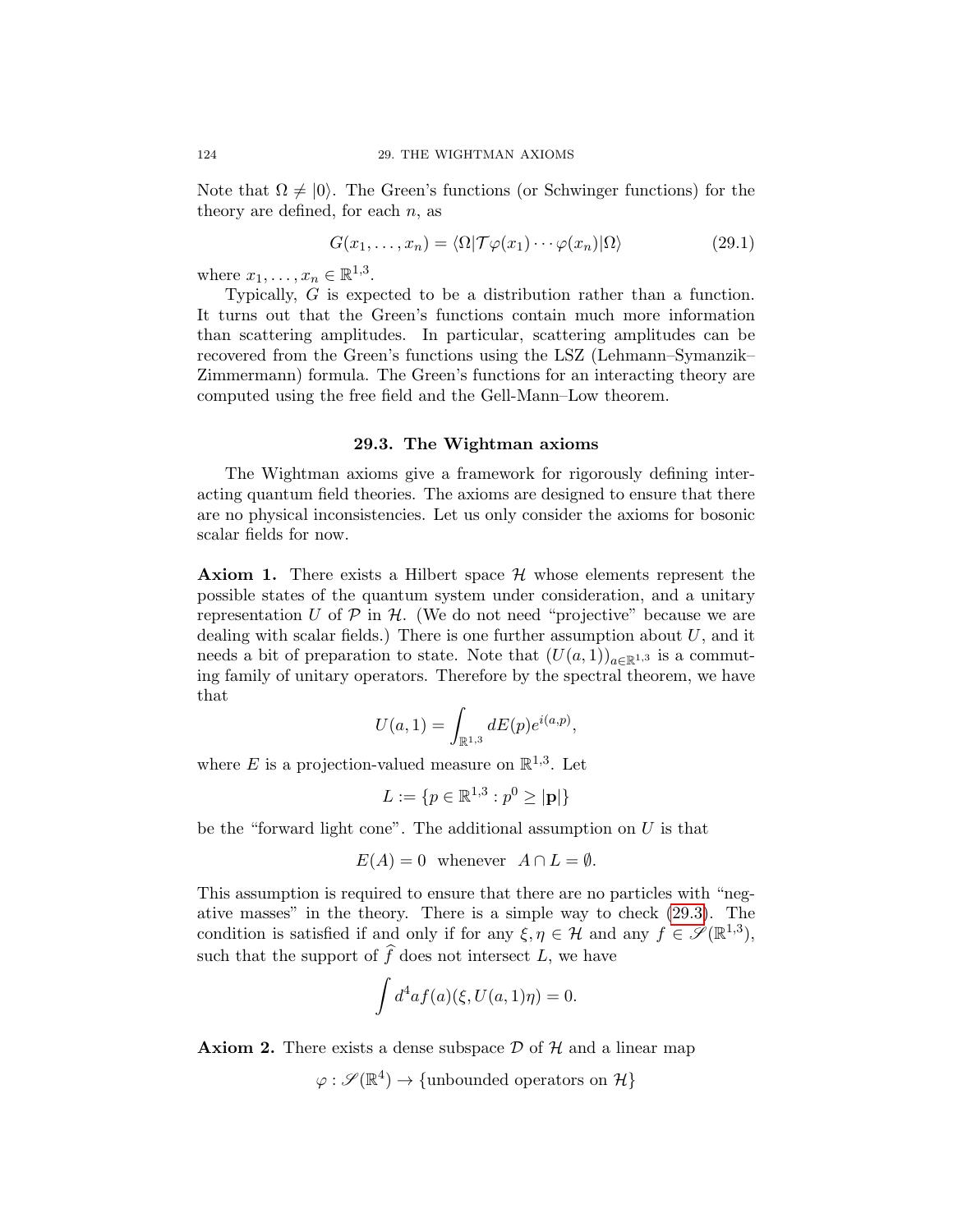such that for  $f \in \mathscr{S}(\mathbb{R}^4)$ , we have that  $\varphi(f)$  is defined on  $\mathcal D$  and  $\varphi(f)(\mathcal D) \subset$ D. Moreover, we assume that for any  $\xi, \eta \in \mathcal{D}$ ,

$$
(\varphi(f^*)\xi,\eta)=(\xi,\varphi(f)\eta).
$$

In particular if f is real-valued, then  $\varphi(f)$  is a symmetric operator on  $\mathcal{D}$ .

**Axiom 3.** For any  $\xi, \eta \in \mathcal{D}, f \mapsto (\xi, \varphi(f)\eta)$  is a tempered distribution.

**Axiom 4.** For any  $(a, A) \in \mathcal{P}$ ,

$$
U(a, A)\varphi(f)U(a, A)^{-1} = \varphi(V(a, A)f),
$$

where

$$
V(a, A) f(x) = f(A^{-1}(x - a)).
$$

This is the axiom of Lorentz invariance, designed to ensure compatibility with special relativity.

**Axiom 5.** If the supports of  $f, g \in \mathcal{S}(\mathbb{R}^4)$  are "spacelike separated", then

$$
[\phi(f), \phi(g)] = 0.
$$

(Two points  $x, y \in \mathbb{R}^{1,3}$  are called spacelike separated if  $(x - y)^2 < 0$ . Two sets are spacelike separated if any point in one spacelike separated from any point in the other.) This is the locality axiom, designed to ensure compatibility with the stipulation of special relativity that a signal cannot travel faster than the speed of light.

**Axiom 6.** There exists  $\Omega \in \mathcal{D}$  such that  $U(a, 1)\Omega = \Omega$  for any a, and it is the unique element satisfying this condition. (One can actually deduce from the axioms that  $U(a, A)\Omega = \Omega$  for any  $(a, A) \in \mathcal{P}$ .) This is the axiom that ensures the existence and uniqueness of the vacuum state.

**Axiom 7.** The closed linear span of elements like  $\varphi(f_1)\cdots\varphi(f_n)\Omega$  for n and  $f_1, \ldots, f_n$  arbitrary, is the Hilbert space  $\mathcal{H}$ . This axiom is designed to ensure that the field  $\varphi$  is "rich enough" to generate all possible states.

It can be verified that the scalar free field satisfies all of the above axioms. A quantum field theory  $\varphi$  is called interacting if it is not the free field. The Wightman axioms have analogs in  $\mathbb{R}^{1,1}$  and  $\mathbb{R}^{1,2}$ , where interacting fields satisfying these axioms have been constructed. Unfortunately, no one has been able to construct an interacting quantum field theory in  $\mathbb{R}^{1,3}$  that satisfies the Wightman axioms.

#### 29.4. The probabilistic approach

There is a probabilistic approach to the construction of interacting quantum field theories that satisfy the Wightman axioms. Suppose that we start